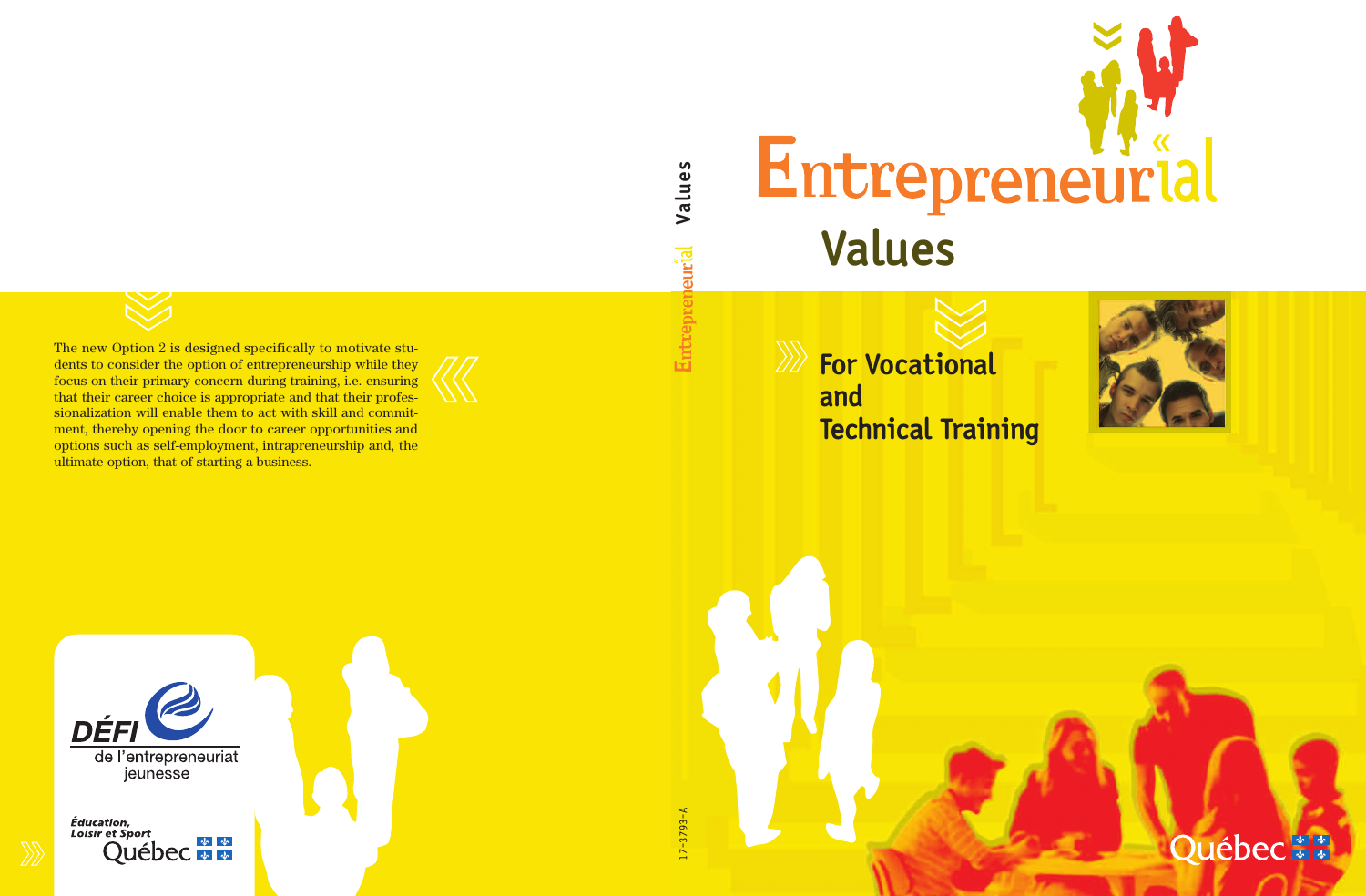

**For Vocational and Technical Training**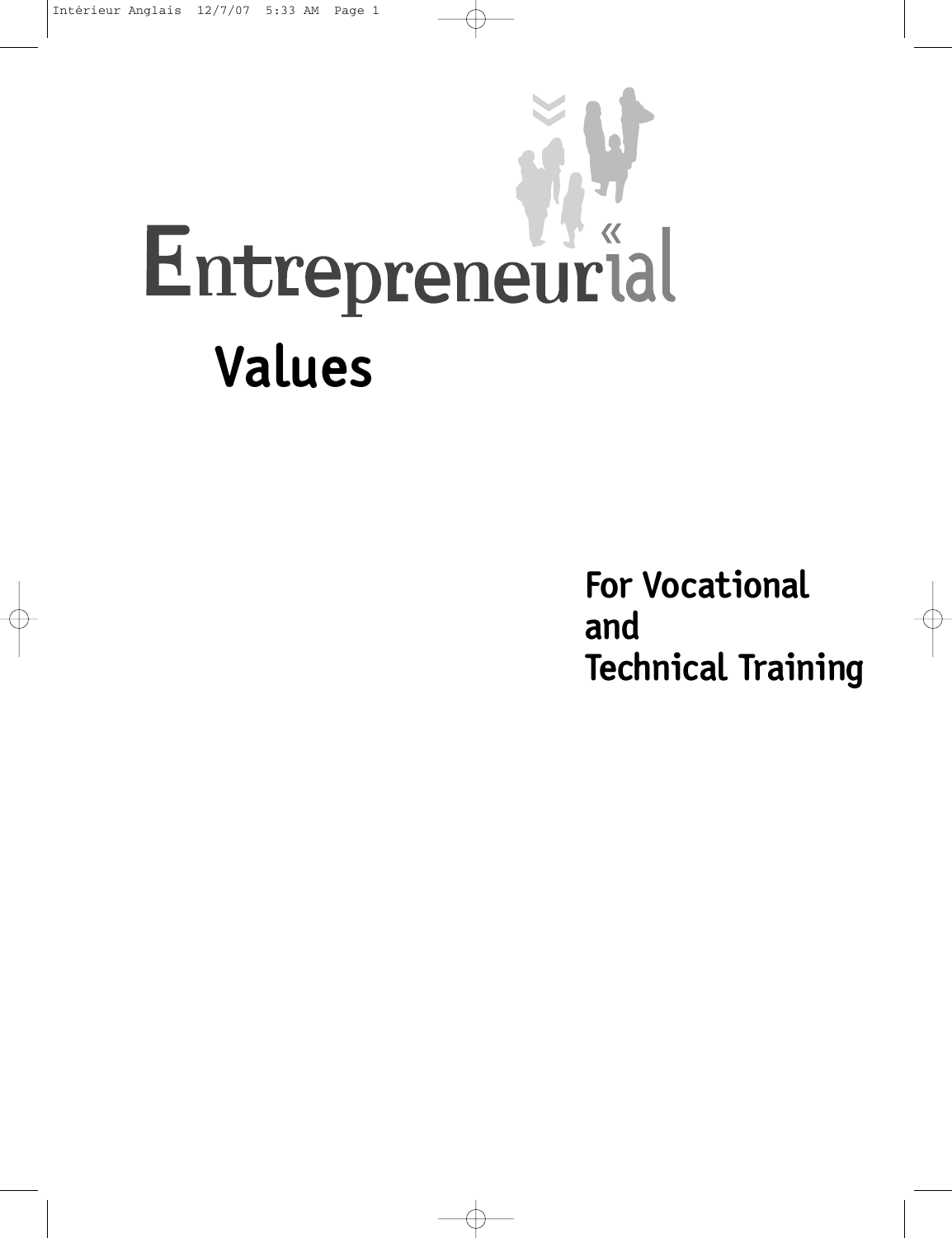#### **Project leader**

Giuliana Tessier Direction de la formation continue et du soutien Ministère de l'Éducation, du Loisir et du Sport

#### **Text**

Denis Pelletier Guidance counsellor Titular Professor, Université Laval (1966-1996) Founding president of Septembre éditeur

**Coordination** Francine Chatigny

**Page layout** Service d'infographie Denis Gendron

#### **English version**

Direction de la production en langue anglaise Secteur des services à la communauté anglophone Ministère de l'Éducation, du Loisir et du Sport



Éducation, **Loisir et Sport DECEMBRIC** 

Print version: ISNB 978-2-550-48298-7 PDF version: ISNB 978-2-550-48299-4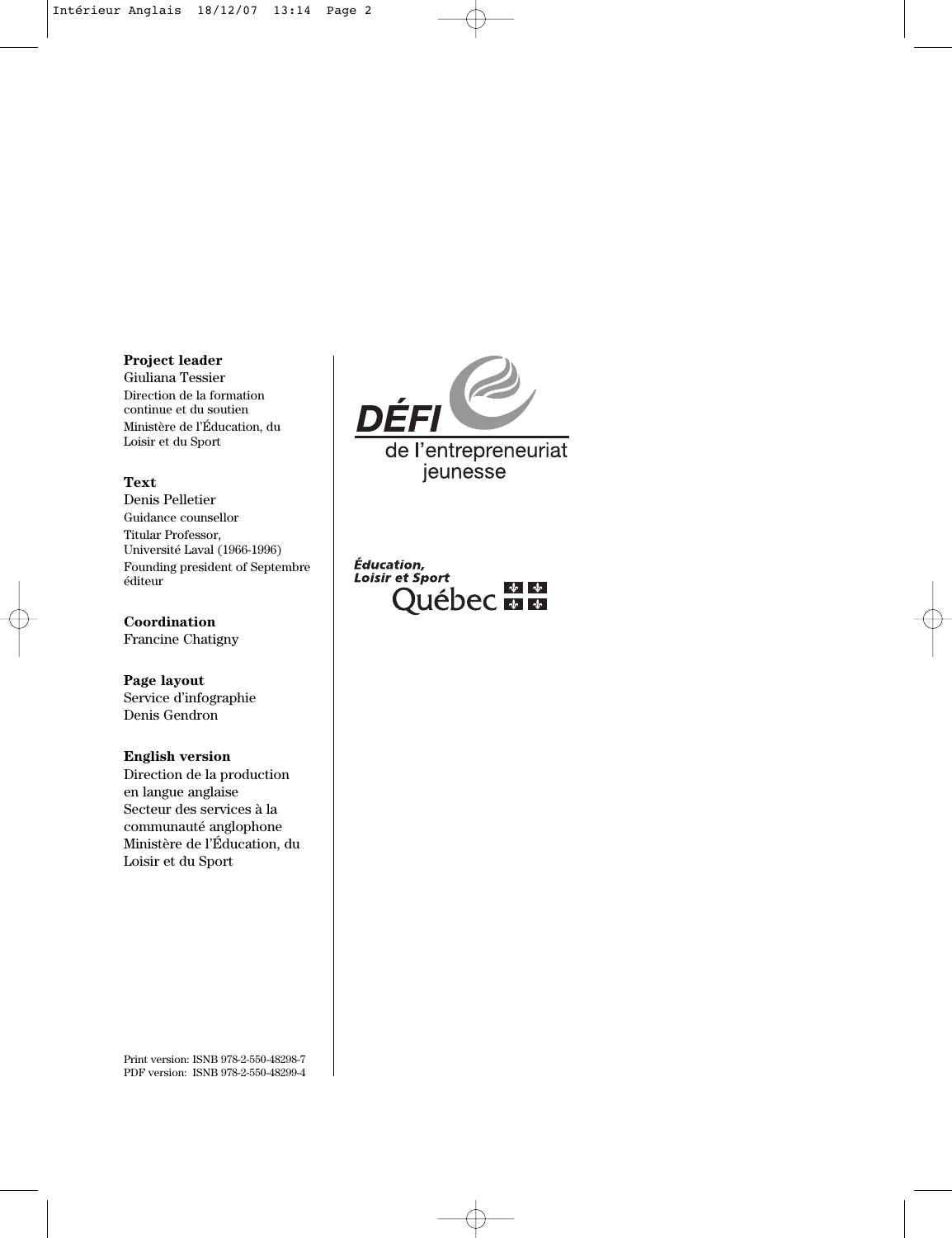This document was created at the request of the Ministère de l'Éducation, du Loisir et du Sport with financial support obtained under the Youth Entrepreneurship Challenge, which is coordinated by the Secrétariat à la jeunesse of the Ministère du Conseil Exécutif. It was written to accompany the reform of the Introduction to Entrepreneurship Measure, Option 2: "Introduction to Entrepreneurship: 15-hour Course for Students in Vocational and Technical Training."

"The 15-hour Introduction to Entrepreneurship course is designed to broaden the future prospects of students by demonstrating that starting a business is an option for some people and can be done within a relatively short period of time. This course should be considered a complement to a career planning process rather than an entrepreneurship training activity."1 Accordingly, we hope that students enrolled in vocational and technical programs of study will consider the entrepreneurship option during their training, as they justify their career choice and ensure they are prepared to practise their future occupation with skill and commitment.

This document is many things: an introduction to the world of entrepreneurship as it relates to career choices, a prerequisite for the reflective practice all students must engage in during their training, a user-friendly guide for those unfamiliar with entrepreneurship, and an adaptable tool that can be easily integrated into professional development and entrepreneurship activities. We invite you to discover its full potential, become immersed in entrepreneurial culture and develop, along with your students, a taste for entrepreneurship.

<sup>1.</sup> Québec, Ministère de l'Éducation, du Loisir et du Sport, *Administration Guide 2006-2007: The Introduction to Entrepreneurship Measure*, October 2006, p. 13.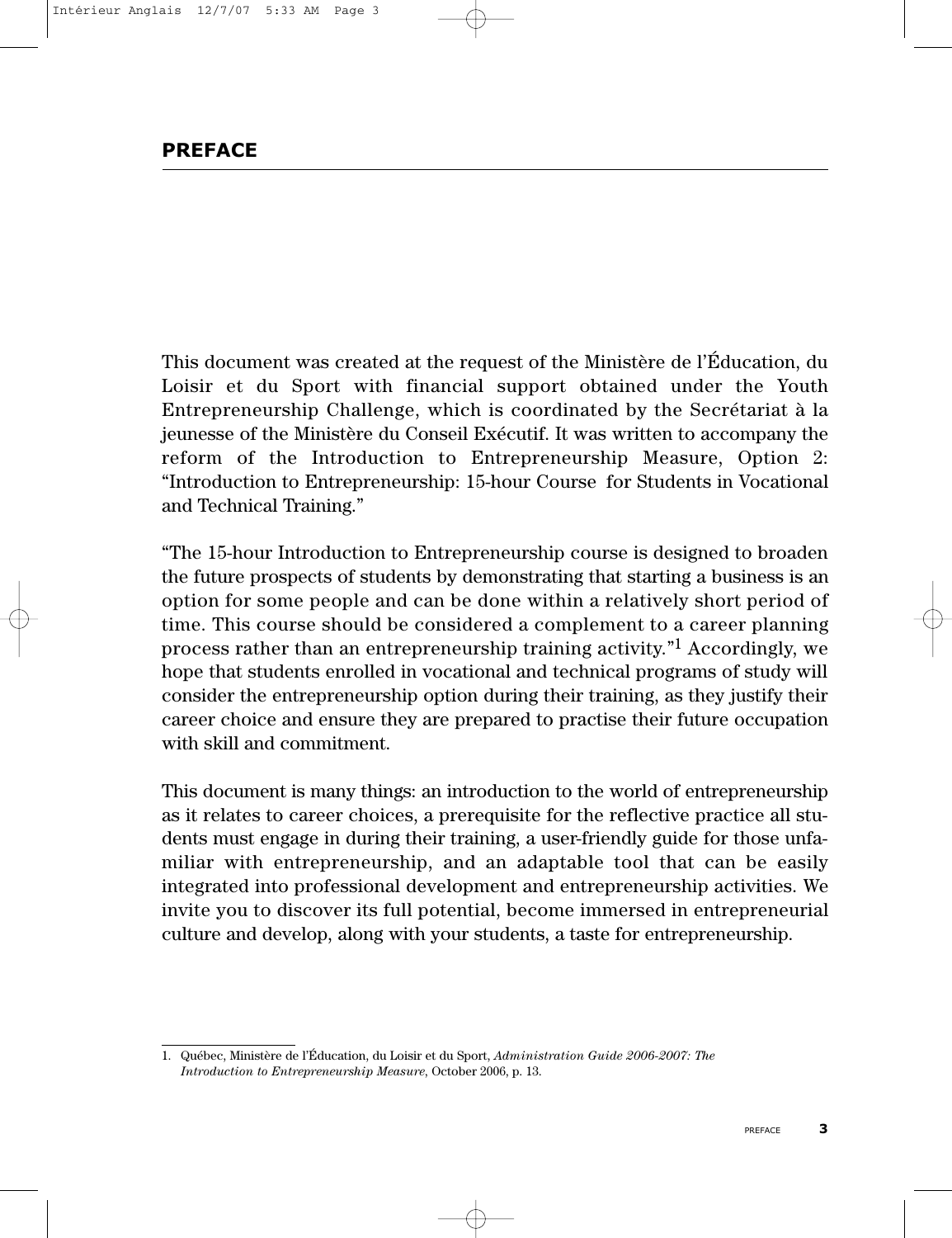## **TABLE OF CONTENTS**

| 3  | Preface                                           |
|----|---------------------------------------------------|
| 5  | Foreword                                          |
|    | <b>Chapter 1</b>                                  |
| 7  | A New Orientation: Enrichment                     |
|    | <b>Chapter 2</b>                                  |
| 11 | <b>Career Planning Module</b>                     |
|    | Challenge                                         |
|    | Objectives                                        |
|    | <b>Basis of Activities</b>                        |
| 12 | Outline                                           |
| 12 | Descriptions of the Trade                         |
| 12 | Variations of the Trade                           |
| 18 | Career Value                                      |
| 25 | Facing the Future                                 |
|    | <b>Chapter 3</b>                                  |
| 29 | <b>Professionalization Module</b>                 |
|    | Challenge                                         |
|    | Objectives                                        |
| 30 | <b>Basis of Activities</b>                        |
| 30 | Outline                                           |
| 30 | The Personal Component                            |
| 32 | Changes in Work                                   |
| 35 | Reflective Practice                               |
| 36 | <b>Key Competencies</b>                           |
| 41 | Employability: Evaluating Your Personal Component |
| 60 | Professionalization and Entrepreneurship          |
|    | <b>Chapter 4</b>                                  |
| 61 | Entering the Work Force Module                    |
|    | Challenge                                         |
|    | Objectives                                        |
|    | <b>Basis of Activities</b>                        |
| 62 | Outline                                           |
| 62 | <i>Innovative Businesses</i>                      |
| 64 | Intrapreneurship                                  |
| 69 | Entrepresent in                                   |

## **Chapter 5**

79 A New Orientation: Enrichment (cont.)

75 *Mentoring and Other Resources*

85 **Conclusion**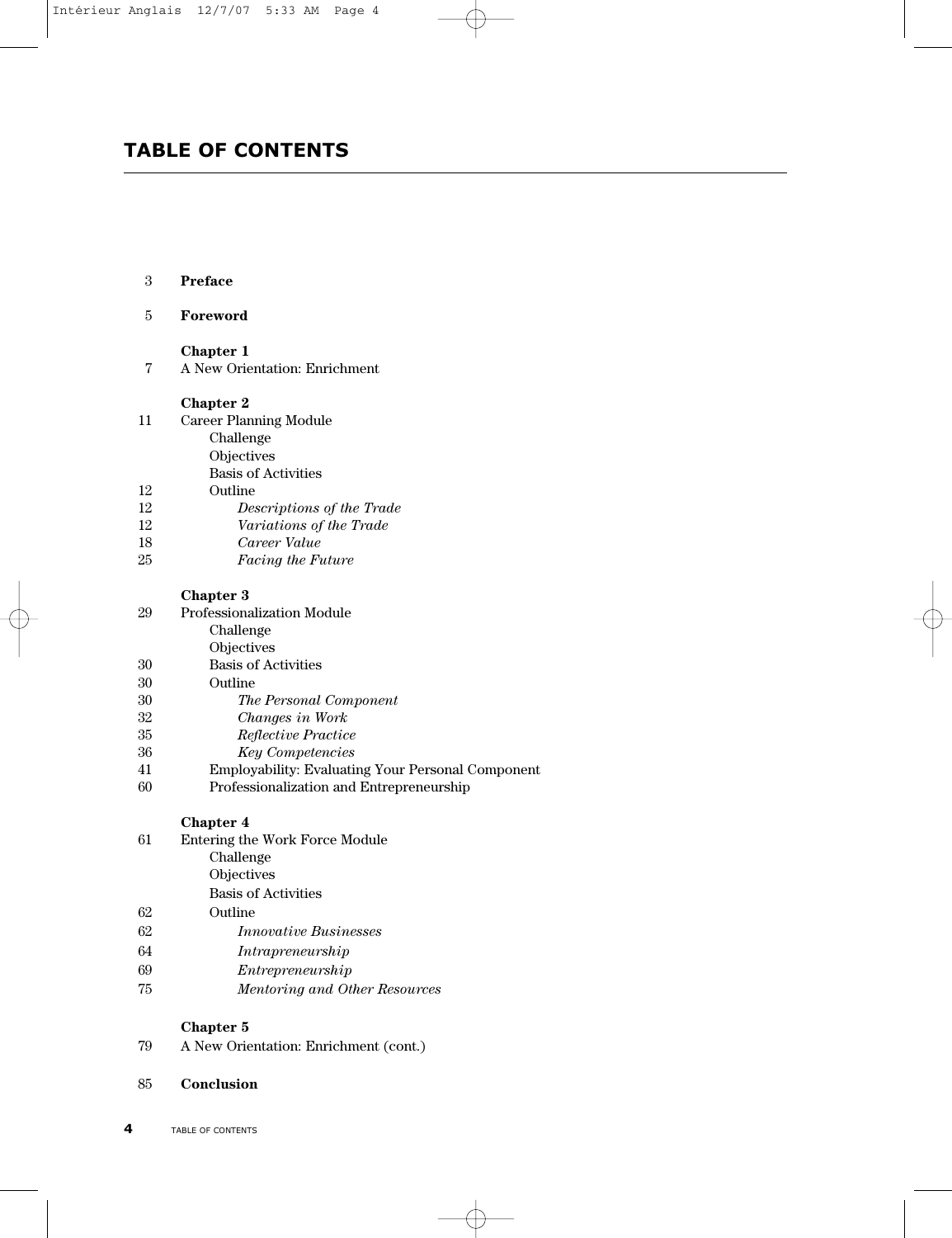Option 2 of the Introduction to Entrepreneurship Measure is essentially aimed at students in vocational and technical training.

Until now, it has been offered in the form of a fifteen-hour course outside the regular program of study. As highlighted in the Youth Entrepreneurship Challenge three-year action plan,\* the option's full potential has yet to be exploited.

The way the option is organized seems paradoxical. As early as 1999, a report noted that since the measure is optional, there must be a wide consensus for an institution to offer it. In a school board, the general administration must agree, the head of vocational training must agree and allocate resources, the head of each training centre must create a favourable environment and the teachers must be interested in the activity. If just one of these conditions is not met, the fate of the activity is in jeopardy.

The same report also noted that, because of its optional nature, even at the college level the measure resembles an extracurricular activity. If the fifteen-hour introduction to entrepreneurship course is not part of the school calendar, the students see it as requiring extra effort.

Since it is outside the regular program, the measure cannot exist on its own, like an accredited course, nor can it truly be seen as a service for students' personal benefit. Under these circumstances, it is challenging for school boards and colleges to create a stimulating framework for the measure that will encourage the participation of students in vocational and technical training.\*\*

And yet, it is the ideal time for students to consider the entrepreneurship option. These youth and adults are acquiring specialized expertise and gaining workplace experience from their practicums. This situation enables them, better than anyone, to appreciate the prospect of working for themselves or developing a new business over the medium term.

In short, the new version of Option 2 must be easily integrated into the school calendar, while appealing to students by acknowledging their current situation, namely, that of learning a trade.

<sup>\*</sup> *Défi de l'entrepreneuriat Jeunesse, Plan d'action triennal 2004-2005-2006*, page 16.

<sup>\*\*</sup> *Les quinze heures de sensibilisation à l'entrepreneurship : Stop ou encore*, report by Denis Lebel, Direction générale de la formation professionnelle et technique, May 1999.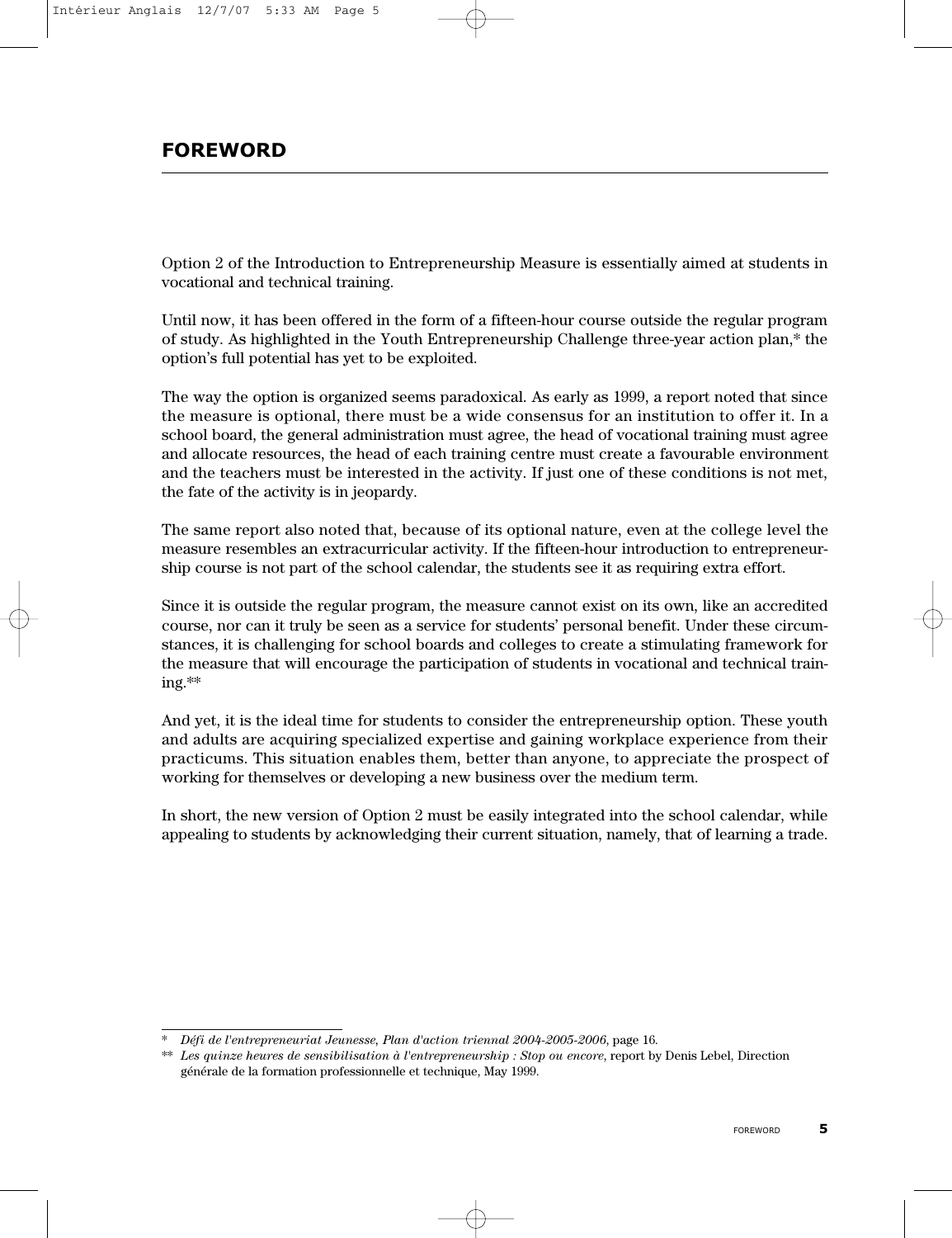# A New Orientation: **Enrichment**



While the preceding version<sup>\*</sup> of Option 2 was used to introduce entrepreneurship from the perspective of its required operations, e.g. doing market research, writing a business plan, accessing sources of financing and applying basic management principles, the new Option 2 will offer less detail but be more in line with the

circumstances of vocational and technical training.

Although the new Option 2 is more than a general introduction, it does not presume that students are naturally interested in and motivated by operations-related elements. Furthermore, it makes no assumptions about the teacher's ability to show spontaneous enthusiasm about entrepreneurship.

The new Option 2 is designed specifically to motivate students to consider the option of entrepreneurship while they focus on their primary concern during training, i.e. ensuring that their career choice is appropriate and that their professionalization will enable them to act with skill and commitment, thereby opening the door to career opportunities

<sup>\*</sup> *Sensibilisation à l'entrepreneurship*, Ministère de l'Éducation, Direction générale de la formation professionnelle et technique and the Fondation de l'Entrepreneurship, 1995 (ISBN2-921681-66-8).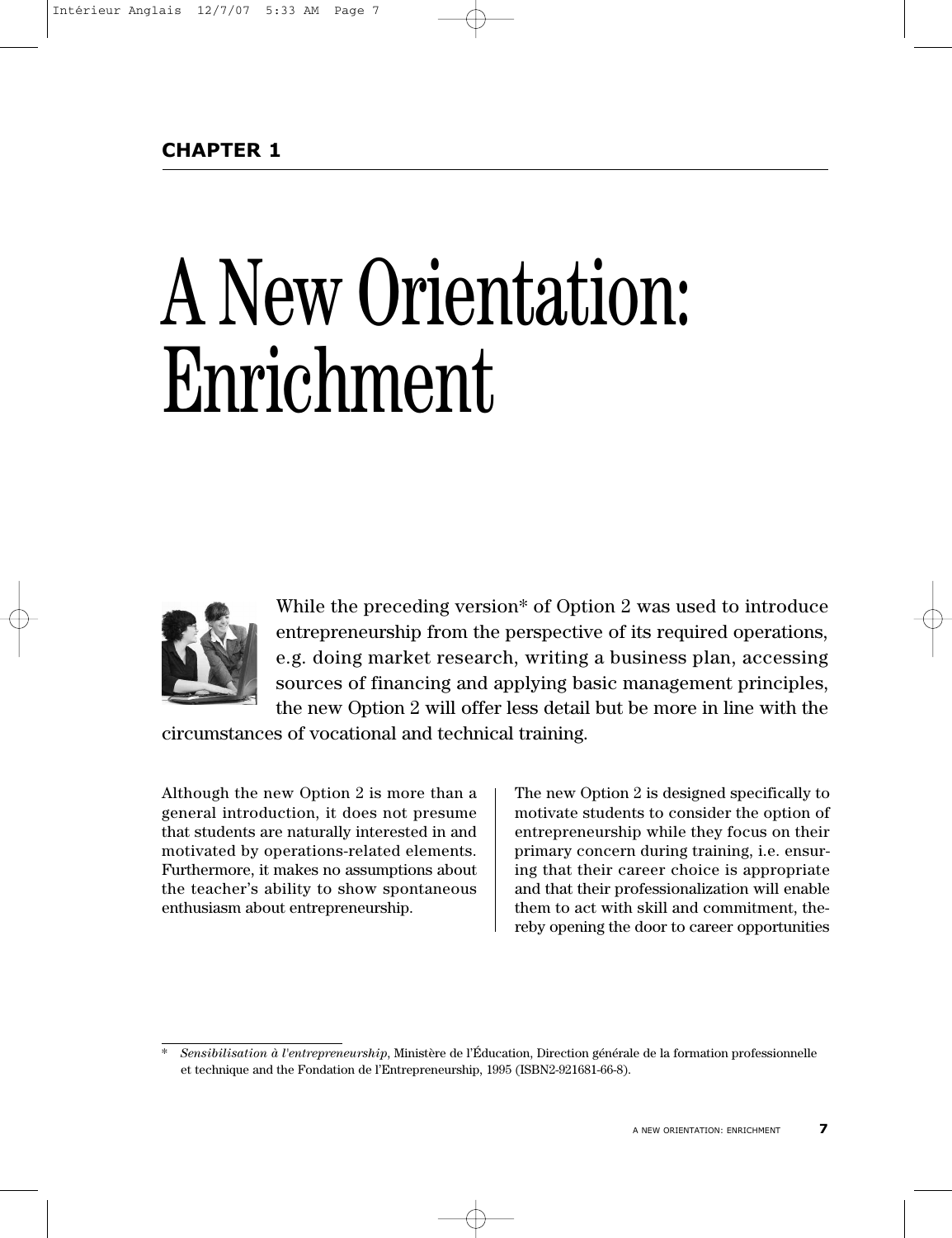and options such as self-employment, intrapreneurship and, the ultimate option, that of starting a business.

By making the entrepreneurship option part of the training, career planning and finding employment process, we have laid the groundwork for a successful Option 2. This Option is composed of three modules, one for each major challenge facing students in vocational and technical training:

- A) Career Planning Module
- B) Professionalization Module
- C) Entering the Work Force Module

Each module relates to entrepreneurship. For example, the career planning module looks at an initial career choice and then illustrates job opportunities that can be practised in various locations, numerous regions, in a range of variations and under different titles such as supervisor, self-employed worker and entrepreneur.

Professionalization involves reflecting on one's practices, problems, and methods, which then leads to the idea of developing key competencies that encourage increased independence and responsibility. This gives students an idea of their professional development and progress along their career path. The entrepreneurial option is a culmination of this exercise.

As for entering the work force, this module makes observations and notes about the various organizational cultures. Some function according to J.W. Taylor's principles of work division, while other, more innovative, businesses look for employees who are capable

of handling the unexpected, solving problems and working in a team. Since selecting an occupation also means choosing a type of work organization, it is only natural that students consider the benefits of participating in intrapreneurship or creating their own organizational culture.

In short, the three modules in Option 2 address the challenges inherent in vocational and technical training and introduce a significant link with entrepreneurship. Taken in order (ABC), these modules make up a logical, complete sequence. Each module can also be used independently, since it addresses a specific issue and ends with an entrepreneurial vision.

This document suggests simple, succinct, sufficient content for each module. It also recommends a basic, student-friendly way of organizing and conducting the activities. Other activities may be added, if the class shows an interest and the instructor is willing.

Readers will have understood that this document is addressed to the course instructors. If necessary, a student booklet may be created by compiling the activities contained herein.

However, the most important point to keep in mind is the following:

**Since Option 2 is an optional measure, it must be seen as supplementary content to enrich existing practices, already established courses, and even future courses. In this way, the measure in no way compromises the educational process or the use of resources.**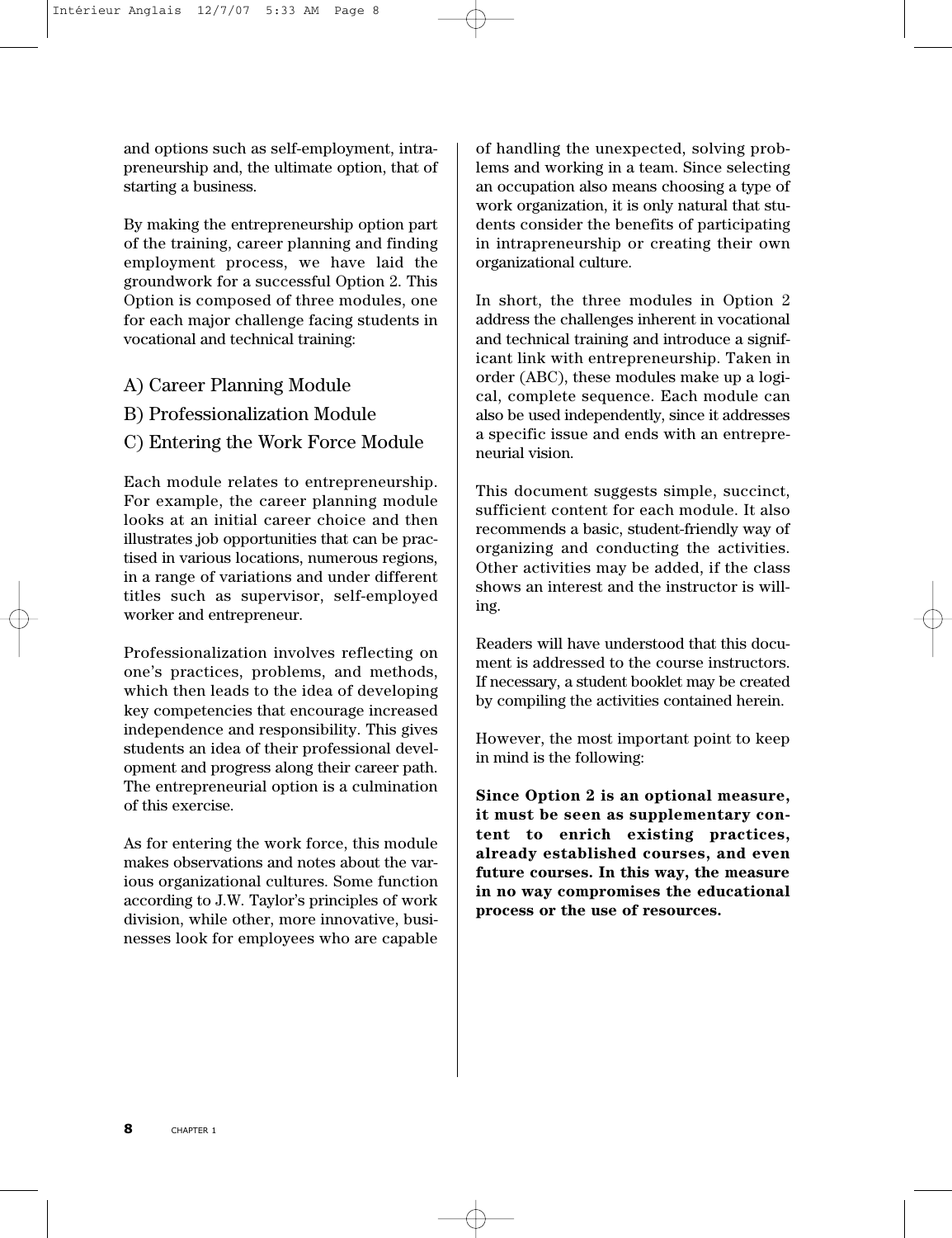The following diagram illustrates the existing practices and courses in **vocational training** that could make use of the enrichment activities in Option 2.\*



<sup>\*</sup> See Chapter 5 for an explanation and justification of the links between Option 2 and the various elements in the attached diagram.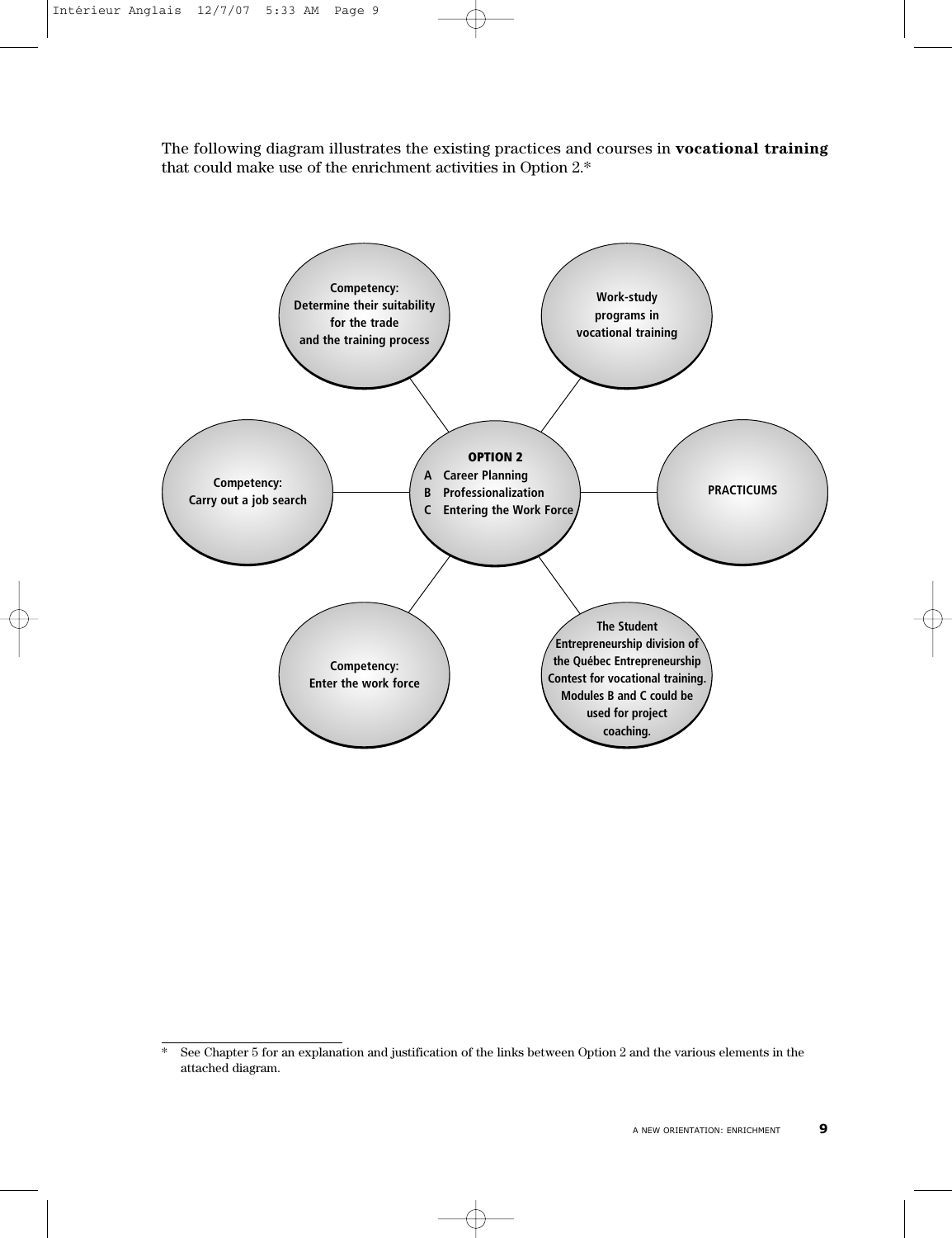The following diagram illustrates the existing practices and courses in **technical training** that could make use of the enrichment activities in Option 2.\*



<sup>\*</sup> See Chapter 5 for an explanation and justification of the links between Option 2 and the various elements in the attached diagram.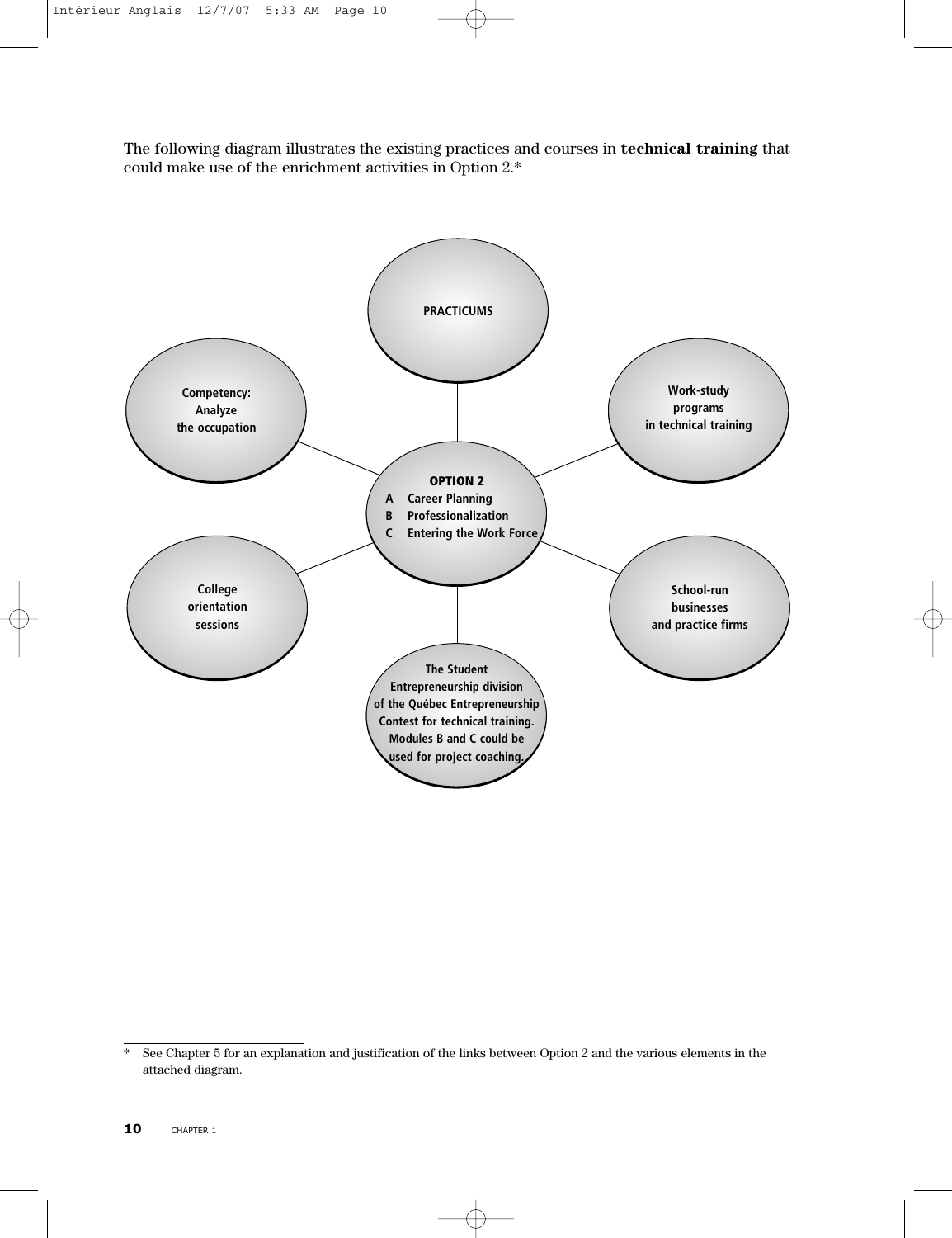# Career Planning Module

# Challenge

Sometimes, students have not selected their own training program or have selected it for the wrong reasons or the program does not match what they had in mind when registering.

This module provides:

- an opportunity to examine the trade and the types of potential workplaces
- an exercise to prove that the career choice is based on true interests, appropriate competencies and clear, internalized motives

# **Objectives**

Meeting this challenge should result in the students:

– having more confidence in the validity of their career choice

- being more committed to successfully completing their training
- better understanding the career options offered by their chosen occupation, including self-employment and starting a business
- or, having rethought their choice and having requested assistance from resource people, particularly if the module is taken during the first trimester of training

# Basis of Activities

The general idea of the module is to have the students investigate and observe their chosen occupation, so that they can adjust and add to their impression of it.

By finding out more about the trade, students broaden their horizons in two ways:

– the trade is practised in a greater variety of workplaces than they had thought and therefore offers more job opportunities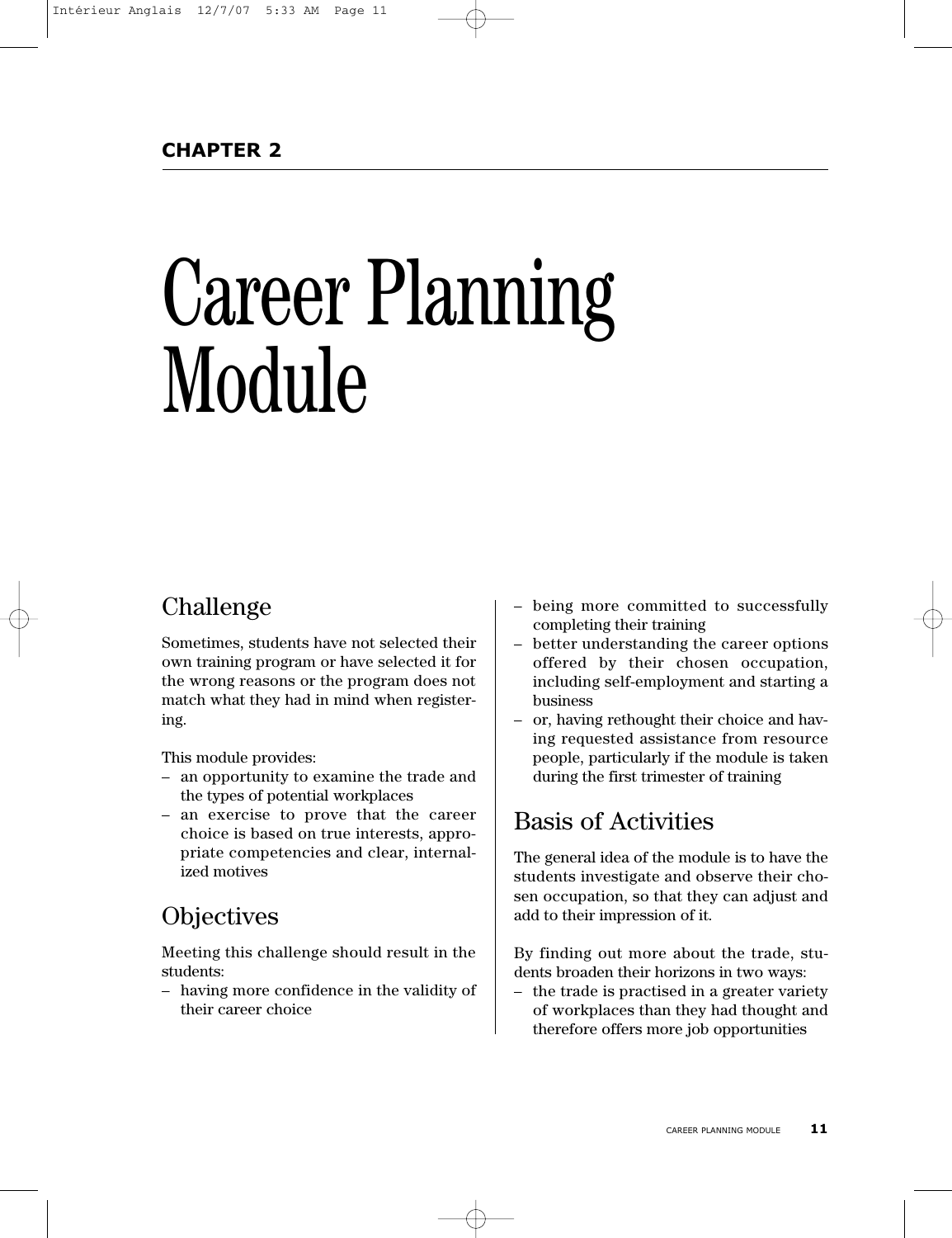– the trade calls on a wide variety of skills and qualities so it does not require practitioners to adopt a single professional identity; many profiles, many types are possible

Finally, activities should encourage students to think about their chances of successfully completing their training and their probable level of satisfaction with building a career or business in the field.

# Outline

- **Descriptions of the Trade**
- **Variations of the Trade**
- **Career Value**
- **– Facing the Future**

## **Descriptions of the Trade**

In this section, the teacher will have the students share their impressions of the trade. Firstly, the students will be asked to take stock of the trade by doing one of the following: writing a short text that defines and describes their impression of the trade, verbally recounting a specific experience or anecdote, or drawing a picture that depicts the basics of the trade. The students will then compile their respective impressions.

#### **ACTIVITY** *Descriptions of the Trade*

In this activity, the students brainstorm what they know about the trade, subjectively and in their own words. This is important because these images helped them select the trade and decide to get training in it. It is up to the teacher involved in their vocational and technical training to assess these impressions. If the teacher thinks it is relevant, he or she can involve the students in more formal research on the chosen occupation. As a group, the class could put together a detailed description of the occupation by consulting the definitions provided on the following Web sites:

VTT (<http://inforoutefpt.org/>) You're Heading for Success (<http://www.toutpourreussir.com/en/>) the Repères site (<http://reperes.grics.qc.ca>) the Labour Market Information Online site (<http://imt.emploiquebec.net/mtg/inter/noncache/contenu/asp/mtg941\_accueil\_angl\_01. asp>) (<www.monemploi.com>)

In addition to the definitions found, this research could include a list of the required competencies, personal profiles of the workers needed, an overview of the working conditions and employment prospects, as well as a list of potential employers for training purposes.

This exercise is a useful group effort that can help encourage a sense of belonging and a shared culture among those in the chosen field.

## **Variations of the Trade**

#### **ACTIVITY** *Survey on the Variations of the Trade*

A single group of students registered for the same course could conduct a survey to discover the variations of the trade. If this is the case, it is important to form several research teams and then distribute the subjects of the survey among them so they can research the various occupations related to the students' training. After all, the training program, with all its required courses and competencies, does prepare students to exercise several related occupations that are just as important to know and consider. Furthermore, these various related occupations, whether the program is vocational or technical, are practised in a wide variety of workplaces. These workplaces have characteristic environments, each with its own requirements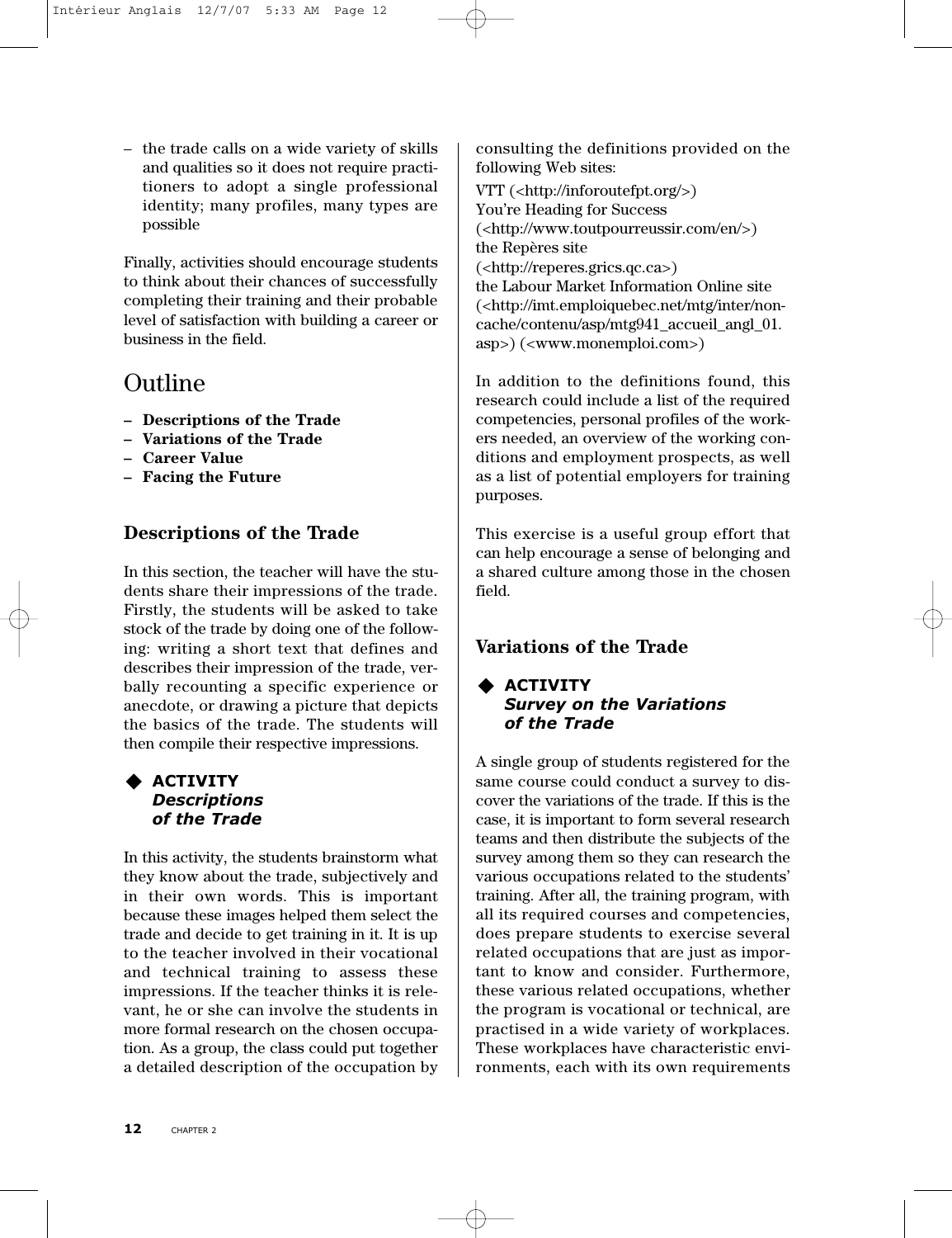that must be understood. Therefore, the teams will be assigned to ensure the best possible coverage of the related occupations and workplaces.

In the end, the information may be compiled and shared using a variety of methods: poster exhibit, video report, or a group dossier composed of photos and text that could be used by the next class.

Compiling the information could be seen as an event and a promotional project to highlight the trade to students in other programs and even a wider public.

**É** *Secondaire – Collégial*, published by Septembre éditeur. Here are some examples of trade variations taken from the publication *Guide Choisir*

| 5530                   | <b>Cabinet Making</b>                            |             |                                                 |                |                       |                |
|------------------------|--------------------------------------------------|-------------|-------------------------------------------------|----------------|-----------------------|----------------|
|                        | DEP 1 650 HEURES                                 |             |                                                 |                | <b>CUISEP 455-414</b> |                |
|                        | Compétences à acquérir                           |             | Professions reliées                             |                |                       |                |
|                        | - Concevoir et fabriquer des gabarits et des     | C.N.P.      |                                                 |                |                       |                |
|                        | meubles en bois, des meubles comportant          | 7272        | Éhéniste                                        |                |                       |                |
|                        | des pièces sculptées, des meubles en pan-        | 7272        | Ébéniste industriel                             |                |                       |                |
|                        | neaux dérivés du bois, des boiseries orne-       | 7271        | Menuisier d'atelier de construction             |                |                       |                |
|                        | mentales et des escaliers.                       | 7271        | Menuisier d'atelier de bois ouvré               |                |                       |                |
|                        | - Installer les articles fabriqués.              | 9494        | Restaurateur de meubles                         |                |                       |                |
|                        | - Réaliser des frisages et des marqueteries,     | 7272        | Modeleur sur bois                               |                |                       |                |
|                        | sculpter des motifs, réparer et restaurer des    | 2252        | Dessinateur-modéliste de meubles                |                |                       |                |
| meubles.               |                                                  | 7272        | Modeleur                                        |                |                       |                |
|                        | - Effectuer le travail de finition.              |             |                                                 |                |                       |                |
|                        | - Gérer son entreprise.                          |             | <b>Endroits de travail</b>                      |                |                       |                |
|                        |                                                  |             | - Ateliers d'ébénisterie                        |                |                       |                |
|                        | Éléments du programme                            |             | - Entreprises de fabrication de moulures        |                |                       |                |
|                        | - Meubles en bois massif Let II                  |             | - Ateliers de menuiserie                        |                |                       |                |
|                        | - Machines-outils fixes et portatives            |             | - Fabricants de meubles                         |                |                       |                |
|                        | - Lancement et gestion d'une PME                 |             | - Ateliers de restauration de meubles           |                |                       |                |
|                        | - Planification de la fabrication                |             | - À son compte                                  |                |                       |                |
|                        | - Meubles en panneaux dérivés du bois            |             |                                                 |                |                       |                |
|                        | - Boiseries ornementales                         | Salaire     |                                                 |                |                       |                |
|                        | - Dessin d'ameublement                           |             | Le salaire hebdomadaire moyen est de 499 \$     |                |                       |                |
| - Escaliers            |                                                  |             | (mars 2005).                                    |                |                       |                |
|                        | - Stage en milieu de travail                     |             |                                                 |                |                       |                |
|                        |                                                  |             | Remarque                                        |                |                       |                |
|                        | <b>Préalable : 1</b> (voir p. 20)                |             | La profession d'ébéniste est admissible au pro- |                |                       |                |
|                        |                                                  |             | gramme de certification interprovincial Sceau   |                |                       |                |
|                        | N° région (N° étab. dans région) (voir p. 481)   |             | rouge suite à un examen auprès d'Emploi-        |                |                       |                |
|                        | 01 (3b, 4b), 02 (2d), 03 (5c), 04 (2b), 05 (2a), | Québec.     |                                                 |                |                       |                |
|                        | 06 (8f, 9c, 11f), 07 (2b), 12 (2d), 14 (1a),     |             |                                                 |                |                       |                |
| 16 $(9a)$ , 17 $(5)$ . |                                                  |             |                                                 |                |                       |                |
|                        |                                                  |             | STATISTIQUES D'EMPLOI                           |                |                       |                |
|                        |                                                  |             | Nb de personnes diplômées                       | 369            | 401                   |                |
|                        |                                                  | % en emploi |                                                 | 76.9%          | 73.8%                 | 70.1<br>%      |
|                        |                                                  |             | % à temps plein<br>% lié à la formation         | 92,2%<br>65,7% | 93,2%<br>76,6%        | 94,6%<br>68,2% |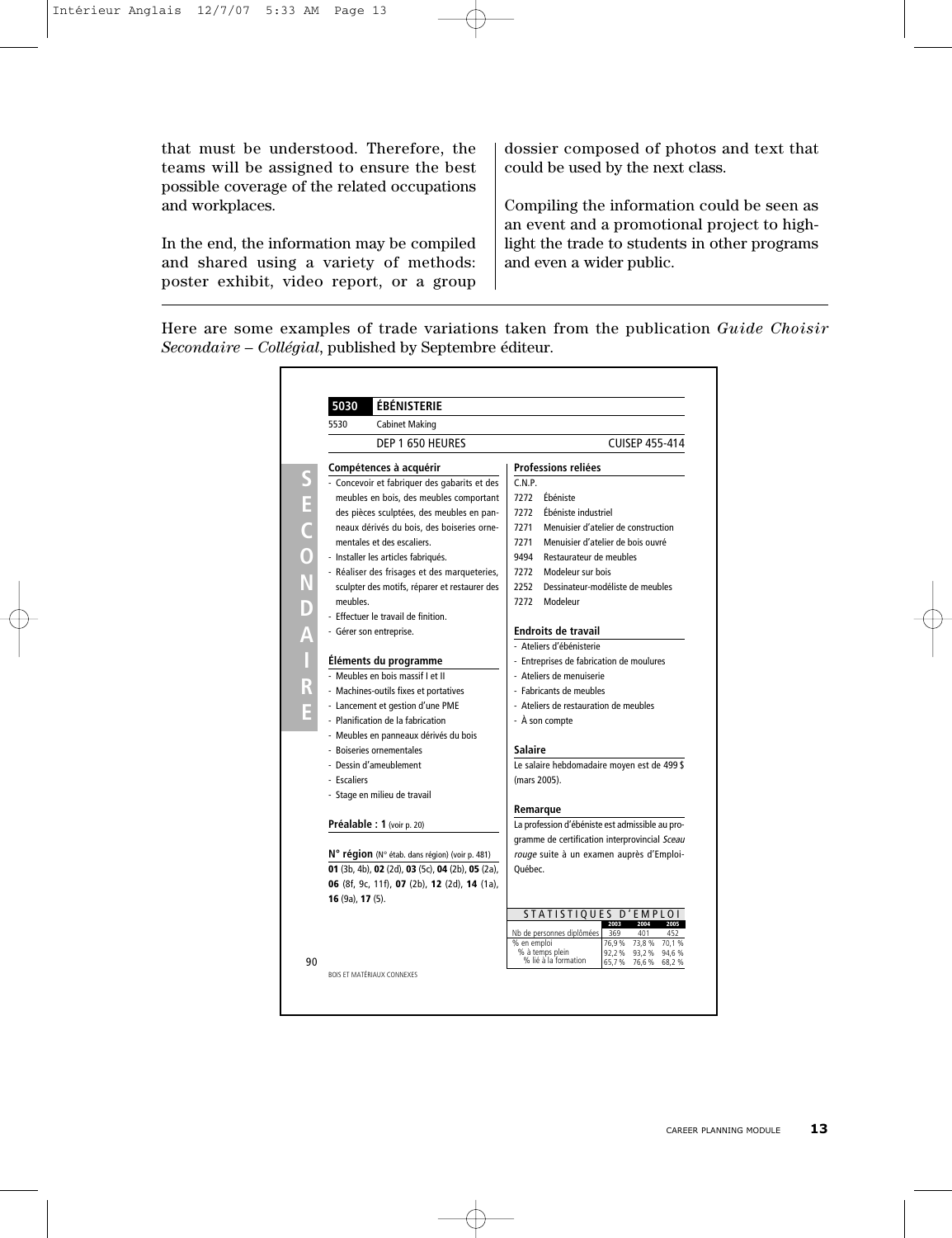| 5298<br><b>MÉCANIQUE AUTOMOBILE</b>                                                           |                                                                                                                                          |  |  |  |  |
|-----------------------------------------------------------------------------------------------|------------------------------------------------------------------------------------------------------------------------------------------|--|--|--|--|
| 5798<br><b>Automobile Mechanics</b>                                                           |                                                                                                                                          |  |  |  |  |
| DEP 1 800 HEURES                                                                              | <b>CUISEP 455-441</b>                                                                                                                    |  |  |  |  |
| Compétences à acquérir                                                                        | <b>Professions reliées</b>                                                                                                               |  |  |  |  |
| - Effectuer l'entretien général d'une automo-                                                 | C.N.P.                                                                                                                                   |  |  |  |  |
| bile.                                                                                         | 7321<br>Mécanicien d'automobiles                                                                                                         |  |  |  |  |
| - Réparer les moteurs à combustion interne,                                                   | Mécanicien de freins de véhicules<br>7321                                                                                                |  |  |  |  |
| les systèmes de refroidissement, de                                                           | automobiles                                                                                                                              |  |  |  |  |
| chauffage, de climatisation, de charge et de                                                  | 7321<br>Mécanicien de transmissions                                                                                                      |  |  |  |  |
| démarrage.                                                                                    | 7321<br>Réparateur-installateur de systèmes                                                                                              |  |  |  |  |
| - Réparer des accessoires électromécaniques,                                                  | d'échappement                                                                                                                            |  |  |  |  |
| les organes de transmission, les freins con-<br>ventionnels et antiblocage, les accessoires   | Spécialiste en mise au point de<br>7321<br>véhicules automobiles                                                                         |  |  |  |  |
| de sécurité, les systèmes d'antipollution et<br>d'injection électronique, la suspension et la | 7321<br>Conseiller technique (automobile)                                                                                                |  |  |  |  |
| direction.                                                                                    | Endroits de travail                                                                                                                      |  |  |  |  |
|                                                                                               | - Garages                                                                                                                                |  |  |  |  |
| Éléments du programme                                                                         | - Concessionnaires d'automobiles                                                                                                         |  |  |  |  |
| - Circuits électriques et électroniques de base                                               | - Compagnies de transport                                                                                                                |  |  |  |  |
| - Système de base commandé par ordinateur                                                     | - Fabricants d'automobiles                                                                                                               |  |  |  |  |
| - Réparation - suspension, direction et freins                                                | - Ateliers spécialisés                                                                                                                   |  |  |  |  |
| - Réparation - boîte de vitesses                                                              | - À son compte                                                                                                                           |  |  |  |  |
| - Réparation du système d'allumage                                                            |                                                                                                                                          |  |  |  |  |
| - Réparation des organes de transmission                                                      | Salaire                                                                                                                                  |  |  |  |  |
| - Diagnostic de l'état des systèmes intégrés du                                               | Le salaire hebdomadaire moyen est de 491 \$                                                                                              |  |  |  |  |
| groupe motopropulseur                                                                         | (mars 2005).                                                                                                                             |  |  |  |  |
| - Moteurs à combustion interne                                                                |                                                                                                                                          |  |  |  |  |
| - Intégration au milieu de travail                                                            | Remarque                                                                                                                                 |  |  |  |  |
|                                                                                               | Détenir un permis de conduire approprié.                                                                                                 |  |  |  |  |
| <b>Préalable : 1</b> (voir p. 20)                                                             |                                                                                                                                          |  |  |  |  |
| N° région (N° étab. dans région) (voir p. 481)                                                |                                                                                                                                          |  |  |  |  |
| 01 (2c, 3b), 02 (2a, 4b), 03 (1, 4a, 5a, 6a, 6b),                                             |                                                                                                                                          |  |  |  |  |
| 04 (2b), 05 (2a, 3b), 06 (7d, 8b, 9a, 10c, 11h,                                               |                                                                                                                                          |  |  |  |  |
| 15), 07 (2a, 4b, 5a, 6c), 08 (1a), 09 (1a),                                                   |                                                                                                                                          |  |  |  |  |
| 11 (5a), 12 (1b, 2a, 3c, 4d), 13 (2a), 14 (2b),                                               |                                                                                                                                          |  |  |  |  |
| 15 (2a, 3c), 16 (5a, 7a, 8b, 11b, 14b), 17 (3a,                                               |                                                                                                                                          |  |  |  |  |
| 4c).                                                                                          |                                                                                                                                          |  |  |  |  |
|                                                                                               | STATISTIQUES D'EMPLOI<br>2003<br>2004                                                                                                    |  |  |  |  |
|                                                                                               | Nb de personnes diplômées<br>624<br>663<br>818                                                                                           |  |  |  |  |
|                                                                                               | % en emploi<br>84,2%<br>83,4%<br>83,3%<br>% à temps plein<br>96,6%<br>96,0%<br>96,8%<br>% lié à la formation<br>86,2%<br>87,4 %<br>83,2% |  |  |  |  |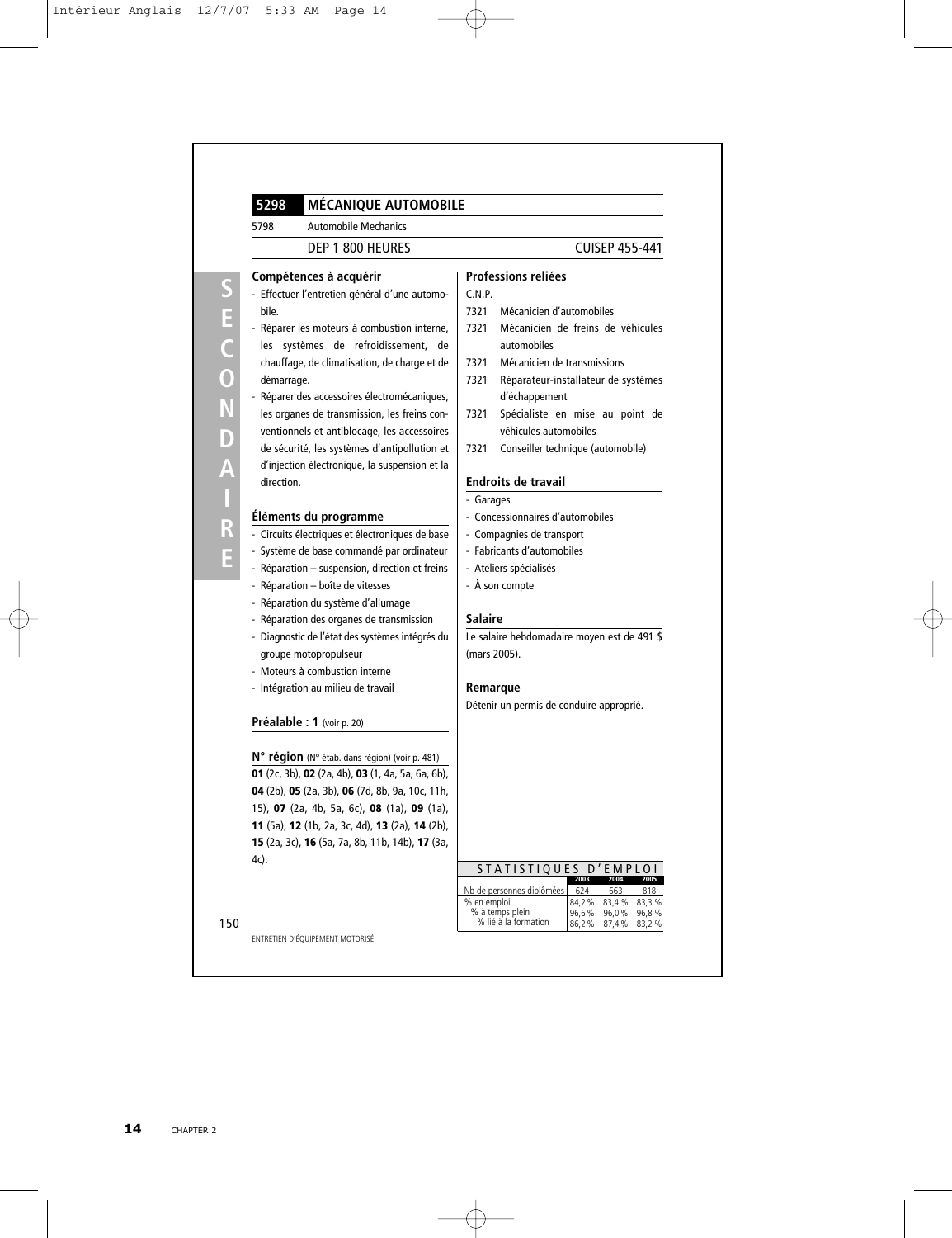

#### **SOINS INFIRMIERS 180.A0**

DEC 2 805 HEURES CUISEP 353-330

#### **Compétence à acquérir**

- Exercer la profession d'infirmière ou d'infirmier comme elle est définie dans la Loi sur les infirmières et les infirmiers :

**Article 36 :** Constitue l'exercice de la profession d'infirmière ou d'infirmier tout acte qui a pour objet d'identifier les besoins de santé des personnes, de contribuer aux méthodes de diagnostic, de prodiguer et contrôler les soins infirmiers que requièrent la promotion de la santé, la prévention de la maladie, le traitement et la réadaptation ainsi que le fait de prodiguer des soins selon une ordonnance médicale.

**Article 37 :** L'infirmière et l'infirmier peuvent, dans l'exercice de leur profession, renseigner la population sur les problèmes d'ordre sanitaire.

#### **Éléments du programme**

- Corps humain et son fonctionnement
- Réactions et comportements d'une personne
- Conception de la discipline infirmière
- Méthodes d'évaluation et méthodes de soin
- Communication aidante avec la personne et ses proches
- Réalités sociales et cultures liées à la santé - Situation clinique
- Désordres immunologiques et infections aux mécanismes physiologiques et métaboliques
- Pharmacothérapie et situation clinique
- Éthique et valeurs de la profession
- Interventions en chirurgie, en périnatalité, en chirurgie, en santé mentale
- Intervention auprès d'adultes et de personnes âgées en perte d'autonomie
- Mesures d'urgence

#### **Admission : 20 ou 20, 30** (voir p. 249)

Contingenté dans certains cégeps.

**N° région** (N° étab. dans région) (voir p. 481) **01** (5, 6, 7, 8), **02** (5, 6, 7, 8), **03** (11, 13, 14, 18), **04** (4, 6), **05** (8), **06** (18, 19, 20, 26, 27, 37, 42, 45), **07** (7, 10), **08** (6, 8), **09** (6, 7),

#### **10** (4), **11** (6), **12** (5, 6, 7, 8), **13** (4), **14** (3), **15** (7, 8), **16** (19, 20, 21, 22, 24, 25), **17** (6, 7).

#### **Professions reliées**

- C.N.P. 3152 Infirmier
- 3152 Infirmier psychiatrique
- 3152 Infirmier en santé du travail
- 3152 Infirmier scolaire
- 3152 Infirmier privé
- 3152 Infirmier de clinique
- 3233 Infirmier en chirurgie
- 
- 3152 Infirmier de service téléphonique

#### **Endroits de travail**

- Hôpitaux
- Centres d'accueil et d'hébergement - Centres locaux de services communautaires
- (CLSC)
- Écoles
- Cliniques médicales
- Agences privées de soins à domicile
- Usines
- Organismes internationaux (ONU, UNESCO, Croix-Rouge, etc.)
- Forces armées canadiennes
- Pharmacies
- Compagnies d'assurances
- Info Santé

#### **Salaire**

Le salaire hebdomadaire moyen est de 658 \$ (mars 2005).

#### **Remarques**

- Être membre de l'Ordre des infirmières et infirmiers du Québec pour exercer la profession.
- Consulter la liste des établissements offrant un DEC/BAC (p. 477).

#### STATISTIQUES D'EMPLOI

|                                  | 2003  | 2004              | 2005    |
|----------------------------------|-------|-------------------|---------|
| Nb de personnes diplômées   1662 |       | 2325              | 2 1 9 8 |
| % en emploi                      | 78,1% | 79,5 %            | 64.6%   |
| % à temps plein                  |       | 80,9% 81,7% 83,4% |         |
| % lié à la formation             |       | 97,7% 97,7% 97,6% |         |

301

**C O**

**L**

**L É**

**G**

**I**

**A**

**L**

TECHNIQUES BIOLOGIQUES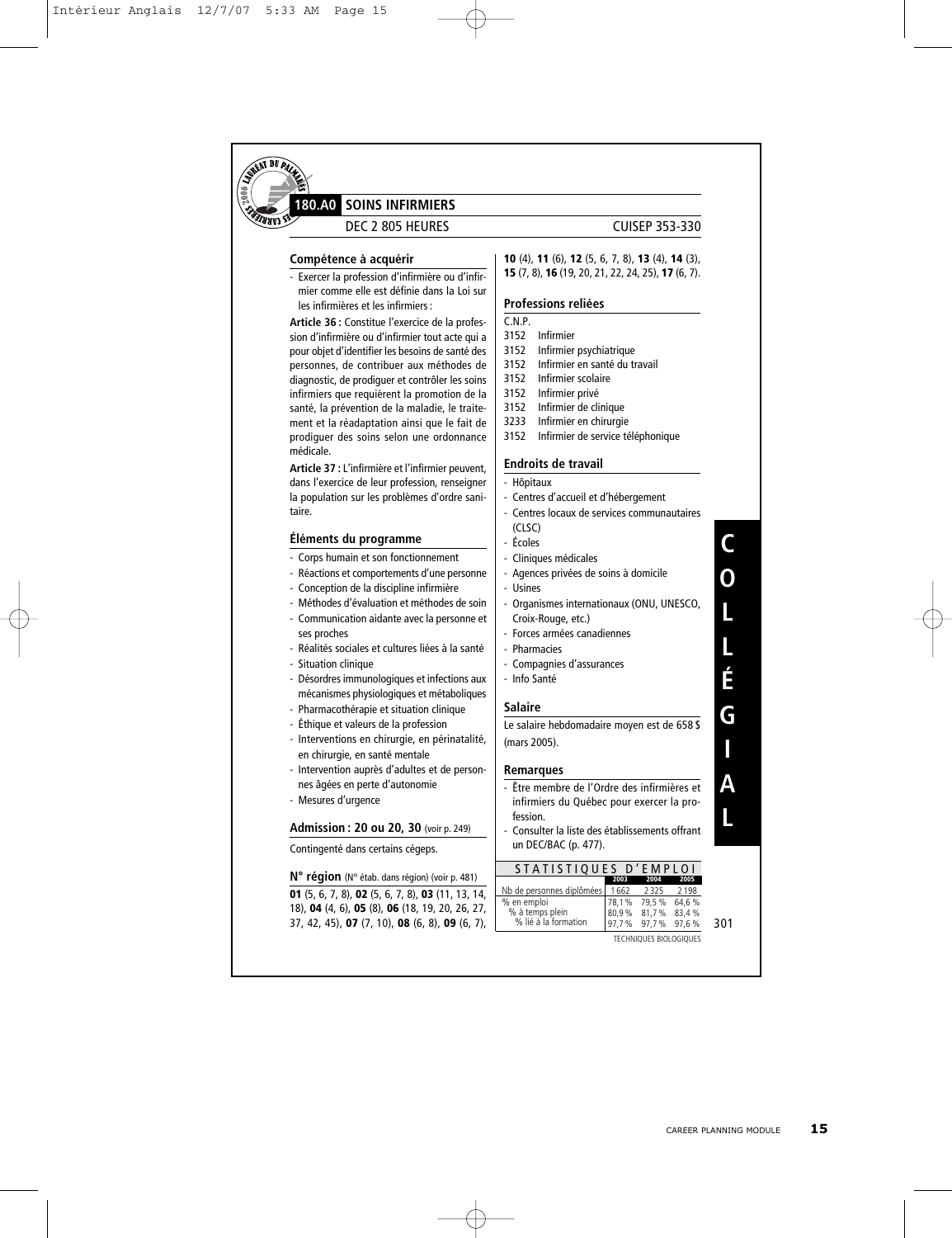

Note: These examples clearly indicate the variety of fields that the program provides access to. This opens up a number of job prospects and involves many different personal profiles.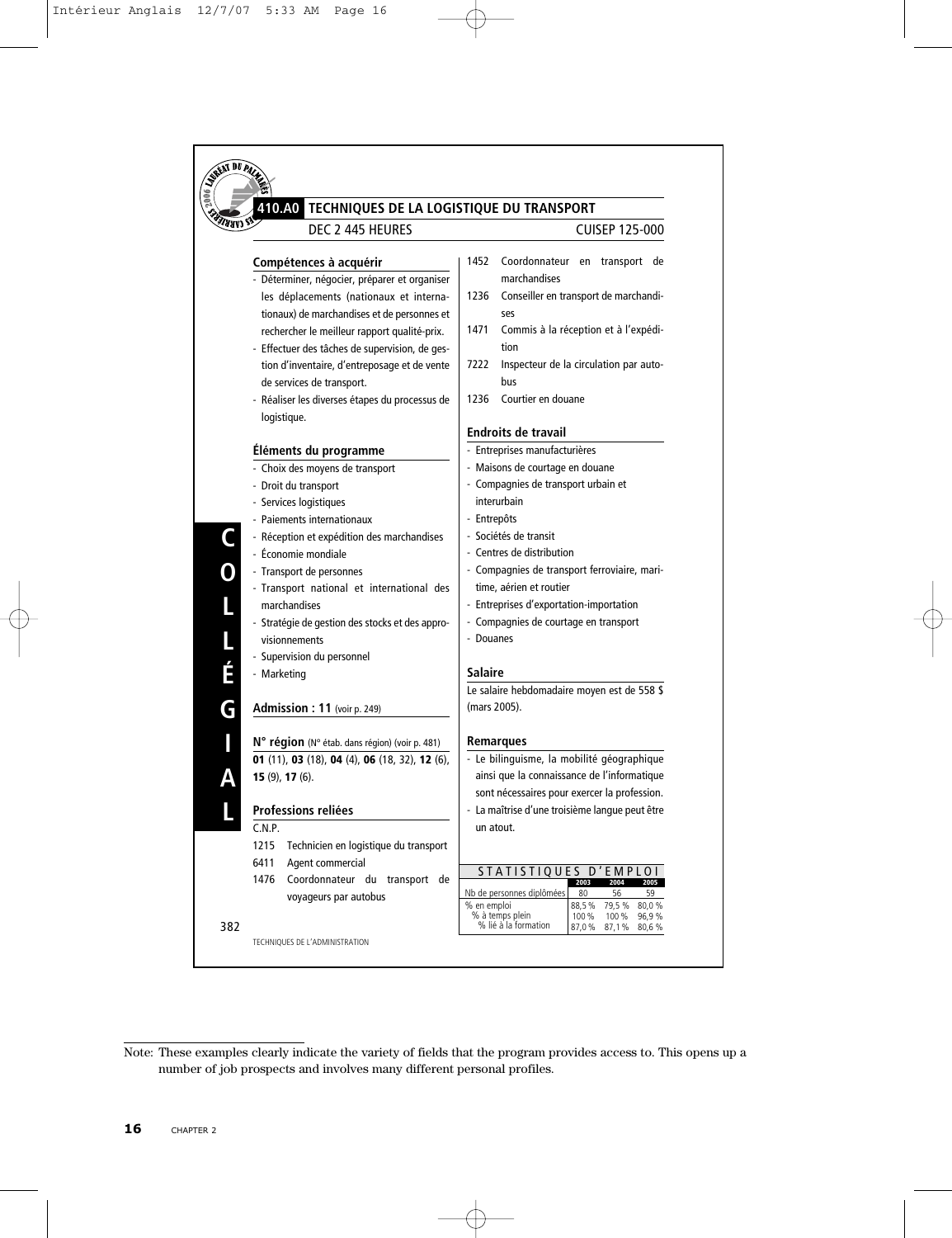In short, the Survey on the Variations of the Trade activity is used to find out "everything that one can do with a diploma," so the students realize how many choices are available. This also enables the students to consider various career paths. If this activity is unworkable, because too many adult students do not have time to do this type of research, then the class may have to analyze documentation prepared by the teacher or consult reference works made available to them.

At this point in the module, it is worthwhile to ask the students to revisit their initial impression of the trade when they chose the program. As a class, they could put together a summary of what they have learned. Has learning about the variations of the trade made them reconsider their training, the skills and competencies they would like to acquire, the practicums they could take and the workplaces they would like to work in?

#### **ALTERNATE ACTIVITY** *Having a career*

The teacher could use the box below, "Having a career," to stimulate a group discussion and have the students take notes.

#### **Having a career with vocational and technical training**

Planning one's career means first and foremost taking control over your work life. Therefore, selecting a trade and a field to work in also involves gaining some control.

This control means holding on to the option of effecting change and protecting yourself as much as possible from outside forces that could disrupt your work life. In this respect, having choices, transferring your skills and acquiring new ones are all ways to maintain control; this is actually how one plans and advances in a career.

In addition to the likelihood of being able to find and keep a job, secondary-level vocational training offers young people the following career prospects:

- All vocational training choices that include links to other levels of education (e.g. nursing assistant) provide opportunities for career advancement
- All occupational choices that are associated with a professional association or corporation offer the benefits of continuing education and skills upgrading
- All trades that are in demand in practically every region of Québec (e.g. security system installer, dental assistant, automobile mechanic) offer job mobility and opportunities for travel and advancement
- All trades that can be practised in more than one work environment facilitate lateral mobility: over the course of their careers, sales representatives and retail workers can sell a wide variety of products and services; chefs can exercise their art in restaurants, inns, hotels, community centres, institutions, for an outfitter, on a cruise ship or even prepare vacuum-packed meals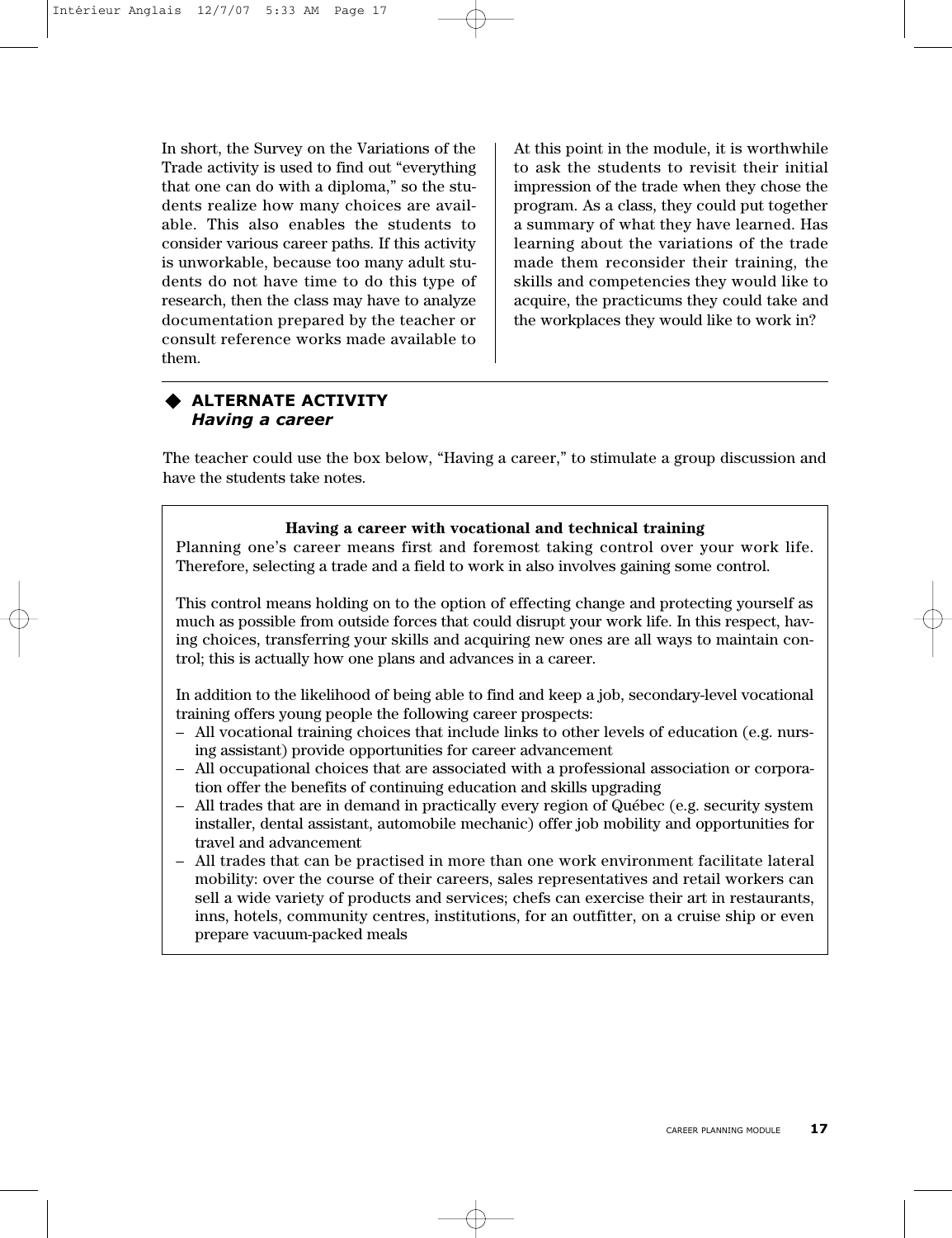In short, a trade offers a value-added element of career control when it:

- offers an opportunity to start a business
- leads to teaching, supervision or being a trainer in the workplace
- leads to technical sales: for example, construction workers can become materials suppliers, stock keepers, or hardware sales consultants
- can be applied to a foreign clientele or international cooperation program (e.g. farm machinery mechanic, residential and commercial drafting, etc.)
- prepares workers with experience for other jobs (management and shift supervisor)
- can develop into tasks involving inspection, quality control and safety standards
- can be transferred into consulting or assessment services
- promotes a healthy work-family balance and can even be done from home: jeweller, photographer, florist, hairdresser, cabinetmaker, graphic designer, etc.

#### **Career Value**

It is now clear that a trade with variations offers greater professional mobility than one would have normally assumed. We have also seen that most or at least a great number of programs encourage self-employment.

#### **ACTIVITY** *Self-employment*

The following lists and tables of statistics (one for vocational, the other for technical) illustrate the specialties most often involved in self-employment and entrepreneurship, according to March 2005 follow-up studies of graduates.\*

#### **List of secondary programs that can lead to self-employment**

| Program Name                                         | Program Number |
|------------------------------------------------------|----------------|
| Manual Felling and Skidding                          | 5290           |
| Aquaculture                                          | 5094           |
| Home Care and Family Social Assistance               | 5545**         |
| Jewellery Making                                     | 5085           |
| Masonry-Bricklaying                                  | 5803**         |
| <b>Automotive Body Repair and Repainting</b>         | 5717**         |
| Hairdressing                                         | 5745**         |
| Accounting                                           | 5731**         |
| <b>Heavy Logging Equipment Operation</b>             | 5273           |
| Clothing Manufacturing (Tailoring)                   | 5219           |
| <b>Custom Clothing Manufacturing and Alterations</b> | 5239           |
| Shoemaking and Repair                                | 5145           |

To access the most recent such survey, visit <www.inforoutefpt.org/home.htm> and click on the tab entitled "VTT in the Ministère de l'Éducation, du Loisir et du Sport, Statistics and Surveys."

<sup>\*\*</sup> These courses are available in English.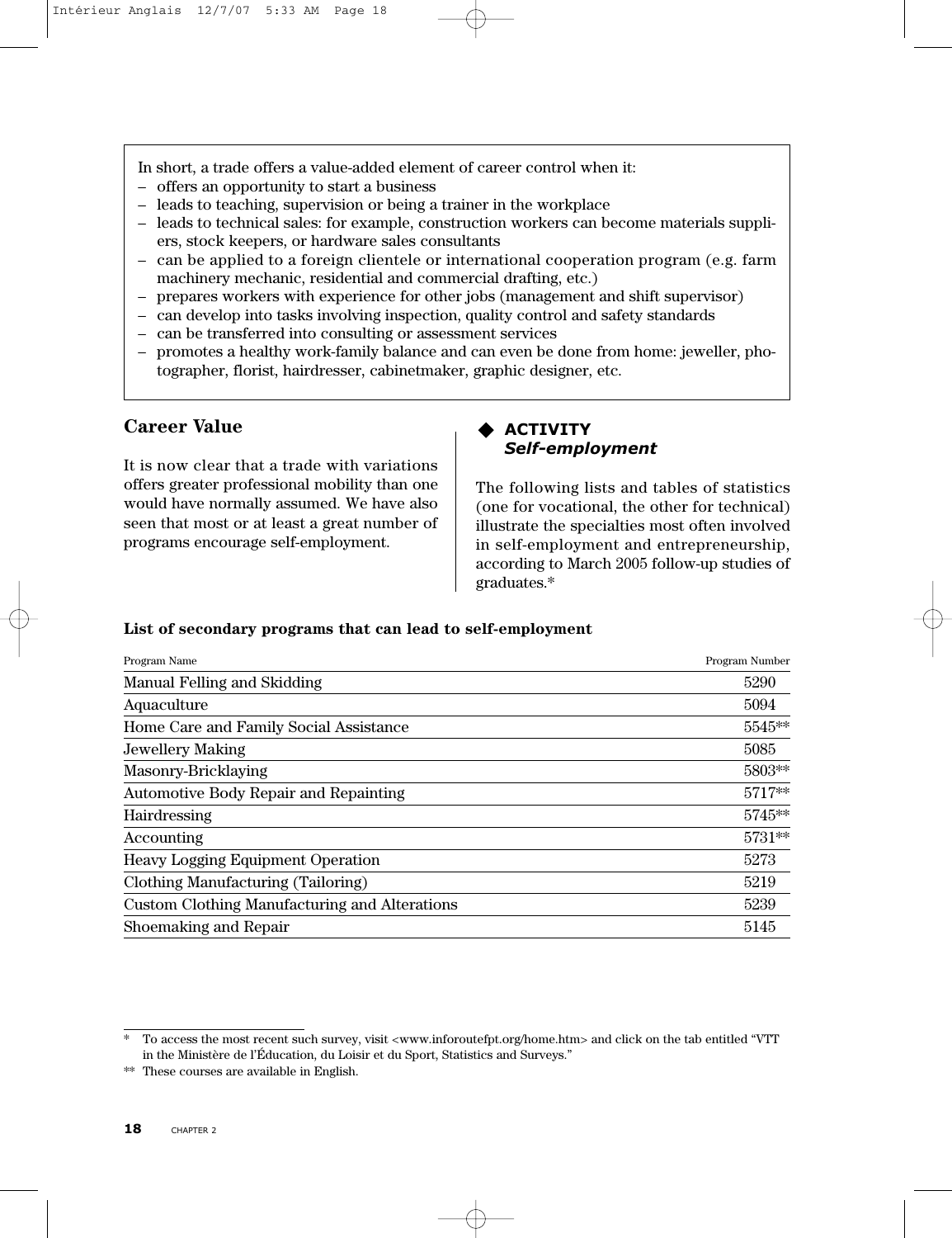| Program Name                                            | Program Number    |
|---------------------------------------------------------|-------------------|
| Interior Decorating and Display                         | 5505**            |
| Cabinetmaking                                           | 5530              |
| <b>Construction Electricity</b>                         | 1930**            |
| RV Maintenance and Repair                               | 5714**            |
| Electrolysis                                            | 5568**            |
| <b>Furniture Finishing</b>                              | 5642**            |
| <b>Floral Services</b>                                  | 5173              |
| Ornamental Horticulture                                 | 1588**            |
| Installation and Repair of Telecommunications Equipment | 5766**            |
| <b>Starting a Business</b>                              | 5764**            |
| <b>Automobile Mechanics</b>                             | 5798**            |
| <b>Industrial Sewing Machine Mechanics</b>              | 5209              |
| <b>Light-Duty Vehicle Mechanics</b>                     | 5154              |
| Dry Cleaning and Clothing Maintenance                   | 5082              |
| Professional Fishing                                    | 5257              |
| <b>Commercial and Residential Painting</b>              | 5616**            |
| Photography                                             | 5292              |
| Plastering                                              | 5786**            |
| Roof Covering Installation                              | 5032              |
| <b>Flexible Pavement Installation</b>                   | 5115              |
| <b>Interior Systems Installations</b>                   | 5118              |
| Preparing and Finishing Concrete                        | 5617**            |
| <b>Desktop Publishing</b>                               | 5721**            |
| Landscaping Operations                                  | 5571**            |
| Decorative Upholstering                                 | 5080              |
| Home Electrical Appliance Repair                        | 5024              |
| Electronic Audio / Video Equipment Repair               | $5771^{\ast\ast}$ |
| Firearms Repair                                         | 1489              |
| VCR and Camcorder Repair                                | 5583**            |
| <b>Masonry Restoration</b>                              | 5215              |
| <b>Secretarial Studies</b>                              | 5712**            |
| <b>Computing Support</b>                                | 5729**            |
| Horticultural Specialties                               | 5043              |
| Silviculture                                            | 5289              |
| Sale of Fishery Products                                | 5104              |
| Jewellery Sales and Service                             | 1017              |
|                                                         |                   |

<sup>\*\*</sup> These courses are available in English.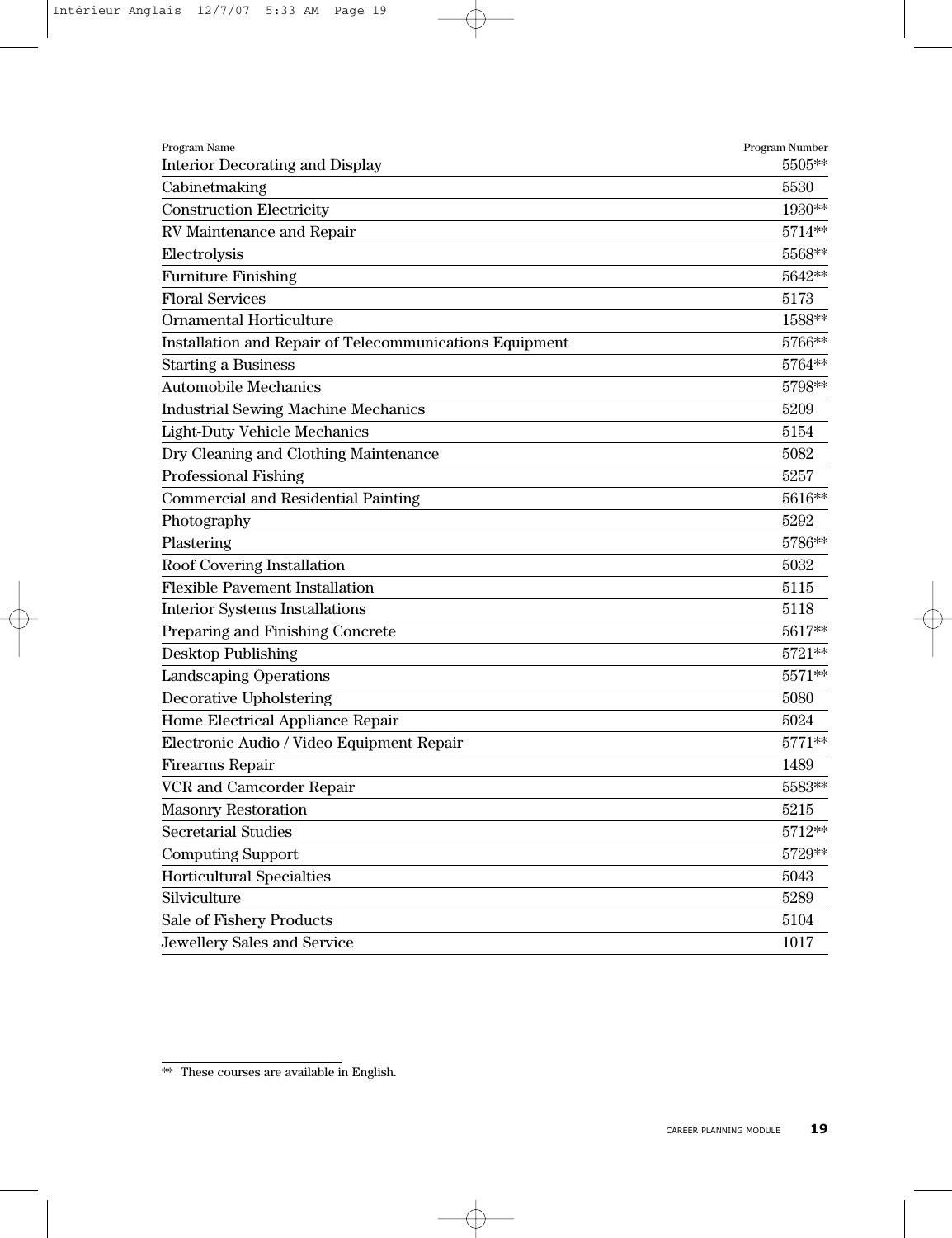| Program Name                                                        | Number             |
|---------------------------------------------------------------------|--------------------|
| Acupuncture                                                         | 112.A0             |
| <b>Hearing Aid Technology</b>                                       | 160.B <sub>0</sub> |
| <b>Fashion Design</b>                                               | 571.A0             |
| <b>Interior Design</b>                                              | 570.03             |
| Animation                                                           | 574.A0             |
| <b>Aircraft Maintenance</b>                                         | 280.03             |
| <b>Business Management</b>                                          | 410.DO             |
| Graphic Design                                                      | 570.A0             |
| Ornamental Horticulture: Landscaping and Marketing                  | 153.CA             |
| Office System Technology, Micropublishing and Hypermedia            | 412.AB             |
| Media Communication Techniques, Journalism                          | 589.BC             |
| Denturology                                                         | 110.B <sub>0</sub> |
| Computer Science Technology, Administrative Data Processing         | 420.AA             |
| Applied Arts and Crafts, Ceramics                                   | 573.AA             |
| Applied Arts and Crafts, Textile Construction                       | 573.AB             |
| Applied Arts and Crafts, Cabinetmaking and Millwork                 | 573.AC             |
| Applied Arts and Crafts, Textile Printing                           | 573.AD             |
| Applied Arts and Crafts, Jewellery                                  | 573.AE             |
| Applied Arts and Crafts, Violin Making                              | 573.AF             |
| Applied Arts and Crafts, Leatherwork                                | 573.AG             |
| Applied Arts and Crafts, Sculpture                                  | 573.AH             |
| Applied Arts and Crafts, Glass Arts                                 | 573.AJ             |
| <b>Dental Technology</b>                                            | 110.A0             |
| Multimedia Integration                                              | 582.A1             |
| <b>Optical Dispensing</b>                                           | 160.A0             |
| <b>Adventure Tourism</b>                                            | 414.B <sub>0</sub> |
| Professional Music and Song Techniques, Composition and Arrangement | 551.AA             |
| Professional Music and Song Techniques, Performance                 | 551.AB             |

#### **List of college programs that can lead to self-employment**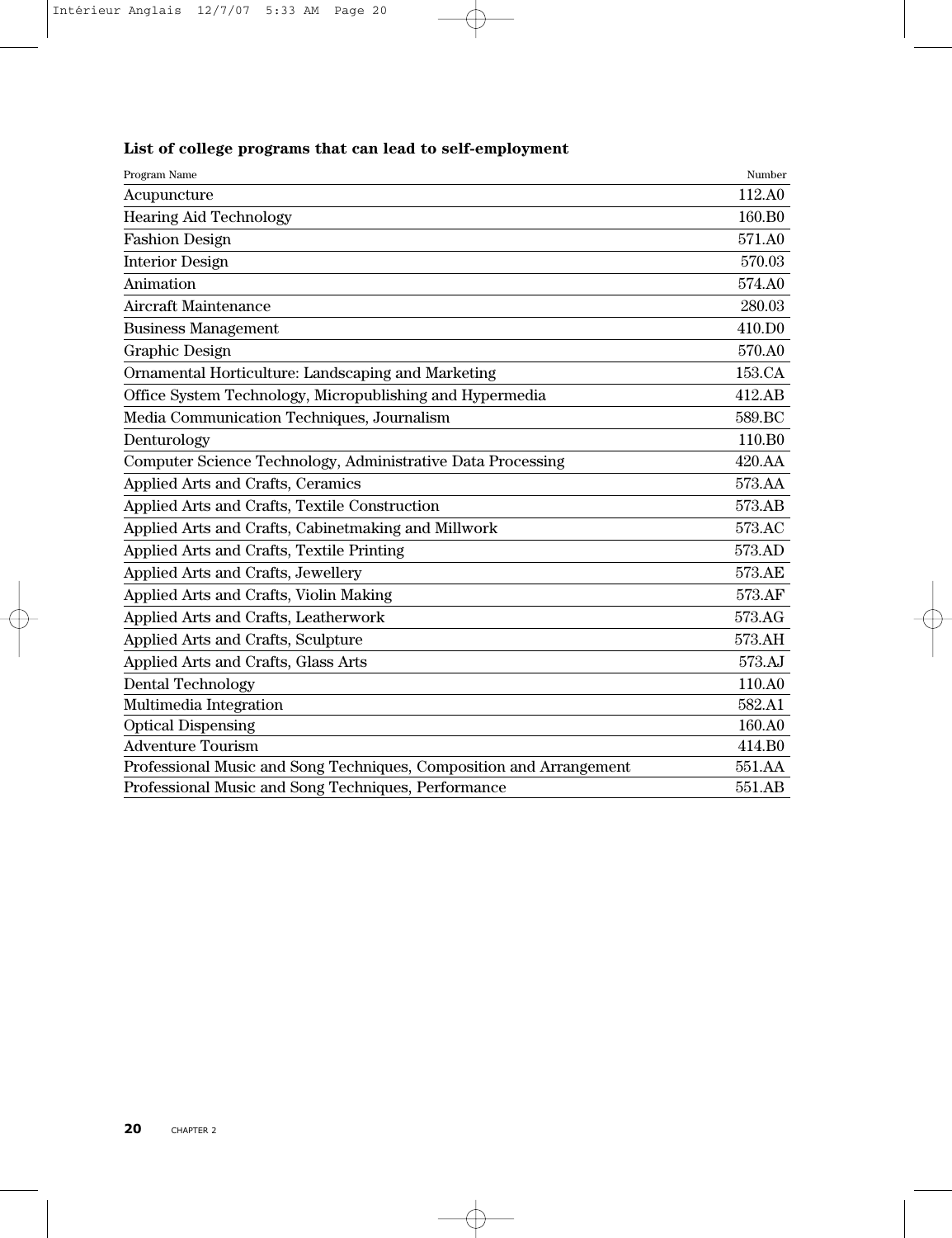**Percentage of secondary vocational training graduates who are employed and those who are self-employed, by program, for all of Québec, as at March 31, 2005.**

| Prog.<br>No. | Program name                           | Graduates<br>who<br>answered<br>the survey | Graduates<br>who are<br>employed | Graduates<br>who are<br>self-employed | Self-<br>employed<br>with at least<br>one<br>employee |
|--------------|----------------------------------------|--------------------------------------------|----------------------------------|---------------------------------------|-------------------------------------------------------|
|              |                                        | No.                                        | % of total                       | % of total                            | $%$ of self-<br>employed                              |
| 5264         | <b>Starting a Business</b>             | 2,064                                      | 73.0                             | 51.1                                  | 25.0                                                  |
| 5780         | Networked Office Equipment*            | 15                                         | 20.0                             | 50.0                                  | 0.0                                                   |
| 5568         | Electrolysis*                          | 20                                         | 58.3                             | 42.9                                  | 33.3                                                  |
| 5163         | <b>Construction Management</b>         | 76                                         | 89.3                             | 38.0                                  | 47.4                                                  |
| 5659         | Contemporary Cuisine*                  | 13                                         | 75.0                             | 33.3                                  | 0.0                                                   |
| 5168         | <b>Beef Production</b>                 | 27                                         | 59.1                             | 30.8                                  | 0.0                                                   |
| 5080         | Decorative Upholstery                  | 37                                         | 71.4                             | 30.0                                  | 0.0                                                   |
| 5764         | Starting a Business*                   | 342                                        | 32.4                             | 28.4                                  | 21.1                                                  |
| 5210         | <b>Horticultural Production</b>        | 76                                         | 47.2                             | 28.0                                  | 28.6                                                  |
| 5079         | Arboriculture-Pruning                  | 53                                         | 73.7                             | 25.0                                  | 42.9                                                  |
| 5717         | Automotive Body Repair and Repainting* | 15                                         | 66.7                             | 25.0                                  | 0.0                                                   |
| 5793         | Food and Beverage Services*            | 6                                          | 80.0                             | 25.0                                  | 100.0                                                 |
| 5024         | Home Electrical Appliance Repair       | 24                                         | 77.8                             | 21.4                                  | 0.0                                                   |
| 5245         | Hairdressing                           | 911                                        | 81.8                             | 20.8                                  | 5.5                                                   |
| 5721         | Desktop Publishing*                    | 63                                         | 68.2                             | 20.0                                  | 16.7                                                  |
| 5071         | <b>Landscaping Operations</b>          | 112                                        | 59.5                             | 18.0                                  | 22.2                                                  |

\* Program was given in English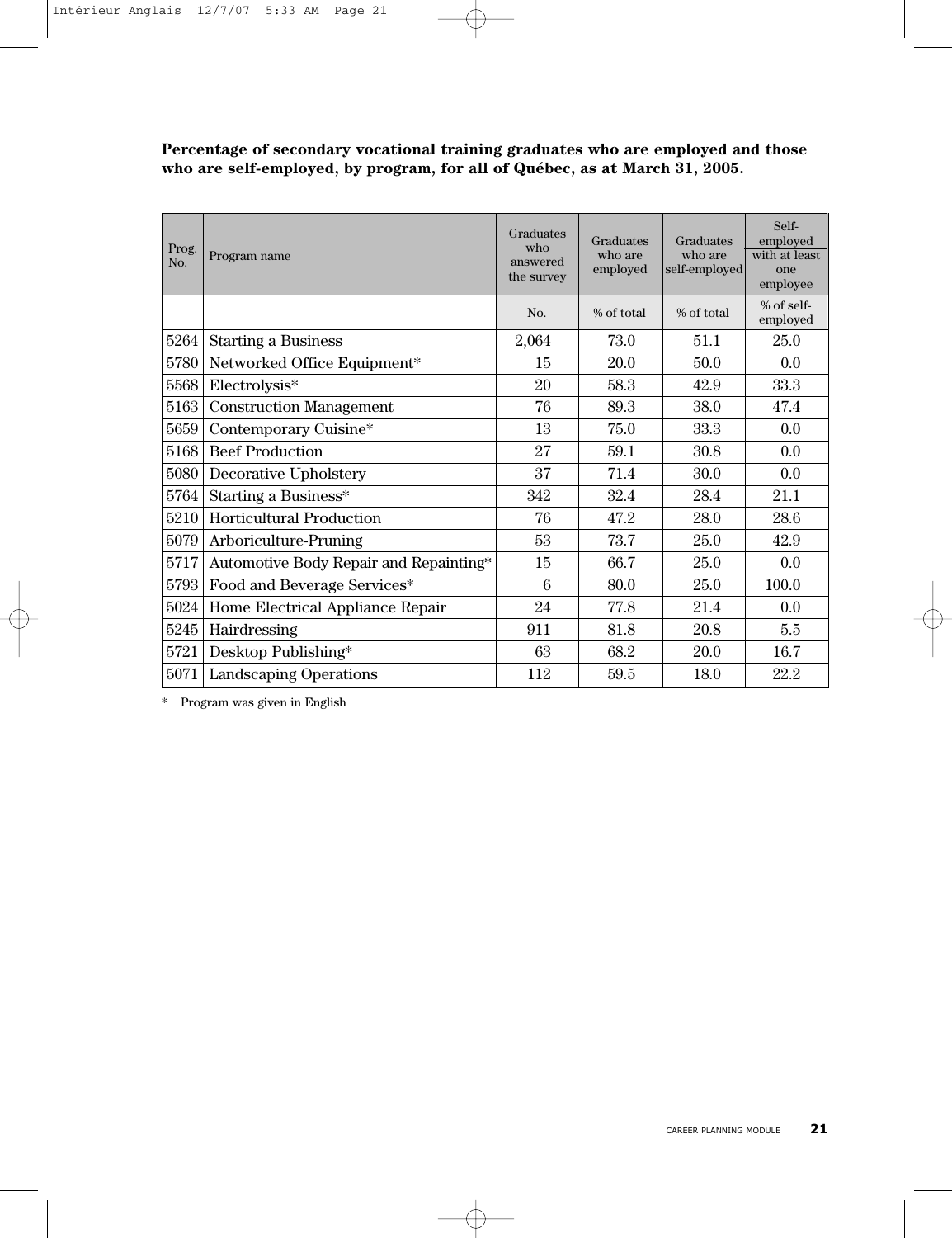**Percentage of graduates with a diploma of college studies (DCS) who are employed and those who are self-employed, by program, for all of Québec, as at March 31, 2005.**

| Prog.<br>No. | Program name                                                                    | Graduates<br>$w$ ho<br>answered<br>the survey | Graduates<br>who are<br>employed | Graduates<br>who are<br>self-employed | Self-<br>employed<br>with at least<br>one<br>employee |
|--------------|---------------------------------------------------------------------------------|-----------------------------------------------|----------------------------------|---------------------------------------|-------------------------------------------------------|
|              |                                                                                 | Number                                        | % of total                       | % of total                            | % of self-<br>employed                                |
| 573.AB       | Applied Arts and Crafts,<br><b>Textile Construction</b>                         | 6                                             | 25.0                             | 100.0                                 | 0.0                                                   |
| 112.A0       | Acupuncture                                                                     | 22                                            | 88.2                             | 80.0                                  | 8.3                                                   |
| 413.01       | Administration and Cooperation                                                  | 16                                            | 15.4                             | 50.0                                  | 0.0                                                   |
| 551.A0       | <b>Professional Music</b><br>and Song Techniques                                | 67                                            | 27.1                             | 46.2                                  | 16.7                                                  |
| 561.AB       | Professional Theatre–Production:<br><b>Stage Techniques and Management</b>      | 14                                            | 75.0                             | 44.4                                  | 25.0                                                  |
| 561.AA       | Professional Theatre-Production:<br><b>Sets and Costumes</b>                    | 20                                            | 87.5                             | 42.9                                  | 16.7                                                  |
| 153.BB       | Horticultural and Environmental<br>Technology: Ornamental Crops                 | 13                                            | 54.5                             | 33.3                                  | 50.0                                                  |
| 561.CO       | Professional Theatre: Acting                                                    | 52                                            | 73.5                             | 32.0                                  | 12.5                                                  |
| 110.B0       | Denturology                                                                     | 17                                            | 92.9                             | 30.8                                  | 0.0                                                   |
| 153.CC       | Ornamental Horticulture:<br>Marketing of Horticultural Products<br>and Services | 6                                             | 66.7                             | 25.0                                  | 0.0                                                   |
| 420.AB       | <b>Computer Science Technology:</b><br><b>Industrial Data Processing</b>        | 19                                            | 47.1                             | 25.0                                  | 0.0                                                   |
| 573.AC       | Applied Arts and Crafts:<br>Cabinetmaking and Millwork                          | 32                                            | 69.6                             | 25.0                                  | 0.0                                                   |
| 152.AA       | Farm Management and Technology:<br><b>Livestock Production</b>                  | 130                                           | 79.3                             | 20.5                                  | 26.7                                                  |
| 280.AA       | Aircraft Piloting: Planes                                                       | 19                                            | 71.4                             | 20.0                                  | 0.0                                                   |
| 551.AB       | <b>Professional Music</b><br>and Song Techniques: Performance                   | 10                                            | 50.0                             | 20.0                                  | 0.0                                                   |
| 561.BB       | Dance-Performance: Modern Dance                                                 | 13                                            | 45.5                             | 20.0                                  | 0.0                                                   |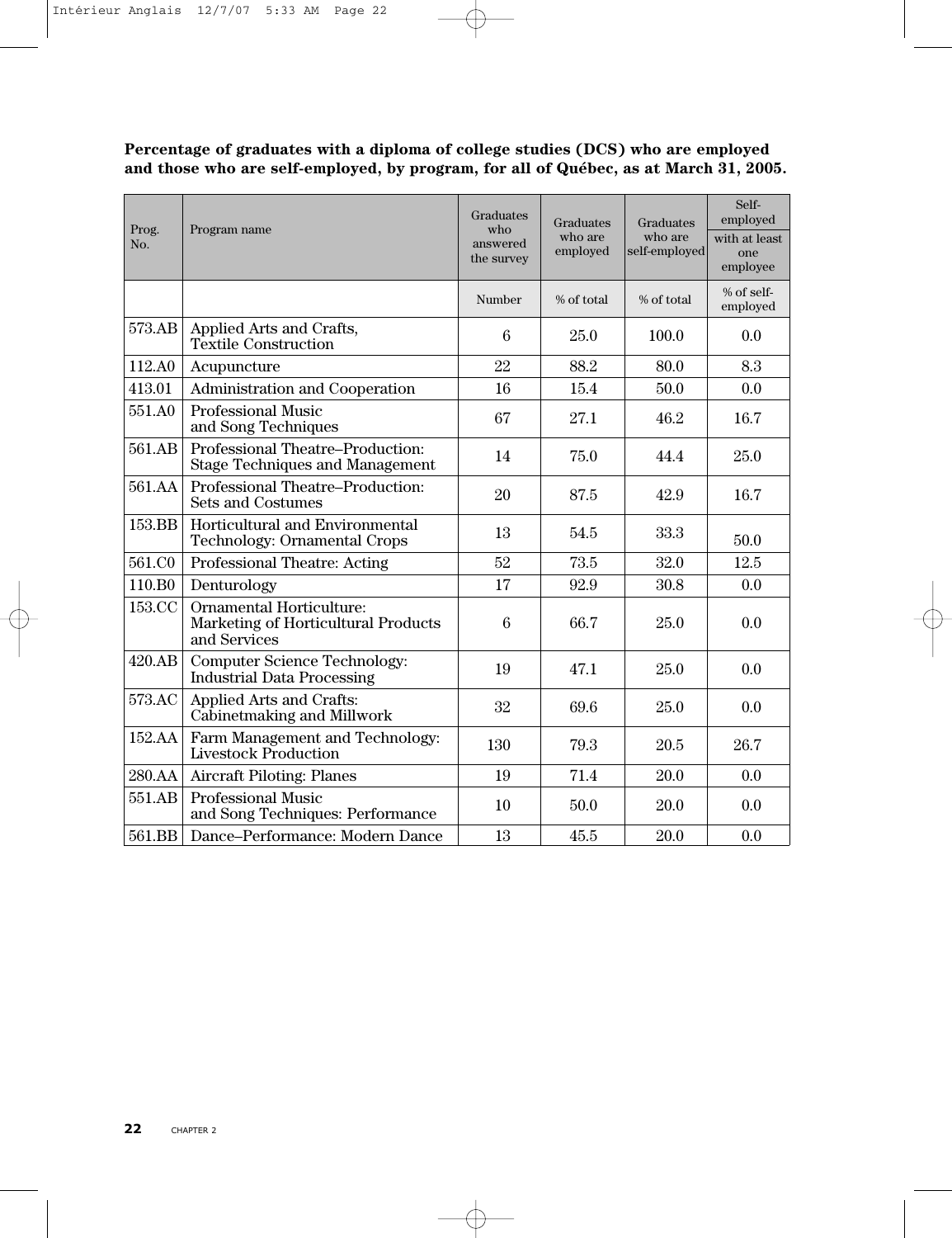Essentially, the *Self-employment* activity consists of having the students consider the option of being an employer rather than a salaried employee; the basic idea is to imagine the possibilities and enjoy role-playing.

Some types of arts and crafts training programs lend themselves very well to the idea of self-employment, while for other types of occupations, the connection is less obvious. Basically, it's about encouraging students in vocational and technical training to think about being entrepreneurs or, at the very least, self-employed or freelance workers, which offers greater freedom.

#### **ACTIVITY** *Imagining myself as an entrepreneur …*

To imagine yourself as an entrepreneur, you have to play the role, which is an easily imagined way of being and doing when illustrated using the gardening metaphor.\* While each type of gardener suggests specific trades and occupations, the descriptions basically illustrate how each one takes action and responds to the work at hand. This simple, yet evocative, metaphor was formulated by Pauline Brassard, a human resources consultant.

The following descriptions characterize each RIASEC\*\* personality type and the type of work they find satisfying.

## **TYPES OF GARDENERS**

#### *Realistic*

Realistic gardeners like to remove clods, work the soil, transport the soil, lay paths, plant, seed and hoe. They like practical tasks and working with their hands.

#### *Investigative*

Investigative gardeners carefully select their plants to suit the soil conditions. They make sure that the soil is enriched and free of insects, and they carefully determine the amount of sun and shade needed. They select certain plants to avoid having to use insecticides and are careful to choose plants most suited to the climate. They enjoy the challenge of trying to grow a plant that is difficult or demanding in terms of care or climate.

#### *Artistic*

Artistic gardeners select a space to embellish the yard. They carefully arrange the plants to create a beautiful space, paying special attention to the colours. They even like to dress up vegetable gardens by adding climbing flowers on a lattice and are constantly on the lookout for anything that can render the space more beautiful.

Original idea from Pauline Brassard, human resources professional.

<sup>\*\*</sup> RIASEC: this abbreviation stands for the six personality types defined by John Holland in his work, *Making Vocational Choices: A Theory of Vocational Personalities and Work Environments*. Englewood Cliffs, N.J., Prentice Hall.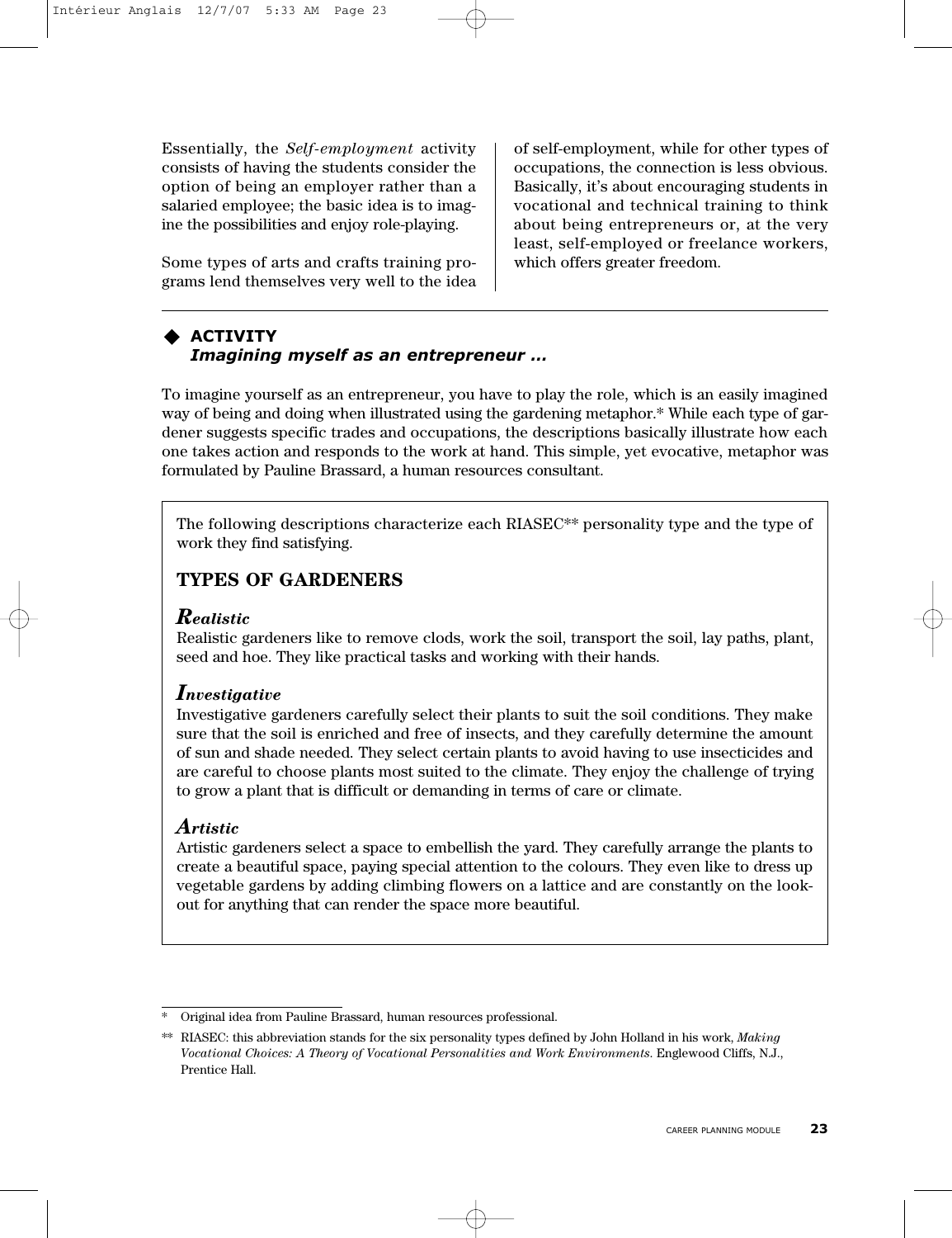### *Social*

Social gardeners opt to make community gardens. This enables them to talk with others and exchange gardening tips as well as give and receive help. They enjoy being with other people so they can chat while working the soil.

### *Enterprising*

Enterprising gardeners are interested in getting to know the suppliers and are careful to buy all their supplies at the right place, for the best price. They tell their friends, families and coworkers all about their gardening activities and even consider selling the fruits of their labour.

## *Conventional*

Conventional gardeners label each type of plant with a wooden stake. They make straight, evenly spaced rows and keep up with the weeding. Everything is meticulously organized: the gardening tools are well maintained and properly stored. They harvest the vegetables at just the right time, when they are neither too big nor too small. They also have fertilizer and insecticide on hand, just in case.

All trades and training programs can be given a touch of entrepreneurship and it is this potential that students are invited to explore. Moreover, it really doesn't matter which attitude (artistic, experimental) they try first.

#### **ACTIVITY** *Imagining myself as an entrepreneur with the training I have*

Images spontaneously spring to mind: the type of business I could run, the type of employer I'd be, or the type of people I'd like to work with. I imagine how I could use my training to create my own job or my own company; the things I like about being an entrepreneur; the things encouraging me to start a business; the things preventing me from doing so; what I have to learn and experience in order to start a business: these are all issues that will help to plan and determine an entrepreneurial style. "How I imagine myself as an entrepreneur" becomes the title of a text to write for oneself and perhaps share with others, a text that could even be part of a group dossier if all participants agree.

This projection could be used later to reflect on one's entrepreneurial plans or take advantage of opportunities or meetings that may arise. In short, laying the groundwork enables such a process to occur. By selecting a trade and a program of study, students begin a training plan and embark on a motivating, inspiring career path.

## *Variations*

How does one imagine oneself as an entrepreneur when the chosen training program does not seem to lend itself to entrepreneurship? In such cases, students must invent a way, imagine a life path or specific circumstances that could lead to such an outcome. This activity consists in making up a story to support the idea of starting a business, perhaps in partnership with someone else, following an "original" business idea with potential "commercial" value. The students have to come up with their own context that will enable them to play with the hypothesis.

One variation: if the training program in question does not seem to lend itself, nothing prevents the student from highlighting a social, political, cultural, community or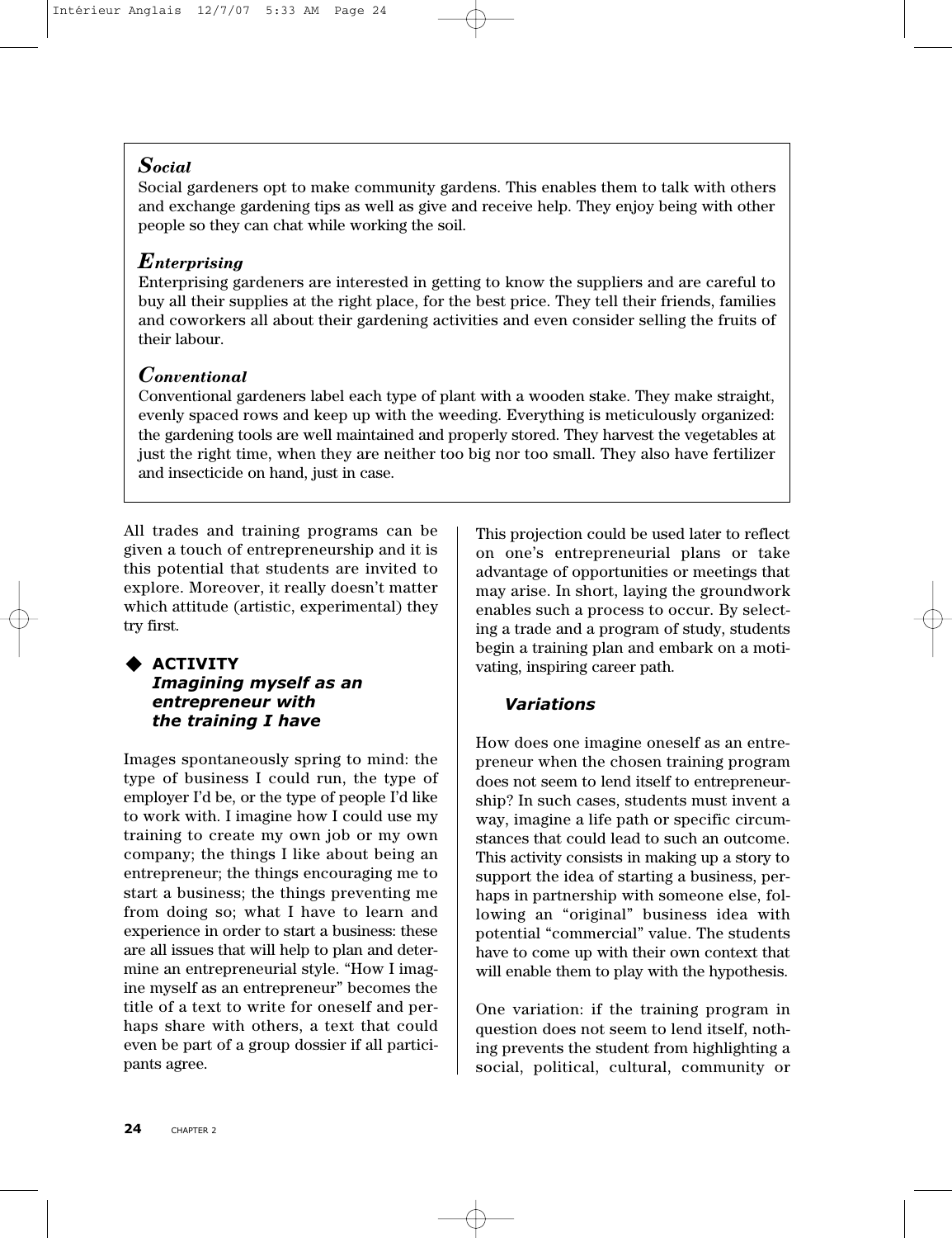humanitarian cause. Students can ask themselves: "For what reason, for what value, for what cause am I ready to commit myself to a mobilizing process?" The imagined commitment must require initiative and leadership. Here again, students could make up a story.

Another variation: identify with an individual known for his or her entrepreneurship and power as a mobilizing force. Then introduce this character to the other students by describing his or her accomplishments and the efforts he or she made in order to succeed.

## **Facing the Future**

This is the inherent problem: is the students' future trade a source of concern? Are the students hampered by doubts as to their ability to successfully complete the training program and justify their career choice? The best way to increase their self-confidence is to have the students evaluate their likelihood of success in the training program and chosen career.

#### **ACTIVITY** *My training program and career choice*

Have the students answer a survey\* that examines their opinions and feelings about the training program.

#### **Please answer each question on a scale of 0 to 10 as it relates to your current training program and career choice**

#### **Autonomy**

To what extent do you feel that you are taking this training program of your own free will, with no pressure from someone else?

 $10$  0

I'm doing it for myself I'm doing it for someone else

#### **Time invested**

Do you feel you are spending the right amount of time on this training program?

 $10$  0

I'm spending the right amount of time I'm spending too little or too much time

#### **Importance**

How important is this training program to you?

 $10$  0

Very important Not at all important Not at all important

<sup>\*</sup> This survey was adapted from a questionnaire designed and written by Léandre Bouffard and published in the *Revue québécoise de Psychologie*, Vol. 21, No. 2, 2000, pages 182-184.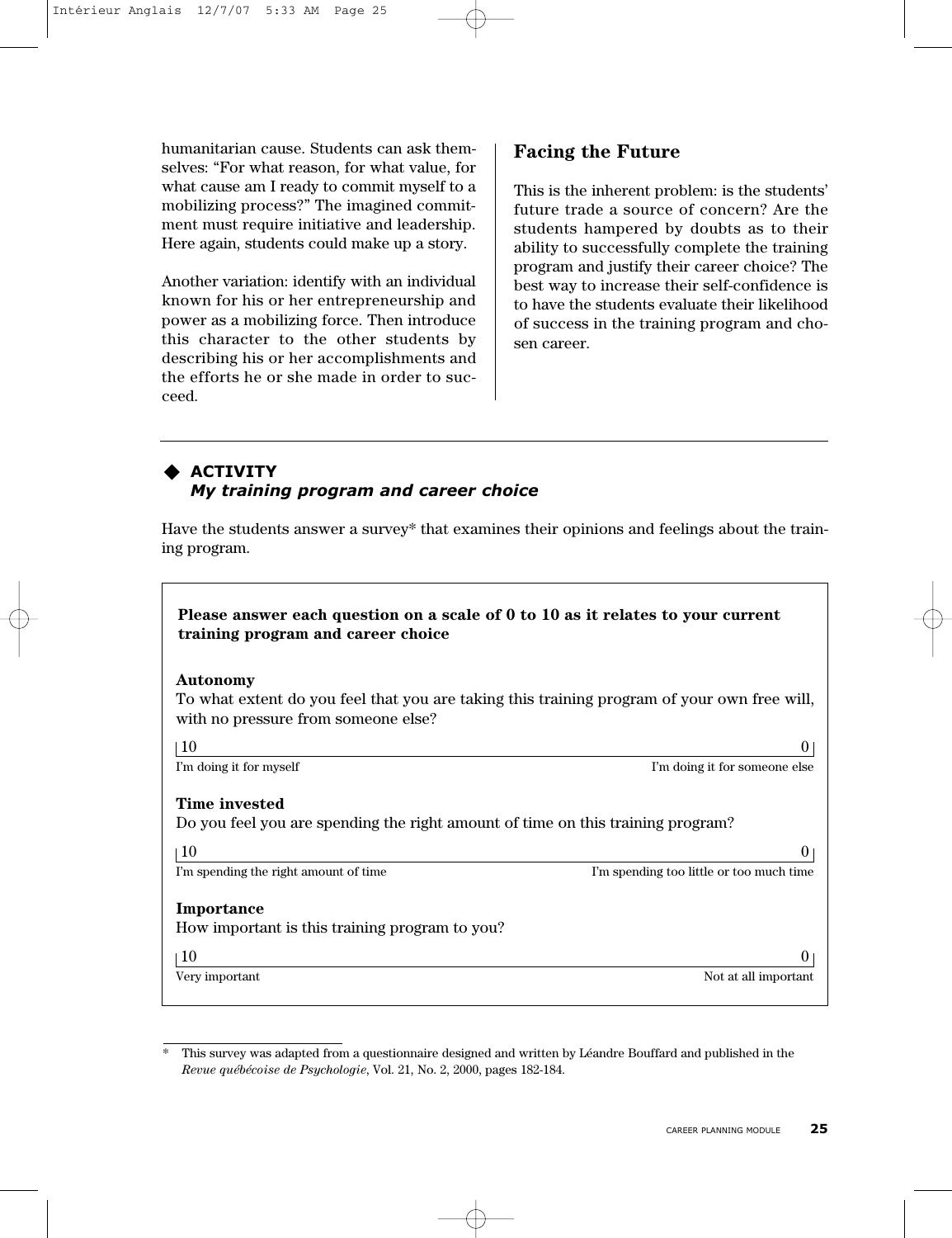| <b>Responsibility</b><br>To what extent do you feel responsible for making progress in the training program?                |                                          |
|-----------------------------------------------------------------------------------------------------------------------------|------------------------------------------|
| 10                                                                                                                          |                                          |
| Entirely responsible                                                                                                        | 0 <sub>1</sub><br>Not at all responsible |
| Suitability<br>To what extent do your training program and career choice reflect your personal values?                      |                                          |
| 10                                                                                                                          | 0                                        |
| They are completely in line with my values                                                                                  | They conflict with my values             |
| Commitment<br>How involved are you in this program?                                                                         |                                          |
| $\overline{10}$                                                                                                             | $_{0}$                                   |
| I'm fully involved and active                                                                                               | I tend to be disinterested               |
| Challenge<br>How challenging do you find this program?                                                                      |                                          |
| 10                                                                                                                          | O                                        |
| It's a stimulating challenge                                                                                                | It's somewhat boring                     |
| <b>Identity</b><br>To what extent does the program reflect who you are as well as your personality, style and<br>abilities? |                                          |
| 10                                                                                                                          | 0.                                       |
| It's very typical of me                                                                                                     | It feels almost alien to me              |
| Capability<br>To what extent do you feel capable of successfully completing this program?                                   |                                          |
| 10<br>Totally capable                                                                                                       | 0<br>Incapable                           |
|                                                                                                                             |                                          |
| <b>Current standing</b><br>How well have you performed in the program, thus far?                                            |                                          |
| 10                                                                                                                          | U                                        |
| Very well                                                                                                                   | Not very well at all                     |
| Perceptions of others<br>What do close friends and family seem to think about the program?                                  |                                          |
| 10                                                                                                                          | $\overline{0}$                           |
| They think it's very important                                                                                              | They don't think it's important          |
|                                                                                                                             |                                          |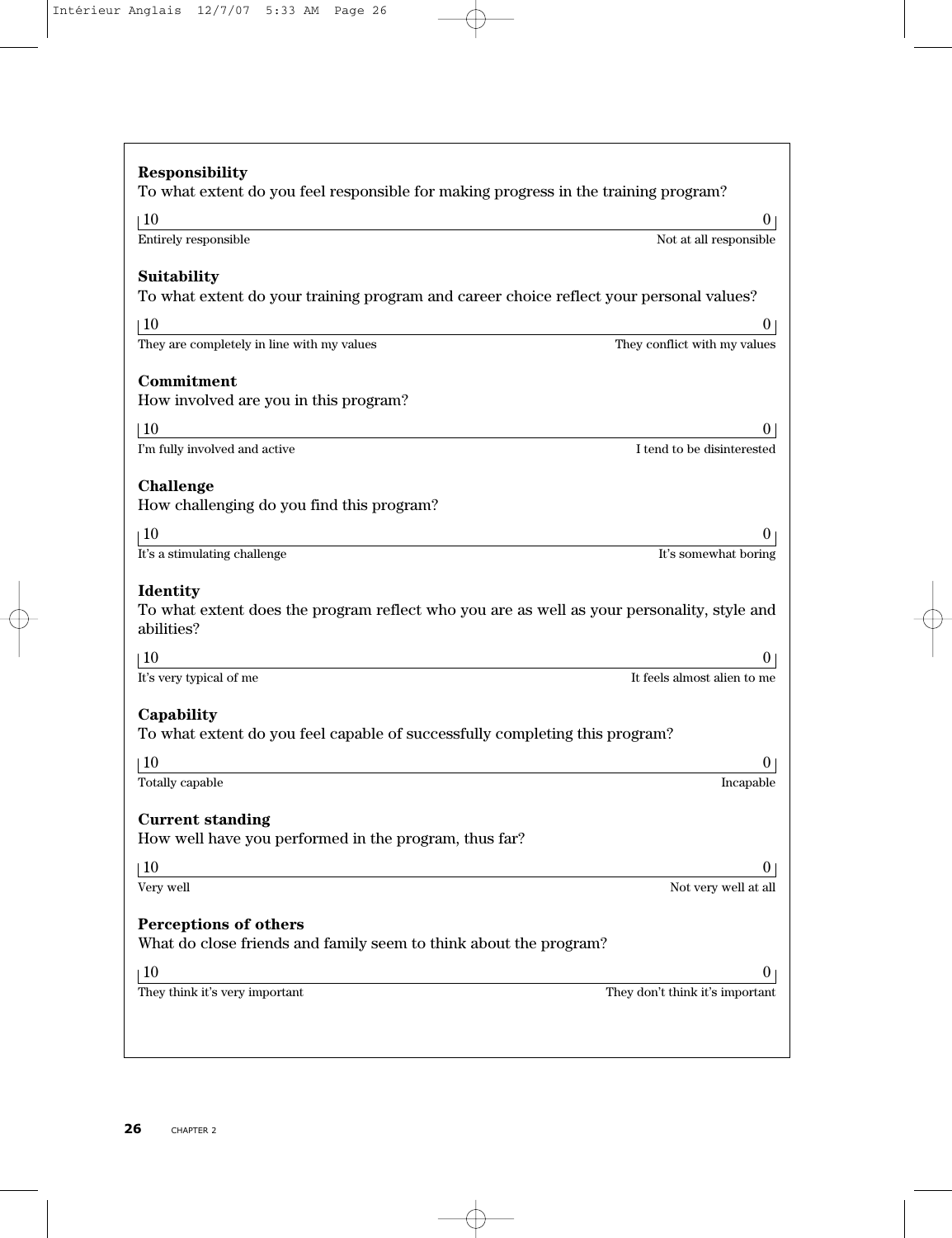| <b>Support</b><br>How much support do you feel you receive for this program: emotional (encouragement),<br>financial (money), practical (active assistance)? |                                       |
|--------------------------------------------------------------------------------------------------------------------------------------------------------------|---------------------------------------|
| 10                                                                                                                                                           | 0                                     |
| Other people are very supportive of the program                                                                                                              | I receive no support                  |
| <b>Difficulty</b><br>To what extent do you feel able to handle the problems that could compromise your suc-<br>cess in the program?                          |                                       |
| $\pm 10$                                                                                                                                                     | $_{0}$                                |
| I'm totally capable                                                                                                                                          | I feel very incapable                 |
| Control<br>How much control do you feel you have over this program?                                                                                          |                                       |
| $\vert$ 10                                                                                                                                                   | $^{(1)}$                              |
| I'm fully in control                                                                                                                                         | I have no control                     |
| Performance<br>How do you think you will do in the course?                                                                                                   |                                       |
| 10                                                                                                                                                           |                                       |
| I'll pass with flying colours                                                                                                                                | I'll fail the course                  |
| Self-employment<br>Do you look forward to working for yourself some day?                                                                                     |                                       |
| $\vert$ 10                                                                                                                                                   | 0                                     |
| I like the idea a lot                                                                                                                                        | I'm indifferent to the idea           |
| Confidence<br>Does your training make you feel confident about working in your chosen occupation or<br>business?                                             |                                       |
| $\overline{10}$                                                                                                                                              | 0                                     |
| The training is good preparation for my work                                                                                                                 | There's no obvious connection between |
|                                                                                                                                                              | the training and my future job        |

The teacher will have understood that this survey in fact indicates the students' degree of confidence in their chosen training and career. The questionnaire can be very effective if the teacher is available to assist individuals, as needed, and if resource people are also made available.

Since this course examines entrepreneurship, the last two statements were added to the original survey. This activity concludes the Career Planning module.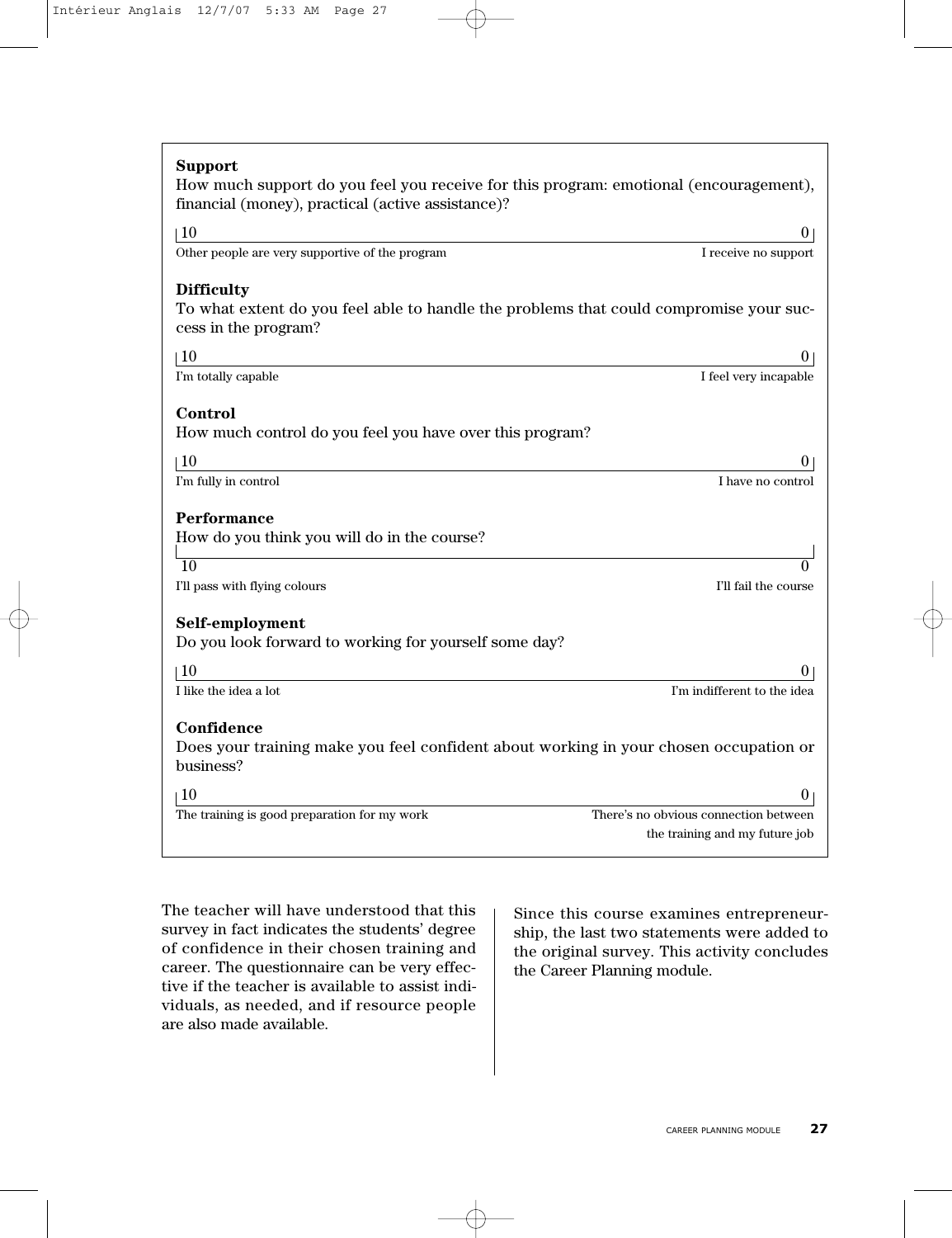# Professionalization Module

# Challenge

When students are committed to the training process and get involved, they find that the theoretical and practical aspects come together during the practicums or workstudy programs. Then they realize that they themselves are driving the learning process.

In reality, qualifications are not enough. Although a diploma may seem to be a prerequisite for employment, the personal component—who the candidate is as a person—is in fact the deciding factor. This corresponds to profound changes in the work world that have created an additional requirement: not only must they know *what* to do, workers must also know *how* to do it.

# **Objectives**

In short, the goal of the Professionalization module is to explain the rules of the game in the new economy and illustrate the importance of learning to reflect on one's work experiences and professional practices.

Finally, it is important to emphasize that learning how to reflect on one's experience is what provides professional knowledge and what are commonly called key competencies. These competencies strongly resemble entrepreneurial qualities, or at least the intrapreneurial skills required by organizations.

*As part of changes in the organization of work, "workers are being reintegrated into work." Working means taking responsibility, being independent, taking initiative, understanding*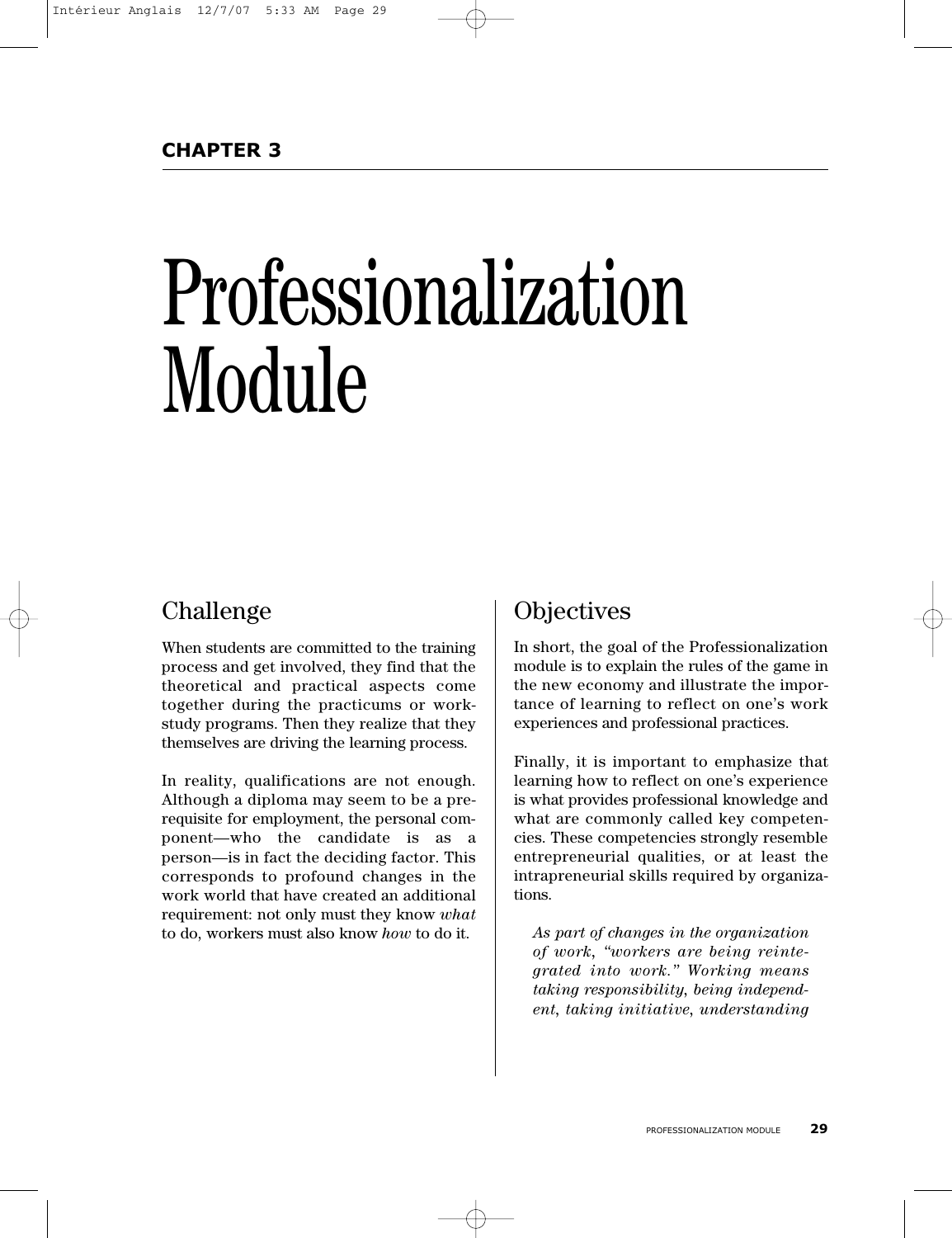*oneself, getting involved, etc. It is now hard to imagine how technical skills or knowledge, as advanced as they may be, can be mobilized if there is work but "no worker," in other words, if this personal component is missing.\** Grégoire Evéquoz, p. 69

# Basis of Activities

The general idea is to introduce students to the third component of employability, i.e. how to meet the personality requirements expressed by employers. To understand this personal component, students must take advantage of practicums and work-study programs, as such workplace situations offer opportunities to act independently, solve unexpected problems and work with others to achieve common goals.

Reflecting on their behaviour in these work environments will reveal appropriate, effective ways of responding to specific situations. This will highlight key competencies, which can then be used in similar situations, thereby launching professionalization.

The goal is for students to learn reflective practice so they can identify personal experiences for inclusion in their résumé and examples of behaviour to highlight during a job interview. Professionalization thus enriches students' employability by introducing the possibility that reflective practice will lead some students to aim for starting their own business.

# Outline

- **– The Personal Component**
- **Changes in Work**
- **Reflective Practice**
- **Key Competencies**

## **The Personal Component**

## **ACTIVITY** *The Personal Component*

In this activity, students will analyze job postings related to their vocational or technical training program. These postings can be found in newspapers, on Web sites or the bulletin boards of associations and sectorbased committees, or in the ads sent directly to their training centre. Students must realize that, in addition to a diploma and work experience, job postings sometimes mention personality requirements. These can include personal characteristics, preferences, behaviours, aptitudes and sometimes even ethical and moral traits.

Have the students go through these job offers and then draw up a list of the employability qualities that emerge. A diploma and technical skills are not enough. The third factor of employability is the personal component.

What will the students involved learn from all this? Is this an example of an arbitrary situation? Are recruiting businesses abusing their power? Are these qualities really important to the hiring process? What is their true significance? Is there a way to measure these qualities in concrete terms? Is there a way to verify whether an individual meets these personal requirements or is capable of developing them? In short, employability raises certain issues and with them an interest in finding answers.

<sup>\*</sup> Evéquoz, Grégoire. Les compétences clés, *Pour accroître l'efficacité et l'employabilité de chacun,* Éditions Liaisons, Paris, 2004.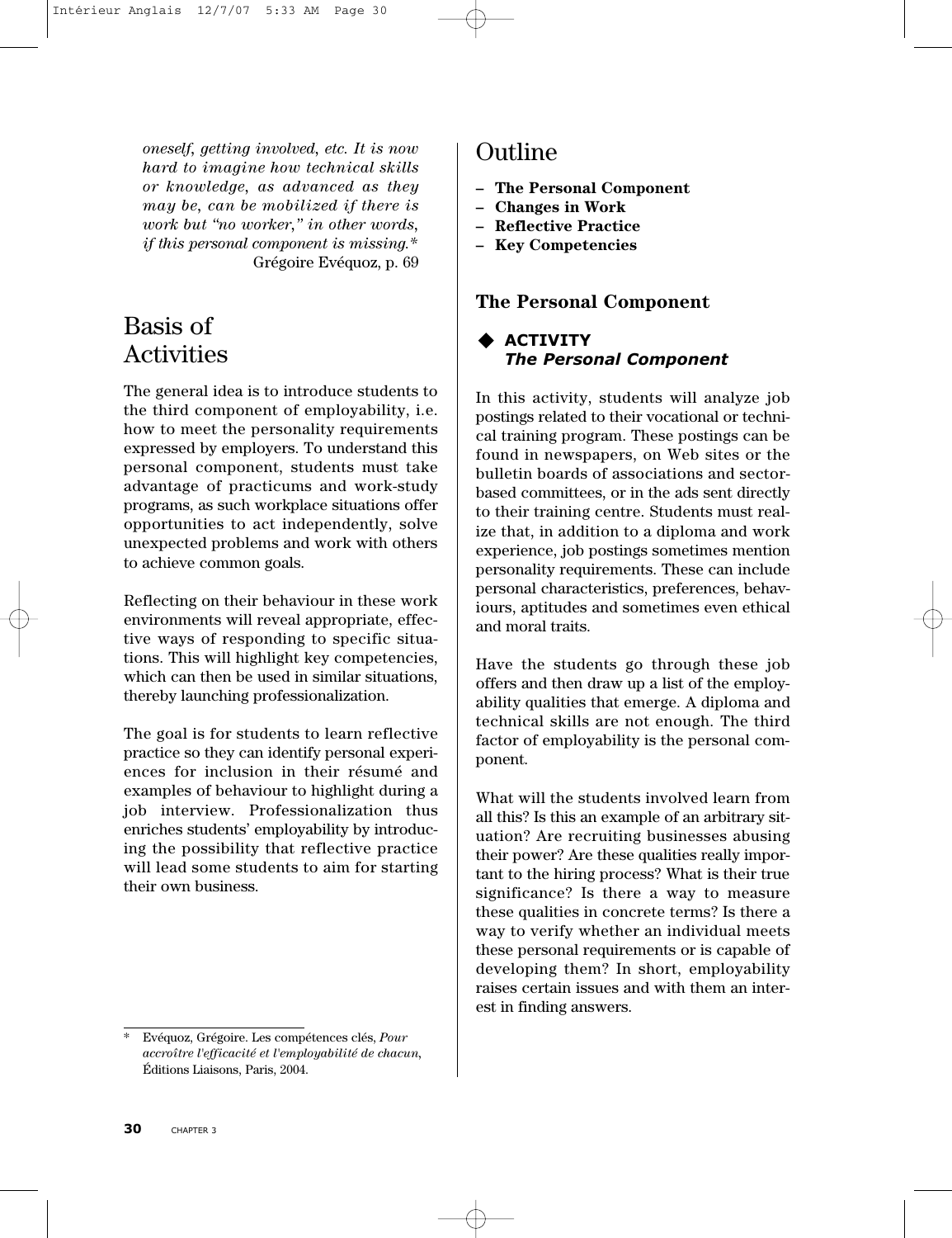## **ALTERNATE ACTIVITY**

The table below summarizes the findings of a joint survey on the personal component conducted by the Association de la recherche industrielle du Québec (ADRIQ) and Septembre éditeur.\* The data below could be used to introduce students to the personal component, instead of the activity suggested above.

| There were 106 businesses from various sectors who participated in the survey.                    |                                                                           |  |  |  |
|---------------------------------------------------------------------------------------------------|---------------------------------------------------------------------------|--|--|--|
| Breakdown by sector                                                                               | Breakdown by sector                                                       |  |  |  |
| 43%<br>Manufacturing                                                                              | <b>ICT</b><br>17%                                                         |  |  |  |
| Biotechnology<br>11%                                                                              | 19%<br>Cross-sector                                                       |  |  |  |
| Natural resources<br>8%                                                                           |                                                                           |  |  |  |
| employees?" the responding recruiters mentioned the following:                                    | When asked, "As an innovative company, what qualities do you seek in your |  |  |  |
| Mentioned spontaneously                                                                           | Selected from among the survey choices                                    |  |  |  |
| - creativity                                                                                      | - ability to work in a team 79%                                           |  |  |  |
| - ability to work in a team                                                                       | - problem-solving ability, including                                      |  |  |  |
| - communication and                                                                               | resourcefulness 76%                                                       |  |  |  |
| and people skills                                                                                 | $-$ independence $71%$                                                    |  |  |  |
| - dynamism, energy                                                                                | $-$ initiative 67%                                                        |  |  |  |
| - adaptability                                                                                    | - adaptability 61%                                                        |  |  |  |
| (openness to change)                                                                              | $-$ communication skills $60\%$                                           |  |  |  |
| - initiative                                                                                      | - sense of responsibility 58%                                             |  |  |  |
| - competency                                                                                      | $-$ desire to learn 53%                                                   |  |  |  |
| $-$ ethics                                                                                        | - people skills 49%                                                       |  |  |  |
| - independence                                                                                    | - flexibility and versatility 42%                                         |  |  |  |
| - sense of responsibility                                                                         |                                                                           |  |  |  |
| The responses to "How important are these key competencies when you are<br>selecting candidates?" |                                                                           |  |  |  |
| very important<br>85%                                                                             | relatively important<br>15%                                               |  |  |  |
| somewhat important<br>$0\%$                                                                       | not at all important<br>$0\%$                                             |  |  |  |

<sup>\*</sup> ADRIQ. "Compétences clés pour travailler dans les entreprises innovantes," in *Guide de l'emploi GE,* Septembre éditeur, Québec, 2006/2007, pages 37-39.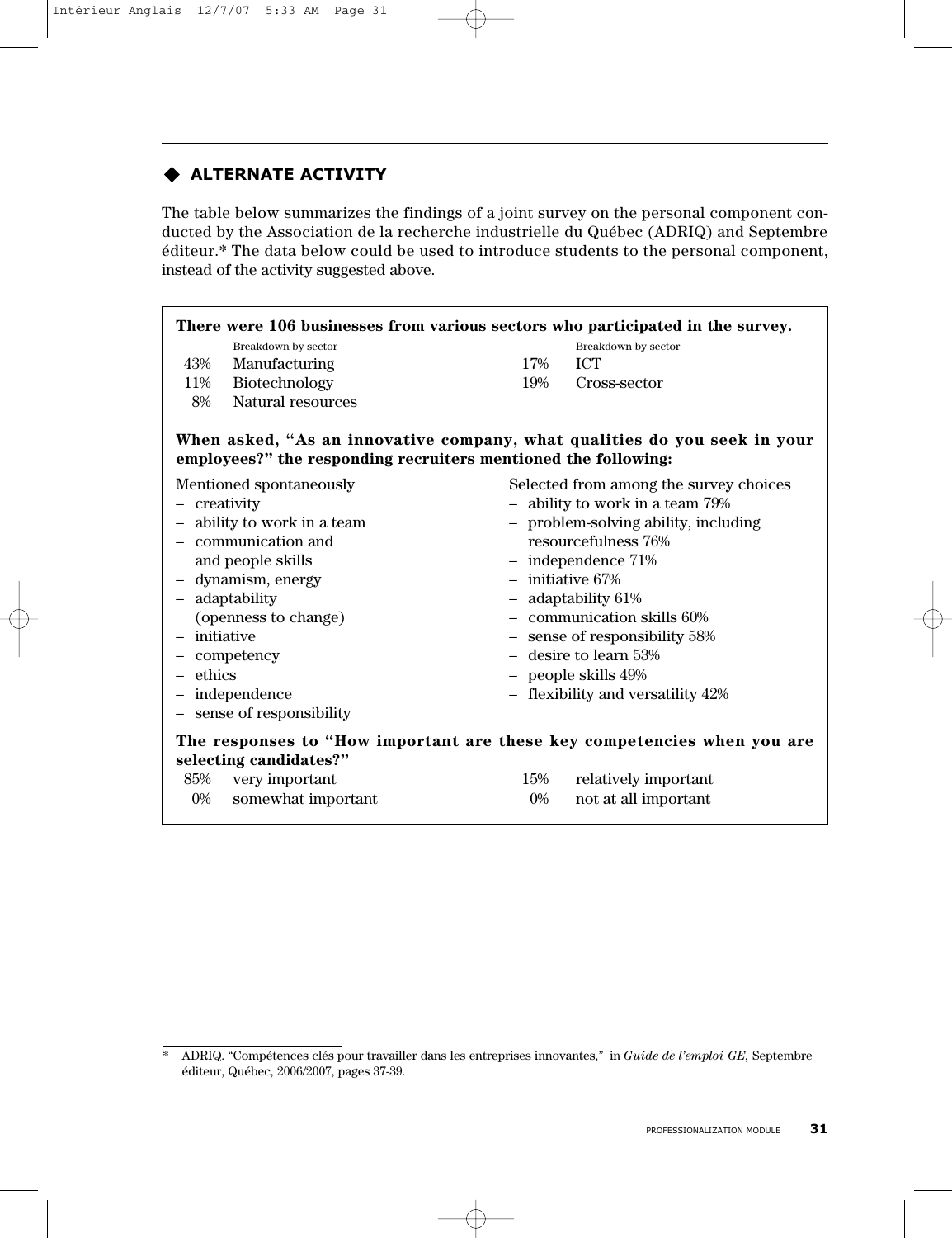In a survey of this type, it is rare to receive such definitive answers and decisive percentages, but it is a testimony to the importance of key competencies. Now the question is, why? What has been happening in the work world lately to create such unanimity?

Students enrolled in vocational and technical training programs have to understand and accept the notion that they could be hired for and maintained in a job, thanks to their key competencies. They must also realize that even if they do not see the rationale for such competencies or cannot recognize such competencies in themselves, they must nonetheless learn how to acquire them.

#### **Changes in Work**

To understand the new employability requirements involving the personal characteristics of students and workers, a researcher and professor of sociology from the Université de Marne-La-Vallée in France has defined the new organization of work and highlighted the key competencies that it requires. For Philippe Zarifian,\* changes in work can be summed up in three key concepts: events, service and communication.

#### **Events**

Work is no longer focused solely on repetitive operations. For a variety of reasons, it has become a matter of handling the unexpected, of adapting a response to an unforeseen problem that has interrupted the productive flow of work. In short, a trucker is no longer simply a person who drives a

(<http://latts.cnrs.fr/site/p\_lattsperso.php?Id=382>)

truck. A trucker is someone who basically deals with the unforeseen and handles an event-driven workplace. As a result, in addition to routines and technical skills, the work involves the personal component. Companies need people who know how to take the initiative, assume responsibility, and make decisions in response to events. This requires employees capable of improvising and, above all, becoming self-sufficient. Independence is the keyword here, along with its attendant qualities. However, all these attributes take on concrete, functional characteristics in the context of handling events: adapting to change, getting involved in the situation, taking action, demonstrating self-control and reflecting on one's performance.

#### **Service**

Another change in the organization of work is customer service. Today, even a product is considered a service rendered to recipients, depending on exactly how the customers will be able to use it, in accordance with their needs. Global competition is such that a company's viability depends on providing tailor-made solutions and constantly adjusting its products to meet the needs expressed. In addition, employees are expected to respond to requests, closely follow new trends and help decide which services to render, thereby mobilizing the creativity of technicians when it comes to necessary innovations. For this to happen, workers must develop methods for understanding customers, learn to interpret and understand their requests and then make them operational. This also illustrates the importance of having employees share their perceptions of the needs to be met. Such a context requires that solutions be developed and fully adapted to the uniqueness of the service to be rendered. In conclusion, employees require skills to process information and provide feedback on customer requests.

<sup>\*</sup> Zarifian, P., *Le travail et l'événement*, L'Harmattan, 1995.

Zarifian, P., *Travail et communication*, P.U.F., 1996. Zarifian, P., *Le modèle de la compétence*, Éditions Liaisons, 2001.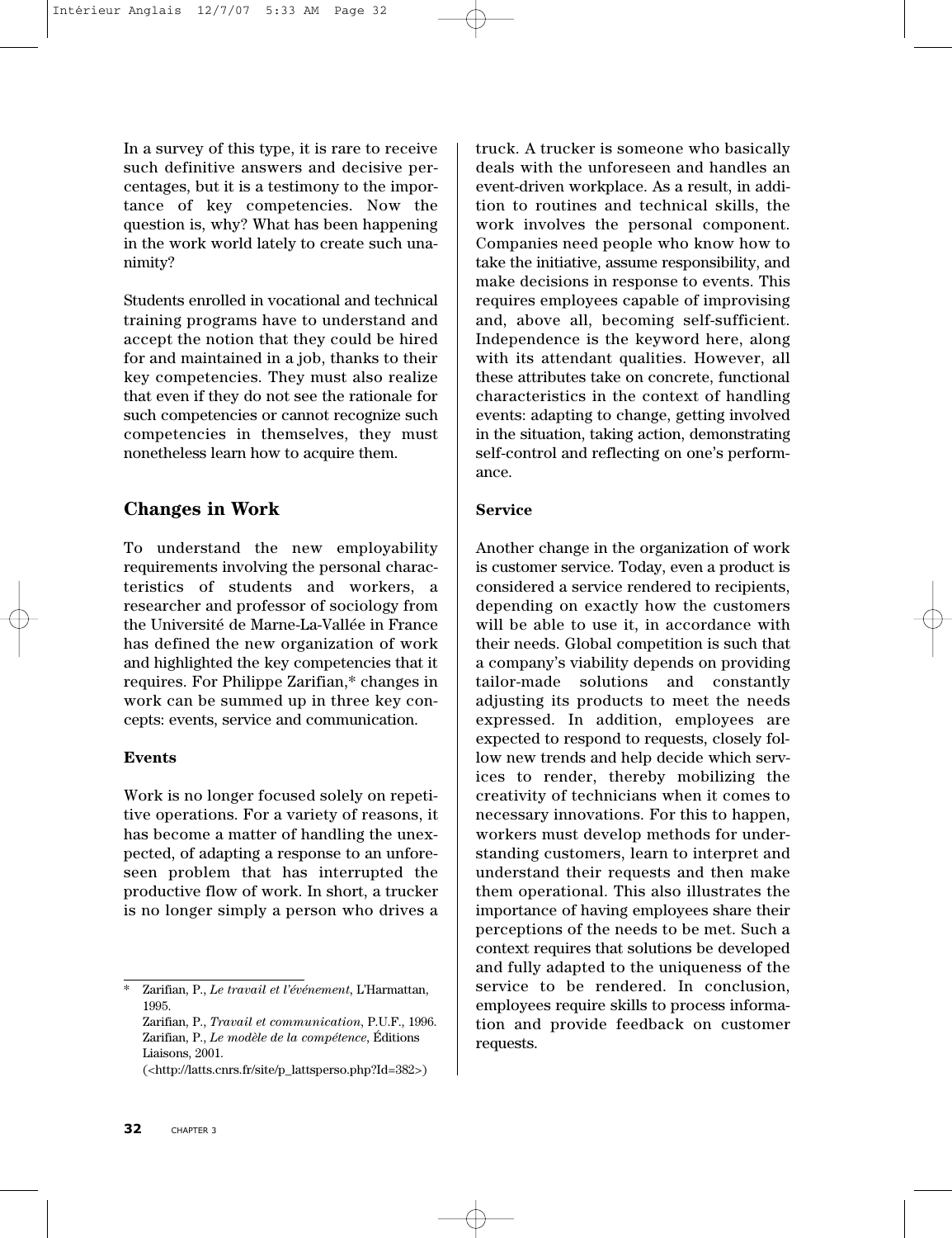#### **Communication**

The next change concerns solitary work, which is now practically nonexistent. In today's world, working means communicating, so teamwork, networking, project-based management, partnerships, and achievement of common goals are at the forefront. Why? Because complex events exceed an individual's ability to react and adapting to this demand requires strong communication skills. Company productivity is now based on the quality of employee interactions and the level of agreement reached in the pursuit of common goals. Since management is no longer hierarchical, responsibilities are redistributed among staff members.

#### **Work Changes in Québec**

These changes show that work is no longer the repetitive production of objects, on the basis of prescribed operations, but is instead a "collective undertaking." A study conducted by the Association des manufacturiers et exportateurs du Québec\* clearly illustrates these changes. To summarize, the Association identified the following future needs: a mixture of creative problem solving, technical know-how, business skills and aptitudes for interacting with colleagues and customers.

"Manufacturers also recognize that union-employer relations must involve more cooperation. Even highly skilled workers will be unable to meet the demands of the global marketplace if employer-employee relations continue to be based on the concept of routine assembly line processes where hierarchical decisions between management and workers are founded on the repetitiveness of tasks. Manufacturing workers from all levels must play a bigger role in the decision-making process, which requires that organizations adopt a more transparent approach when rationalizing responsibilities, competencies and compensation." (2005, page 11)

"By reviewing their business models, Québec's manufacturers are refocusing their activities on niches with great potential, markets that are less attractive to foreign competitors because of volume, more specialized innovative products and services, reducing the lead time between product design and marketing, the large-scale production of custom products delivered on time and, lastly, on improving the management of employee knowledge and expertise." (2005, page 9)

#### **MAIN ACTIVITY** *Events – Service – Communication*

During this activity, students will essentially refer to a work experience and workplace. They are asked to recount their practicum or experience with a company as part of a work-study program. If circumstances permit, students should share their work experiences with the class/group and discuss them in terms of the "events-service-communication" approach.

– Begin by describing the company's work environment (this is more interesting if there are photos): physical features, facilities, and resources of any kind.

<sup>\*</sup> Association des manufacturiers et exportateurs du Québec, *Pénuries de main-d'œuvre et valorisation des métiers spécialisés : enquête, constats et recommandations élaborés à parti du projet Portes ouvertes des manufacturiers*, 2005, (<http://www.cme-mec.ca/pdf/05-11-25-Version\_final\_Color.pdf>)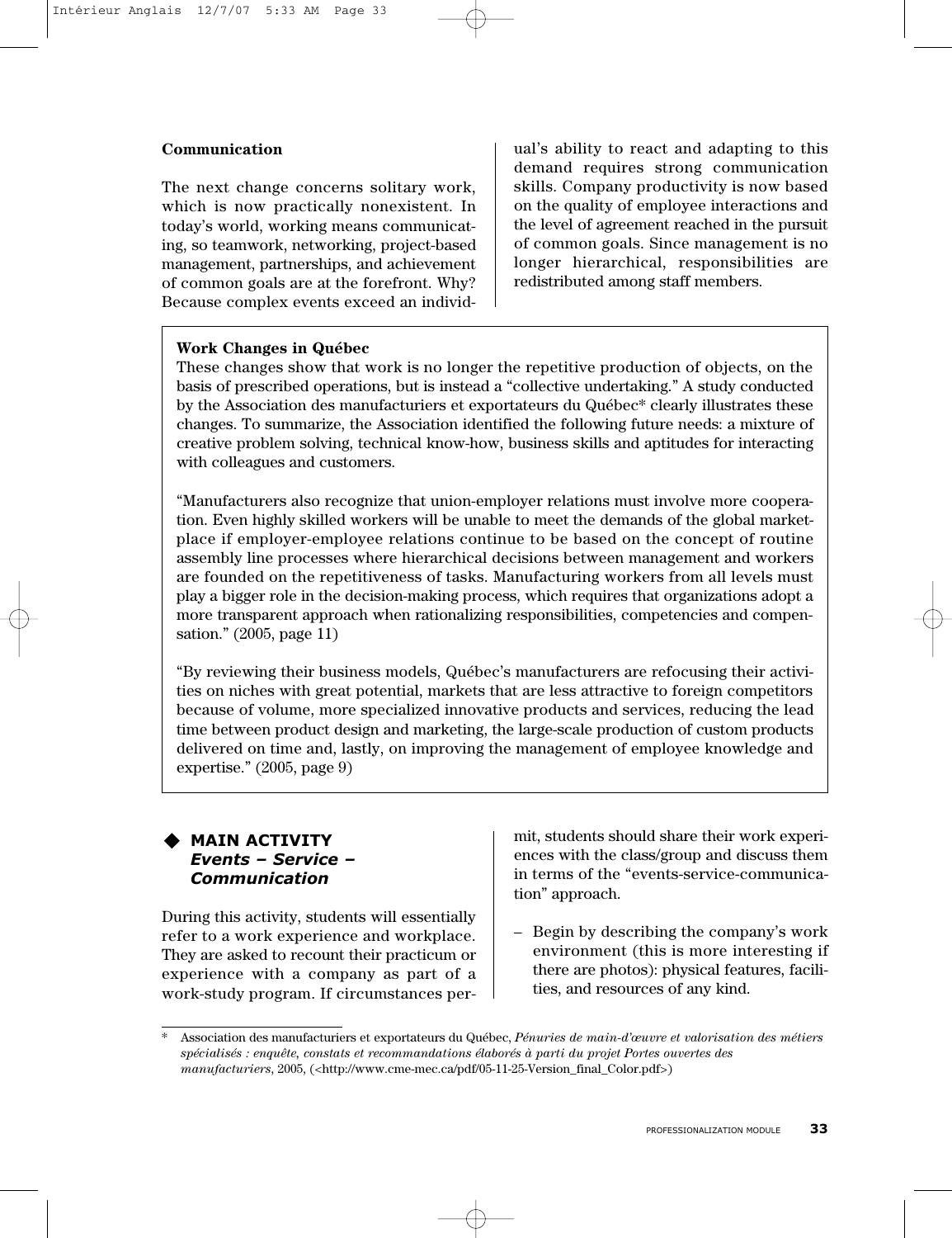- Describe the workstation used and the main tasks performed.
- Talk about the period of adjustment, the adaptations made and what was needed to meet the challenge: knowledge, skills, attitudes, behaviours and, most important, information sources, including people willing to answer questions.
- Describe a work-related situation that presented an unexpected problem. Explain how it was handled, and to what extent you had to take the initiative and assume responsibility.
- Describe a work-related situation that involved customer service. What did the customer need? What concerns or requirements did this raise? Given the practicum context and the company, were you told about the customer's problem and asked to help? Do you think it's important to act in concert with customer service?
- Describe the practicum from a communications standpoint. List the instances when communication was used to clarify what had to be done: e.g. agree on the sequence of operations, coordinate your actions with those of another, share information, discuss a problem, reach an agreement with people from another department, understand instructions given during a meeting, share opinions and viewpoints, settle a misunderstanding, and act in accordance with the company's code of ethics and corporate culture.

To sum it up, this activity involves identifying the context and activities of the three new key concepts of work—events, service and communication.

#### **Two important remarks**

- 1. Encourage the students to identify personal examples of the following in their work experiences:
	- a) initiative, independence and responsibility when faced with an unexpected or event-driven situation
	- b) interest in the production of a service
	- c) processing information and communicating with people at the company

The students could use these examples to demonstrate their employability in the context of participatory management, which would be a definite plus when writing their résumé and undergoing a job interview.

2. Use the experiences shared in this exercise to create a directory of practical examples for the vocational or technical program you work in as a teacher, practicum supervisor or coordinator of training and professionalization. This firsthand material is ideal for developing exercises and simulations to teach key competencies.

## **ALTERNATE ACTIVITIES**

- You could organize company visits or ask employers and employees to visit the classroom to discuss the three key work concepts.
- A similar and complementary approach would be to consult the publication *Entrepreneurs in the Classroom!*, available on the following Web site: <www.inforoutefpt.org/entrepreneuriat>.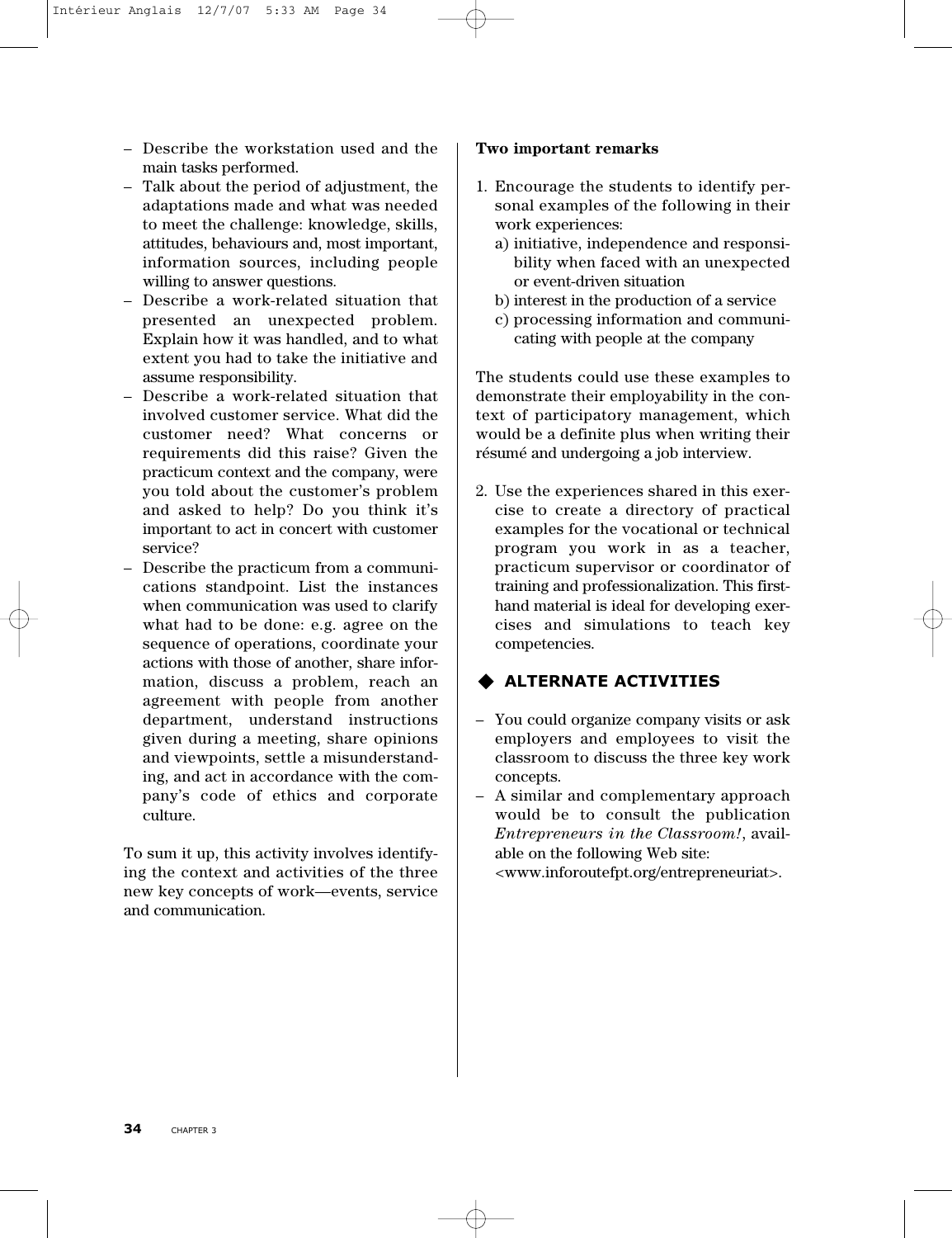## **Reflective Practice**

According to Guy Le Boterf,\* there is a difference between possessing competencies and acting competently. Although competencies include personal resources such as an individual's knowledge, skills, qualities, experiences and know-how, they are not necessarily mobilized and integrated to deal with a given work situation. For this to happen, workers must know how to respond appropriately. This means they must be professionals and capable of dealing with the unexpected and the complexity of the workrelated situations encountered. This ability to act effectively enables them to produce a novel response tailored to the existing context. Indeed, the ability to act effectively is the ultimate goal of professionalization.

For this reason, vocational and technical training must not be limited to the study of theory. It must involve real work situations as well. That is why it is important for students to experience professional practices in simulated situations like those offered by practice firms, the more realistic experiences of school-run businesses and, finally, the institutional models of practicums and work-study programs.

The distinction between possessing competencies and acting competently demonstrates that any work involving supervision and coaching must aim for much more than the mastery of technical competencies, which is a necessary, but insufficient, step in professionalization. Instead, this process requires a second level of learning, namely, reflection on one's professional practices. This means getting some distance and observing one's performance to better appreciate what one can do in a similar situation and what must be done to achieve greater effectiveness and efficiency.

Consequently, reflective practice helps workers achieve a qualitative leap in expertise. They become experts in their fields and drive their professional development. They begin a process of self-determination that fulfills their need to succeed and enhances their feeling of personal effectiveness. All the elements or ingredients that make up entrepreneurial culture are in place, but this time they are geared specifically towards vocational and technical training.\*\*

Professionalization involves the ability to respond to prescribed situations, as well as the ability to go beyond what is required.

Knowing not just what to do, but how to do it\*\*\*

The ability to make choices The ability to take initiative The ability to arbitrate The ability to take risks The ability to react to the unexpected The ability to settle disagreements The ability to take responsibility The ability to innovate

Reflective practice seems to help students take charge of their professional development and expertise. However, just because we experience something does not necessarily mean we can identify it. We may know how to do something, yet not be consciously aware of how to proceed. By formalizing this knowledge, we can model it for others, discuss the trade, improve methods, go beyond the routine and take on something more complex and produce again.

Reflective practice essentially means reflecting on one's experience. It means writing down the problems encountered and formalizing the methods for dealing with various work-related situations.

<sup>\*</sup> Le Boterf, Guy. *Ingénierie et évaluation des compétences*, Éditions d'Organisation, Paris, 4th edition, 2005.

<sup>\*\*</sup> *Introduction to Entrepreneurial Culture*, MELS, 2005.

<sup>\*\*\*</sup> Le Boterf, 2005.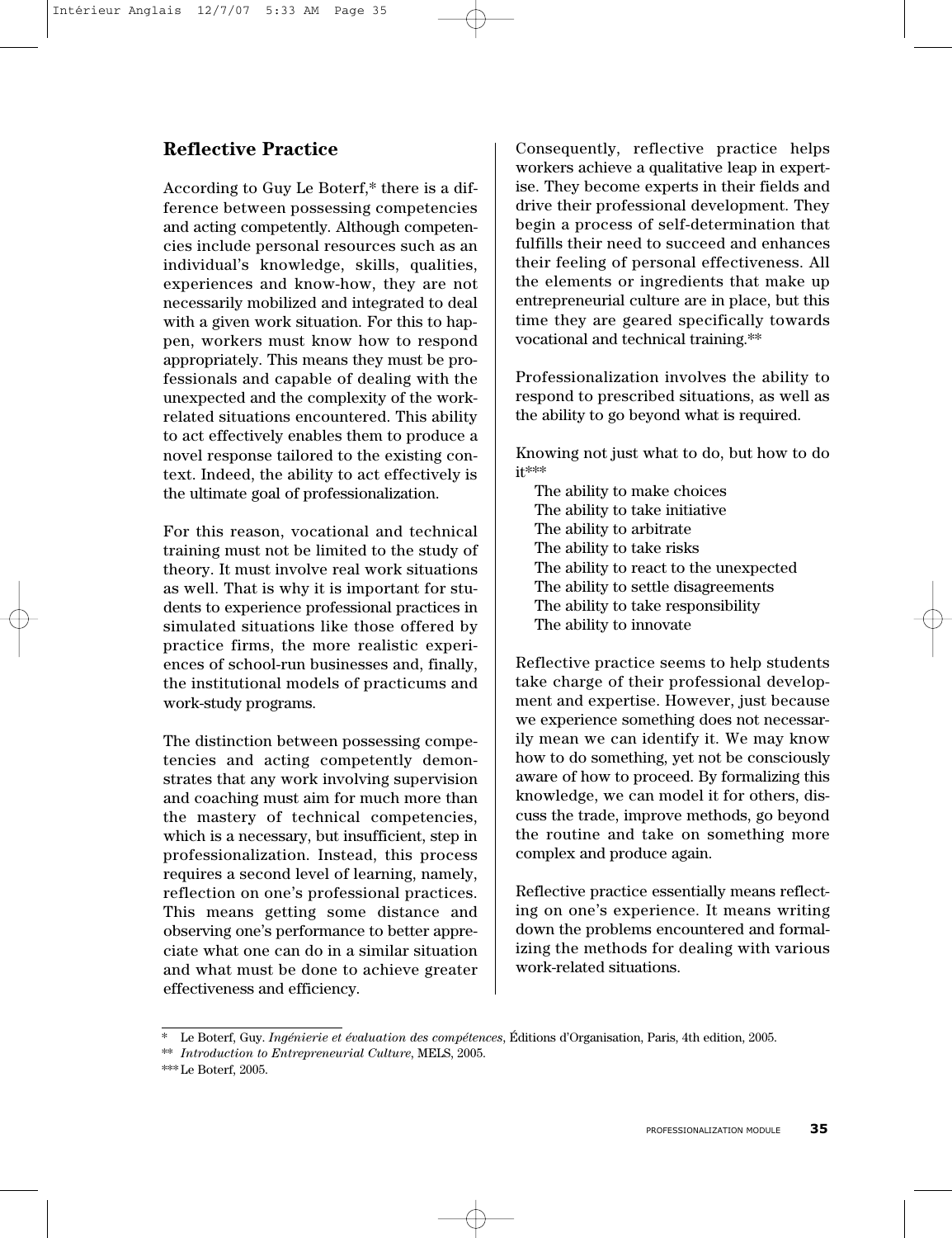For information purposes, the following is a list of the types of questions used to teach students to reflect on their experience (extract from Le Boterf, 2005, page 475).

#### **Typical questions for analyzing professional practices (suggestions)**

- 1. What was your intention? What did you want to do? What types of results were you trying to achieve? What was your goal? What problem were you trying to solve? What was your plan of action?
- 2. What results did you achieve? What did you end up with? Did the results correspond with your objectives? How would you explain the differences?
- 3. What did you set out to do? What decisions did you make? What means did you use? What steps were involved? How did the activity unfold? What did you do to address the professional requirements of the situation?
- 4. What were you hoping to do that you were unable to do or get started? Why were you unsuccessful?
- 5. How could you have made more progress? If you were to do it again, what would you do differently? What lessons did you learn from this experience that you will apply in the future? What could you have done to better address the professional requirements of the situation?
- 6. Regarding your experience, how could you improve the effectiveness of the situation and related professional requirements?\*

Note: These questions are meant to be adapted for the specifics of each "professional situation."

#### **ACTIVITY** *Discussing the trade*

Students enrolled in vocational and technical training programs should be able to familiarize themselves with these questions,\*\* and adapt them to suit their purposes. These questions should be an integral part of the dialogue between supervisors and trainees and the class discussion about the trade when the students share their workplace experiences and impressions, along with the problems they encountered and the attitudes and behaviours they exhibited on such occasions. This discussion also includes the lessons learned and ideas the group can use to develop a model for action.

(See *Introduction to Entrepreneurial Culture*, MELS, 2005; some suggestions for pedagogical support, page 43, project stage 6: Evaluation.)

## **Key Competencies**

For the past decade, an increasingly popular, yet poorly defined requirement has been the "personal component." It refers, of course, to qualities and attitudes attributable to one's personality, but it also touches on the idea of competency because it encompasses professional practices and behaviours.

Work-related situations—the new reality now require people to mobilize certain competencies related to event handling, group work and service production. These are

<sup>\*</sup> Added by the writer to make it easier to understand.

<sup>\*\*</sup> These typical questions can also be used in the Student Entrepreneurship division of the Québec Entrepreneurship Contest, to enable students to reflect on the project experience, its intentions, its completion and the conditions needed to improve its effectiveness.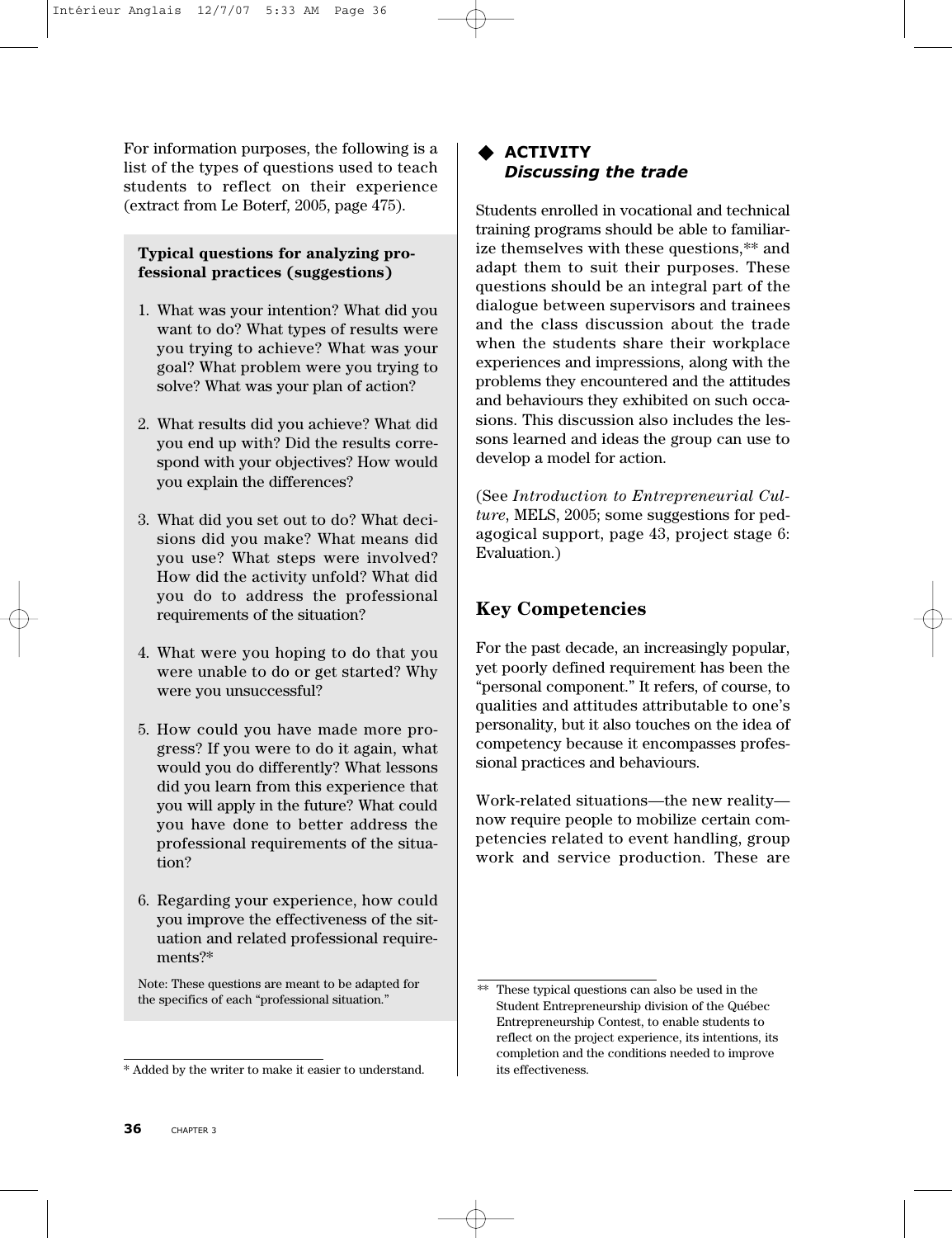what work psychologist Grégoire Evéquoz\* has designated "key competencies," or the abilities needed for adapting to the changes in work. This advance is significant because it creates a contextualized, workable definition of the personal component as a factor of employability.

Furthermore, Evéquoz puts forth the hypothesis that key competencies are invisible, that those who use them are unaware of doing so and that reflective practice can be used to identify them. Recognizing one's key competencies enriches one's self-image by elevating what "merely seems to be an adaptation to a new environment" to the rank of a competency that is just as important as expertise. People not only rise in self-esteem, they can also, on the basis of this recognition, highlight this competency in their résumé and during a job interview.

The following activities facilitate the recognition of key competencies for the purposes of enhancing one's employability. Therefore, they can help students in vocational and technical training who are entering the work force gain an edge in the short and medium term.

#### **ACTIVITY** *We are looking for you*

"It's quite difficult to find good employees who possess all these competencies, and when we do find them, we have to pay them well to be able to retain them." (An employer)

– Introduce the activity by reviewing or having the students review the material covered earlier, which dealt with the personal component, changes in work and reflective practice.

In fact, all these elements are interconnected: the working world is looking for candidates with more than technical expertise. A major shift has occurred: working is not simply a matter of performing prescribed operations; it also means handling the unexpected, producing a service and communicating. This means employers are seeking workers with what are called key competencies, not just technical competencies.

- Mention the fact that, for this activity, the students will review all their past practicums and work experiences to pinpoint the behaviours exhibited, approaches used, and the attitudes and reactions related to key competencies. By identifying the occasions when they acted appropriately, they will unearth examples they can mention during a job interview. The activity (done, if possible, as a group) consists in finding as many key competencies as possible by associating them with actual examples, i.e. identifiable experiences when they were demonstrated. Note that doing this exercise as a class helps the students recognize key competencies in their own experience.
- Explain how the activity works. For each key concept (events, service, communication), students will find a list of the corresponding competencies. Each one is accompanied by indicators that help clarify the competency in question:
	- 1. First, hold an open discussion on the students' understanding of a given competency.
	- 2. Then, find an example of this competency in action, write it down and prepare to share it when asked to do so.

<sup>\*</sup> Op. cit., 2004. He is a lecturer at the University of Geneva and chairs the Association suisse de reconnaissance et validation des acquis.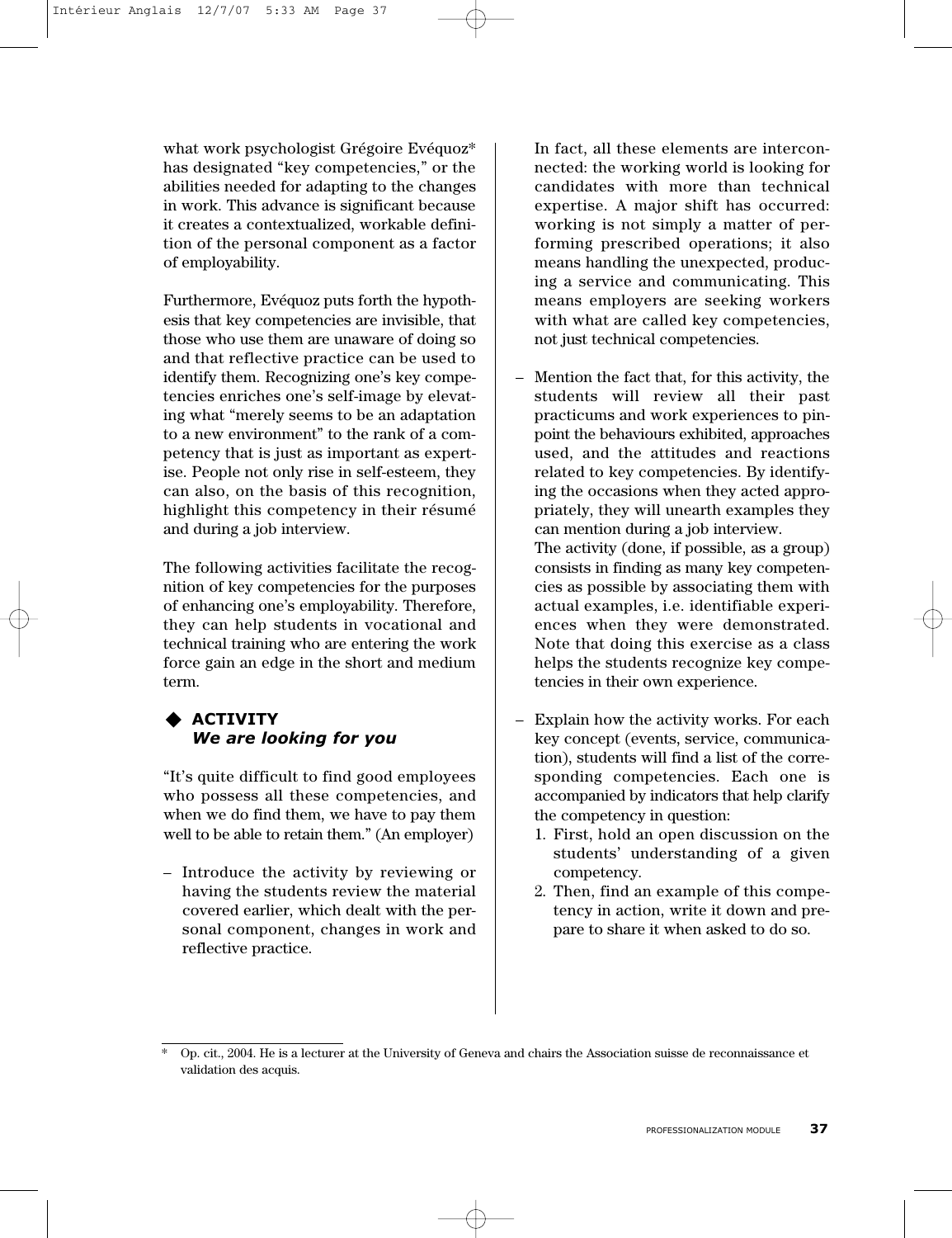In this activity, it is up to the teacher to decide how to proceed, depending on the time available and the participants' level of interest. Go over the descriptions of the competencies and systematically ask each participant for a relevant work experience or else target a single key concept. The students could also work in teams, with each one assigned a different goal.

In any event, the ultimate goal is for students to correctly identify the key compe-

tencies they exhibited during a given work-related situation when there was a problem to solve, a team project, an unexpected request to fulfill, a responsibility that surpassed the usual job routines, or when meeting with people from the company or outside.

This exercise will therefore provide students with firsthand examples to back up the personal component of their employability.

#### **Changes in Work and Corresponding Key Competencies**

Table by Denis Pelletier\*

| 3 KEY<br><b>SITUATIONS</b> | 6 KEY<br><b>COMPETENCIES</b>                                                       | <b>13 ABILITIES</b>                                                                                | <b>54 INDICATORS</b>                                                                                                                                     |
|----------------------------|------------------------------------------------------------------------------------|----------------------------------------------------------------------------------------------------|----------------------------------------------------------------------------------------------------------------------------------------------------------|
|                            |                                                                                    |                                                                                                    | Do the unexpected                                                                                                                                        |
|                            |                                                                                    | Take the<br>initiative                                                                             | Make spontaneous suggestions                                                                                                                             |
|                            |                                                                                    |                                                                                                    | Demonstrate foresight                                                                                                                                    |
|                            | Take action                                                                        |                                                                                                    | Personalize your work technique                                                                                                                          |
|                            |                                                                                    |                                                                                                    | React appropriately to a particular event                                                                                                                |
|                            |                                                                                    | Deal with<br>the unexpected                                                                        | Do something even if aspects of the situation remain<br>unknown                                                                                          |
|                            |                                                                                    |                                                                                                    | Develop a spontaneous solution that could solve the<br>problem                                                                                           |
| Event<br>handling          | Show<br>self-discipline<br>Be accountable<br>achieved<br>Learn by doing<br>improve |                                                                                                    | Get organized by setting work priorities, pacing your activi-<br>ties and meeting your deadlines                                                         |
|                            |                                                                                    |                                                                                                    | Control your behaviour, stress and emotions; be familiar with<br>your reactions and those of others; adjust your behaviour<br>according to the situation |
|                            |                                                                                    | Take responsibility for your actions and respect the con-<br>straints associated with a commitment |                                                                                                                                                          |
|                            |                                                                                    |                                                                                                    | Recognize how you operate, your influence at work<br>and accept your share of responsibility for the results                                             |
|                            |                                                                                    |                                                                                                    | Learn from your mistakes and find ways to fix them<br>or draw lessons from your successes and find ways to                                               |
|                            |                                                                                    |                                                                                                    | Take responsibility for your professional development                                                                                                    |

<sup>\*</sup> Using the reference system from Grégoire Evéquoz's work (2004), Denis Pelletier selected and organized the key competencies to clearly show how they correspond to the three work changes cited by Zarifian: events – service – communication. The same reference system provided most of the 54 indicators.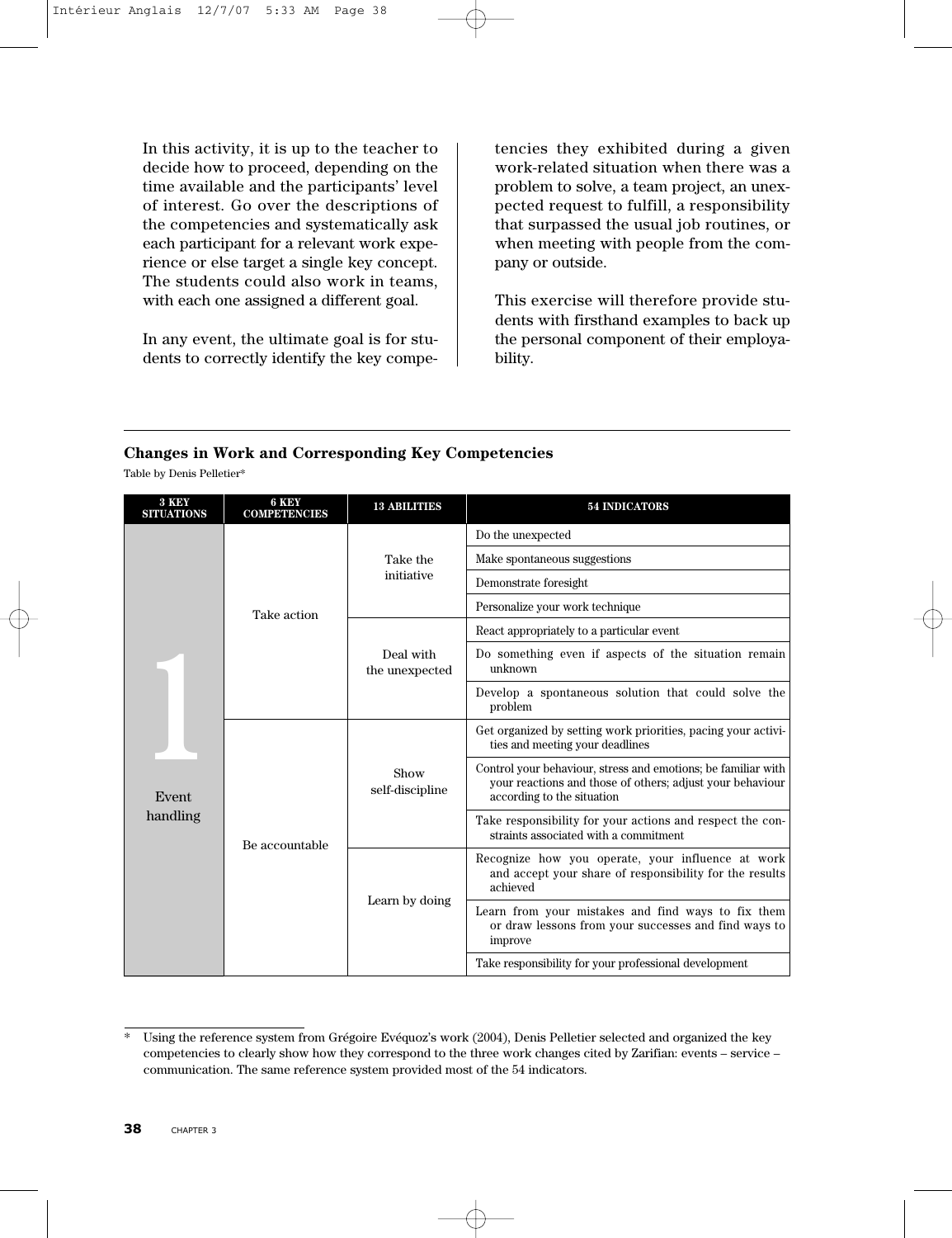| 3 KEY<br><b>SITUATIONS</b> | 6 KEY<br><b>COMPETENCIES</b> | <b>13 ABILITIES</b>           | <b>54 INDICATORS</b>                                                                                                              |  |  |  |
|----------------------------|------------------------------|-------------------------------|-----------------------------------------------------------------------------------------------------------------------------------|--|--|--|
|                            |                              |                               | Take an interest in the various sectors of the company                                                                            |  |  |  |
|                            |                              | Integrate into<br>your milieu | Make yourself known to people in the company by making<br>contacts                                                                |  |  |  |
|                            |                              |                               | Talk with your supervisor                                                                                                         |  |  |  |
|                            |                              |                               | Identify people who can help you                                                                                                  |  |  |  |
|                            |                              |                               | Learn to live with those you find less compatible                                                                                 |  |  |  |
|                            | Adapt to your<br>environment | Represent your<br>workplace   | Take into account the ethics of a job well done                                                                                   |  |  |  |
| Z                          |                              |                               | When dealing with customer requests, consider the factors of<br>hospitality, respect, openness and sometimes confidential-<br>ity |  |  |  |
|                            |                              |                               | Whenever possible, supply a response that indicates<br>you understand the request and are committed to follow-<br>ing up          |  |  |  |
|                            |                              |                               | Be aware of your potential impact on customers in terms of<br>language used, nonverbal communication and the image<br>projected   |  |  |  |
|                            |                              |                               | Work to gain a clear understanding of the situation                                                                               |  |  |  |
| Service<br>production      |                              | Analyze                       | Closely examine the situation to see which information is<br>useful or missing                                                    |  |  |  |
|                            |                              | a situation                   | Highlight the elements of the problem or situation                                                                                |  |  |  |
|                            | Solve                        |                               | Determine what is hindering your efforts to overcome the<br>constraints                                                           |  |  |  |
|                            | problems                     |                               | Imagine elements that are not part of the stated problem                                                                          |  |  |  |
|                            |                              | Show<br>creativity            | Imagine that you are a user to discover what he or she is<br>looking for, even though the user him/herself does not know          |  |  |  |
|                            |                              |                               | Provide spontaneous suggestions for optimal, innovative<br>solutions                                                              |  |  |  |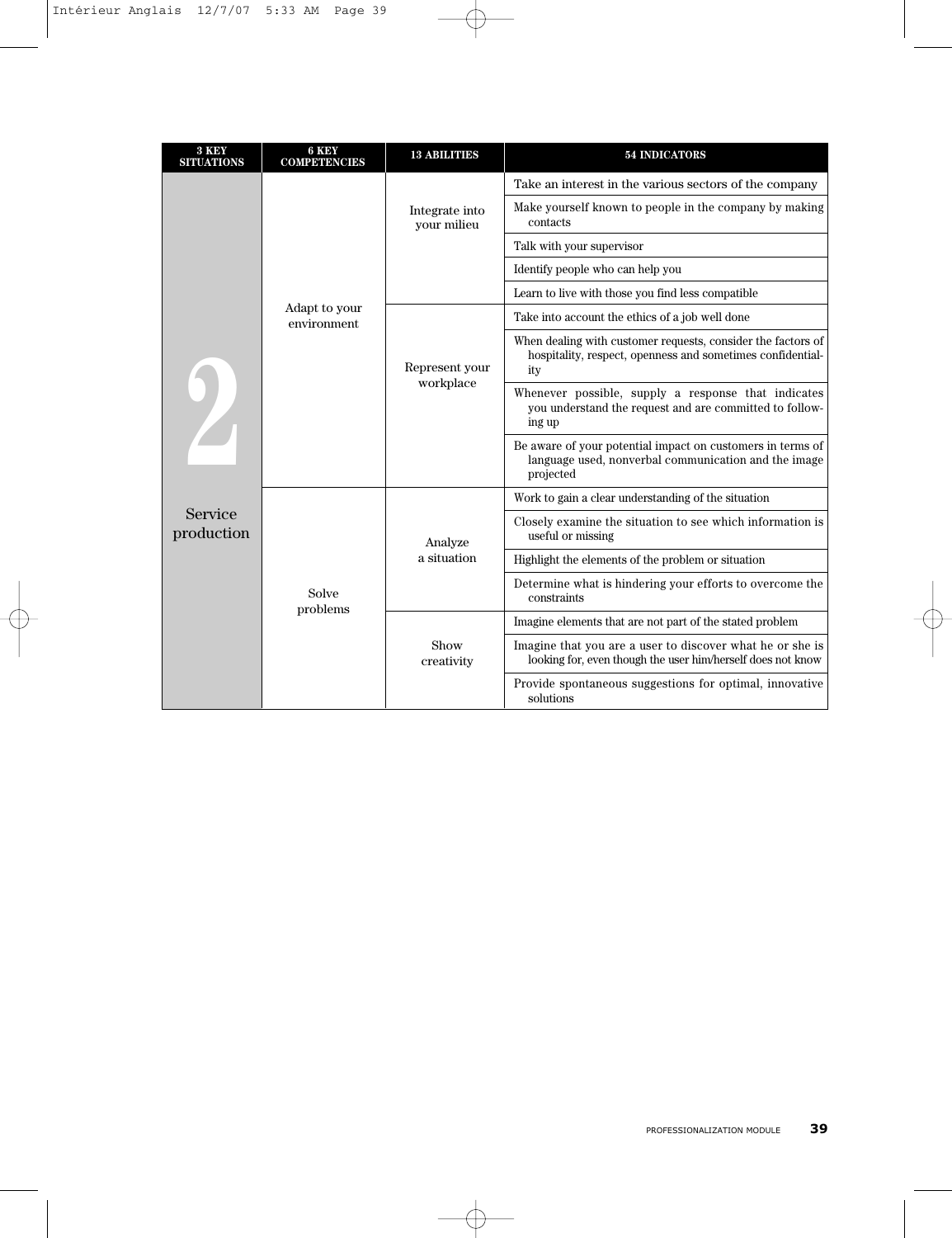| 3 KEY<br><b>SITUATIONS</b> | 6 KEY<br><b>COMPETENCIES</b> | <b>13 ABILITIES</b> | <b>54 INDICATORS</b>                                                                                    |  |  |  |
|----------------------------|------------------------------|---------------------|---------------------------------------------------------------------------------------------------------|--|--|--|
|                            |                              |                     | Find information yourself by consulting various sources                                                 |  |  |  |
|                            |                              |                     | Take notes on your activities                                                                           |  |  |  |
|                            |                              | Become informed     | Ask questions about the work to be done and how the<br>company operates                                 |  |  |  |
|                            |                              |                     | Ask people to repeat explanations and instructions, as<br>needed                                        |  |  |  |
|                            |                              | Inform others       | Decide which elements should be communicated to others                                                  |  |  |  |
|                            | Share                        |                     | Know who to send the information to                                                                     |  |  |  |
|                            | information                  |                     | Determine the best time to send information using various<br>means of communication                     |  |  |  |
|                            |                              | Explain             | Share your ideas as you develop them                                                                    |  |  |  |
|                            |                              |                     | Use appropriate examples to clearly illustrate things that can<br>appear obscure                        |  |  |  |
|                            |                              |                     | Break down ideas, situations or processes into different parts                                          |  |  |  |
|                            |                              |                     | Recapitulate and summarize facts in order to present them to<br>someone else                            |  |  |  |
|                            |                              |                     | Give someone instructions about something                                                               |  |  |  |
| 3                          |                              | Define a project    | Set clear goals and priorities                                                                          |  |  |  |
|                            |                              |                     | Determine the various steps to be accomplished in a prede-<br>termined order                            |  |  |  |
|                            |                              |                     | Coordinate the various tasks/activities                                                                 |  |  |  |
| Commu-<br>nication         |                              |                     | As best you can, anticipate the various possible difficulties<br>and unforeseen events                  |  |  |  |
|                            |                              |                     | Build an organized plan/program while still allowing for the<br>possibilities in the preceding sentence |  |  |  |
|                            |                              |                     | Observe the necessary obligations and requirements                                                      |  |  |  |
|                            | Work in a team               |                     | Act within the group to achieve the common goal                                                         |  |  |  |
|                            |                              |                     | Listen to and consider the opinions of others                                                           |  |  |  |
|                            |                              |                     | Respect the competencies and ideas of others                                                            |  |  |  |
|                            |                              |                     | Approach things with an open mind                                                                       |  |  |  |
|                            |                              | Cooperate           | Assert yourself, give your opinion and confront the opinions<br>of others, if need be                   |  |  |  |
|                            |                              |                     | Adopt an egalitarian position and don't try to get the upper<br>hand                                    |  |  |  |
|                            |                              |                     | Take action so the group can accomplish something                                                       |  |  |  |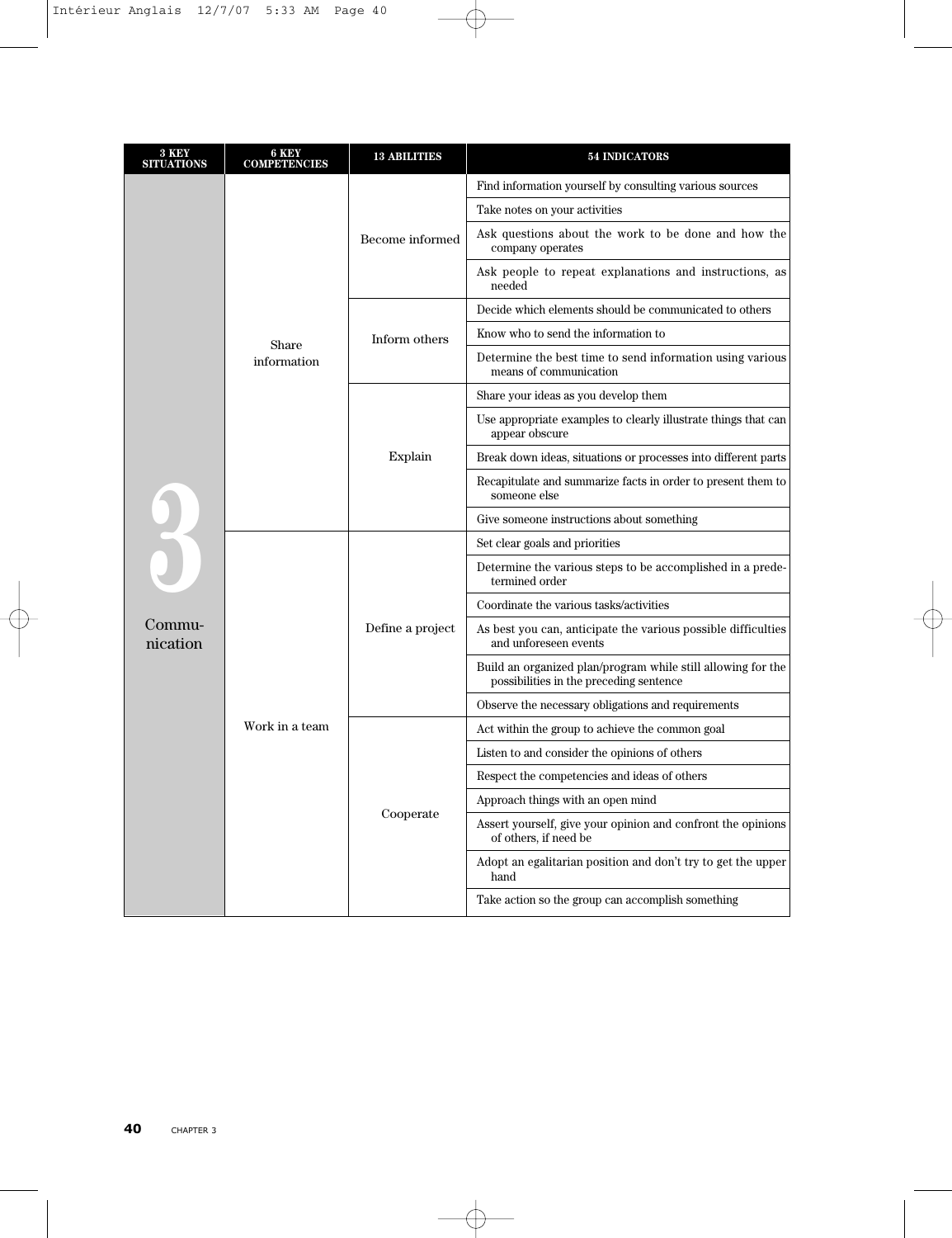# Employability: Evaluating Your Personal Component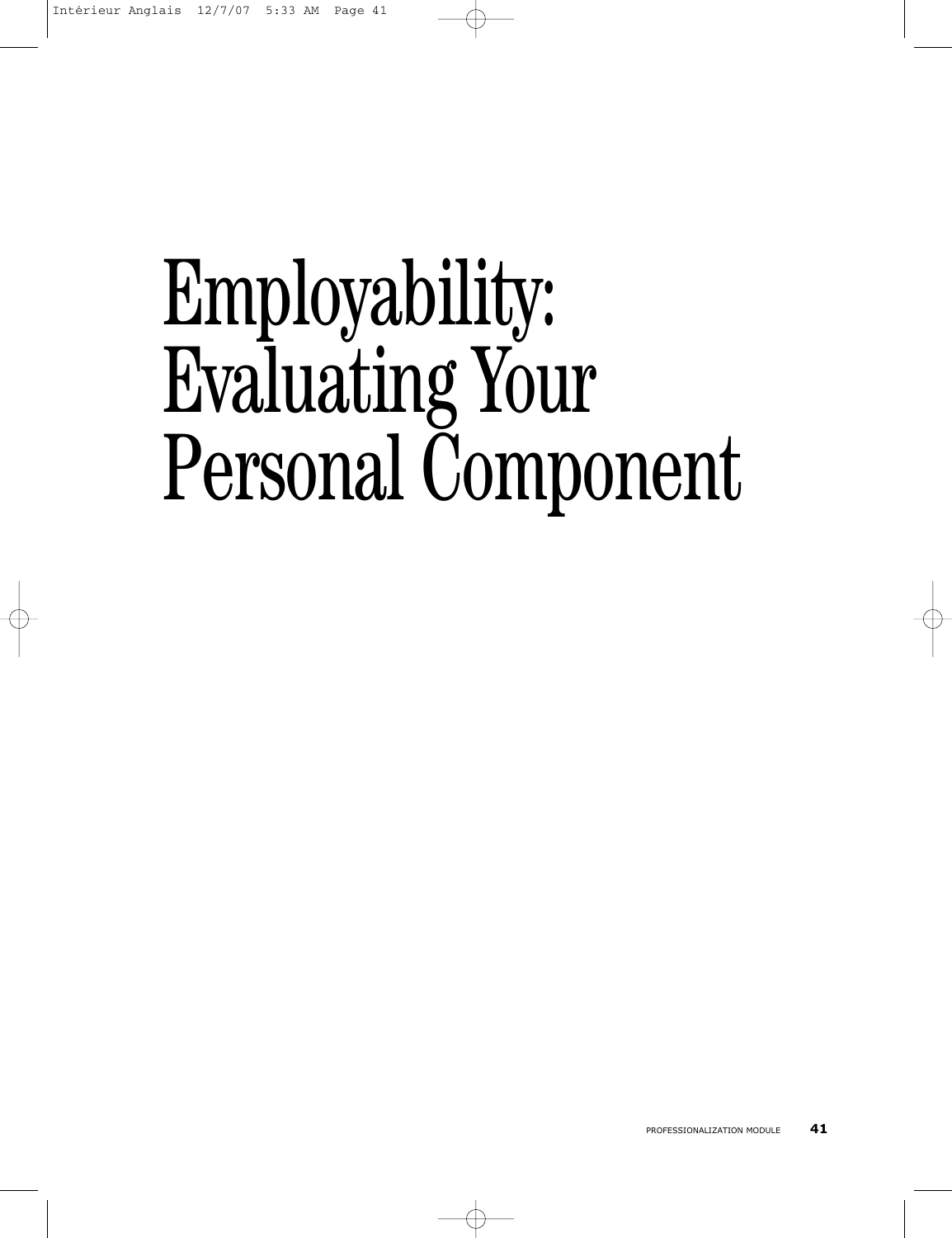

### **According to P. Zarifian: Summary Chart**

| Origin              | - The production system                                                                                                                                                           | - Request from the workplace                                                                                                                               |
|---------------------|-----------------------------------------------------------------------------------------------------------------------------------------------------------------------------------|------------------------------------------------------------------------------------------------------------------------------------------------------------|
| Objective           | - Solve a problem                                                                                                                                                                 | - Think of ways to deal with a complex<br>environment                                                                                                      |
| Handle<br>the event | - Partially anticipate<br>- Be vigilant<br>- Decode warning signs<br>- Be proactive and relevant<br>- Decide quickly, with pertinence<br>- Afterwards, reflect on your<br>actions | - Remain vigilant for any possible modi-<br>fications or requests from the work<br>environment<br>- Get things moving<br>- Discover and test new solutions |

In addition to the prescribed operation, an event could include an element that requires you to react and cope with the situation. An unforeseen event may be a result of the workplace situation itself or an outside request that demands a response.

Improvising a response to an unexpected situation mobilizes two key competencies: **take action** and **be accountable**.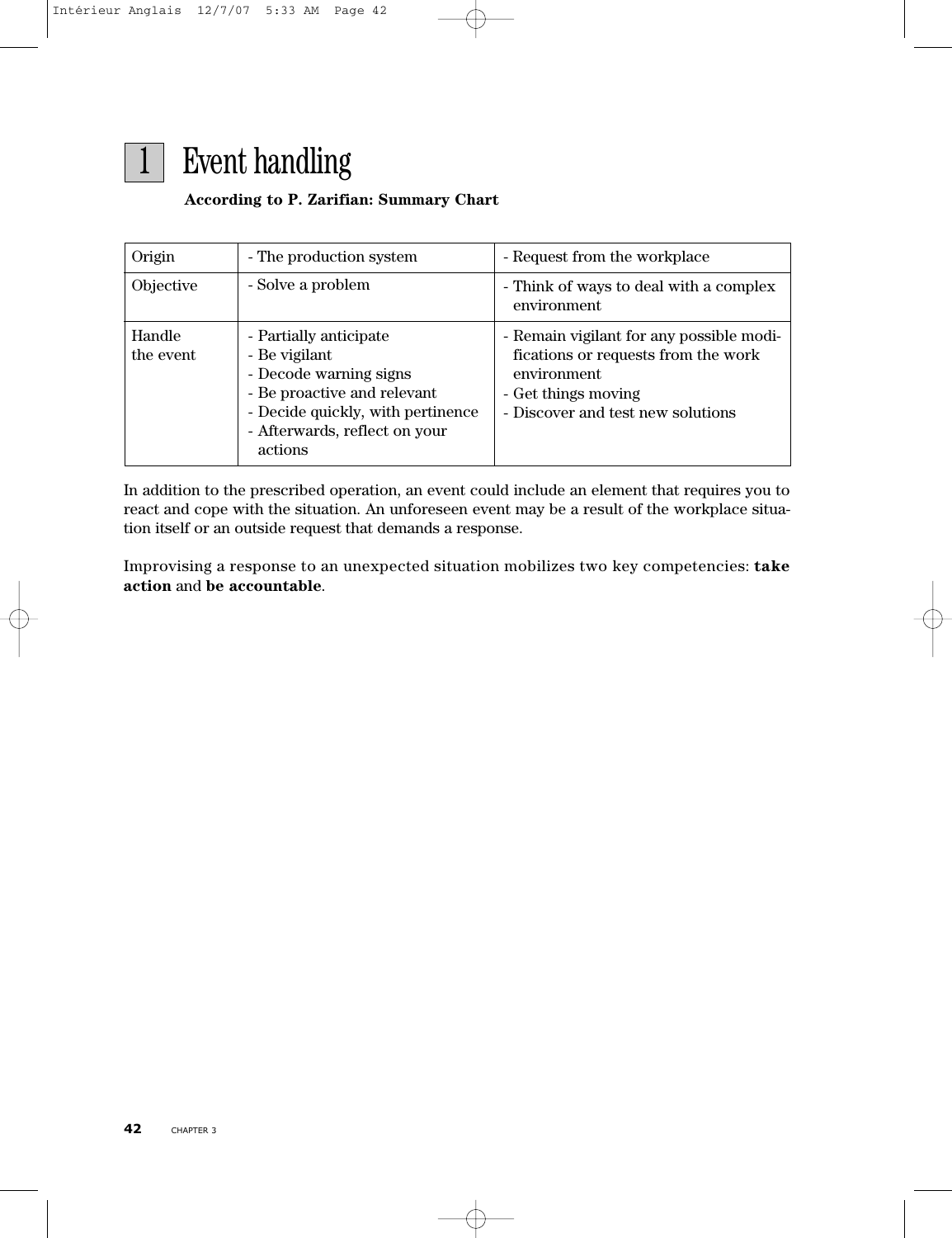# *Key Competency: Take action*

Taking action means putting time and energy into performing activities and reaching goals. Occasionally, or even often, a work situation requires that we go beyond the call of duty and act differently because of new circumstances. In the midst of taking action, we have to make the best choices and decisions we can. In any event, we apply our intelligence and motivation to the situation to get involved in the work and put our best foot forward. In other words, this competency consists in reacting effectively to work situations by using our internal and external resources to the best of our abilities.

Have you ever taken action in a work-related situation and experienced this type of involvement?

#### **Giving one hundred per cent**

Recount the situation and describe what you did.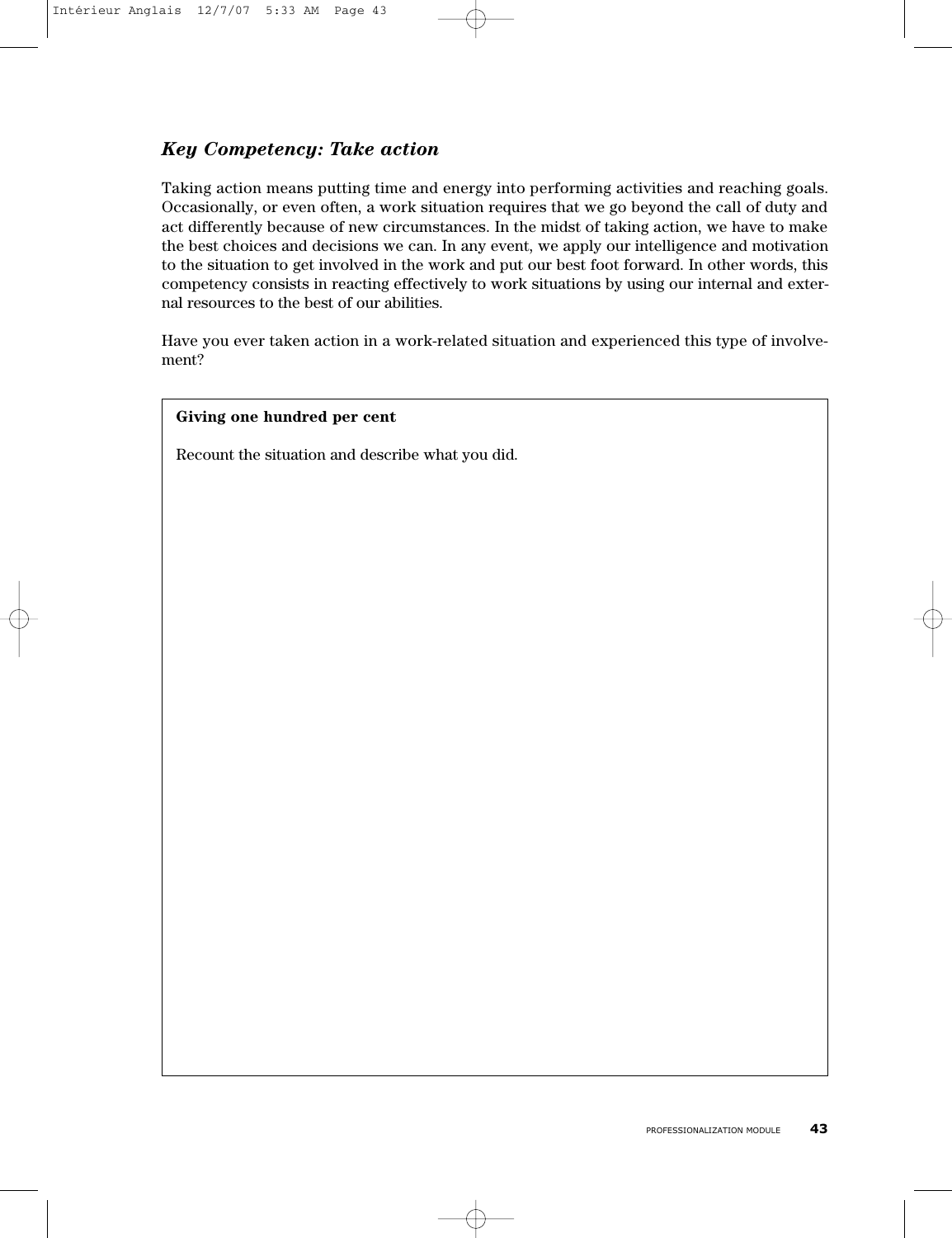The competency of taking action includes the ability to **take the initiative**.

This means doing something before and without someone having to ask or remind you to do it, simply because you feel it is useful and necessary. Some examples:

a) Do the unexpected

- b) Make spontaneous suggestions
- c) Demonstrate foresight
- d) Personalize your work technique

#### **Keywords – Initiative**

Use keywords to list occasions when you took the initiative, such as the examples in a, b, c, and d, or other examples. Recount instances when you had to take action on your own, doing something as best you could.

Taking action at work also includes the ability to **deal with the unexpected**. This means reacting appropriately to deal with an unexpected situation. Some examples:

- a) React appropriately to a particular event
- b) Do something even if aspects of the situation remain unknown
- c) Develop a spontaneous solution that could solve the problem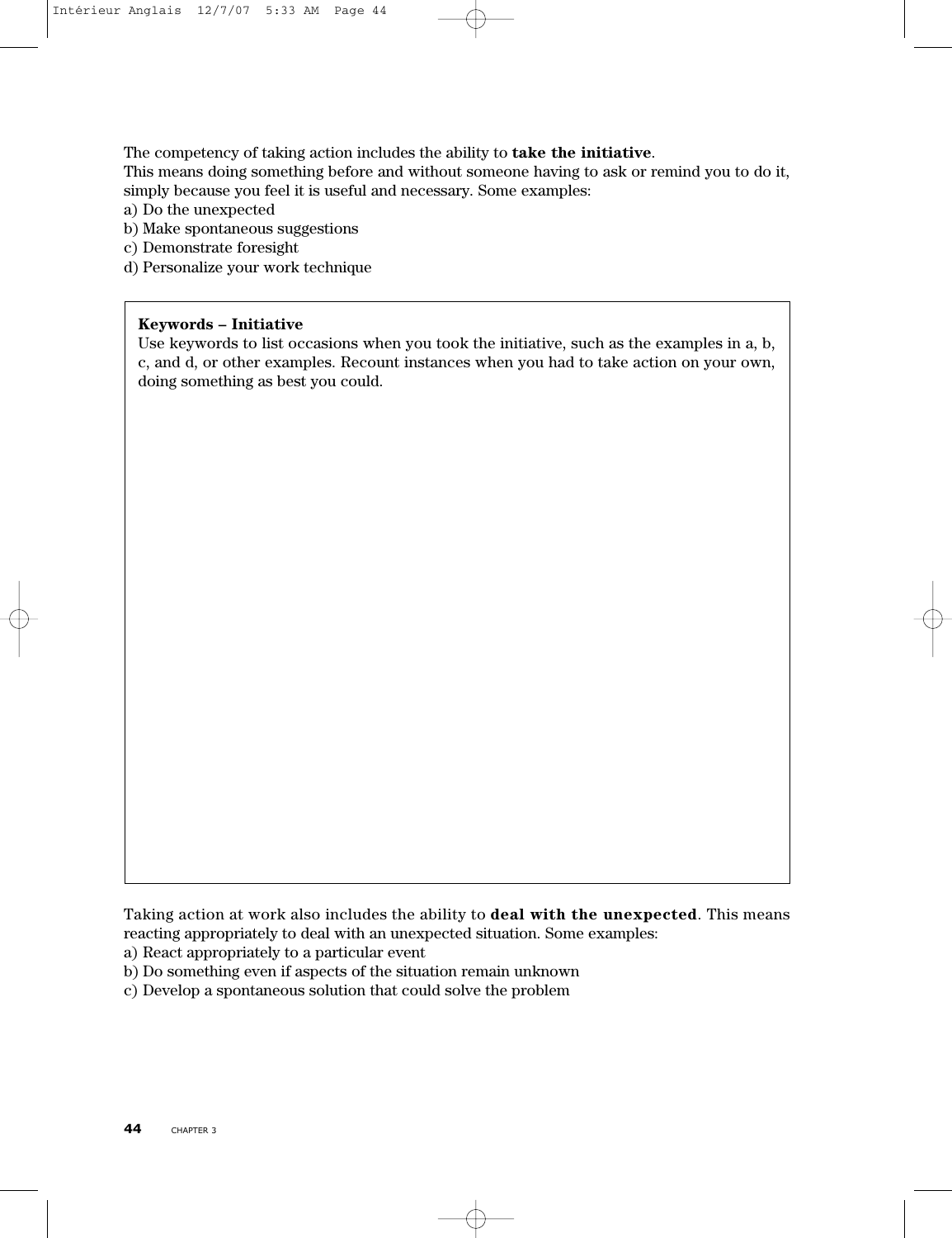Example\*: One time when my boss wasn't in, I contacted a supplier who had delivered unsatisfactory materials. He came and picked up the delivery and then sent replacement materials. I did this because I was sure he had made a mistake and I saved time by not waiting for my boss.

| Recount your own example of an unexpected event or unusual request and explain how         |
|--------------------------------------------------------------------------------------------|
| you dealt with it: the knowledge used, the skills you put into practice and the sources of |
| information available.                                                                     |

Your evaluation: Which example above, a, b or c, best describes how you dealt with the unexpected? \_\_\_\_\_\_\_\_\_\_\_\_\_\_

# *Key Competency: Be Accountable*

People who are able to discipline themselves and critically assess their professional actions are also able to take on bigger responsibilities and more complex situations.

**Being accountable** includes the ability to **show self-discipline**, in other words, set oneself rules of behaviour and respect them. Some examples:

- a) Get organized by setting work priorities, pacing your activities and meeting your deadlines
- b) Control your behaviour, stress and emotions; be familiar with your reactions and those of others; adjust your behaviour according to the situation
- c) Take responsibility for your actions and respect the constraints associated with a commitment

Have you ever taken on a commitment that required discipline and perseverance, putting your sense of duty to the test? What was your game plan? How did you get through it? What strategies did you use? Could you name a major project that you had to see through to the end?

<sup>\*</sup> Taken from Evéquoz, op. cit. 2004.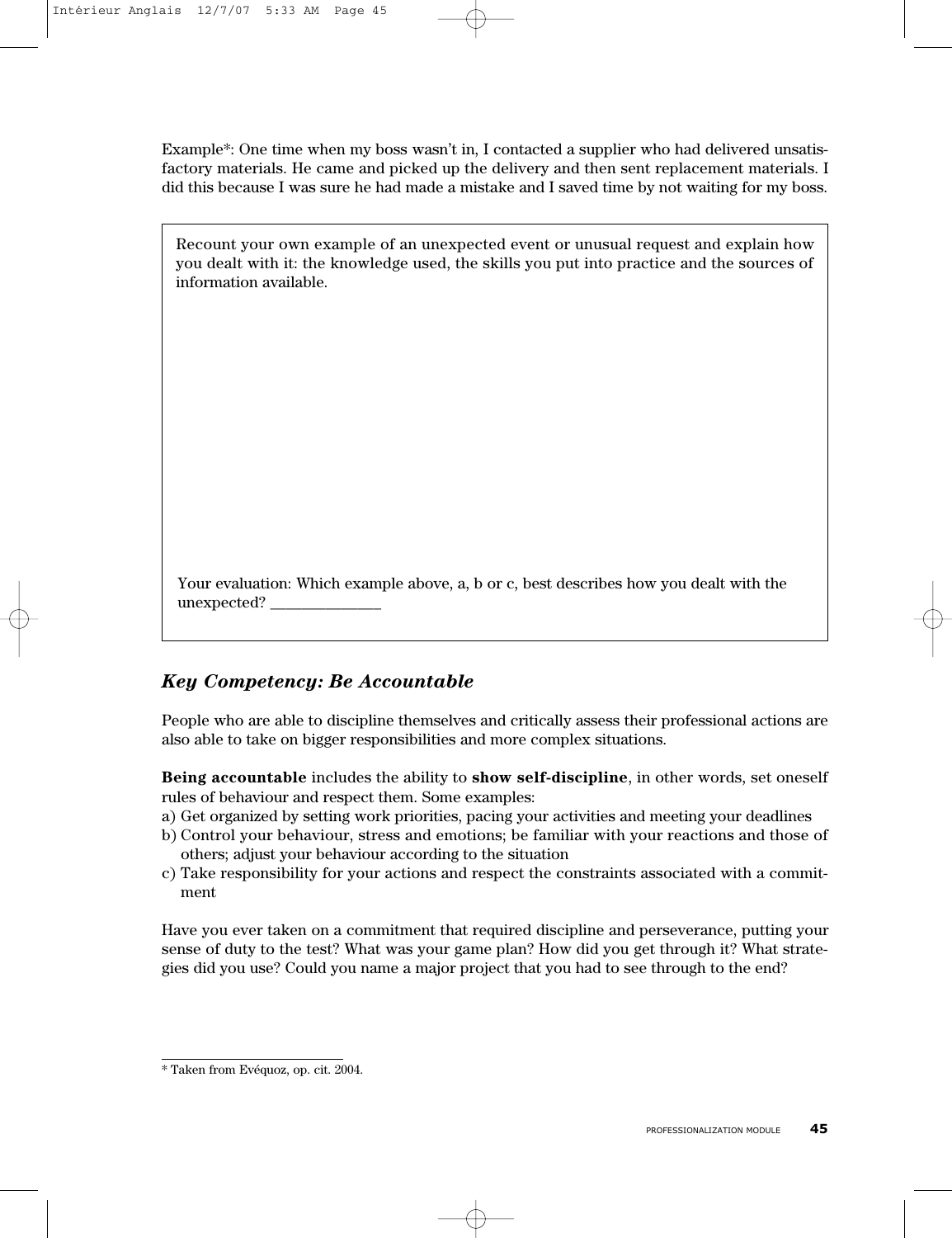Recount the event by discussing one of the following three aspects: a) the methodology and approach; b) the need to control the stress and emotion caused by a work-related situation; or c) what would have happened if you had dropped out, given your commitment to the others and the feeling of solidarity. What happened in the end or why was it important to see the situation through?

My commitment – A description of the circumstances

**Being accountable** also includes the ability to **learn by doing**, or experiential learning. Taking action helps uncover solutions, produce reactions, make use of knowledge and at the same time reveal what should be done in a given situation. In short, after we act, after we improvise, we can go back and reflect on what happened and uncover a professional practice.

Some examples:

- a) Recognize how you operate, how you act professionally speaking and accept your share of responsibility for the results achieved
- b) Learn from your mistakes and find ways to remedy them or draw lessons from your successes and find ways to improve
- c) Take responsibility for your professional development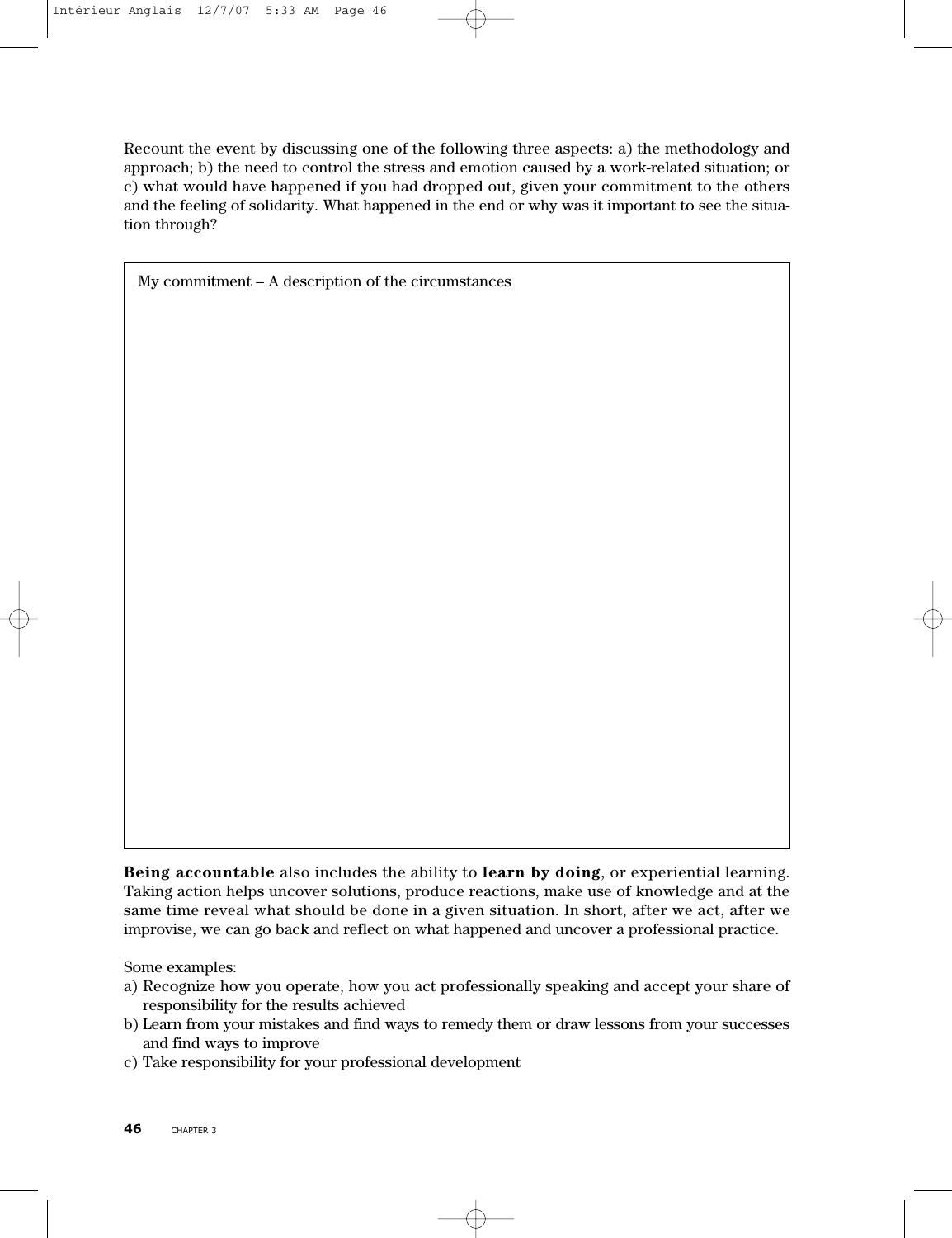Can I recognize what I have learned from my work experiences? Can I demonstrate that my work experiences have made me more competent and that I have obviously improved the way I work and perform various activities?

Recount a work experience that you reflected on afterwards and learned something from. What can you say about yourself as a "learner"?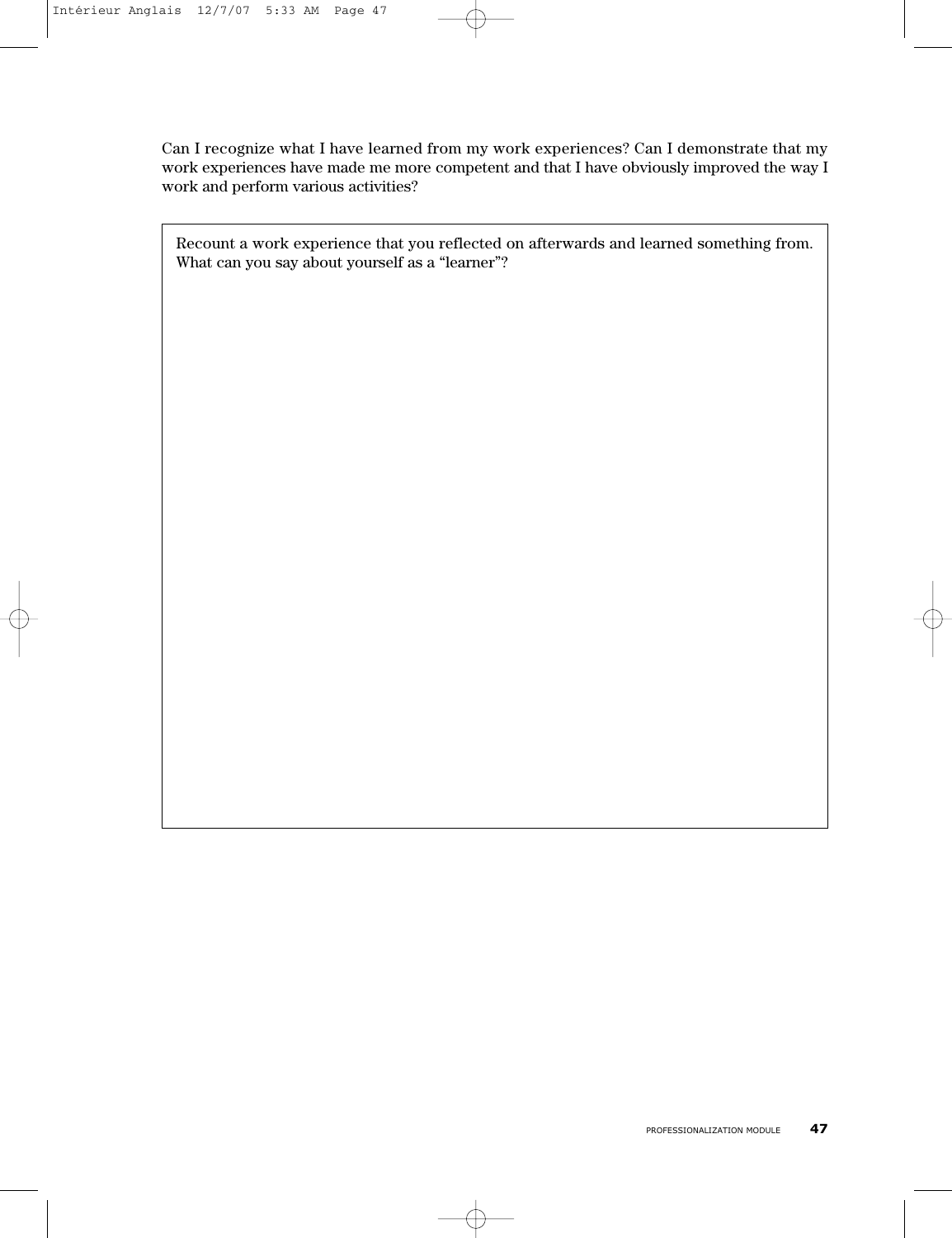

#### **According to P. Zarifian, Summary Chart**

| Target and be familiar with the<br>customer's activity | - Look for information<br>- Communicate in an authentic manner<br>- Respect the customer                     |
|--------------------------------------------------------|--------------------------------------------------------------------------------------------------------------|
| Interpret and understand the needs                     | - Make information meaningful<br>- Understand the problem to be solved<br>- Organize an appropriate solution |
| Produce solutions                                      | – Work with others<br>- Create original solutions                                                            |
| Render the service                                     | - Produce changes<br>- Cooperate                                                                             |

A product is also a service aimed at a user. It must still be received and appreciated. This consideration of users is found in any work-related situation: receptionist, computer technician, teacher, insurance agent, artist, journalist, etc. This is how interactions develop between suppliers and recipients. The work of today essentially consists of this game of understanding and responding to needs. It requires an awareness of market needs and a constant concern for innovation. This context provides the backdrop for two key competencies: adapt to your environment and solve problems.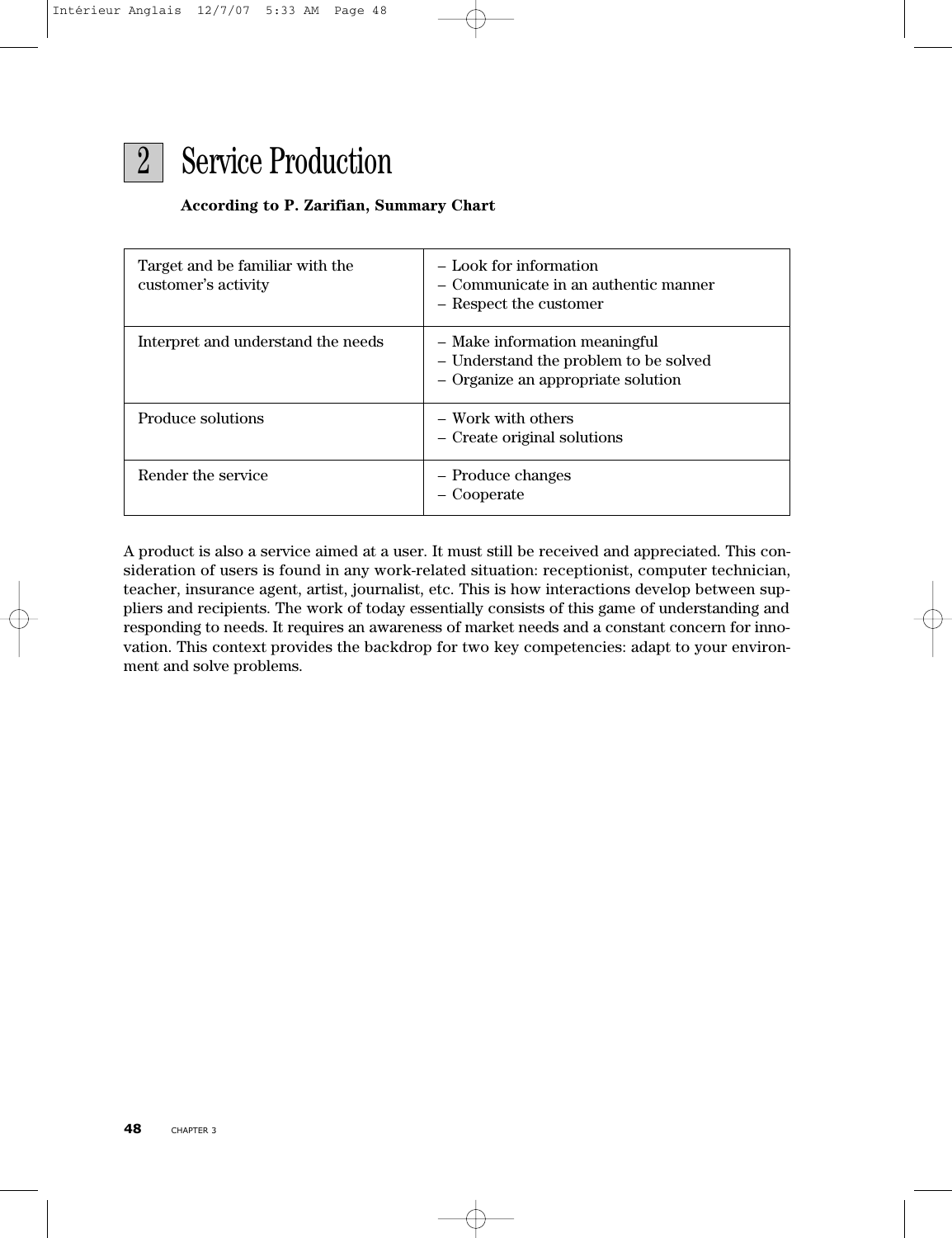# *Key Competency: Adapt to your environment*

To acquire a sense of service, one must be aware of one's role, one's position in the company and the company's role in society. Only then can one act appropriately in one's workplace and with the people who do business with this milieu.

Adapting to your environment includes the ability to integrate into your milieu. This means finding your place as an individual within an institution.

Some examples:

- a) Take an interest in the various sectors of the company
- b) Make yourself known in the company by making contacts
- c) Talk with your supervisor
- d) Identify people who can help you
- e) Learn to live with those you find less compatible

What do you think of your adaptation to a new work environment? How did you behave? What do you think is the best way to integrate into a new company? Describe how you felt and what you intend to do the next time.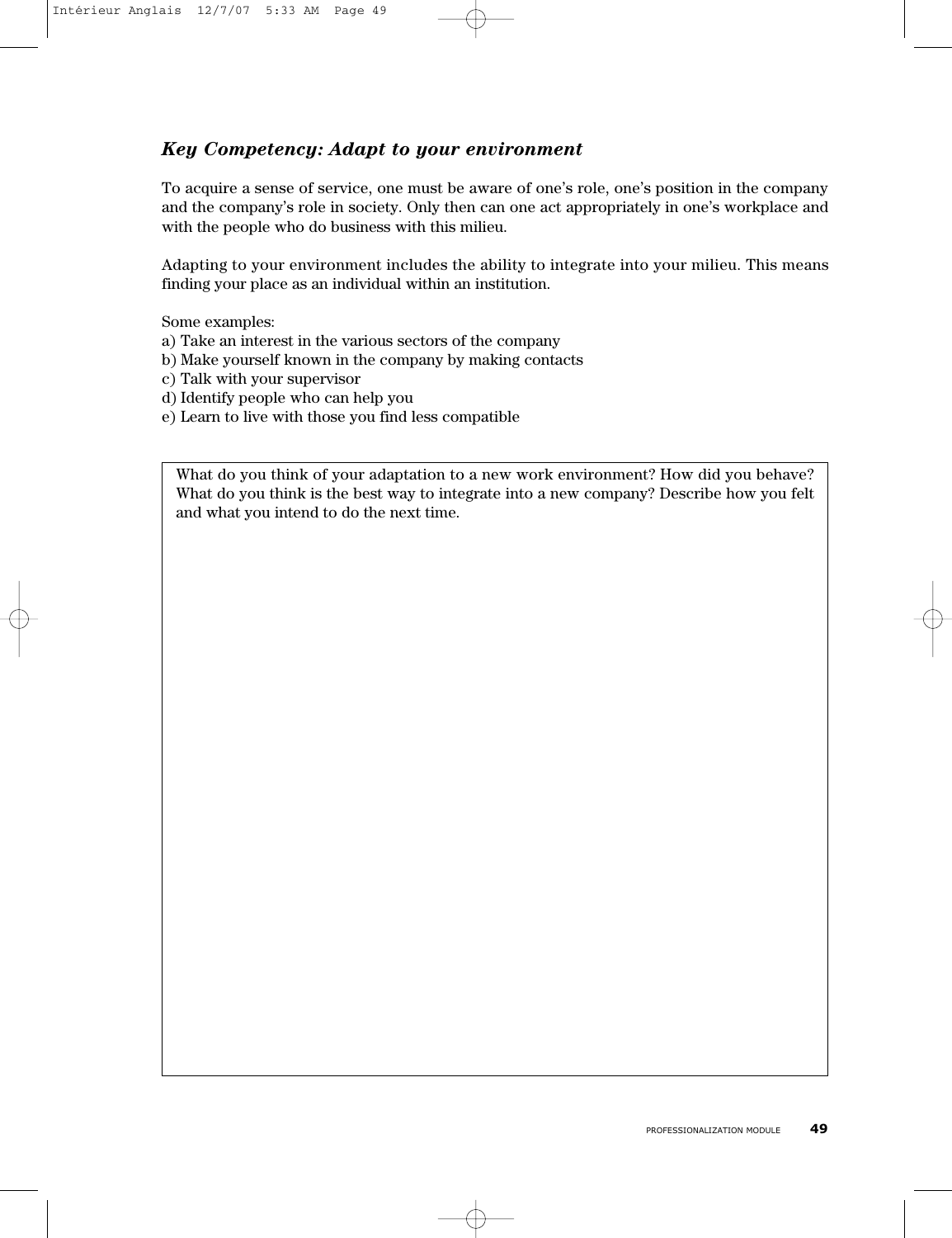Adapting to your environment also includes the ability to properly represent your workplace, knowing that each employee contributes to the public image of the company.

Some examples:

- a) Take into account the ethics of a job well done
- b) When dealing with customer requests, consider the factors of hospitality, respect, openness and sometimes confidentiality
- c) Whenever possible, supply a response that indicates you understand the request and are committed to following up
- d) Be aware of your potential impact on customers in terms of language used, nonverbal communication and the image projected

Customer service\* is either a direct concern (you are in sales, marketing or communications) or an indirect concern of yours (you are occasionally asked for technical expertise or if you would be available to carry out a particular task)

1. Describe the typical customer you are already familiar with or will have to know.

2. Describe the ideal way of interacting with customers in the context of your specialization.

\* Note: It is important that people looking for work have an organized idea of what they can offer an employer, in terms of customer service.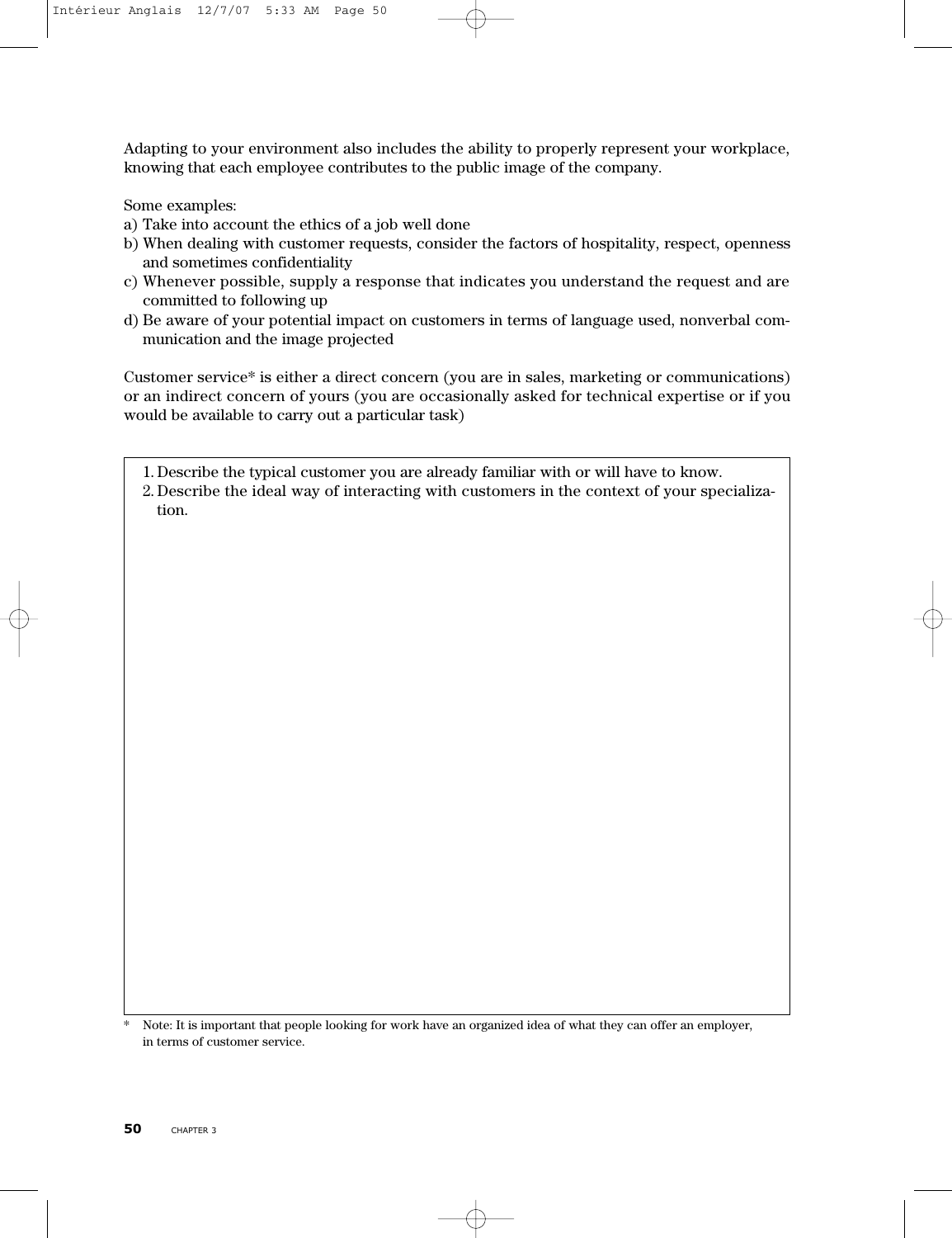# *Key Competency: Solve problems*

One of today's major work changes is to maintain a dynamic, organic, ongoing link between a company and those who use its products or services. In other words, nothing is taken for granted and decisions cannot be made without first considering the recipients. Everything can be called into question if the competition offers something better or the user experiences a change in needs, values or priorities. In short, the work of today must produce change and innovation. Under these circumstances, it is understandable that a key competency like problem solving would be of strategic importance, especially from an entrepreneurial viewpoint. Solving problems in an entrepreneurial context means finding possible improvements or producing effective solutions in response to a recognized dissatisfaction or new need. Since the market is king, requests from a particular environment validate or invalidate what a company does.

Solving problems calls on the ability to **analyze a situation**, which means approaching a situation as a whole to determine what is not working and what aspects should be considered to reach a specific goal.

Some examples:

- a) Work to gain a clear understanding of the situation
- b) Closely examine the situation to see which information is useful or missing
- c) Highlight the elements of the problem or situation
- d) Determine what is hindering your efforts to overcome the constraints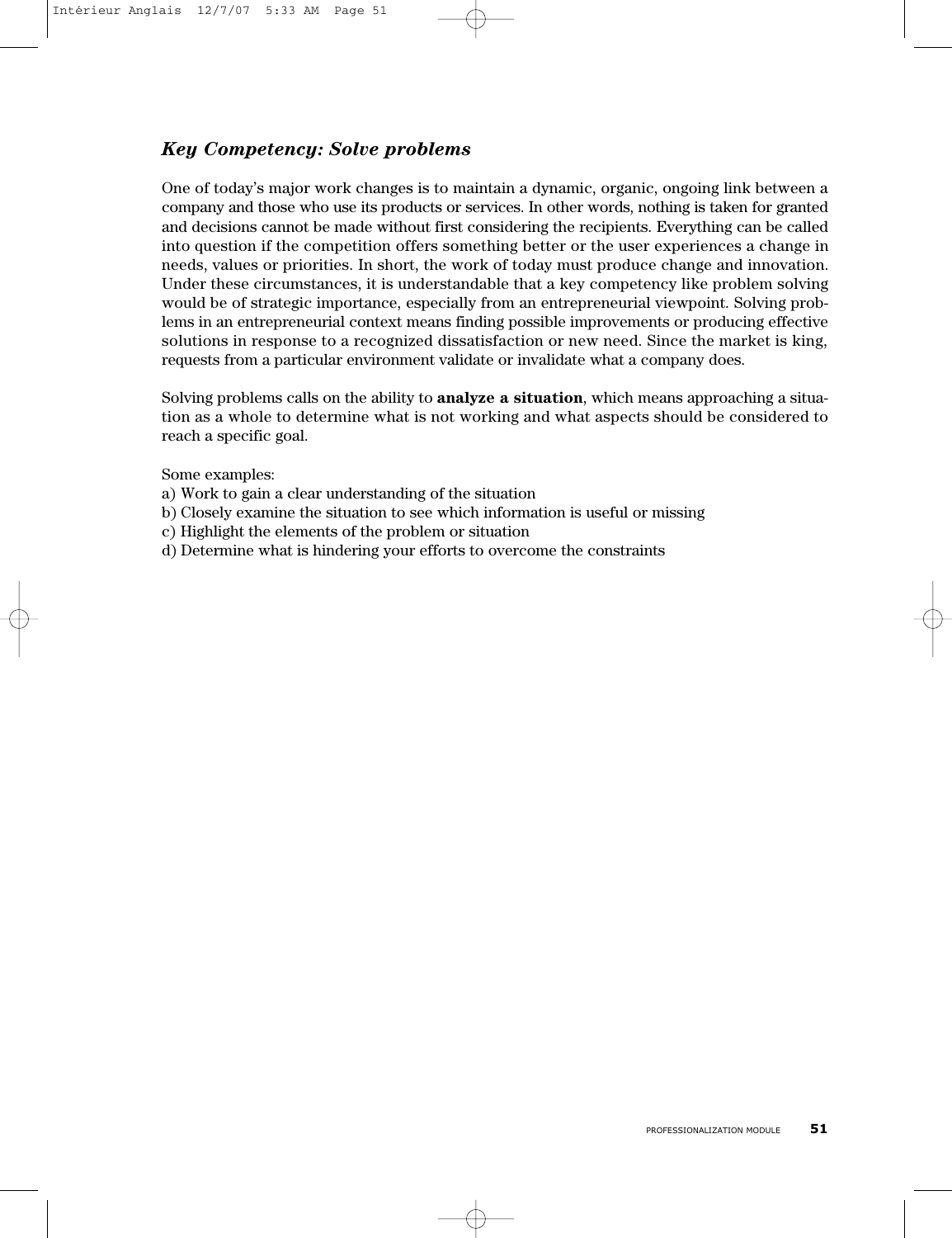The question is, are you aware of the problems found in your work environment? Do you know what is not working properly, what is missing, what could be improved? If so, you are the ideal employee. The problem could be production-related, meaning an operation, procedure or method should be improved. Or it could also come from the user, who fails to appreciate everything the company has to offer.

Looking at your work experiences, especially those within your specialization, can you name an aspect that could be improved and that could possibly become a business opportunity?

Note: This question could be answered individually or as a group.

Solving problems (from an entrepreneurial viewpoint) also includes the ability to **show creativity**, in other words, think outside the box.

Some examples:

- a) Imagine elements that are not part of the stated problem
- b) Imagine that you are a user to discover what he or she is looking for, even though the user him/herself does not know
- c) Provide spontaneous suggestions for optimal, innovative solutions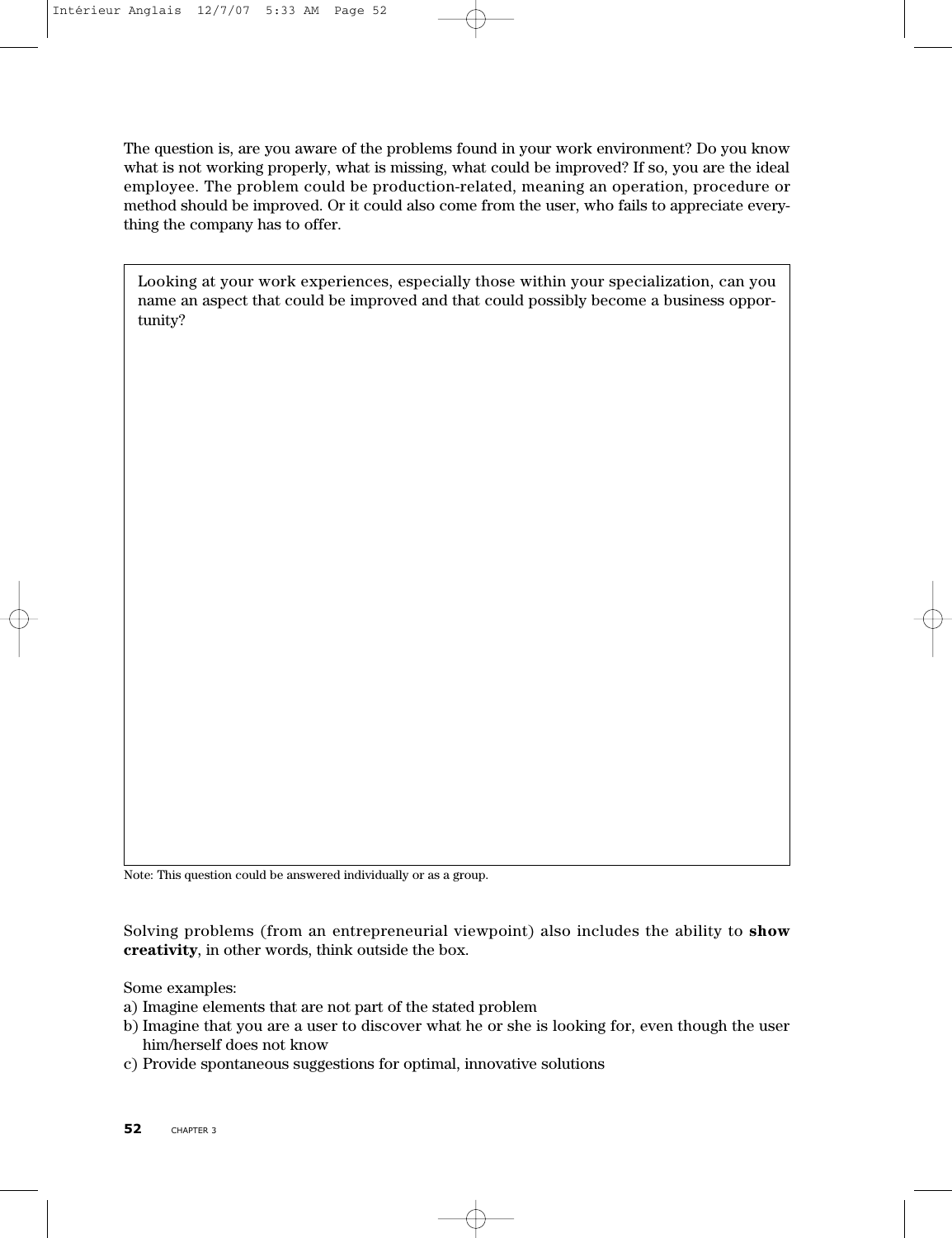Are you capable of presenting the most recent trends in your chosen field? Can you name the latest technologies? The most recent customer needs?

Make a list of future keywords.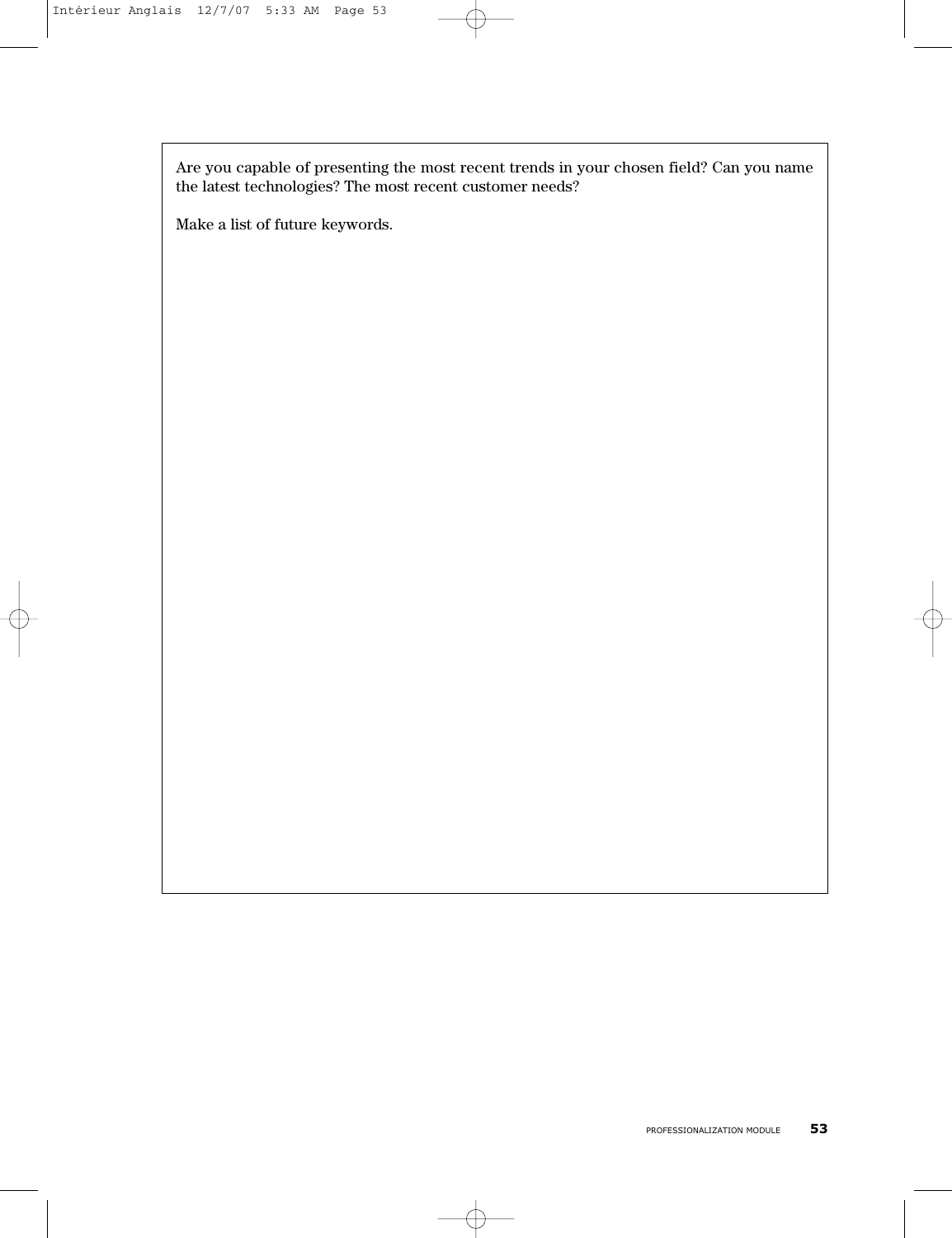

3 Communication

#### **According to P. Zarifian, Summary Chart**

| Understand each other | - Find out the opinions of others<br>- Take a stand<br>- Listen<br>- Manage conflicts |
|-----------------------|---------------------------------------------------------------------------------------|
| Agree on common goals | - Negotiate<br>- Argue<br>- Anticipate<br>- Act together                              |
| <b>Inform</b>         | Transmit information<br>$\overline{\phantom{a}}$                                      |

Together, event handling and customer service create the need to work with others. Both lead to complexity and require the sharing of information and mobilized, coordinated staff. Whether the issue is adaptation or innovation, participants must agree on the goals and priorities. Company productivity primarily depends on the quality of employee interactions.

Communication calls into action two key competencies: **share information** and **work in a team**.

# *Key Competency: Share information*

It seems that the first requirement of trainees starting a practicum or employees in a new job is to look for and locate the information they need. And as these individuals adapt to their surroundings, they also learn to share information with the right people so the work organization can function properly.

This context illustrates the material aspect of communication: receiving information, understanding it in a specific context and knowing how to use it.

– Sharing information includes the ability to **become informed**. This means efficiently seeking data in various information sources.

Some examples:

- a) Find information by consulting various sources
- b) Take notes on your activities
- c) Ask questions about the work to be done and how the company operates
- d) Ask people to repeat explanations and instructions, as needed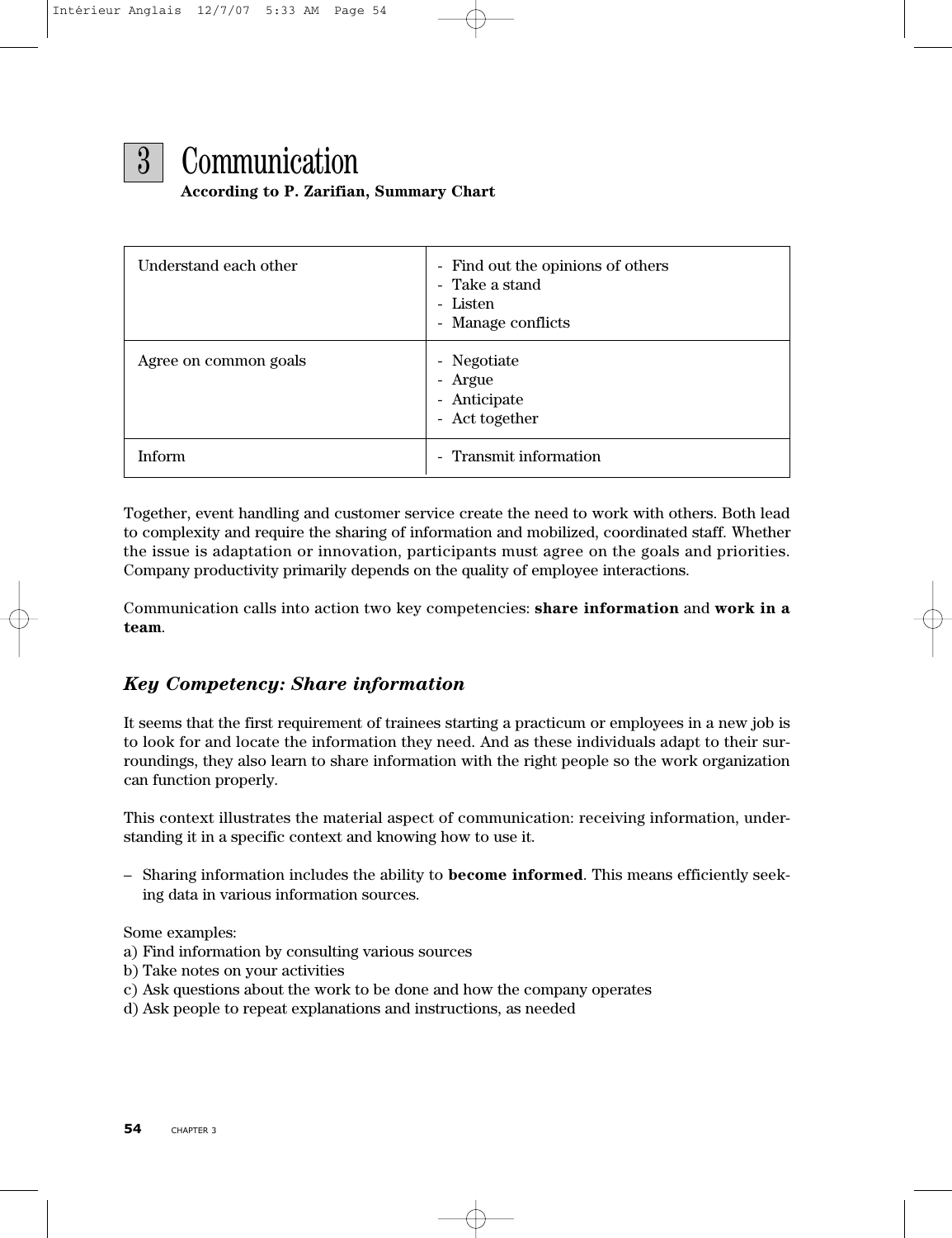| Some testimonials:           | "You have to be interested, motivated and hardworking. You<br>have to take notes and ask questions."<br>"I manage to find missing information on my own. I call the<br>right people."<br>"Speak up if you are unsure, even if you think it will seem<br>like a dumb question." |
|------------------------------|--------------------------------------------------------------------------------------------------------------------------------------------------------------------------------------------------------------------------------------------------------------------------------|
| tions did you ask back then? | Do these sentences remind you of when you first needed information? What specific ques-                                                                                                                                                                                        |
| Q.1                          |                                                                                                                                                                                                                                                                                |
| Q.2                          |                                                                                                                                                                                                                                                                                |

How would you assess your knowledge of this workplace today? Try to say something about the company in question. What do you know about its products, customers, management style and goals? Specify the type of information you are now familiar with: occupational health and safety, regulations, procedures, equipment, what to do if you are late or absent, who you should report to, what decisions you can make about your work, risks that you should not take, etc.

Q.3 \_\_\_\_\_\_\_\_\_\_\_\_\_\_\_\_\_\_\_\_\_\_\_\_\_\_\_\_\_\_\_\_\_\_\_\_\_\_\_\_\_\_\_\_\_\_\_\_\_\_\_\_\_\_\_\_\_\_\_\_\_\_\_\_\_\_\_\_\_\_\_\_\_\_\_\_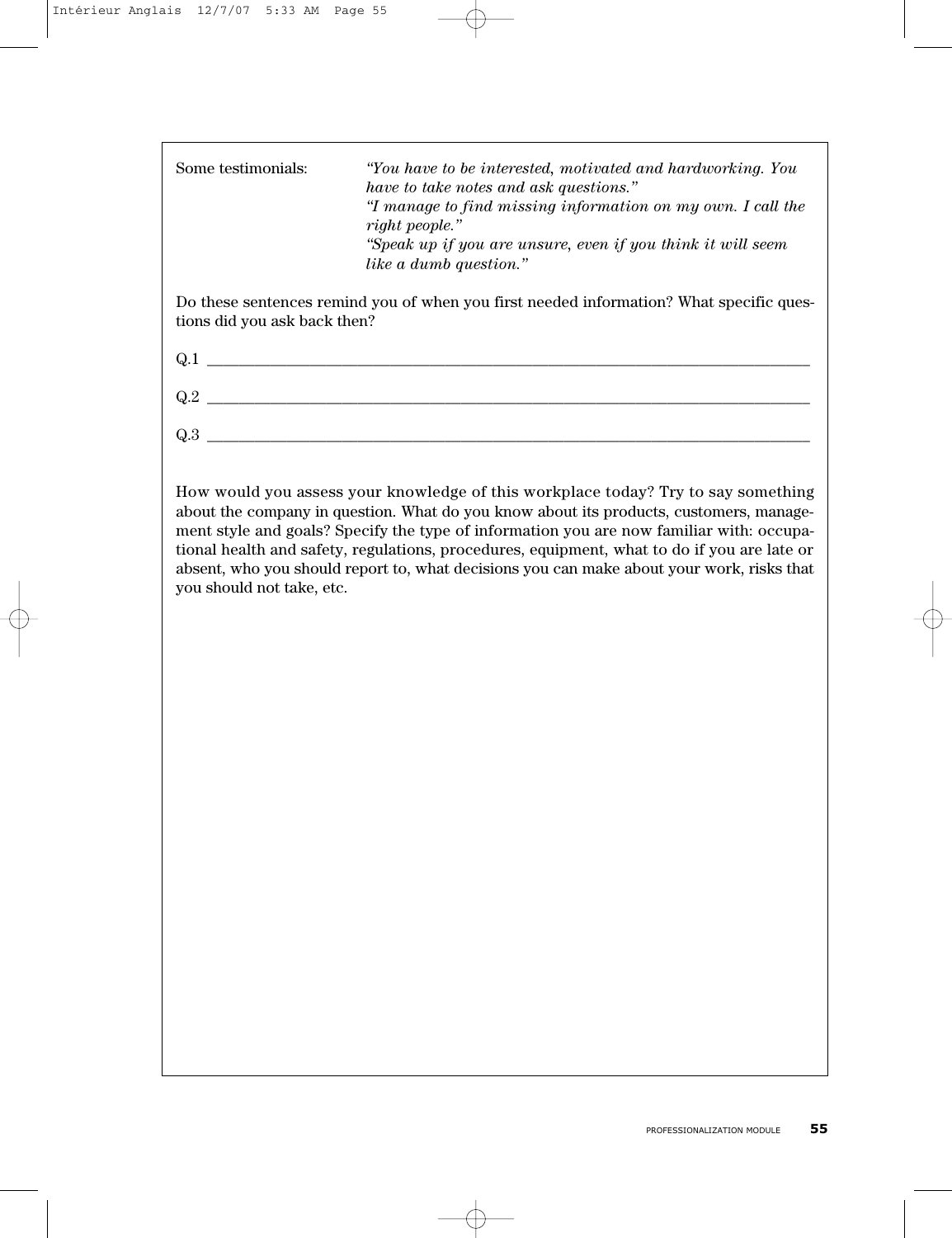– Sharing information also includes the ability to **inform others**, in other words, send information you have to all the interested parties.

Some examples:

- a) Decide which elements should be communicated to others
- b) Know who to send the information to
- c) Determine the best time to send information using various means of communication

How would you rate your ability to inform others, that is, accurately and efficiently transmit information? Do you have any anecdotes on this subject? Or, if you prefer, you can test your ability with the following exercise:

Mr. Harris telephones to cancel his appointment with Mr. Green, the boss. He apologizes and explains that he can't make it because he has a fever. However, Mr. Green is not at the office and you have to send him the message as quickly as possible, because the appointment was scheduled for the next day.

Write a note to your boss, Mr. Green, explaining the situation.\*

<sup>\*</sup> Example: Good morning. Mr. Harris is ill and unable to make your 4:00 p.m. appointment tomorrow. He sends his apologies.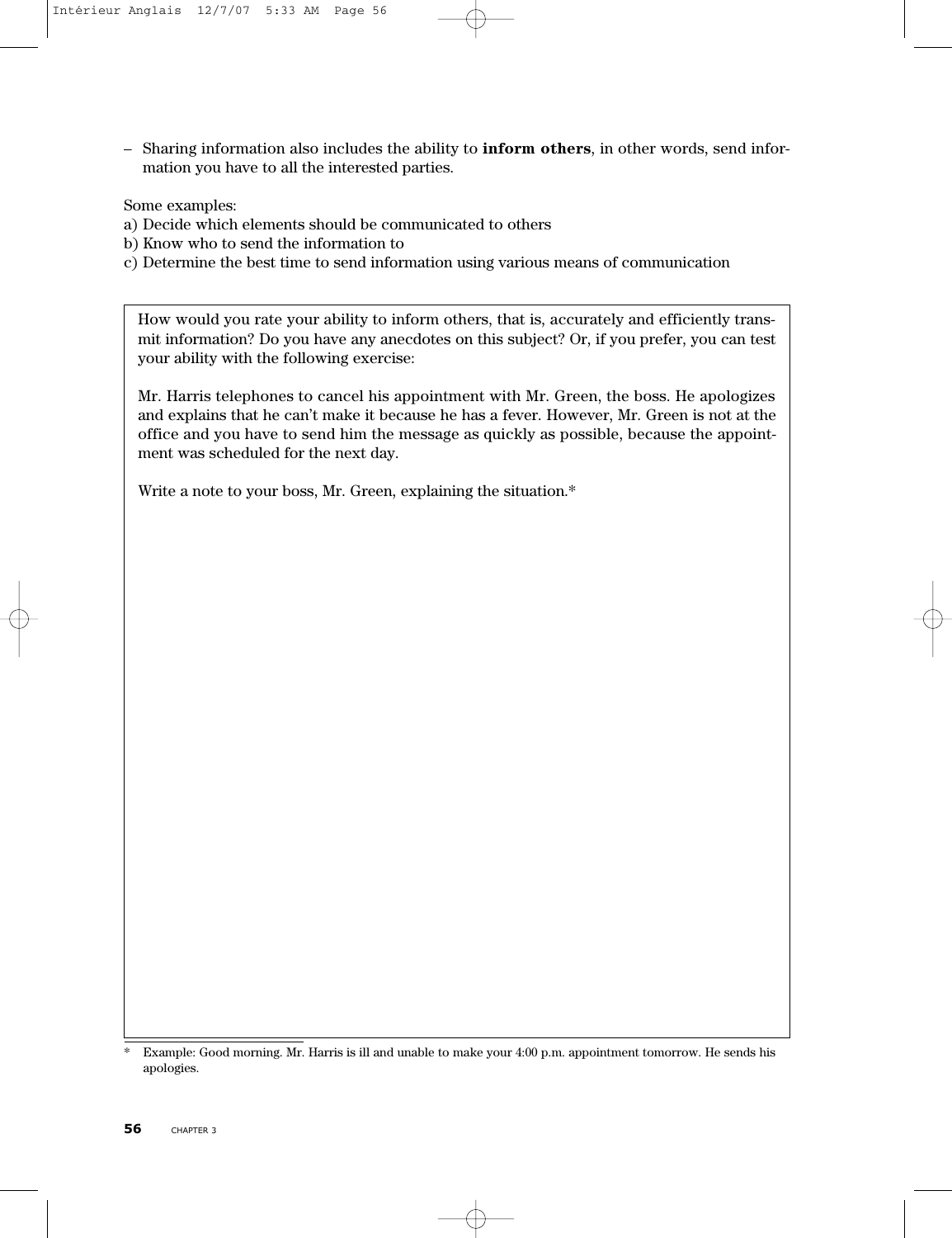– Sharing information also includes the ability to **explain**.

Some examples:

- a) Share your ideas as you develop them
- b) Use appropriate examples to clearly illustrate things that can appear obscure
- c) Break down ideas, situations or processes into different parts
- d) Recapitulate and summarize facts in order to present them to someone else
- e) Give someone instructions about something

Think of an occasion when you had to explain something to someone. Everyone is a teacher, of sorts. Do you tend to use style a, b, c, d, or e? Describe how you like to explain things.

## *Key Competency: Work in a team*

The key situation **Communication** also mobilizes the key competency **work in a team**, which means contribute to the functioning of a work group. "Simply supplying information does not mean that you have actually communicated, agreed on something, tried to reach a mutual understanding and begun to work together towards a common goal."\*

Philippe Zarifian, 2001, p. 63.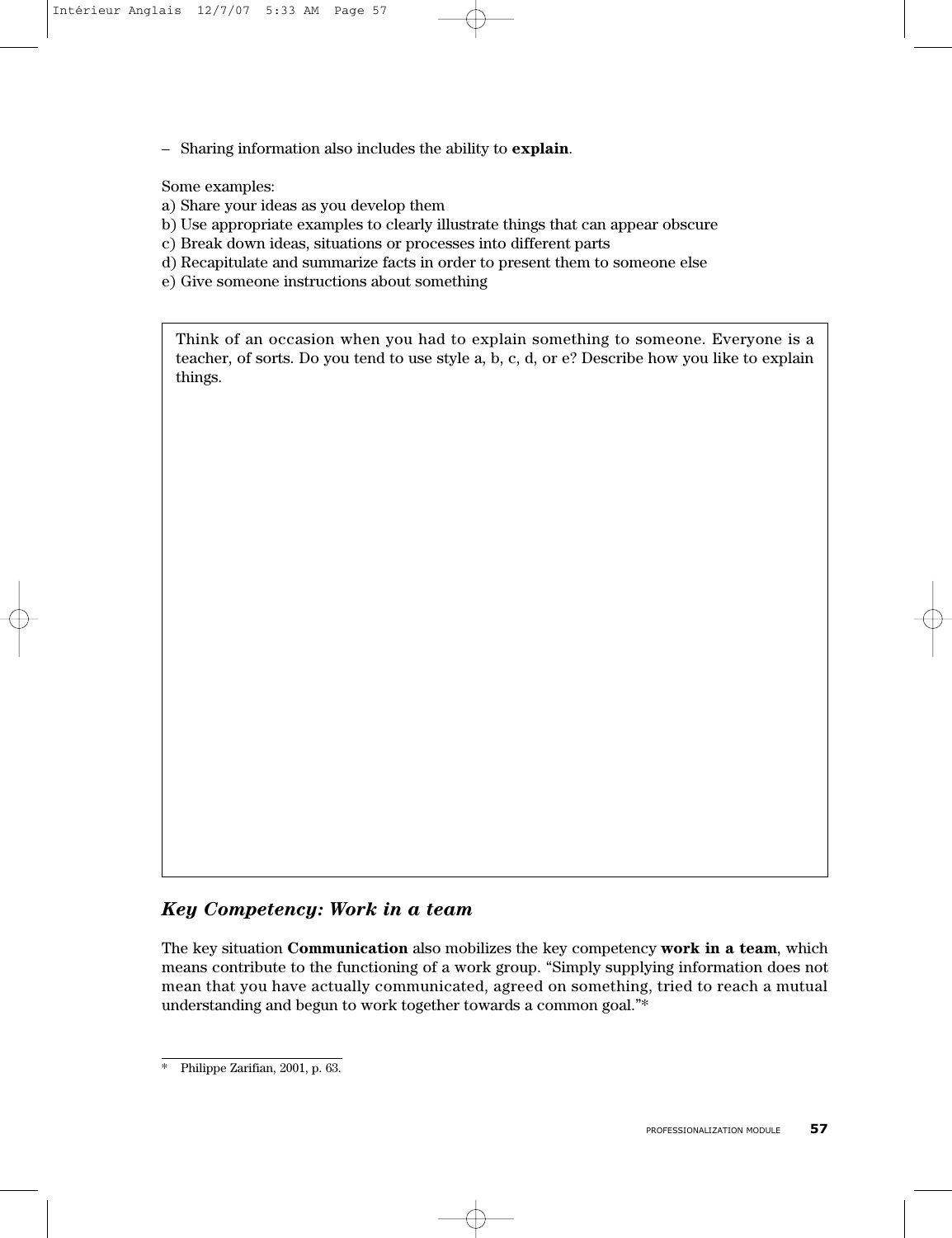Working in a team involves the ability to **define a project**.

Some examples:

- a) Set clear goals and priorities
- b) Determine the various steps to be accomplished in a predetermined order
- c) Coordinate the various tasks/activities
- d) As best you can, anticipate the various possible difficulties and unforeseen events
- e) Build an organized plan/program while still allowing for the possibilities in the preceding sentence (d)
- f) Observe the necessary obligations and requirements

Have you ever worked on a group project, for school or work? Outline the type of group project that you participated in.

How do you feel about the project? Are you the type of person who automatically draws up an action plan? In your own words, explain how to organize a project. This is a precious asset for employability, becoming self-employed and starting your own business.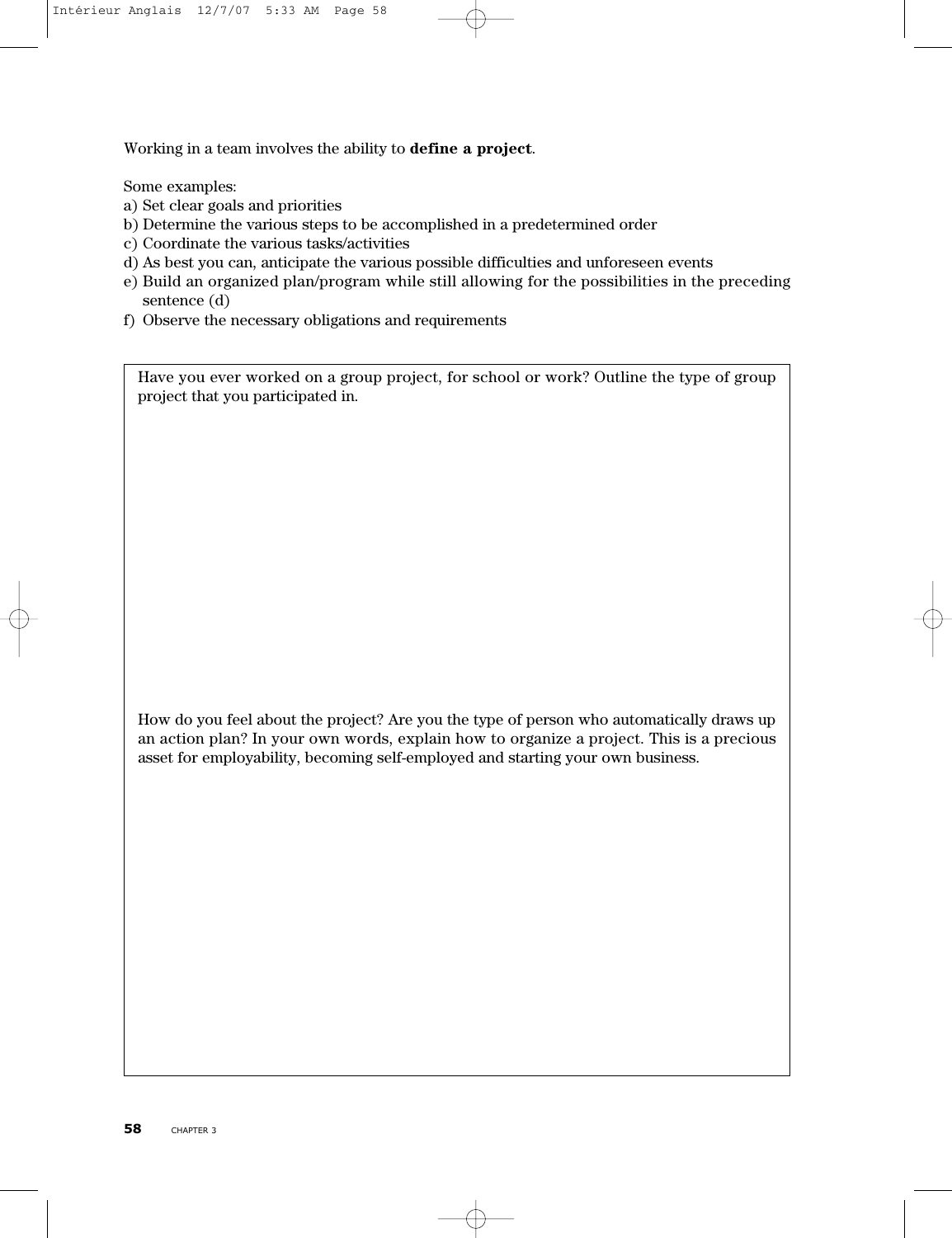Working in a team also involves the ability to **cooperate** and work towards a common goal.

Some examples:

- a) Act within the group to achieve the common goal
- b) Listen to and consider the opinions of others
- c) Respect the competencies and ideas of others
- d) Approach things with an open mind
- e) Assert yourself, give your opinion and confront the opinions of others, if need be
- f) Adopt an egalitarian position and don't try to get the upper hand
- g) Take action so the group can accomplish something

Recount a cooperative experience that you had, either in a workplace or as part of your program of study. Here are a few questions to jog your memory. What did people appreciate about working in a group with you? How did you stand out and make yourself useful?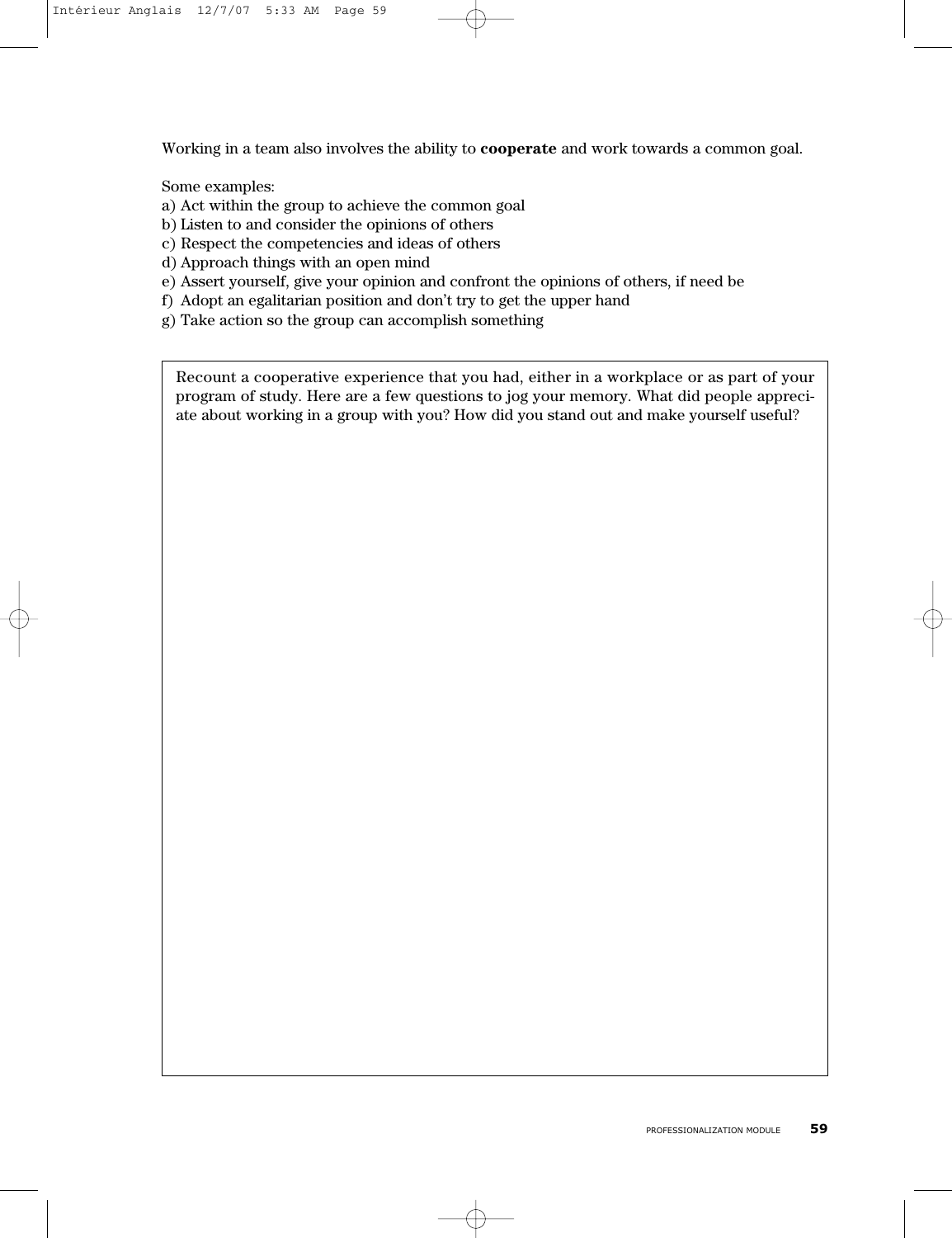# Professionalization and Entrepreneurship

**Upon closer look, something becomes obvious: changes in work mean that all workers are now involved, to some degree or another, not only in the company, but also in the spirit of working together.**

In fact, our analysis of key competencies has replicated the characteristics of the typical entrepreneurial profile. In other words, examining these competencies in the context of professionalization and employability is truly ideal for illustrating each student's potential for self-employment or starting a business.

Also, instead of promoting entrepreneurship, it would appear more educational and pertinent to show how it is implicit in today's professional practices. In other words, entrepreneurial values enrich the professionalization of students and new graduates in vocational and technical training.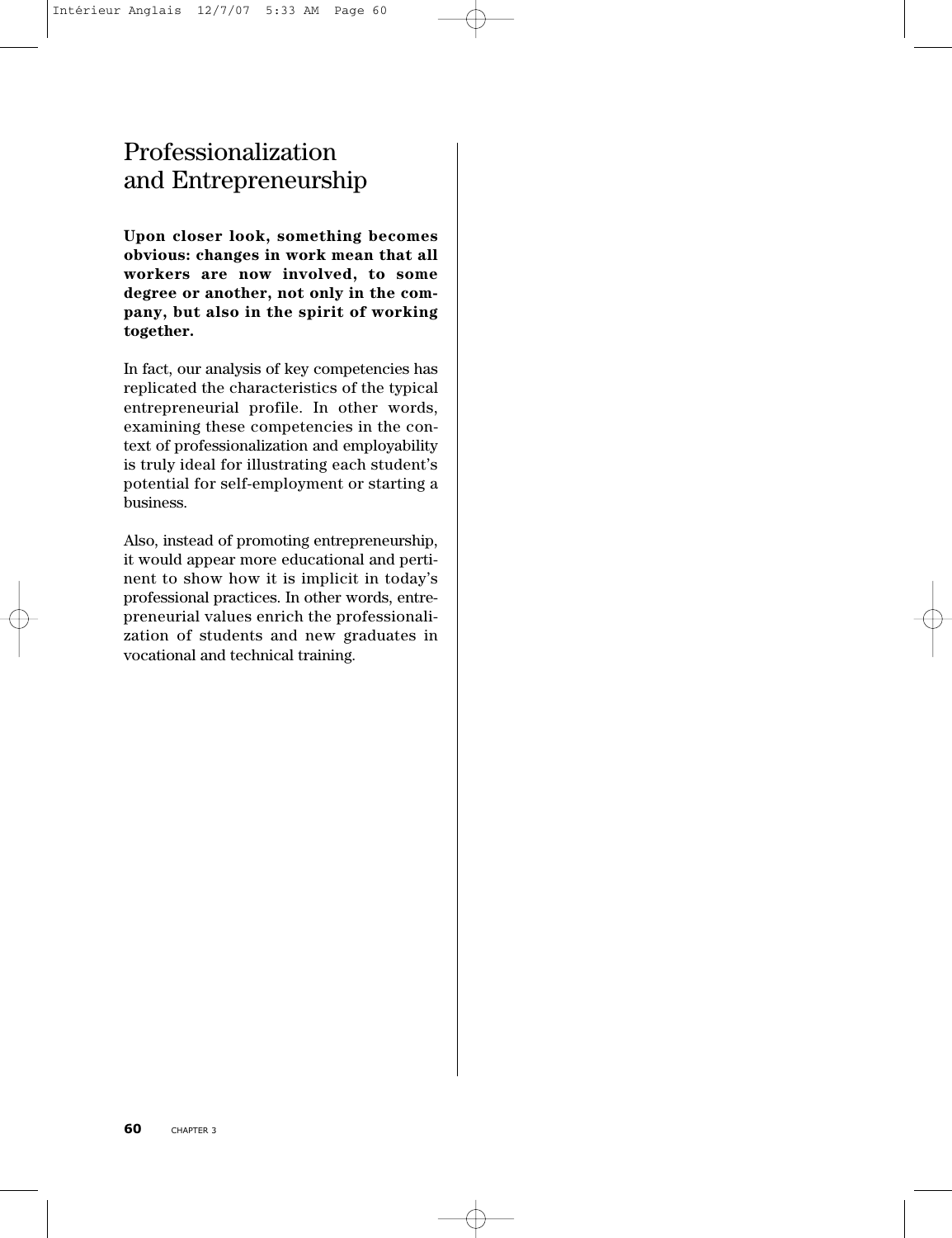# Entering the Work Force Module

# Challenge

People do not simply choose a trade and training program; they also choose a workplace in which to exercise their acquired competencies. For students who are finishing their vocational or technical training, this is a highly relevant issue. How do they intend to fulfill themselves at work? Which work organization is most likely to encourage their professional development? They are certainly not obliged to be employees, but if they wish to, they can opt for a freedom of movement that is called "intrapreneurial." They can also become self-employed or prepare to become entrepreneurs and create their own work organizations. Since the challenge of finding a workplace involves looking ahead, it demands that one consider the entrepreneurial option.

# **Objectives**

By the end of the entering the work force module, students should have the following:

- an understanding of both traditional and new corporate cultures, especially as they relate to current changes in work
- a definition of their intrapreneurial and entrepreneurial profile
- knowledge about what it takes to become an entrepreneur and the training and resources available, including coaching from a mentor

# Basis of Activities

The main idea of this module is to make students realize that there are more and more innovative businesses characterized by work organizations that promote learning, profes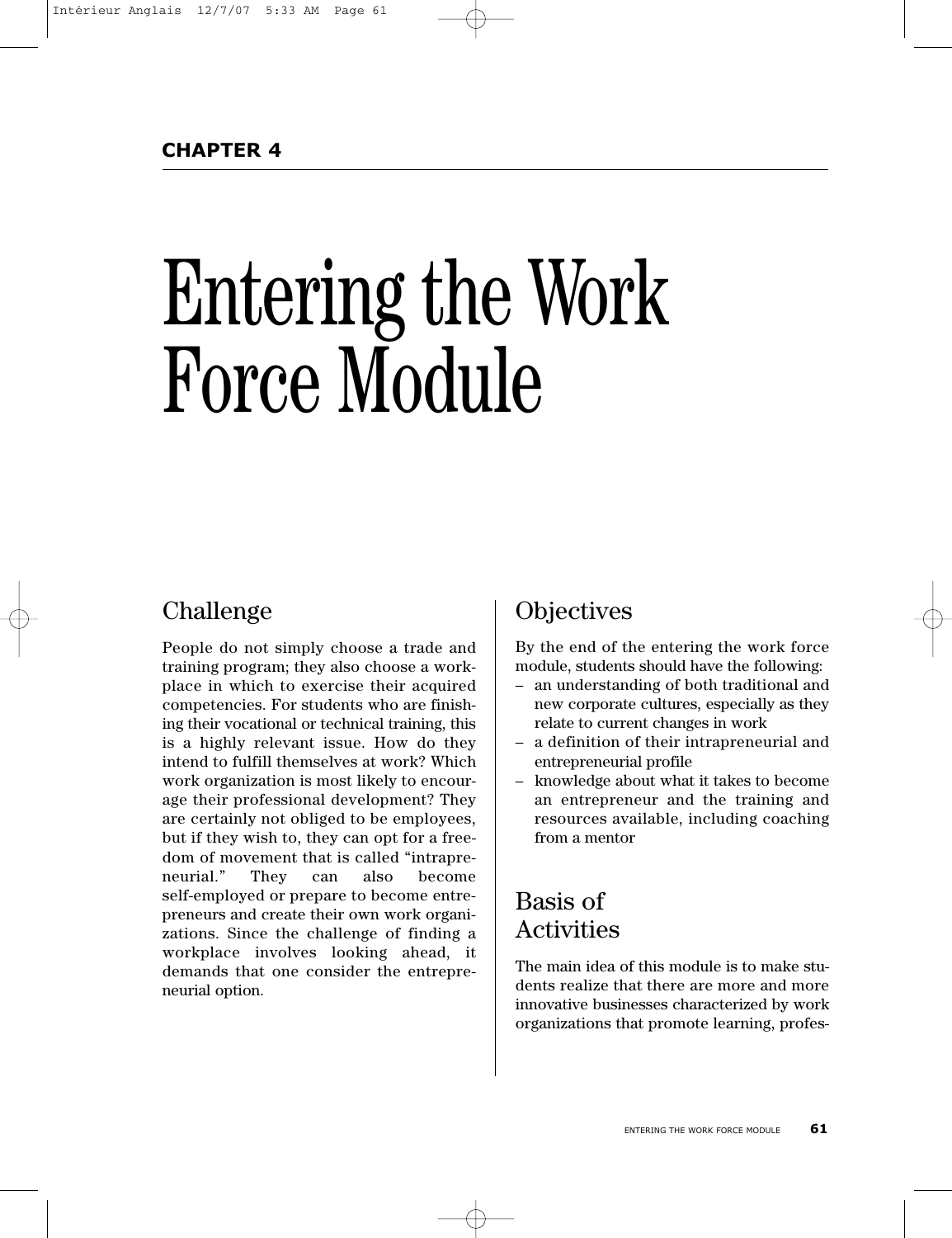sionalization and mobilization. In short, over the course of this module, students will discover various ways in which they can get involved in work. Above all, they will discover that they have been prepared to be more than just employees, that they can manage work-related situations within an organization and that, furthermore, if they feel the need, they can take the calculated risk of starting their own business.

# Outline

- **Innovative Businesses**
- **Intrapreneurship**
- **Entrepreneurship**
- **– Mentoring and Other Resources**

# **Innovative Businesses**

There are essentially two types of corporate cultures, between which lie various intermediate types of work organizations.

The first is based on a Taylorian view of production. According to this simple, effective concept, an assembly line of operations transforms raw material and manufactures objects—a procedure that demands specific, repetitive actions. This is the prescribed work. Individuals are hired and trained specifically to replicate an essentially machinelike mode of operation that rules out initiative, problem solving and decision making.

This Taylorian conception of work probably helped devalue vocational training, even though most trades and techniques bear no resemblance to this simplistic interpretation of competencies.

As described earlier, current changes in work help illustrate why an innovation-driven corporate culture has developed over the last twenty years. While big industry made a name for itself with mass production and

fewer employees, the new work organization operates in a flexible manner by constantly adjusting to the market and customers, with the help of involved workers who make use of their key competencies.

Instead of giving employees prescribed work, companies now encourage them to respond appropriately at work, which means handling situations that are often uncertain, unusual and complex. In this respect, the practices of innovative businesses are diametrically opposed to the Taylorian view of work.\*

The culture of innovation encourages professionalization and collective responsibility among the practitioners of a trade. In innovative businesses, workers consider themselves experts, and each one makes an individual contribution to the whole. Orders stem from production methods that require improvement or from various customers who are grappling with changing needs and problems that must be addressed by innovation. Moreover, productivity is now an outgrowth of a business' collective ability to handle change and mobilize workers.

# **ACTIVITY** *Winning Initiatives*

A joint survey of 106 innovative businesses conducted by the Association de la recherche industrielle du Québec (ADRIQ) and Septembre éditeur has highlighted examples of winning initiatives.

In fact, traditional industries are trying to adapt to this new definition of work. For more information, see the report issued by Canadian manufacturers (2005).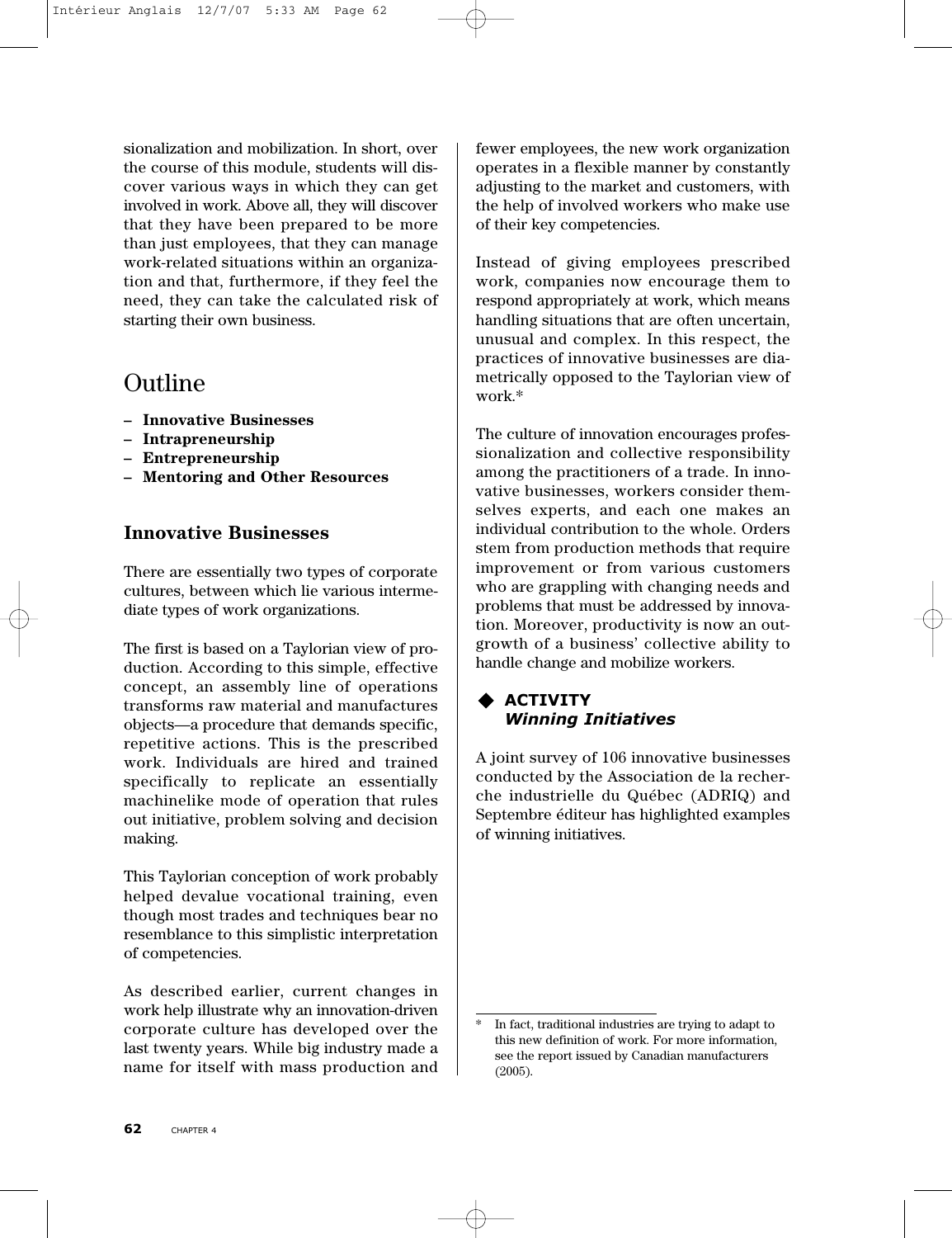#### **Could you provide an example of a situation in which an employee's key competencies helped encourage innovation in your company?**

- 1. A technician's initiative helped him find an original technical solution in a field in which he had no expertise. His idea is going to lead to a patent.
- 2. An employee suggested we enter a new market outside our range that we had never considered before.
- 3. During the development stage of a product, the employee in charge of assembly used resourcefulness and a sense of observation to improve the assembly method.
- 4. In my case, for example, I had to create my job from start to finish, putting together the specialized software needed and finding the right tools to properly meet the company's needs.
- 5. In response to a need articulated by a potential customer, we perfected a high-end material using specialized techniques and thereby created a new company.
- 6. A junior industrial designer employed by our company came up with a number of good ideas, even for projects he was not directly involved in, because I discussed all of our projects with him anyway (sharing).
- 7. Many of our products have developed as a result of our employees' people skills and scientific intuition on visits to customers' companies.
- 8. By taking advantage of a new business opportunity and quickly taking action, we successfully put together and realized four promising projects.
- 9. An employee improved a business process involving various disciplines.
- 10. Juggling various customer needs helped fulfill contracts.
- 11. When a problem arises, employees have to ask themselves: "Is there anything I can do?"
- 12. Expertise and listening to needs helped us develop a new service for our customers.
- 13. A self-taught individual changed the design of our moulds, giving us an exceptional competitive edge. There are many other examples of this type of initiative.
- 14. I can think of a specific case when implementing technology went from disaster to success, thanks to an employee's people skills.
- 15. Sharing personal knowledge during the development of an application by a colleague.
- 16. Teamwork: many of our projects involve more than 10 employees with different expertise. These people must ensure that everyone's contributions help achieve the desired result.
- 17. Thanks to her resourcefulness and independence, an employee developed work methods that helped the company improve its inventory management.
- 18. Our process requires a special gas. At a Montréal trade show, two people found an interesting material that helped solve the problem.
- 19. Fully 75% of the solutions for our organizational problems come from staff other than managers.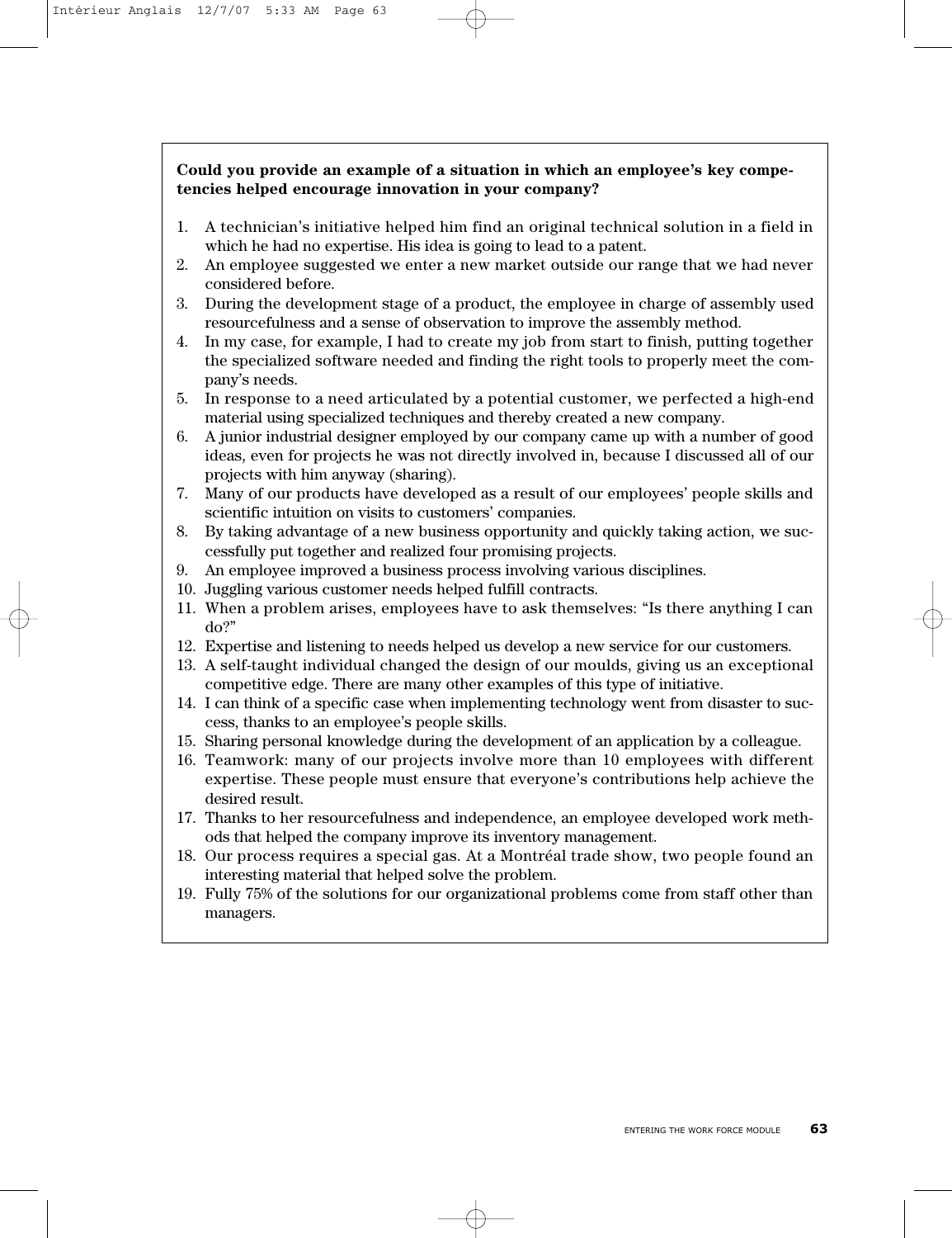- 20. We manufacture 32 ft.-long tubes that have to be sanded along their entire length, which is very time-consuming. In this regard, employees have modified a vertical drill press to sand the tubes horizontally.
- 21. The most innovative employees are often those who feel committed to the company's "cause." They know how to see things through and implement good ideas.
- 22. Through the cooperation and leadership of our people, we have successfully reduced the costs of our conference calls by using a free voice over IP service.
- 23. A "perfectionist" employee completely transformed the ergonomics of our software, a "curious" employee knew about some freeware that helped us out of a jam and a "keen" employee introduced us to the Internet.
- 24. An enterprising employee developed a sophisticated method of measure with the help of a customer. This initiative enabled the company to meet the needs of other customers using low-cost equipment.
- 25. Following an analysis by a regular employee, we changed a production process. As a result, both productivity and quality increased.
- 26. An employee's ability to find business opportunities has enabled us to win major contracts.
- 27. A customer once mentioned that the reason he likes working with us is that our employees are easy to reach when he needs a solution.
- 28. An employee developed a research project to meet the needs of a customer.
- 29. Creativity, knowledge and inventiveness; in 10 months, under our new senior engineer, the company made more progress than it had in the preceding three years.

#### **Instructions**

- Ask the students (either individually or as a group) to read over the list of exemplary initiatives.
- Use any methods you like to explore the list and highlight the role and involvement of the workers concerned. What does the list illustrate about innovation? It is a hands-on affair. Not a theoretical exercise, but a brainstorming of original ideas. It occurs when everyone takes action, makes observations, and is alert during every situation encountered.
- The training supervisor could also ask the students to present the examples that are the most relevant to them and explain why.
- Are there any similar workplaces in their chosen field? Would they like to work in such an environment? Are there any disadvantages? Maybe such a workplace

would be too demanding for some students, requiring constant learning and a concern for professionalism, for example.

– To what extent have changes in work and innovative businesses changed the students' impressions and opinions of their vocational and technical training?

## **Intrapreneurship**

Intrapreneurship designates an approach to work wherein employees are invited to behave like entrepreneurs. In such cases, the company is an organization that delegates, assigns responsibilities, exposes the complexity of problems, shares information, and discusses development goals and issues.

Intrapreneurial companies validate the spirit of entrepreneurship within their organiza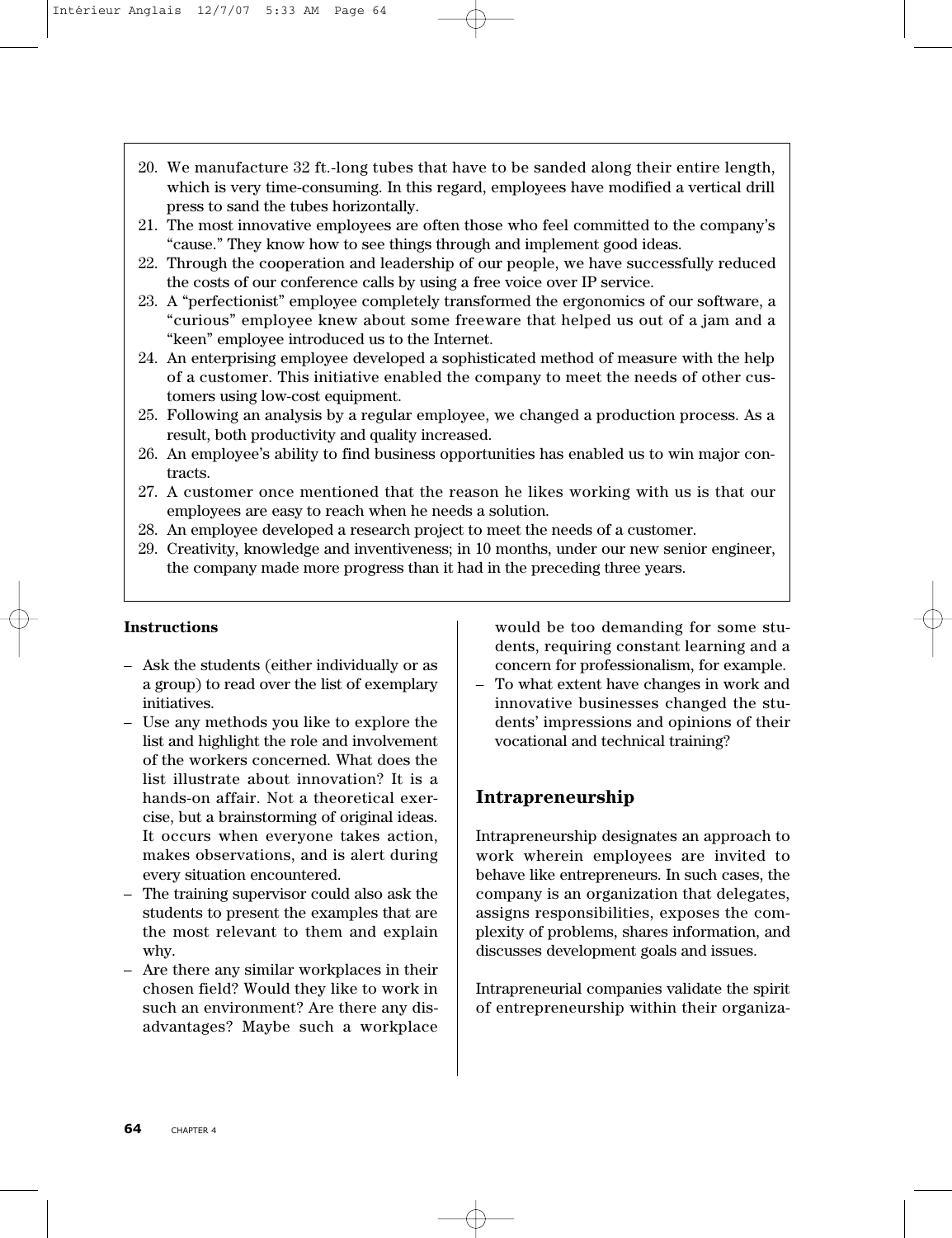tions by reducing hierarchical levels to a minimum and employing a proximity management style where individuals are put into

groups and independent shops are organized to handle specific projects and mandates.\*

## **ACTIVITY** *Intrapreneurial Profile*

**Capsule**

#### **New management principles**

By Suzanne Dansereau, *Les Affaires*, August 12, 2006

These days, successful businesses do not need to be very big or number one in their field. They do, however, have to be specialized and responsive. Their obsession cannot be cutting costs, but innovation. Shareholders are not in charge, customers are. It takes a courageous CEO and committed employees. The following story profiles a Québec company that understood the need for these types of changes, and has thrived as a result.

#### **Perfecta Plywood takes the initiative**

It was the late 1990s and early 2000s. The furniture industry was going global. China and India were emerging players. François Dugas, at that time Vice-President of International Sales for Perfecta Plywood, got wind of the new trend and announced a major change in direction. The small business from Saint-Hyacinthe, a specialist in the manufacture of laminated wood panels made from rare wood veneer, pulled out of the retail market and purchased equipment to manufacture highly specialized, sometimes nonstandard, products for the high-end furniture market.

"New architectural trends require bigger than standard sizes," explains Mr. Dugas, who has since been named CEO. "I was ahead of the pack."

Perfecta decided to focus on North America. Six years later, when more and more wood manufacturing plants were closing their doors, Perfecta was growing, more specifically through acquisitions.

"My goal is to be big enough to fight the competition, but responsive enough to move fast," says Mr. Dugas.

One of the most recent moves in the company's transformation was to do away with the company's headquarters last March. It was a difficult but courageous decision. "The company's management level was too centralized," explains Mr. Dugas. "The chief executive had too many responsibilities that he didn't share properly with employees. Everything landed on his desk. The position was divided up so that each department (logistics, purchasing, administration and sales) became both supplier and client of another department." Today, the hundred or so employees feel responsible and fully involved in management, affirms Mr. Dugas. "I am not responsible for my employees' happiness, but I am in charge of an environment that can enable them to be happy."

<sup>\*</sup> Two references to consult on this subject:

Le Nagard, G., Vega, M.-P and C. Talbot. *Quand l'esprit d'entreprise vient aux salariés*, Entreprises et Carrières, No. 756, Éditions Liaisons, Paris, 2005.

Meneche, A., *Le Capital Compétences*, <http:www.boutique.afnor.fr>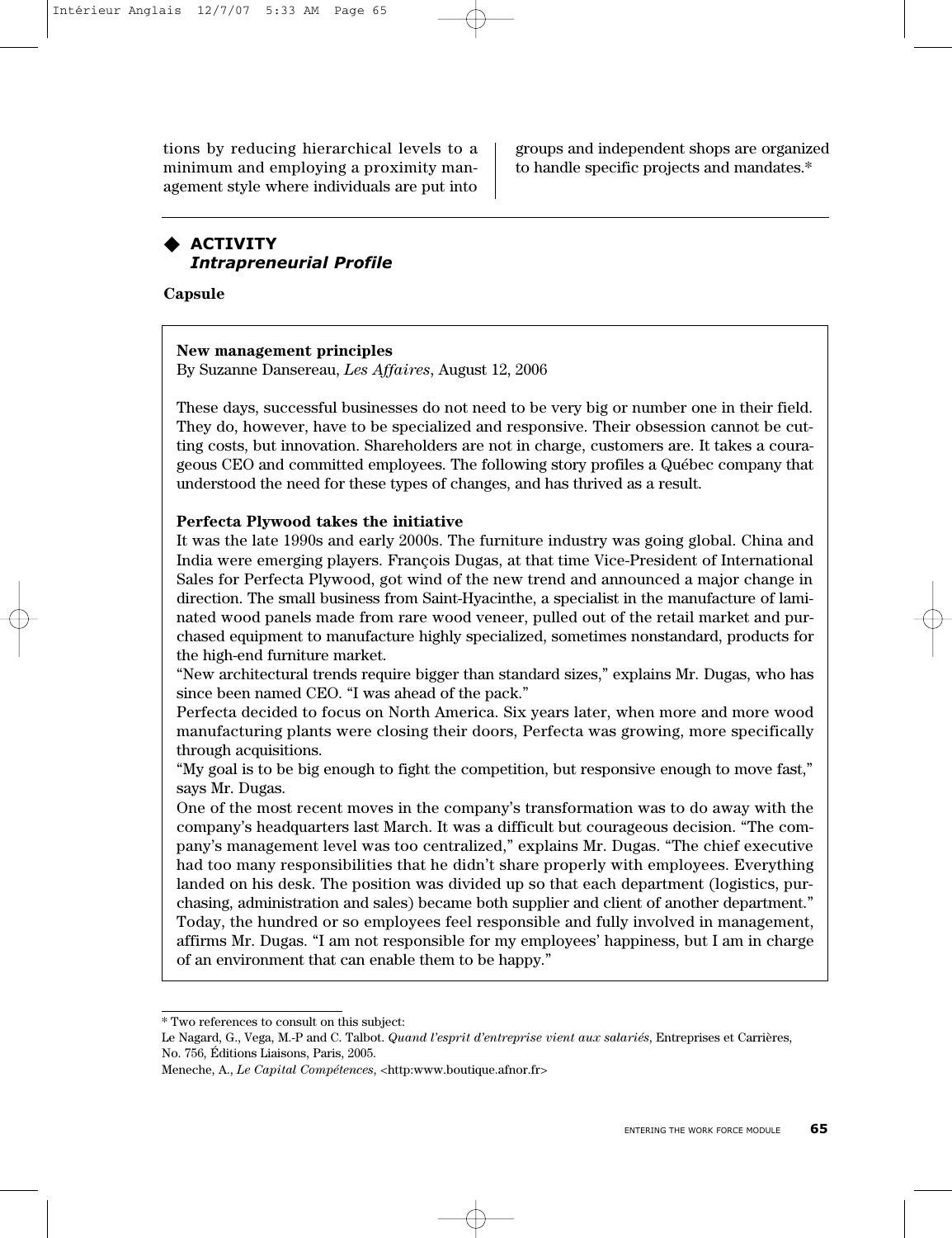#### **Instructions**

- Familiarize students with the concept of intrapreneurship by having them read the article "New management principles."
- In light of what the article shows about innovation and the new corporate culture based on collective responsibility and expertise, ask the students why they personally would like to be able to work in an intrapreneurial way. Have them justify

their answers and, if necessary, consult the table on key competencies (see preceding chapter, pages 38 to 40).

– Once the students have examined their aptitude for working in a culture that promotes innovation and professionalization, they could be asked, for purely informational and educational purposes, to fill in the following questionnaire: 10 keys to an exceptional career.\*

#### **Self-evaluation**

#### **10 keys to an exceptional career**

The various elements composing each key attribute are listed below. Think about the attitudes and behaviours you generally adopt at work. Evaluate yourself as objectively as possible to clearly establish your strengths and the points that need improvement.

| Scale:                                           |                                                                      |         |                         |                         |                         |                |              |
|--------------------------------------------------|----------------------------------------------------------------------|---------|-------------------------|-------------------------|-------------------------|----------------|--------------|
| Excellent: 4                                     | Very good: 3                                                         | Good: 2 | Needs improvement: 1    |                         |                         |                |              |
| <b>Positive attitude</b>                         |                                                                      |         |                         |                         |                         |                |              |
| I show my interest                               |                                                                      |         |                         | $\overline{4}$          | 3                       | 2              | 1            |
| I am in a good mood                              |                                                                      |         |                         | 4                       | 3                       | $\overline{2}$ | $\mathbf{1}$ |
|                                                  | I am open to comments and suggestions                                |         |                         | $\overline{\mathbf{4}}$ | $\overline{\mathbf{3}}$ | $\overline{2}$ | $\mathbf{1}$ |
| I accept my limitations                          |                                                                      |         |                         | $\overline{4}$          | 3                       | 2              | $\mathbf{1}$ |
|                                                  | I remain positive, despite a negative response                       |         |                         | 4                       | 3                       | 2              | $\mathbf{1}$ |
|                                                  | I recognize my strengths and my accomplishments                      |         |                         | $\overline{4}$          | 3                       | $\overline{2}$ | 1            |
| Independence                                     |                                                                      |         |                         |                         |                         |                |              |
| I learn on my own                                |                                                                      |         |                         | $\overline{4}$          | $\mathcal{S}$           | $\overline{2}$ | 1            |
| I am resourceful                                 |                                                                      |         |                         | $\overline{4}$          | $\mathcal{S}$           | $\mathfrak{D}$ | 1            |
|                                                  | I have a network of contacts and associates                          |         |                         | $\overline{\mathbf{4}}$ | $\mathbf{3}$            | $\overline{2}$ | 1            |
| I find solutions                                 |                                                                      |         | $\overline{\mathbf{4}}$ | $\mathcal{S}$           | $\overline{2}$          | 1              |              |
| Good judgment                                    |                                                                      |         |                         |                         |                         |                |              |
| I can trust my instincts                         |                                                                      |         |                         | $\overline{4}$          | $\mathcal{S}$           | $\overline{2}$ | $\mathbf{1}$ |
|                                                  | I make well-informed, justifiable decisions                          |         |                         | 4                       | $\mathcal{S}$           | 2              | 1            |
|                                                  | I ask myself how my actions and behaviours                           |         |                         |                         |                         |                |              |
|                                                  | will affect the company and my colleagues                            |         |                         | $\overline{4}$          | 3                       | $\overline{2}$ | 1            |
|                                                  | I clearly define my priorities and what requires immediate attention |         |                         | 4                       | 3                       | 2              | 1            |
| I do not hesitate when specific demands are made |                                                                      |         | 4                       | 3                       | $\overline{2}$          |                |              |

<sup>\*</sup> This self-evaluation form was designed by Dyane Lessard, training coordinator at the practice firm, Exportech Québec.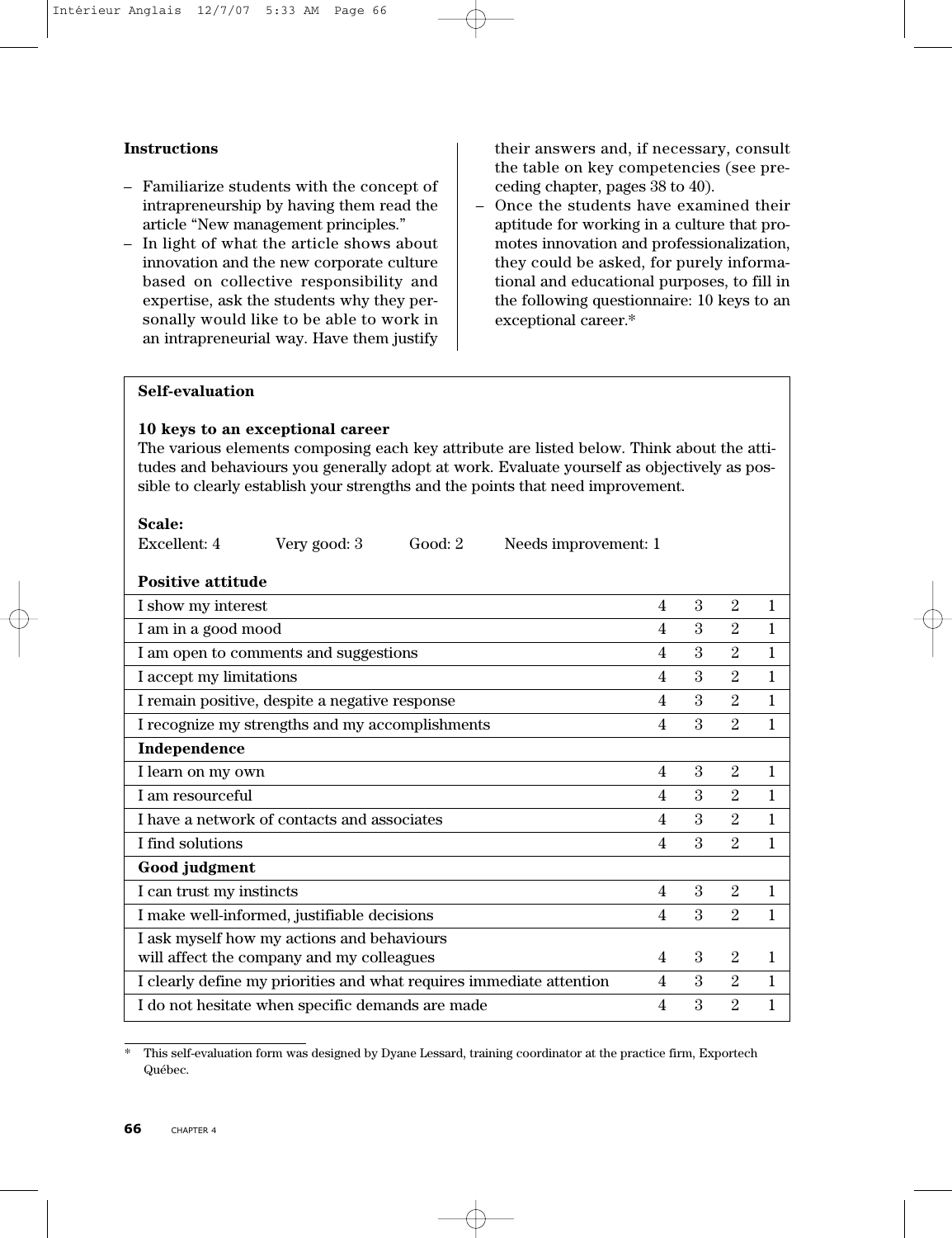| Adaptability                                                 |                         |            |                |              |
|--------------------------------------------------------------|-------------------------|------------|----------------|--------------|
| I am flexible and available                                  | 4                       | 3          | $\overline{2}$ | 1            |
| I demonstrate an open mind when the unexpected occurs        | $\overline{4}$          | 3          | $\overline{2}$ | 1            |
| I react quickly, when necessary                              | $\overline{\mathbf{4}}$ | 3          | $\overline{2}$ | $\mathbf{1}$ |
| I do not panic during urgent or special situations           | $\overline{\mathbf{4}}$ | 3          | $\overline{2}$ | $\mathbf 1$  |
| <b>Teamwork</b>                                              |                         |            |                |              |
| I share information                                          | 4                       | $\sqrt{3}$ | $\overline{2}$ | $\mathbf 1$  |
| I recognize my colleagues' strengths and use them, as needed | $\overline{\mathbf{4}}$ | 3          | $\overline{2}$ | $\mathbf{1}$ |
| I respect the opinions and limitations of others             | 4                       | $\sqrt{3}$ | $\sqrt{2}$     | $\mathbf 1$  |
| I establish win-win relations with others                    | 4                       | 3          | $\overline{2}$ | 1            |
| Communication                                                |                         |            |                |              |
| I listen to others                                           | 4                       | 3          | $\overline{2}$ | $\mathbf{1}$ |
| I clearly transmit my ideas verbally and in writing          | 4                       | 3          | $\sqrt{2}$     | $\mathbf 1$  |
| I know how to assert myself without stepping on others       | $\overline{\mathbf{4}}$ | 3          | $\sqrt{2}$     | $\mathbf 1$  |
| I employ commonly used terms                                 | $\overline{\mathbf{4}}$ | 3          | $\sqrt{2}$     | $\mathbf{1}$ |
| I speak clearly and succinctly                               | 4                       | 3          | $\overline{2}$ | $\mathbf{1}$ |
| Commitment                                                   |                         |            |                |              |
| I work for my employer as if I were working for myself       | 4                       | 3          | $\sqrt{2}$     | $\mathbf 1$  |
| I think about the company's profitability                    | 4                       | 3          | $\overline{2}$ | 1            |
| I am available to work late, if need be                      | $\overline{4}$          | 3          | $\overline{2}$ | $\mathbf{1}$ |
| Reliability                                                  |                         |            |                |              |
| I never miss appointments                                    | 4                       | 3          | $\overline{2}$ | $\mathbf 1$  |
| I am on time and call if I am running late                   | $\overline{\mathbf{4}}$ | 3          | $\overline{2}$ | $\mathbf{1}$ |
| I respect deadlines and am realistic about them              | $\overline{4}$          | 3          | $\overline{2}$ | $\mathbf 1$  |
| I am honest and upright                                      | 4                       | 3          | $\overline{2}$ | $\mathbf 1$  |
| <b>Initiative</b>                                            |                         |            |                |              |
| I have good marketing instincts                              | 4                       | 3          | $\overline{2}$ | 1            |
| I suggest and dare to do things                              | $\overline{\mathbf{4}}$ | 3          | $\overline{2}$ | $\mathbf{1}$ |
| I am proactive                                               | 4                       | $\sqrt{3}$ | $\overline{2}$ | $\mathbf{1}$ |
| I help my colleagues                                         | 4                       | 3          | $\overline{2}$ | $\mathbf{1}$ |
| I take action as quickly as possible                         | $\overline{\mathbf{4}}$ | $\sqrt{3}$ | $\sqrt{2}$     | $\mathbf{1}$ |
| I am flexible and available                                  | 4                       | $\sqrt{3}$ | $\sqrt{2}$     | $\mathbf{1}$ |
| I show my versatility                                        | 4                       | 3          | $\overline{2}$ | $\mathbf{1}$ |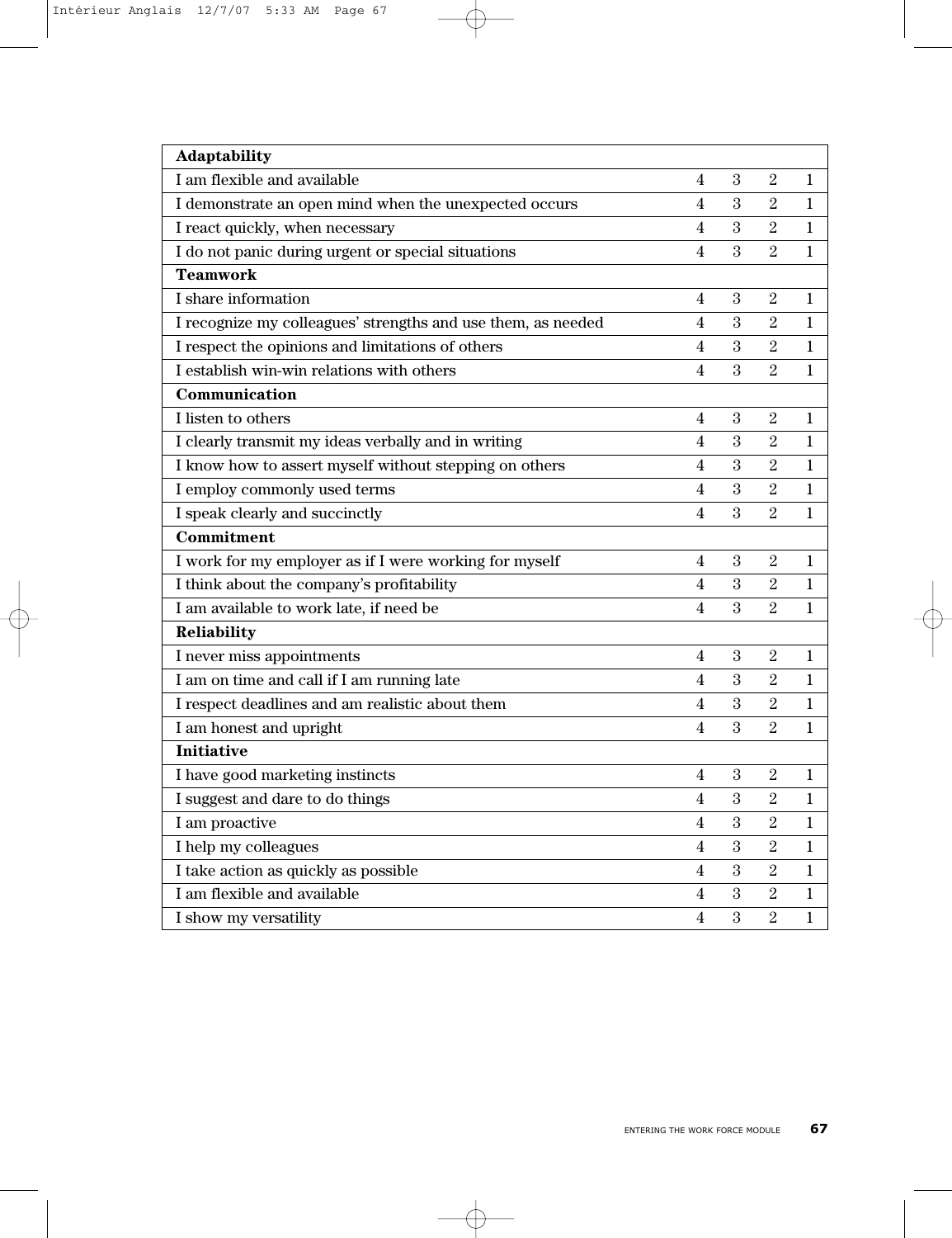| Organization                                          |                |                             |                             |   |
|-------------------------------------------------------|----------------|-----------------------------|-----------------------------|---|
| I am disciplined                                      | $\overline{4}$ | $\mathcal{S}_{\mathcal{S}}$ | $\mathcal{D}_{\mathcal{L}}$ |   |
| I plan my tasks, scheduling enough time for each      | $\overline{4}$ | $\mathcal{S}_{\mathcal{S}}$ | 2                           |   |
| I manage my priorities                                | $\overline{4}$ | $\mathcal{S}_{\mathcal{S}}$ | 2                           |   |
| I respect the allotted time                           | $\overline{4}$ | $\mathcal{S}_{\mathcal{S}}$ | 2                           |   |
| I always make provisions for the unexpected in my day | 4              | $\mathcal{S}_{\mathcal{S}}$ | $\mathfrak{D}$              |   |
| I file my things and documents as I receive them,     |                |                             |                             |   |
| always according to the same system                   | $\overline{4}$ | $\mathcal{R}$               | 2                           |   |
| I write down important information                    | $\overline{4}$ | $\mathcal{S}_{\mathcal{S}}$ | $\mathcal{D}_{\mathcal{L}}$ | 1 |
| I follow up my customers and my actions               | $\overline{4}$ | $\mathcal{S}_{\mathcal{S}}$ | 2                           |   |
| I always set goals for myself                         | 4              | 3                           | 2                           |   |

## **Review of my self-evaluation**

According to the self-evaluation that I just completed, what are my strengths, in other words, which elements did I rank excellent or very good?

Which **points need improvement**? What is the best way for me to improve them?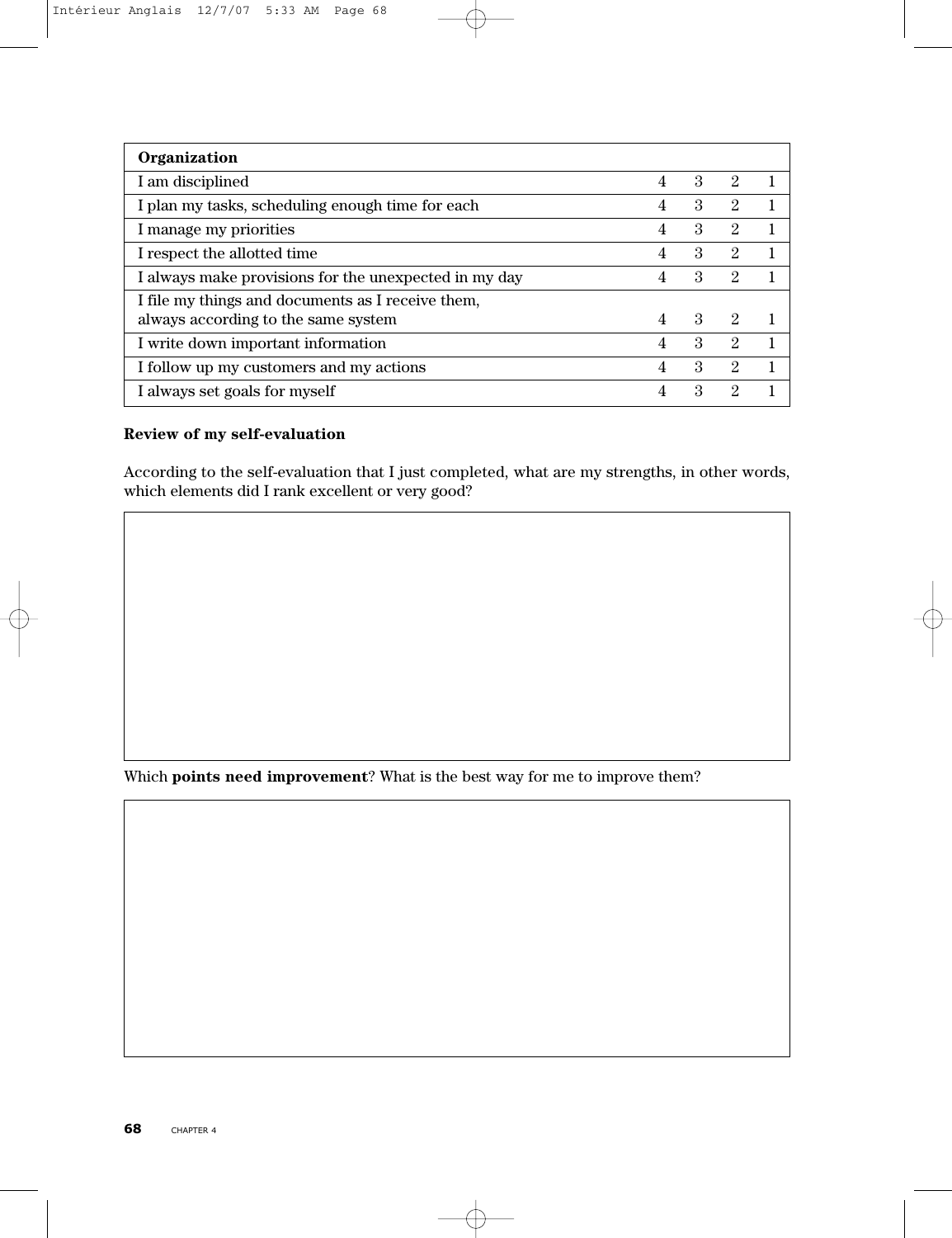# **Entrepreneurship**

Apparently, spending time with entrepreneurs can predispose someone to become one, simply because it seems natural to assume responsibilities and take the initiative. For people unfamiliar with this culture, it would be enlightening and beneficial to occasionally meet with entrepreneurs and ask them about their career path and their desire to start a business. A lot of people would then see entrepreneurship as the culmination of an ongoing series of initiatives and a gradual taking over of one's means of action and resources.

#### **MAIN ACTIVITY** *Sollertia*

The basic focus of this activity is to introduce students to an example of a growing desire to become an entrepreneur and the subsequent sequence of events. It is a way to recognize the natural and familiar aspect of such a beginning. In short, one does not become an entrepreneur overnight, with an immediate need to foresee all the difficulties and complexity of such an undertaking. On the contrary, it happens step by step, as illustrated in the story of Sollertia.

#### **The unique path of a one-of-a-kind company Sollertia multiplies its competencies** *By Claude Turcotte*

*Le Devoir*, June 17, 2006, Économie section, p. C1 and C5

Claude Le Bel is the founder and president of Sollertia, an amazing company that relies on a wide variety of skills, including those of designers, engineers, architects, marquee riggers and even climbers, who maintain and clean the canvas coverings. And the path taken by this entrepreneur is just as unique as the company he runs.

Although Mr. Le Bel describes himself as self-taught, everything began for him at school, in Secondary III. However, his academic career did stop after high school, with the exception of a concentration in construction electricity, which was, according to him, the beginning of his entrepreneurial training. He also mentions that he was part of the "lucky, crazy gang that worked with the Cirque du Soleil in its infancy." He notes that he was the first technician hired by the circus, which was "like a business school" for him, though not the only one. When he was in Secondary III, he screened films during lunch hour at school. The following year, he was put in charge of the auditorium. He then gave 14 student friends technical training so they could be part of technical crews in seven comprehensive high schools.

Later, one of those friends, Guy Saint-Amour, who had become technical director of Complexe Desjardins, gave him a job to mark the building's fifth anniversary. Named technical director of Cirque du Soleil in 1984, this same friend then hired him to take charge of the circus' 40-metre diameter, 12-metre high big top. Afraid it would fall down some night during a storm, he was constantly on the alert, analyzing all the weaknesses of the unsteady structure. He now admits that, at the time, "We really had no idea what we were doing." In fact, the young troupe was in the process of discovering an incredible universe that simply kept growing as it went along. Claude Le Bel took part in five North American tours with Cirque du Soleil between 1984 and 1991, in addition to fulfilling various special mandates as a consultant or employee, sometimes stepping in as a last-minute replacement, which kept him working all the time.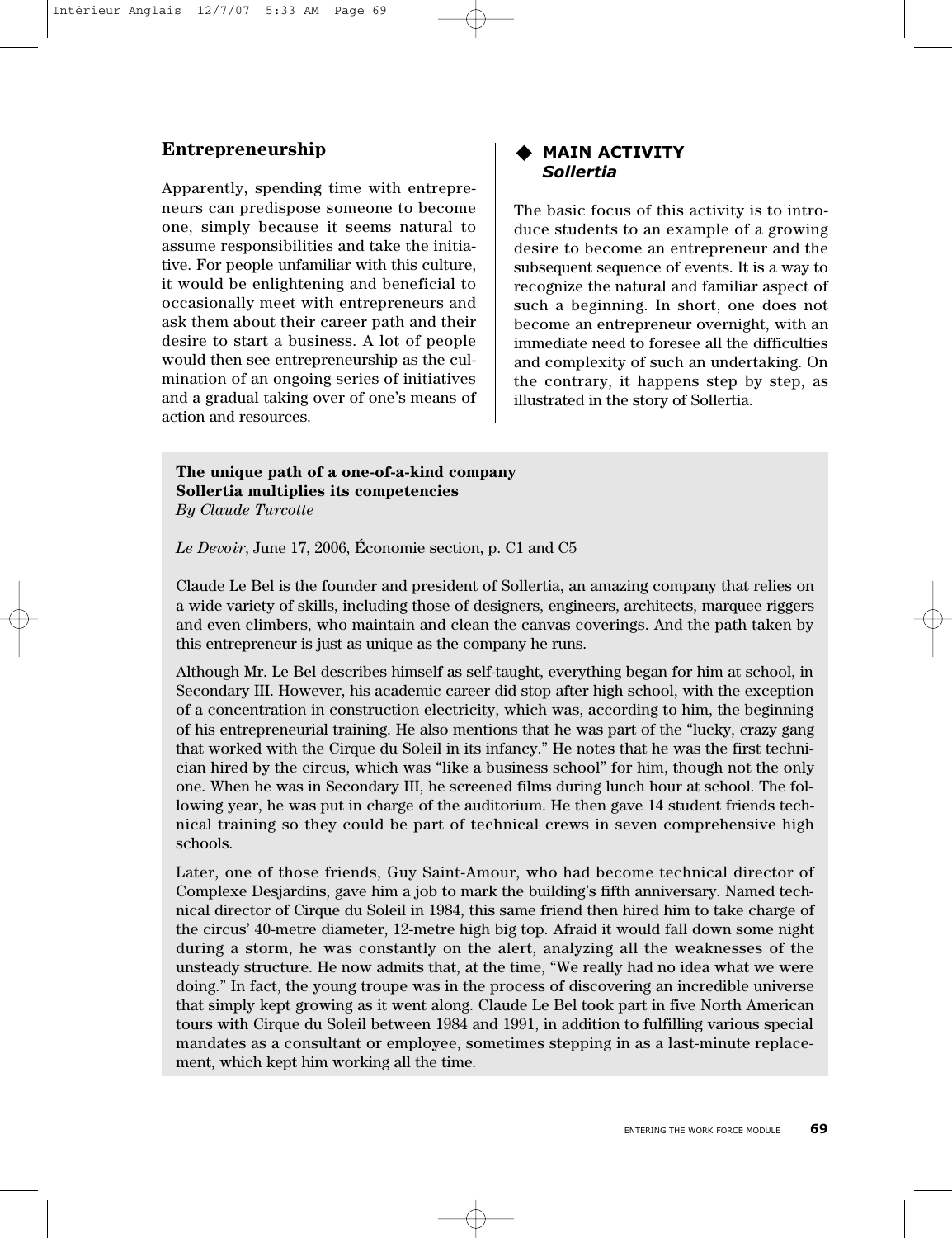Thanks to his experience, he discovered his talent for accurately assessing problems and putting together teams capable of solving them. He calls this the "gift of finding the right people for a team of problem solvers." However, he still had trouble identifying his true calling. The son of a carpenter, he "wavered between show business and construction." For five years, he looked for ideas, working in film and television, for example, as a set builder and lighting technician. "I wanted to find a challenge that I could build on, instead of always starting from the beginning as a consultant," he explains. To make people stop calling on Claude Le Bel personally, he had to build a team and start a business, which he did in January 1990, "without really knowing what would happen next, simply because I had to do something," he confesses.

However, people kept hiring him as a consultant, like the Légendes fantastiques project in Drummondville, for example. Nine months later, his business still hadn't gotten off the ground. Nevertheless, he hired one person and asked him to set up five workstations. The company's first contract was the École de cirque end-of-year show, but it took Le Bel two more years to define the company's mission. The transition was extremely difficult. He had two employees and worked nights in construction to support his family. He lost money; a customer went bankrupt. Fed up, he told his employees he was going out of business. Their response: "No, no. Go home and get some sleep, we'll keep going."

And they were right, because the company started getting contracts for events and, more importantly, there was a boom in soft architecture, thanks to the Commission scolaire de Montréal (CSDM) new training program for marquee riggers. In fact, Montréal is still the only place in the world to offer a school-based training program in this field. Mr. Le Bel offered to design a scale model of a marquee for the CSDM that worked exactly like an actual big top, which would significantly reduce the damage when a student made a mistake. Today, Mr. Le Bel and his company, Sollertia, contribute 270 hours of instruction to this 900-hour course, which leads to a diploma of vocational studies (DVS) and is aimed primarily at students undergoing social reintegration. Each year, the program awards 14 diplomas, with over 80% of graduates finding work in the entertainment and commercial sectors.

In 2006, Sollertia remains a small business with annual sales of approximately \$1 million. It has 13 employees, including the president, and four divisions. The first and oldest is event planning, which provides consulting services to projects in the fields of assembly, electricity, sound, etc. For example, the facilities set up on Crescent Street during the Grand Prix Formula 1 festivities are created by Sollertia.

Four years ago, Le Bel founded the research and development division, which recently launched a technological device that uses atmospheric steam to clean and degrease marquee canvases. The device, manufactured by a Laval company, uses ecological soaps and rinse agents. Until now, the fabric had to be taken down, transported to a factory, washed and then brushed with a rotating tool that caused a lot of wear and tear, explains Mr. Le Bel, who predicts a rosy future for his technology. He has also created a U.S. subsidiary and is in the process of training 25 American employees in Delaware. The first requirement for these employees is that they be climbers. The maintenance service that these washers will be part of is the third division of Sollertia, who is currently negotiating a contract with the Cirque du Soleil for its North American facilities.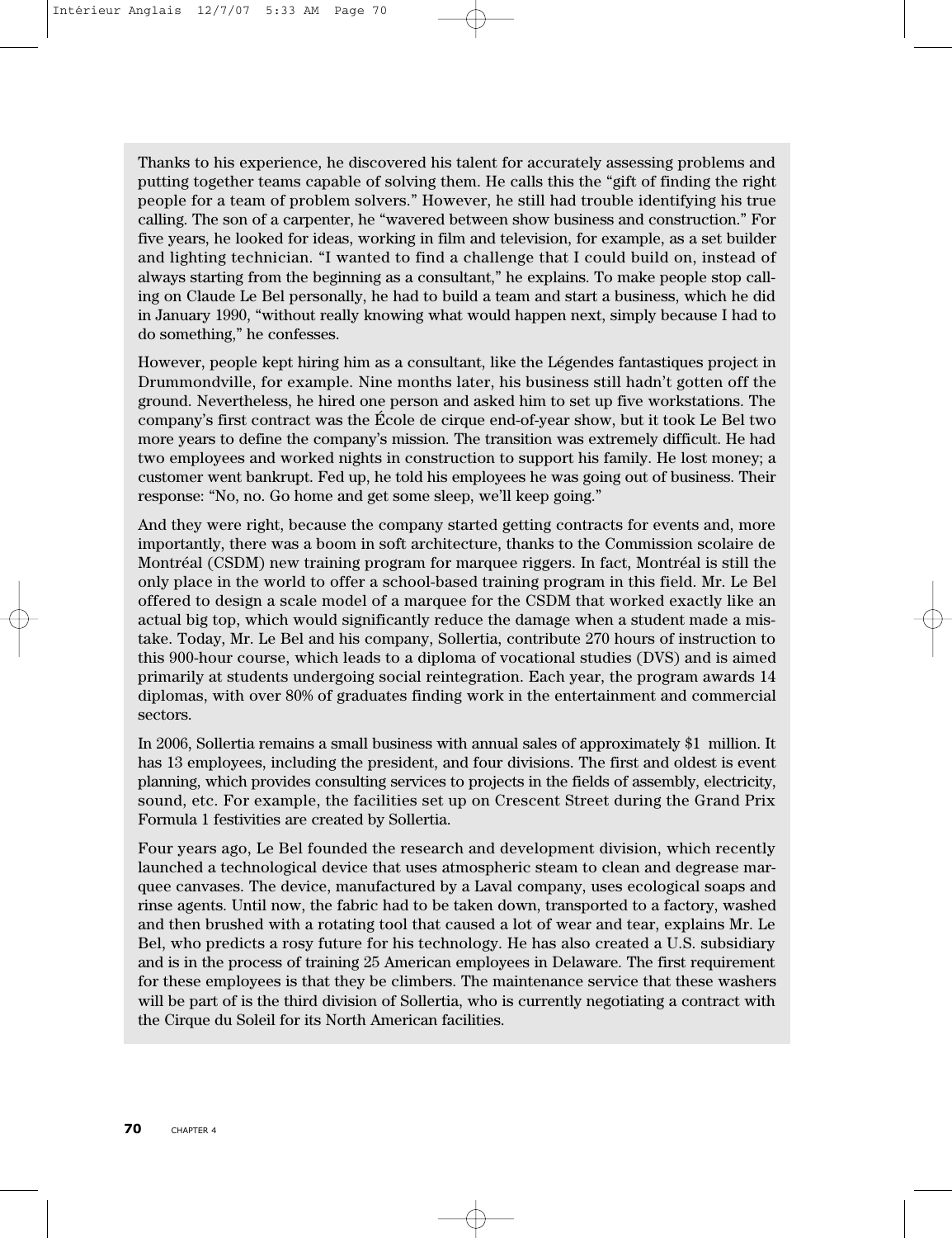Finally, soft architecture is playing an increasingly bigger role within the company. Sollertia is targeting the market of custom-made projects for both temporary and permanent installations. This division has seven employees who design marquees from top to bottom and from bottom to top, in other words, the canvas and the entire attendant infrastructure, be it wood, steel or aluminum. "Whatever the project, we go out and find the expertise we need," assures Mr. Le Bel.

In his opinion, the market for the awnings and outdoor installations often used by restaurants or for parties and weddings is saturated, and therefore of no interest to him. Sollertia's creations, notably the terrace of Bourbon Street, a club in Saint-Sauveur, have earned a number of awards. The steel structure has a 35-foot diameter and reaches a maximum height of 26 feet. The soft structure, made of white canvas, is in the shape of a spiral. When awarding its prize, the Institute of Design Montréal noted that the structure energized the space of the terrace and enlivened the area while protecting customers and employees from the elements. In fact, the design of such a piece must take everything into account, including strong winds. Sollertia also has residential customers, but very high-end. The company is currently working on a residential project in Val-Morin, involving Sollertia's house designer, Nathalie Lortie, and Mr. Le Bel, as well as engineers from Lyon and a canvas supplier from Bordeaux, France. In short, every little detail is meticulously studied, checked and manufactured.

Mr. Le Bel notes that the company's earnings rose 60% last year and that they are expected to grow 70% this year. In this regard, for fiscal reasons, he recently formed a holding company to oversee his four divisions and the U.S. subsidiary, which is expected to generate profits that will then be repatriated to Sollertia headquarters on St. Hubert Street in Montréal. Last year, maintenance and architecture generated 60% and 30% of earnings, respectively. Their relative contributions should remain constant this year. As for the future, Mr. Le Bel is still thinking about what he should do with his new cleaning technology, which he expects will generate a lot of demand. Should he sell franchises or not? In any event, he has no desire to adopt the Wal-Mart model and put pressure on the entire world.

Now 41 years old, with five children, he no longer puts in 80+ hours of work each week. He delegates and tends not to work more than 35 to 40 hours a week. "If someone decides to throw a party for me in 20 or 40 years, I'd like them to say that I was a boss with a humane management style. I have no ambition to make billions of dollars or be known around the world," he concludes.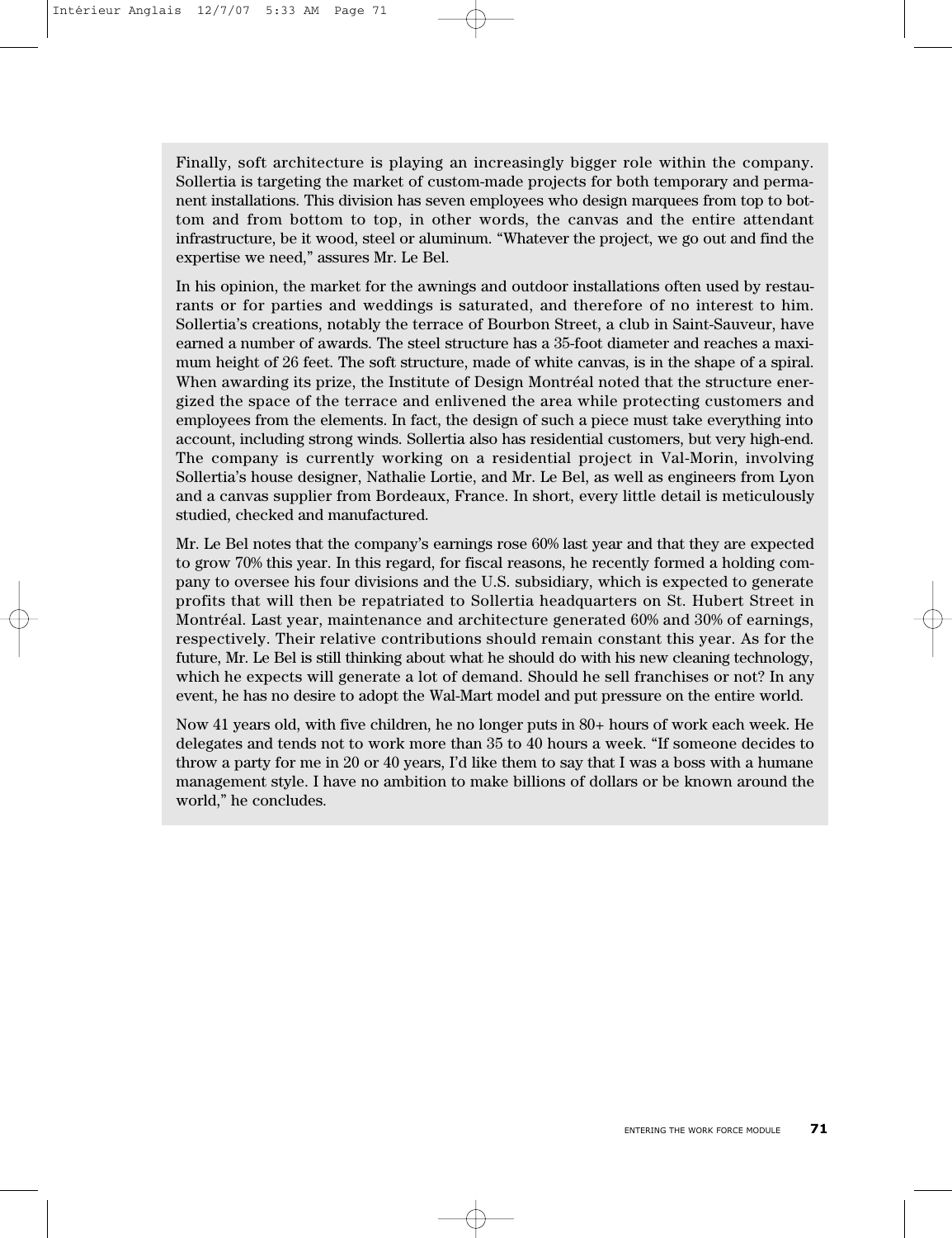#### **Instructions**

- 1. Suggest that students read the article "The unique path of a one-of-a-kind company," either alone or as a group. Describing a path of innovation or rather a succession of exemplary opportunities, the article can be analyzed from a number of different angles.
- 2. Analyze the article using the most suitable method for the group. Suggestions for a discussion of the text: What happened to Claude Le Bel when he was in high school? How did he end up becoming an entrepreneur after screening films? He learned to operate a projection room and, more importantly, trained others to do so (expertise and leadership).
- 3. Analyze the circumstances:
	- Importance of networking: Guy Saint-Amour gives him a first contract at Complexe Desjardins and a second one for the Cirque du Soleil.
	- Through these work experiences, he discovered his strengths, but still needed to find his calling. This illustrates how self-knowledge comes from taking action and reflecting on your experience.
	- Turning point: his employees refused to give up and then the contracts started to roll in. An excellent example of intrapreneurship!
	- The role of innovation: a scale model of a marquee for a vocational training program, a new technology for washing and degreasing canvases, the export of expertise to Delaware, custom-made, high-end projects. He avoids competition by using innovation and catering to an exclusive market niche.
	- And what about the vision, leadership and management style of entrepreneur Claude Le Bel?
	- What does the Sollertia story teach us about business creation? If it were a fable, what would its final sentence, proverb or conclusion be? These are

just some of the questions participants could be asked.

## **SUPPLEMENTAL ACTIVITY**

- 1. The class as a group or a few students could organize meetings with businesspeople to ask them about their story and career path, more specifically with regard to the vocational or technical training program in which the students are enrolled.
- 2. How does one start a business in concrete terms, in his or her chosen field: in agriculture, fashion, food and beverage services, beauty care, forestry, etc.? In this case, it is a matter of noting the specifics of the field in question (for example, one must accumulate five years of work experience in the construction industry before becoming a contractor).

### **ENRICHMENT ACTIVITY** *The entrepreneurial profile*

The question sometimes comes from the students themselves, becoming a logical part of the decision-making process: do I have what it takes to be an entrepreneur? A number of different questionnaires address this question, some of them available on-line, while others are available from resource persons.

For information purposes, here is a list of evaluation tools available to students.

**Self-assessment questionnaire for entrepreneurial qualities (in French)** <http://gpsao.educ.usherbrooke.ca/ questionnaires.htm>

This questionnaire is suitable for students in both vocational and technical training programs. Its internal consistency is very good, thanks to its references to the core constructs of the field; the only drawback is that although all scales are theoretically distinct, they tend to provide the same results. The test does, however, reveal whether or not the respondent shares many entrepreneurial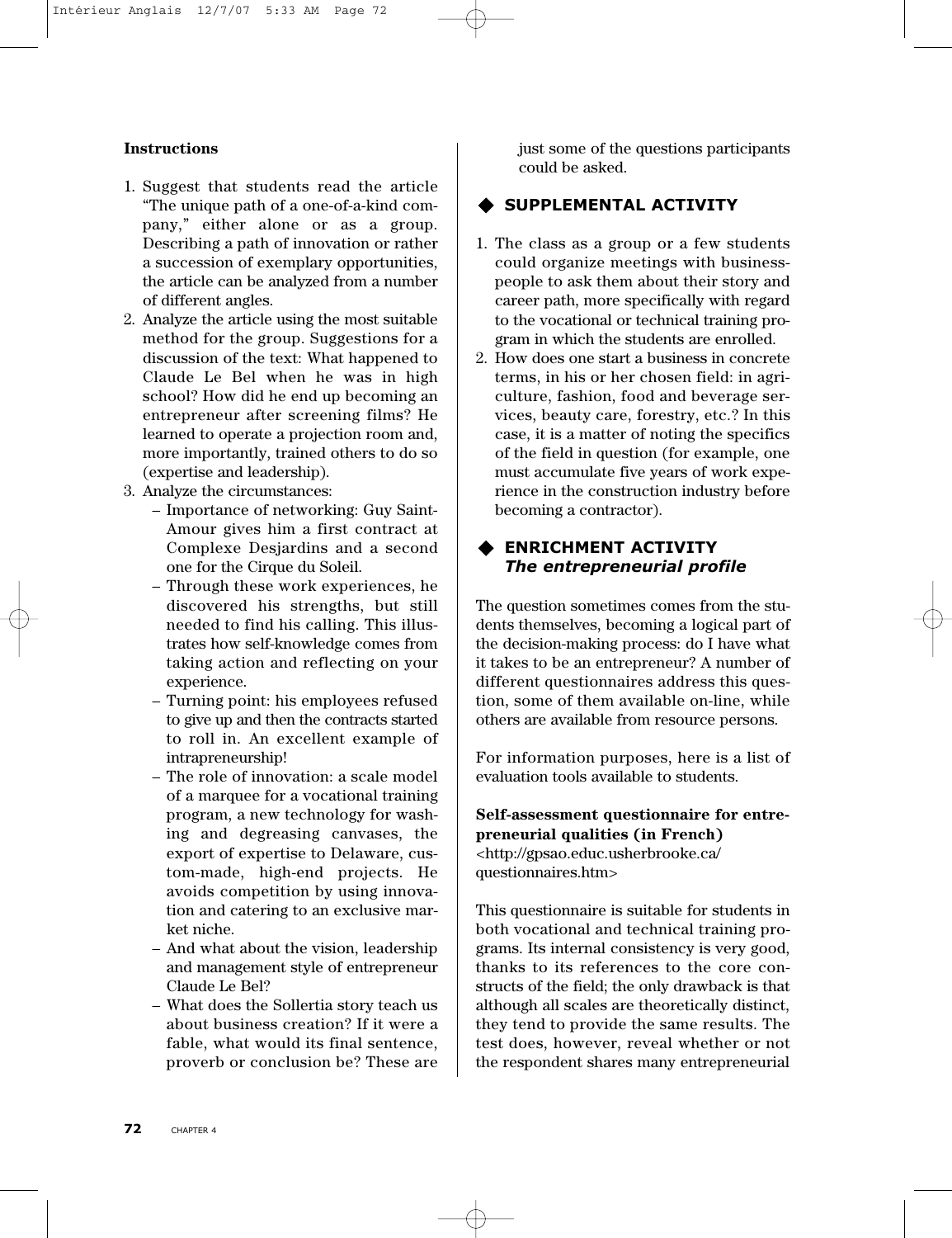attitudes and values. It also plays an important pedagogical role by introducing a number of entrepreneurial traits: energy and commitment, motivation, results-oriented, initiative and creativity, self-competition and, finally, leadership. The questionnaire was written by Danielle L'Heureux, Marcelle Gingras and Pierrette Dupont, professors at Université de Sherbrooke.

#### **Inventory of entrepreneurial characteristics, short version (in French)**

<http://www.entrepreneurship.qc.ca>, on the "autres sources" tab, Questionnaire ISCE

The author of this questionnaire is Yvon Gasse, a professor at Université Laval and Director of the Centre for Entrepreneurship and SMEs. The inventory lists sixty-nine (69) statements grouped into ten dimensions: performance, power, independence, confidence, perseverance, stress, ability, innovation, cognitive behaviour and active behaviour. The statements are phrased in such a way that they all express a positive trait associated with entrepreneurial qualities. Despite the obvious fact that participants can control their results, the inventory is more useful and revealing for self-knowledge than as a means of selection. In addition, respondents can correct and compile the results themselves, which is certainly a plus in terms of class management.

#### **Self-assessment of my entrepreneurial profile (in French)**

<http://www.inforoutefpt.org/entrepreneuriat/ default.htm> under Collégial : L'esprit d'entreprendre au collégial – De l'idée à l'action, go to Activité 4-Profil entrepreneurial

The questionnaire in this document includes forty-eight first-person statements such as "I have already launched and completed a project that I managed." Respondents rate each statement to indicate how well it describes them: very much; more or less; depends on the situation; or not at all.

The statements fall under six major themes:

- Self-confidence and motivation
- Effort and sense of responsibility
- Initiative and resourcefulness
- Perseverance and determination
- Solidarity and team spirit
- The entrepreneurial experience

Respondents can compile and calculate their own results. Then they read the section on interpreting their scores for each theme.

This assessment tool is interesting because it is part of the Introduction to Entrepreneurship Measure and is accompanied by an operating guide. Essentially educational in character, it could become a very promising test if its metrological features were enhanced. In addition, the statements are easily understood and there are not too many of them.

The author of this tool is Lise Lecours, an educational consultant at Cégep de Saint-Hyacinthe and project leader for the Introduction to Entrepreneurship Measure.

#### **Psychometric test, Performance Career\***

Developed in 1999, the Performance Career test is designed to supply useful information for a variety of career-related services, including hiring, career management, academic orientation and career planning. The Performance Career test measures both personality traits and work interests. The test provides results in 35 different areas, which help explain the behaviour of the person taking the test and his or her approach to work.

Performance Career was the subject of a rigorous development process. The test's validity and reliability conform to the scientific

For more information, contact the training centre or school's guidance department (orientation, career planning) services.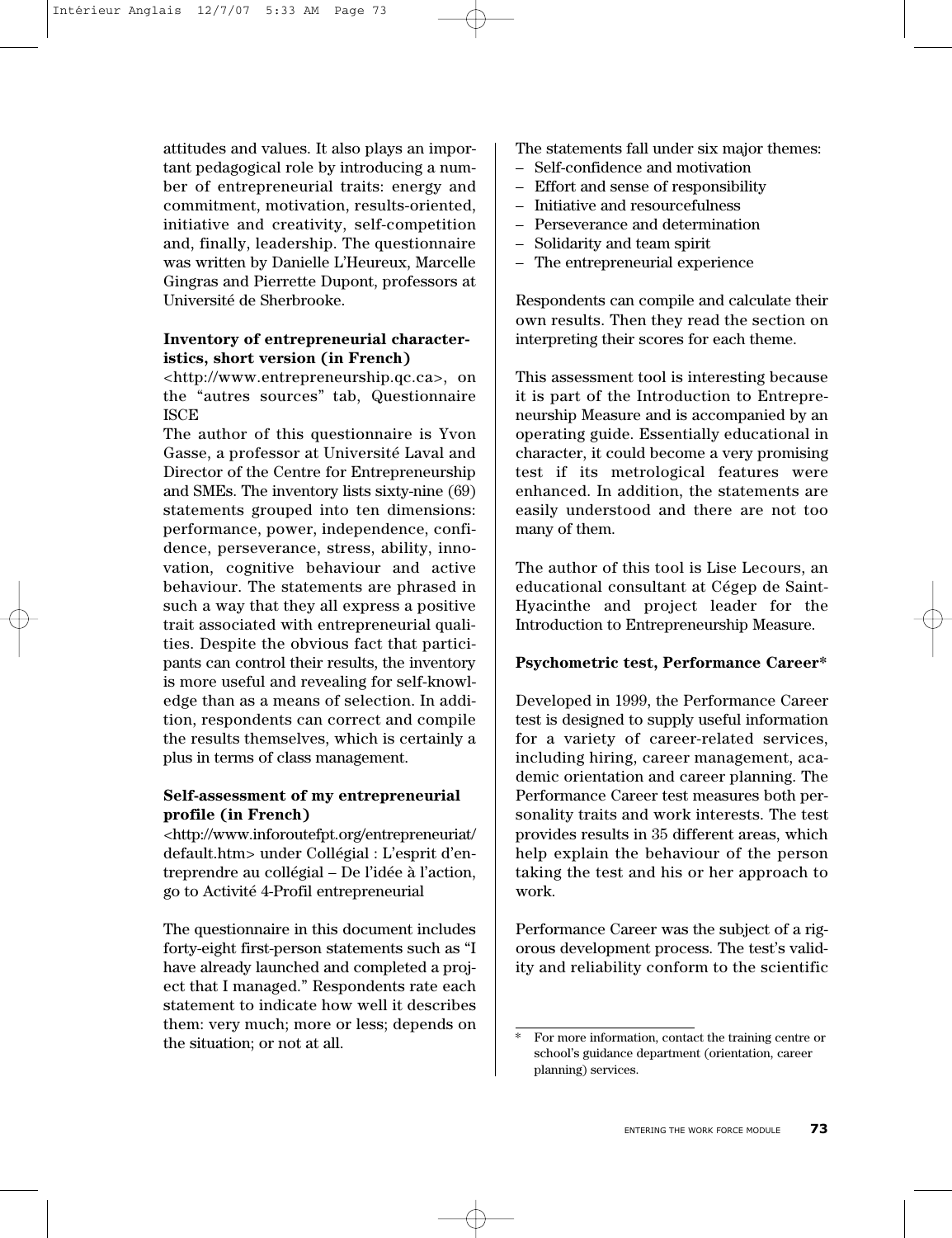standards recognized by the Ordre des psychologues du Québec and the American Psychological Association. Accurately reflecting the specific context of Québec, the test's range of norms are adapted to different age groups and occupations. On average, it takes 40 to 45 minutes to complete the Performance Career test.

# **ALTERNATE ACTIVITY** *The Dog and the Wolf*

This fable illustrates the dilemma of having to choose between two different values: freedom and security.\*

In some ways, the fable is a reflection of the entrepreneurial dilemma itself: starting a business involves resolving the conflict between freedom and security, and then moving forward. The fable reveals the difficult decision one must make, illustrating the impasse that occurs when one's options are poorly defined and we face contradictory values that are neither identified nor clear. "The Dog and the Wolf" tends to provoke a response and lead to introspection. We will come back to this reflection exercise to understand the fable's meaning and overcome the paradox. In short, starting a business, taking the initiative and offering oneself the greatest freedom of action means addressing the inevitable risk and price involved.

# *The Dog and the Wolf*

- *A gaunt Wolf was almost dead with hunger when he happened to meet a House-dog who was passing by. "Ah, Cousin," said the Dog. "I knew how it would be; your irregular life will soon be the ruin of you. Why do you not work steadily as I do, and get your food regularly given to you?"*
- *"I would have no objection," said the Wolf, "if I could only get a place."*
- *"I will easily arrange that for you," said the Dog; "come with me to my master and you shall share my work."*
- *So the Wolf and the Dog went towards the town together. On the way there the Wolf noticed that the hair on a certain part of the Dog's neck was very much worn away, so he asked him how that had come about.*
- *"Oh, it is nothing," said the Dog. "That is only the place where the collar is put on at night to keep me chained up; it chafes a bit, but one soon gets used to it."*
- *"Is that all?" said the Wolf. "Then good-bye to you, Master Dog."*

# *"BETTER STARVE FREE THAN BE A FAT SLAVE."*

# **Instructions**

- The instructor should read the fable out loud or ask for a volunteer from the class. The other students should follow along closely as the story is read, and think about what the fable means to them personally.
- Then ask the students to read the fable on their own. Reading it again will help them get all the details and better understand the text.

<sup>\*</sup> Exercise taken from Daniel Bizier, *Une approche fabuleuse de l'orientation, Les Fables de La Fontaine pour choisir et décider*, Coll. Libre cours, Les Éditions Septembre, 1996. Rather than translate de La Fontaine, we have simply used Aesop's version, taken from Æsop. *Fables*, retold by Joseph Jacobs. Vol. XVII, Part 1. The Harvard Classics. New York: P.F. Collier & Son, 1909–14. <http://www.bartleby.com/17/1>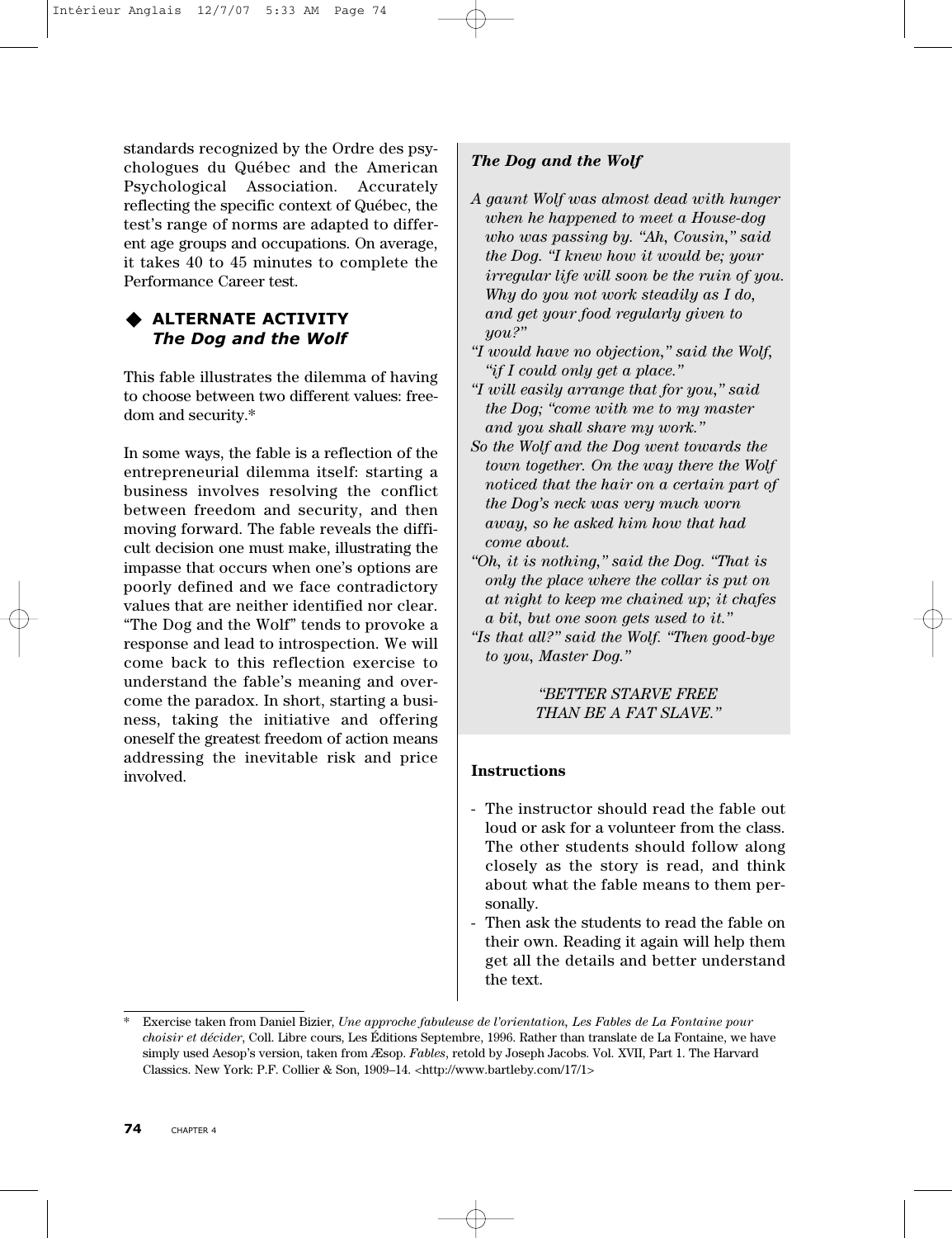- Point out the fact that readers usually identify with one character or the other. Discuss what this choice says about their approach to training and professional development.
- Have the students discuss their experiences in small groups or as a class. Note the discussion points, the issues raised, the questions asked and any ideas about the future.

In the end, some people may wish to be both dog and wolf, perhaps starting as one and then becoming the other. However, this still reflects a desire to be an entrepreneur, though one needs a strategy for doing so successfully. This strategy involves finding out what has to be done to become an entrepreneur or prepare oneself for entrepreneurship. Ultimately, for many people, the desire for security wins out, a legitimate option that clarifies the type of career path they should follow.

# **Mentoring and Other Resources**

The prospect of becoming an entrepreneur one day means finding out how to do so, which, in turn, leads to an indeterminate period of incubation and active preparation. During this time, one must develop a vision, or rather a plan for the future.

Louis Jacques Filion,\* holder of the Rogers – J.A. Bombardier Chair of Entrepreneurship (at the HEC Montréal school of business), explains what is involved in this active preparation stage.

"In business, the visionary process is built on knowledge and one's understanding of a sector of activity. In the case of entrepreneurs, they have to understand the sector's overall evolution. To position their products on the market, they must be able to identify the leaders and be familiar with the competition's pricing policies, configurations of the distribution networks and the promotional and advertising strategies for the various market segments targeted. They have to know who does what and be up to date on organizational architecture and both mega and short-term trends. Otherwise, entrepreneurs will be unable to detect business opportunities and use their unique approach to target a specific niche."

"Although some of the entrepreneurs in our study did not make any major innovations, they did provide exemplary service to a very specific market. Their competitive prices, product quality or performance time gave them an advantage; this is what is called a competitive edge. Our research also showed that successful entrepreneurs are those who decide to move into the market gradually, using the "step-by-step" approach. They learn to carefully define and limit their activities, focus on a single goal, and target a single specific objective at a time and achieve it. Their initial choice of target as well as any subsequent adaptations are crucial. Entrepreneurs must follow a strategy and it becomes difficult, or even impossible, to realize their vision if they do not learn to focus their efforts on reaching realistic targets."

In short, the main stages of the visionary process are to gain a good understanding of the sector, identify an unfulfilled need that represents a business opportunity and successfully target a niche using a unique approach.\*

<sup>\*</sup> Filion, L.J., *Pour une vision inspirante en milieu scolaire*, Presses Inter Universitaires, Cap-Rouge, 2005, p. 13. \* L.J. Filion 2005, page 21.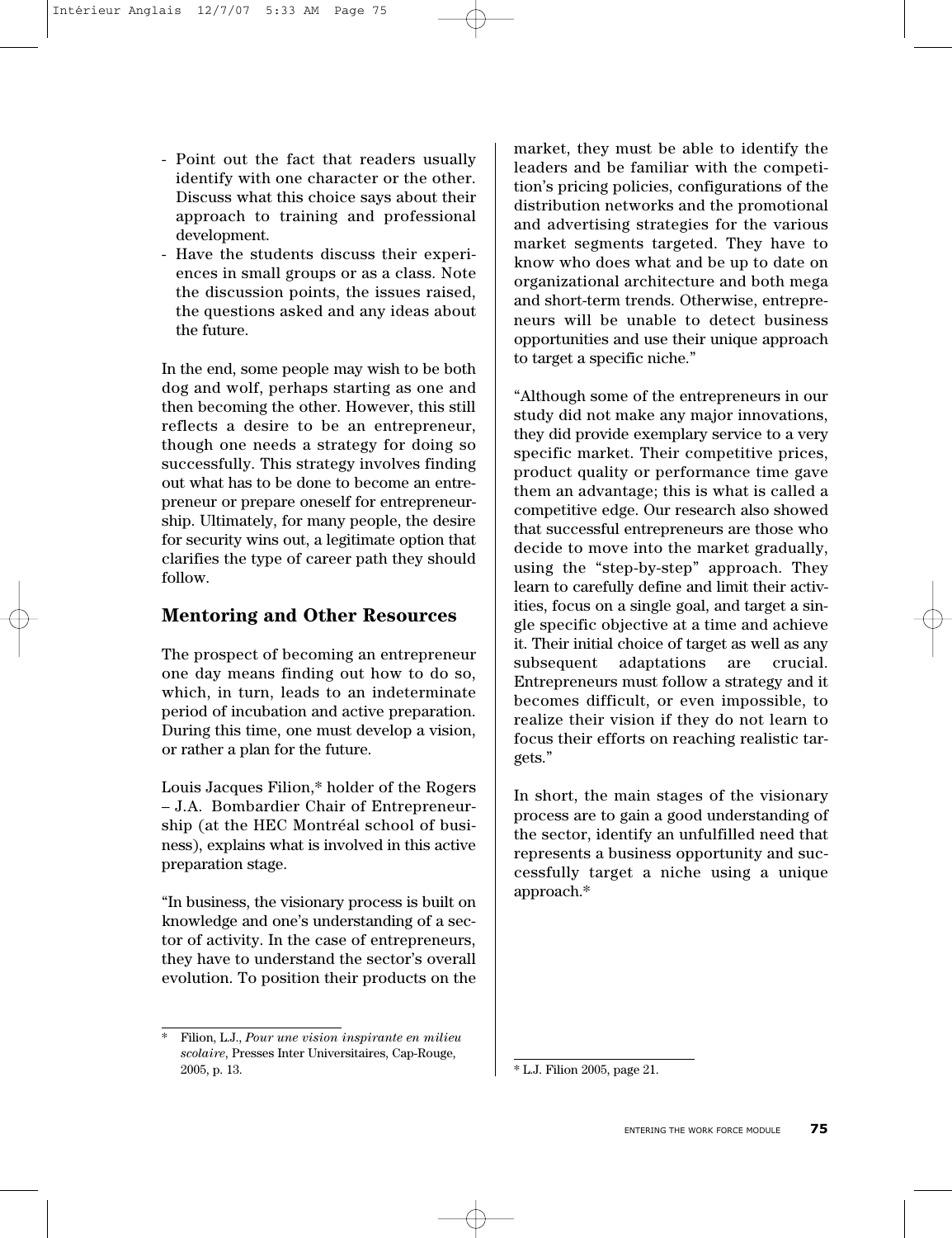Finally, the author makes another very pertinent observation: "The study of entrepreneurs who started their businesses when they were young reveals that it took them five to ten years to truly understand the sector well enough, even though most believed that they had understood it within one or two years."\*

# **ACTIVITY** *Active preparation*

# **Instructions**

- Ask the students to brainstorm a list of what they believe are the necessary steps in becoming an entrepreneur and successfully starting a business. This open-ended activity should produce a long disorganized list of diverse responses.
- Refer to the excerpts from L.J. Filion's work to review what is missing and what is needed, in other words, what one must discover and learn. Highlight the fact that entrepreneurs have to enjoy learning as they go, since their work requires them to constantly adjust their vision, consult sources of information, visit places they should be familiar with and create a network of contacts.

# **Information on the entrepreneurial way of life**

Throughout the vocational and technical training process, students can participate in a variety of entrepreneurial activities to learn about and prepare for entrepreneurship.

# **Association of student entrepreneur clubs (ACEE)**

As of 2005, there were 13 university clubs, 50 college clubs and 19 clubs in vocational

# **How it works**

"To start a student entrepreneur club, the Association begins by identifying a resource person, usually a teacher, who will help the students get the club off the ground and subsequently provide support. Once it is operational, the club must find students interested in entrepreneurship. It then organizes activities for them, like meetings with local entrepreneurs who discuss the life of an entrepreneur. We present as many business models as possible," notes Micheline Locas,\* "like co-ops, selfemployment, the social economy, the manufacturing sector, commerce, etc."

A second type of activity is to help the students enter the local business community. The club joins an association like the chamber of commerce so club members can take turns attending the activities organized by these associations of businesspeople. "This helps young people make contacts and start building their very own business network," explains Mrs. Locas.

The third type of activity is to meet with people whose work involves helping businesses: financial institutions, business start-up and support organizations, venture capital firms, local development centres and other similar organizations.\*\*

Obviously, it is important to know whether such a club exists at your vocational training centre or college. If there isn't one, interested teachers are invited to contact the Association's founder.

training centres. These clubs are organized to help students acquire tools for entering the business world.

The association was founded in 1991 by Micheline Locas. She is the CEO and the organization is housed at Cégep de Drummondville.

<sup>\*\*</sup> Froment Dominique, *Les Affaires*, July 23, 2005.

<sup>\*</sup> L.J. Filion 2005, page 25.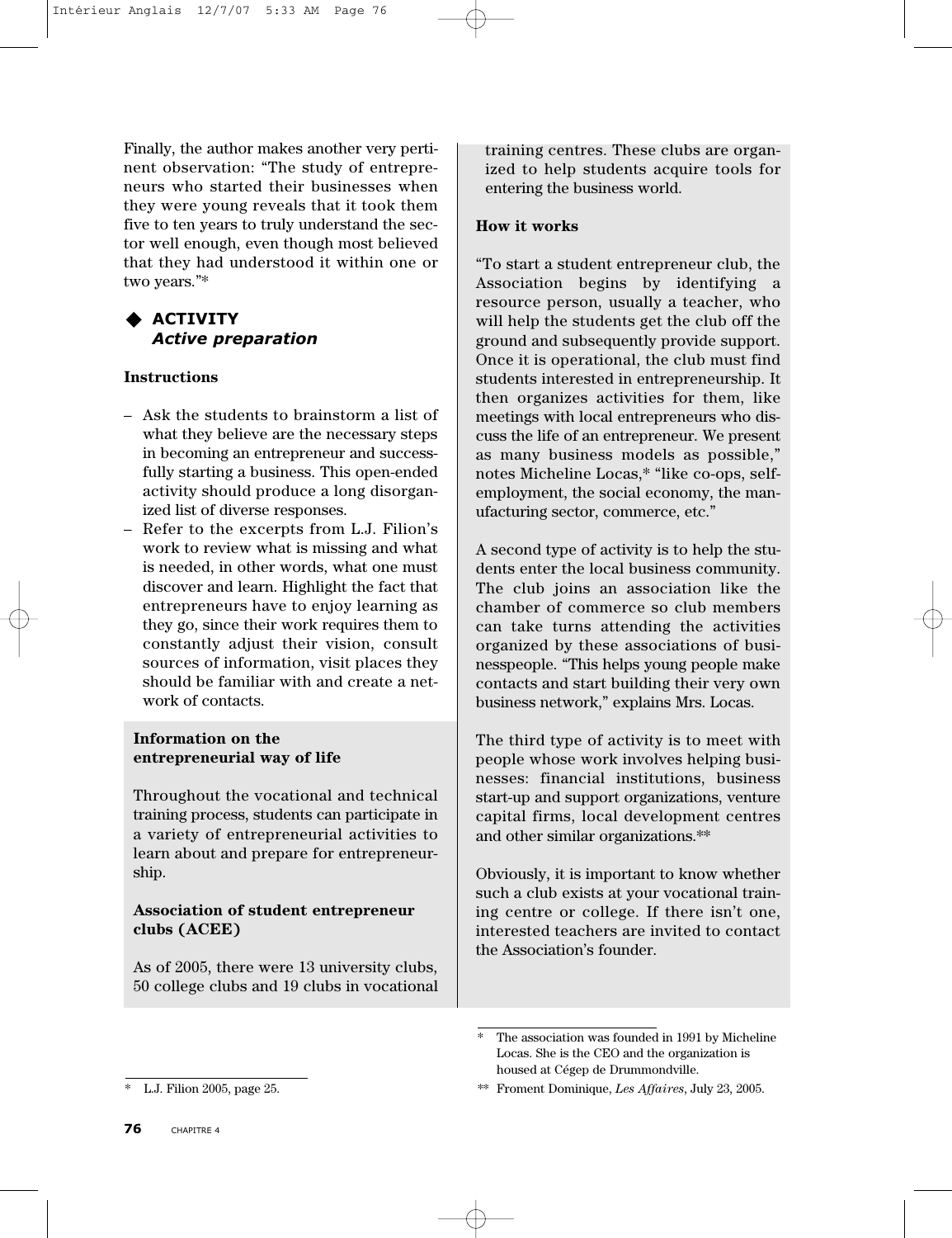## **Québec Entrepreneurship Contest**

The Québec Entrepreneurship Contest, which targets students in vocational and technical training, among others, also plays a major role in educating students about entrepreneurship. (See <www.inforoute fpt.org/entrepreneuriat> for more information.) One division rewards young entrepreneurs for their first successful efforts. In 2005, Synetik, a company based in the Lanaudière region, was awarded the Youth Entrepreneurship Challenge Grand Prize, which was accompanied by a cash prize of \$20,000. Synetik Design develops ergonomic equipment and accessories to reduce the risk of work accidents.

# **Other winners (2005):**

- Coopérative de solidarité WiFi put together a wireless high-speed Internet network in Abitibi-Témiscamingue, Social Economy category.
- Qui lait cru! cheese maker, Commerce category.
- MHV Services d'hygiène industrielle de Montréal, Services category.
- Bedon Mignon, a small business that makes baby food, Agri-food category.
- Plastique Rotek, a manufacturer of plastic utility trailers, Business Operation / Processing / Production category.
- Metafoam Technologies, a small business in the Montérégie region that develops metallic foams using an innovative process, Technological and Technical Innovation category.

These few examples illustrate the wide variety of business opportunities that exist as well as the sometimes obvious link with vocational and technical training programs.

# **ACTIVITY** *Relevant courses*

Obviously, there is a gap between wanting to start a business and realizing such a project. However, this gap can be narrowed by taking formal courses on business creation and management. To this end, students should know about the strategic usefulness of the Starting a Business program, 5764.

This 330-hour AVS program targets the following competencies:

- Start a business and apply sales techniques
- Apply concepts in business administration
- Negotiate financing for a business
- Develop a business plan

Among other elements, the program looks at the business proposal, the composition of a work organization and what is involved in market analysis and customer service, including sales techniques.

The Starting a Business program is offered in French in every administrative region throughout the province, in no fewer than 75 institutions. (Visit

<http://www.inforoutefpt.org/home.htm> to find out where it is being offered in English.)

Students should note that it is not necessarily a good idea to take this course immediately after finishing their vocational or technical training program. A more opportune time may be a few years later so that one gets the most out of the course. Once one has registered, one cannot take it again. To find out more, students interested in this training should consult the following Web site (in French): <http://inforoutefpt.org/lancement>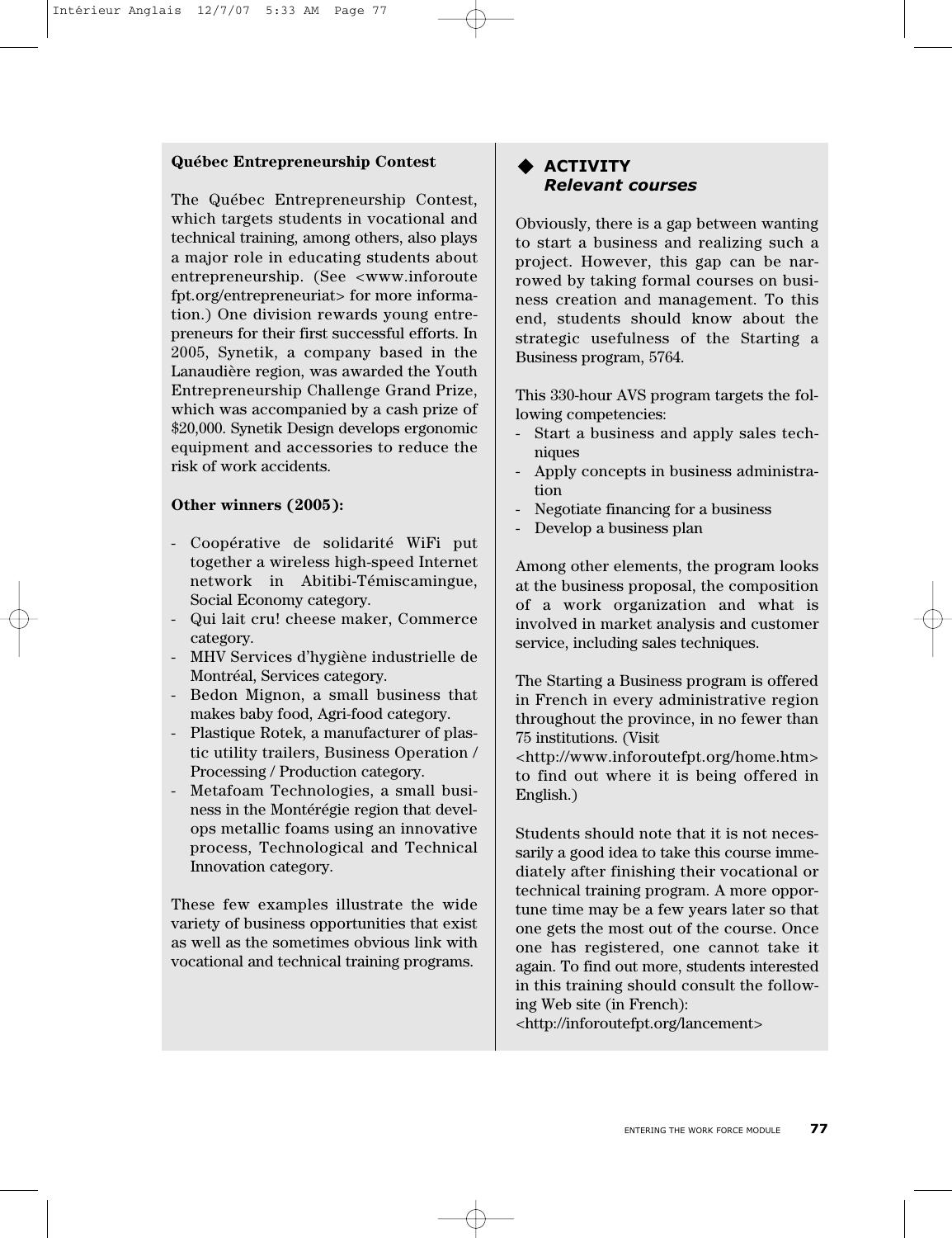There is also a short program on entrepreneurship: *Gérer efficacement ma nouvelle entrepris*e (Effective Management Techniques for My New Business). This program consists of workshops given by experts in their field. Target clientele: new business entrepreneurs with only a few years' experience and budding entrepreneurs who have already developed a business plan. For students ages 18 to 35. For more information: contact the Services to business and industry office closest to you by visiting the <www.inforoutefpt.org/sae> site (in French) and clicking on "SAE par region."

# **ACTIVITY** *Mentoring*

The decision to be an entrepreneur brings with it an inescapable element of risk, the unknown and learning. As a result, people like to reduce the discomfort that this creates by turning to resource people, like mentors.

Less than half of all new businesses manage to last at least five years. However, among entrepreneurs who enjoy the support and supervision of a mentor, the success rate jumps to 80%! Obviously, mentors are an important resource, which in no way diminishes the work done by the actual entrepreneurs. Asking for help is not a sign of weakness. Instead, it is proof of one's intelligence and determination to reach goals.

To gauge the importance of having a mentor, students have only to think about what

they need to know about their sector of activity and target clientele before launching into concrete and costly efforts. Benefiting from a mentor's experience enables a mentee to avoid many mistakes. Furthermore, by offering access to their networks of contacts, mentors help students advance much more quickly.

In Québec, the ultimate source for information about mentoring is the Fondation de l'entrepreneurship. Students can search the Web site (<http://www.entrepreneurship. qc.ca>) to find a mentoring program in their region or contact the Fondation directly at 1 800 661-2160 or by e-mail at <mentoratdaffaires@entrepreneurship.qc.ca>

# **Comments and testimonials**

"Mentors don't take the wheel, they sit in the passenger seat."

"They have nothing to sell and are not allowed to invest in their mentee's company."

"Their only compensation is the satisfaction of seeing their mentee acquire management skills."

"They guide us through the maze of business networks, give us references and, most importantly, believe in us and encourage us. When I leave a meeting with my mentor, my notebook is full and I am raring to go."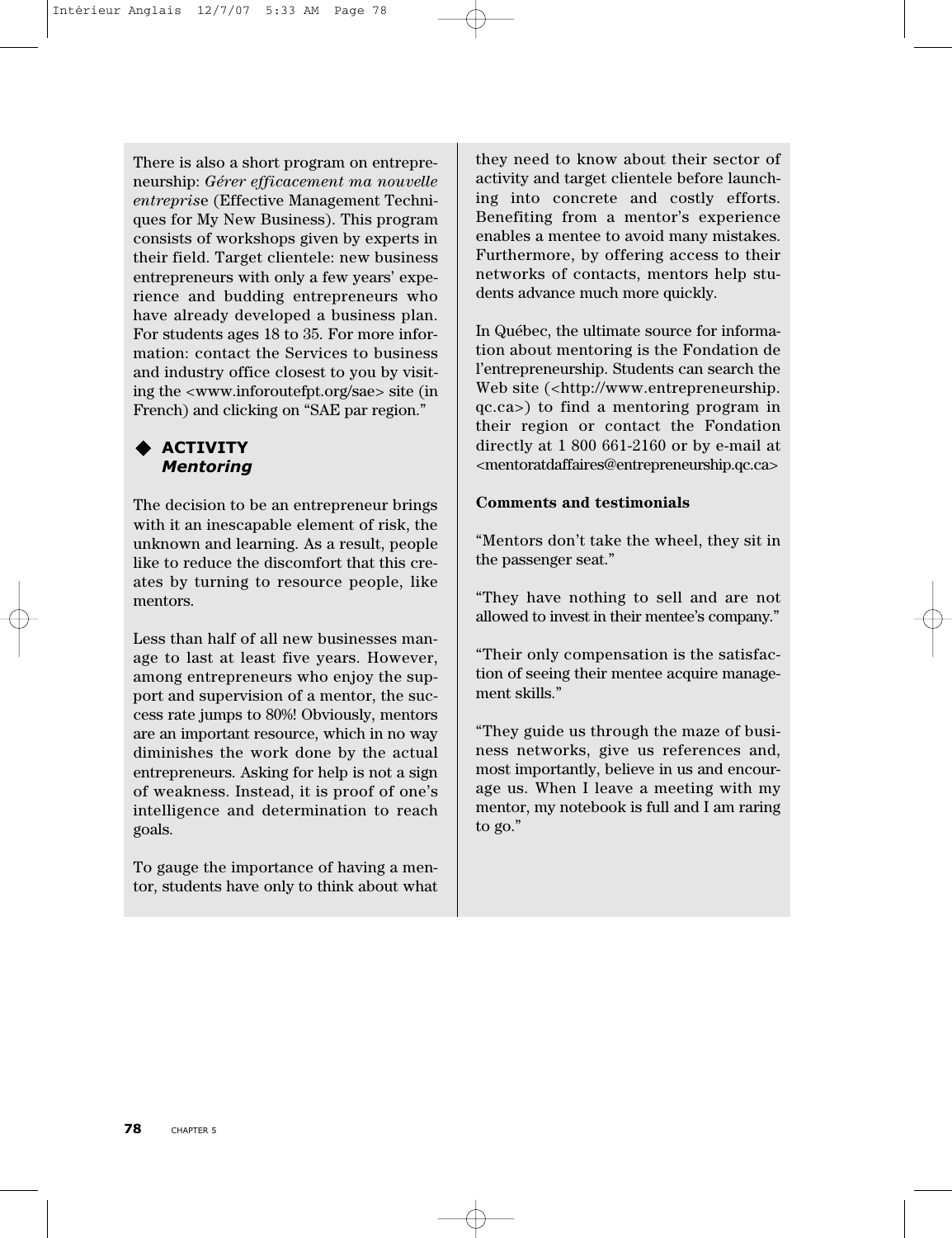# A New Orientation: Enrichment (cont.)



This chapter returns to the subject matter of Chapter 1, which discussed the idea of enrichment without actually demonstrating it.

The following text shows how the three modules of Option 2 enrich the already existing goals and approaches of vocational and technical training.

# **Work-study programs in vocational and technical training**

The three modules are obviously in line with the goal of work-study programs: the internalization of competencies through their development and implementation.

The three modules support and can enrich the students' development process: draft a training plan, realize this plan, implement and reflect on the training and the activities

performed. These modules fit in nicely with the students' self-evaluation of their professional, personal and social behaviours at work and their adoption of regular, productive activities and the corporate culture.

The <www.inforoutefpt.org/ate> site includes a pedagogical guide to work-study programs, which lists the benefits to students of a workplace practicum (page 12):

- increased motivation for study
- improved self-esteem
- increased competency
- enhanced commitment to the training process
- recognition and appreciation of employability competencies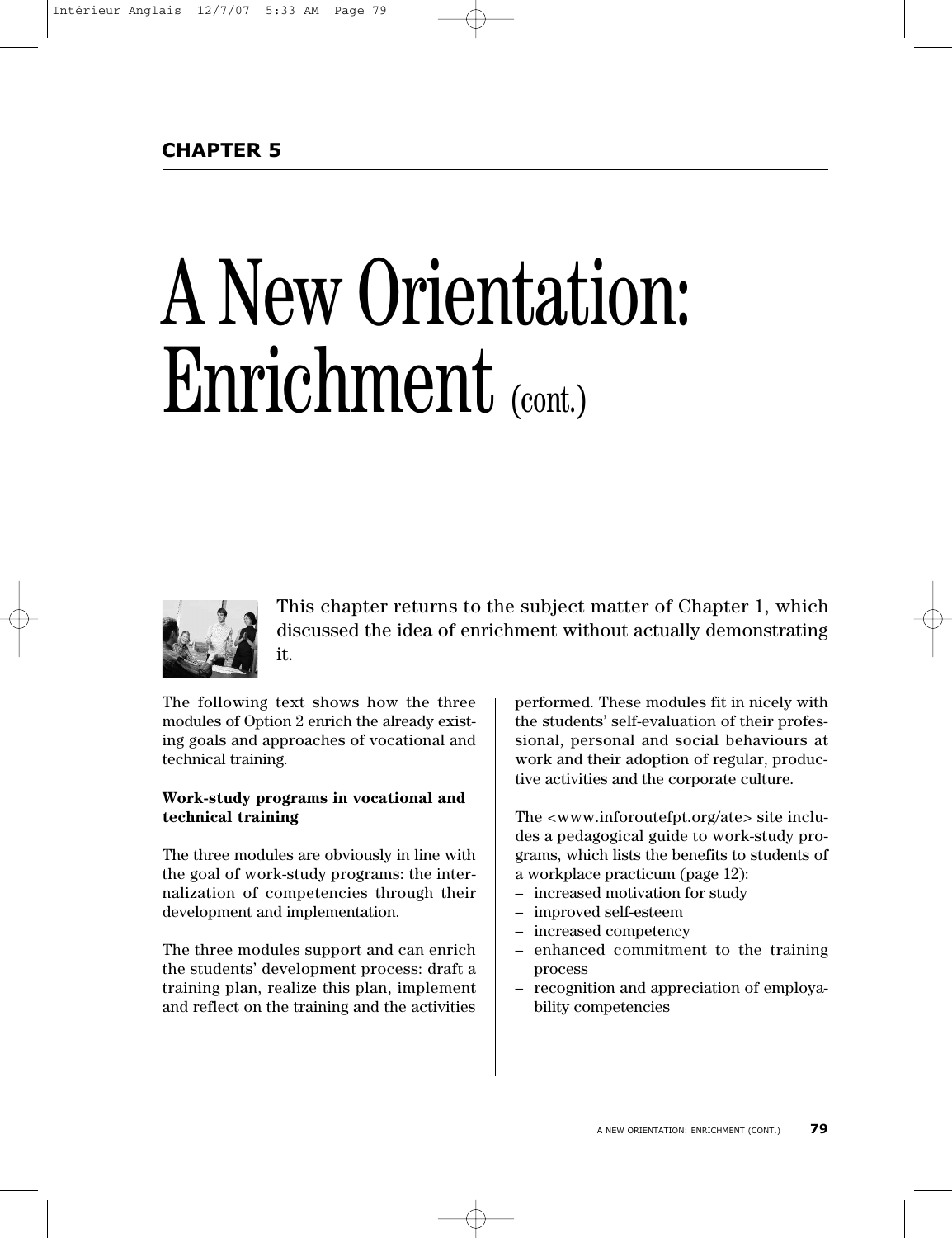These benefits are found to be closely linked to entrepreneurial characteristics such as a commitment to work and self-confidence, a fact supported by the information in this document.

In short, the entrepreneurial aspect runs through practically all the activities performed by the students (page 32, *Guide pédagogique*):

- take an active role in the work-study training process
- take responsibility for their professional future
- be effective learners within the company
- demonstrate openness to others in learning situations
- make allowances for risk, ambiguity and complexity

– make every effort possible to reach their goals

**While entrepreneurial values are most certainly in the service of vocational and technical training, they are in the service of work-study programs even more because the basic professional development issues of career planning, professionalization and entering the work force are all present and integrated into work practicums.**

Each of these issues is also the subject of a specific vocational training course, i.e. The Trade and the Training Process, Job Search Techniques and Entering the Work Force.

# **The Trade and the Training Process** Code: 961012 Duration: 30 hours

Competency: – Determine their suitability for the trade and the training process

– Understand the program of study

– Confirm their career choice

# Participation Criteria:

| Phase 1: | - Gather information on most of the topics to be covered                    |
|----------|-----------------------------------------------------------------------------|
|          | - Express their views on the trade, relating these views to the information |
|          | they have gathered                                                          |
| Phase 2: | - Express their opinions on some of the requirements that they will have to |
|          | meet in order to practise the trade                                         |
|          | - Express their views on the training program                               |
| Phase 3: | - Write a report that sums up their preferences, attitudes and knowledge in |
|          | the field as well as their personal qualities                               |
|          | - Explain why they choose to continue or withdraw from the training program |
|          |                                                                             |

#### **Comments**

It is important to remember that the career planning module covers most of these stipulations, as well as the value of a career choice. The mobility provided, the variety of workplaces, the range of applications, the possibility of being a supervisor, self-employed or even starting one's own business all demonstrate that one can follow a career path towards greater responsibility and freedom of choice and movement.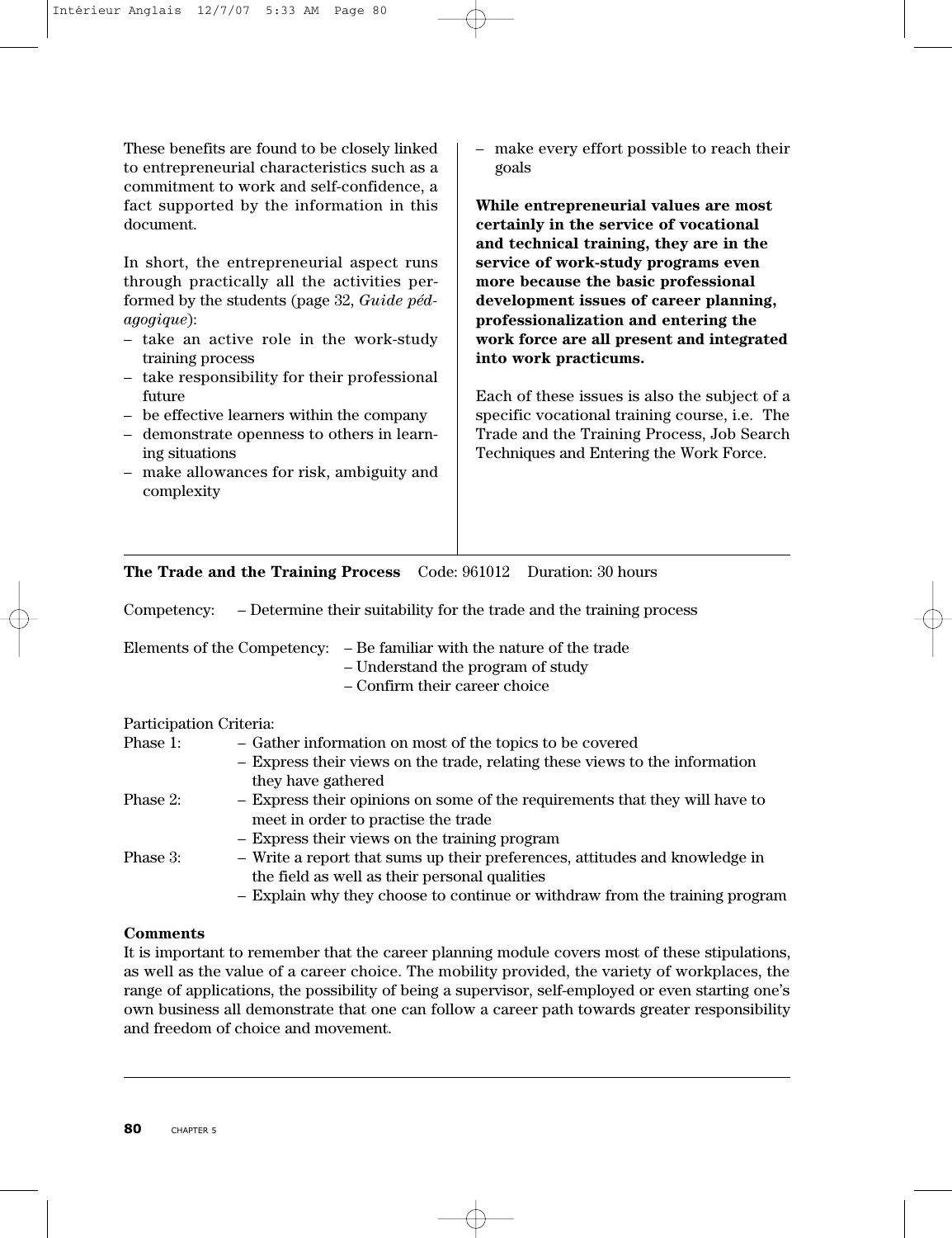**Job Search Techniques** Code: 755241 Duration: 15 hours

| Competency: – Carry out a job search |  |                                                                                                         |
|--------------------------------------|--|---------------------------------------------------------------------------------------------------------|
|                                      |  | Elements of the Competency: – Plan a job search<br>- Write a résumé<br>- Participate in a job interview |

There are many ways to train students to carry out a job search. Have the students write a report on their personal qualities, how these qualities relate to the job sought and whether they comply with the requirements of this type of job. Another method is to highlight suitable behaviour during a job interview, relevant responses, and the need to express oneself clearly.

#### **Comments**

In terms of these objectives, the professionalization module is likely to make a major contribution by introducing the vocabulary needed to clearly explain the personal component and by putting together an initial list of students' key competencies. The original and enriching aspect of the module lies in the fact that students are looking for work-related situations and concrete examples that will help them give pertinent, persuasive answers to job interview questions.

|                   | <b>Entering the Work Force</b> Code: 960265 Duration: 75 hours                                                                                                                                                                                                                                                                                    |  |  |
|-------------------|---------------------------------------------------------------------------------------------------------------------------------------------------------------------------------------------------------------------------------------------------------------------------------------------------------------------------------------------------|--|--|
|                   | Competency: – Enter the work force                                                                                                                                                                                                                                                                                                                |  |  |
|                   | Elements of the Competency: - Be aware of their position in a company<br>- Perform activities in the workplace<br>- Learn about the different changes in perception that result<br>from a practicum in the workplace                                                                                                                              |  |  |
| Learning Context: |                                                                                                                                                                                                                                                                                                                                                   |  |  |
| Phase 1:          | - Taking steps to obtain a practicum position<br>- Learning about the terms and conditions of the practicum<br>- Learning about the structure of the company<br>- Learning how their tasks and position fit into the structure of the company                                                                                                     |  |  |
| Phase 2:          | - Observing and performing work-related activities<br>- Observing the work environment<br>- Performing or participating in various work-related tasks<br>- Ensuring that the practicum supervisor is satisfied with the activities<br>performed<br>- Sharing their observations on the work environment and the tasks performed<br>in the company |  |  |
| Phase 3:          | - Comparing their initial views with the reality of the workplace<br>- Comparing their perception of the trade before and after the practicum<br>- Evaluating how the experience will affect their career choice                                                                                                                                  |  |  |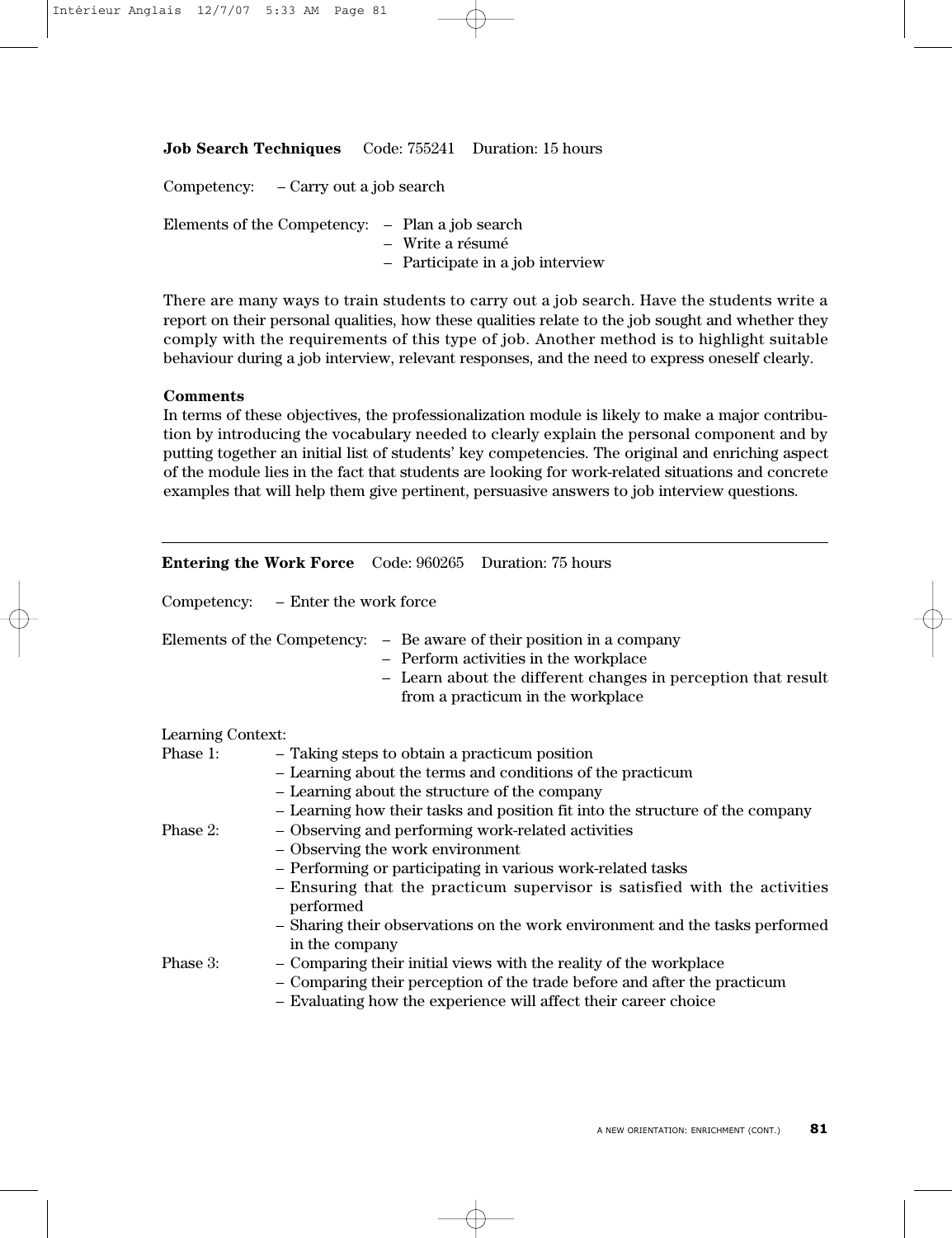Instructional Guidelines:

- Maintain close ties between the school and the establishment
- Make it possible for students to observe and perform work-related tasks
- Make sure that the trainees are supervised by a responsible employee of the company
- Ensure regular support and supervision of the students
- Intervene if difficulties or problems arise
- Encourage the students to engage in discussions and express themselves, especially when comparing their initial perceptions with their workplace experience

Participation Criteria:

| Phase 1: | - Gather information on the practicum and the structure of the company           |
|----------|----------------------------------------------------------------------------------|
|          | - Describe the tasks planned for the trainee                                     |
| Phase 2: | - Observe the company's instructions with regard to the activities authorized    |
|          | for trainees, work schedules and rules of professional ethics                    |
|          | - Produce a report containing their observations on at least five aspects of the |
|          | work environment and the tasks carried out during the practicum                  |
| Phase 3: | - Discuss their workplace experiences and indicate how it will affect their      |
|          | future career choice                                                             |

# **Comments**

Clearly, the objectives and approaches set forth in vocational training reflect a concern that students get experiential learning through an initial foray into the workplace and through reflection on their experience.

The professionalization module highlights reflective practice, which encourages students to reflect on their professional development and begin to recognize their competencies and expertise.

Therefore, the principle of doing more than just the prescribed work makes a significant contribution to enriching the vocational and technical training process, particularly, in this case, because it recognizes students' independence and their ability to handle work-related situations.

At the same time, the entering the work force module makes clear that innovative businesses recruit vocational and technical training graduates who exhibit professionalism and an entrepreneurial spirit.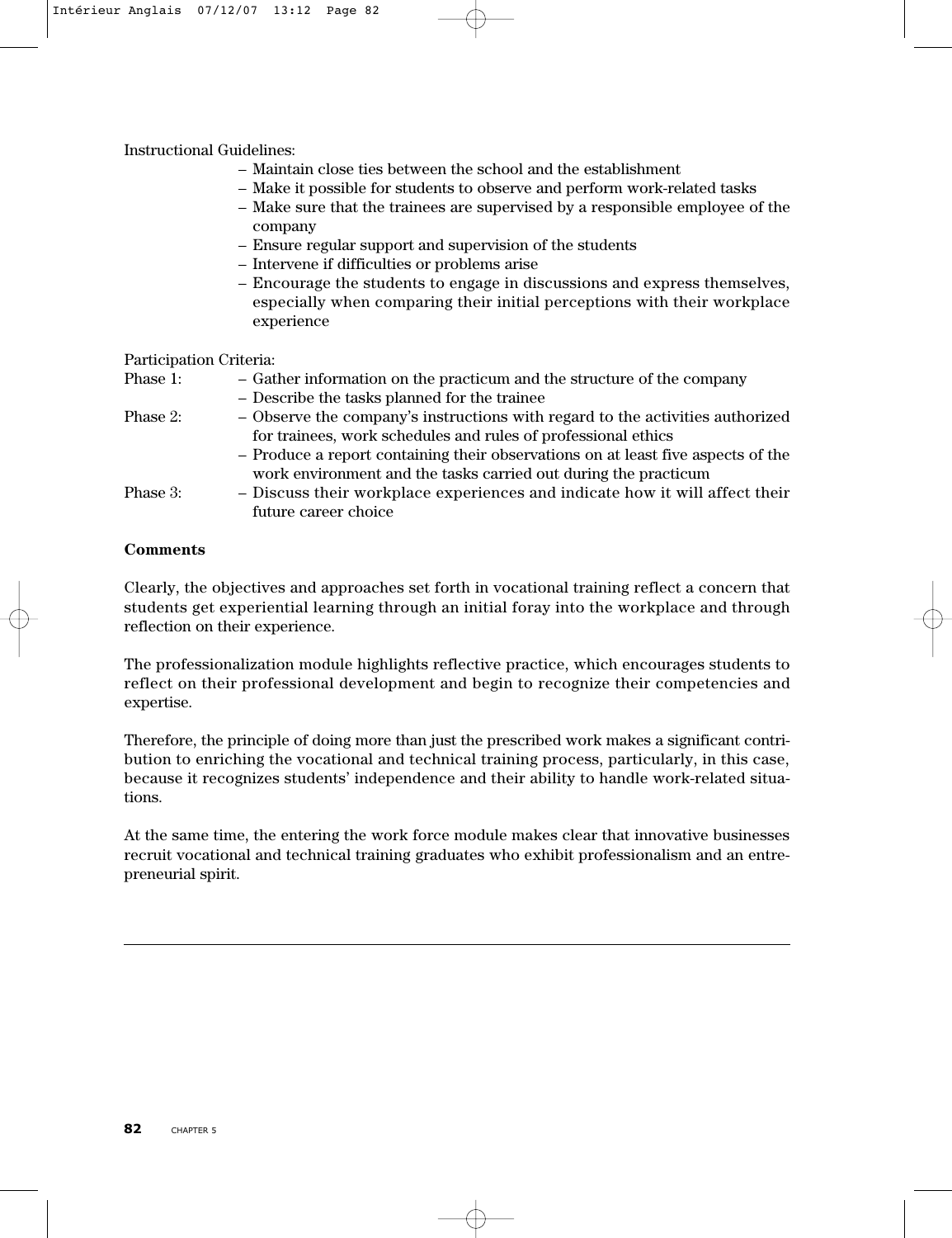# **College level**

# **Competency: Analyze the occupation**

In addition, it is important to mention the option of using the career planning module to enrich the college level course: Analyze the occupation.\*

This course is offered under various names, notably "Becoming familiar with the occupation."

Elements of the Competency:

- Describe the occupation and employment conditions
- Examine the tasks and activities of the occupation
- Examine the skills and behaviours required to practise the occupation
- Examine the legislation governing the practice of the occupation

# **Comments**

A look at this competency proves the relevance of the career planning module and three of its components in particular: descriptions of the trade, variations of the trade and career value.

The same comment applies to the college orientation and integration session because it includes a career planning option: developing an academic and career plan as part of the orientation process, plus exploring a technical training program.

# **School-run businesses and practice firms**

Finally, we would like to emphasize the possibility of using Option 2 as part of a stay in a practice firm where young people learn to run a simulated or virtual business. The professionalization module designed for practicums and work-study programs applies very well to this other context.\*\*

See <www.inforoutefpt.org> for information on the Achievement Context and Performance Criteria.

<sup>\*\*</sup> Exportech Québec is a good example. To contact the company: <exportech2@cegep-fxg.qc.ca> (Dyane Lessard).

Also see <www.garneautravail.com>, a real, student-run company. For information: Stéphane Ross, coordinator of the school-run business, telephone (418) 688-8310, local 2578, or <sross@cegep-fxg.qc.ca>